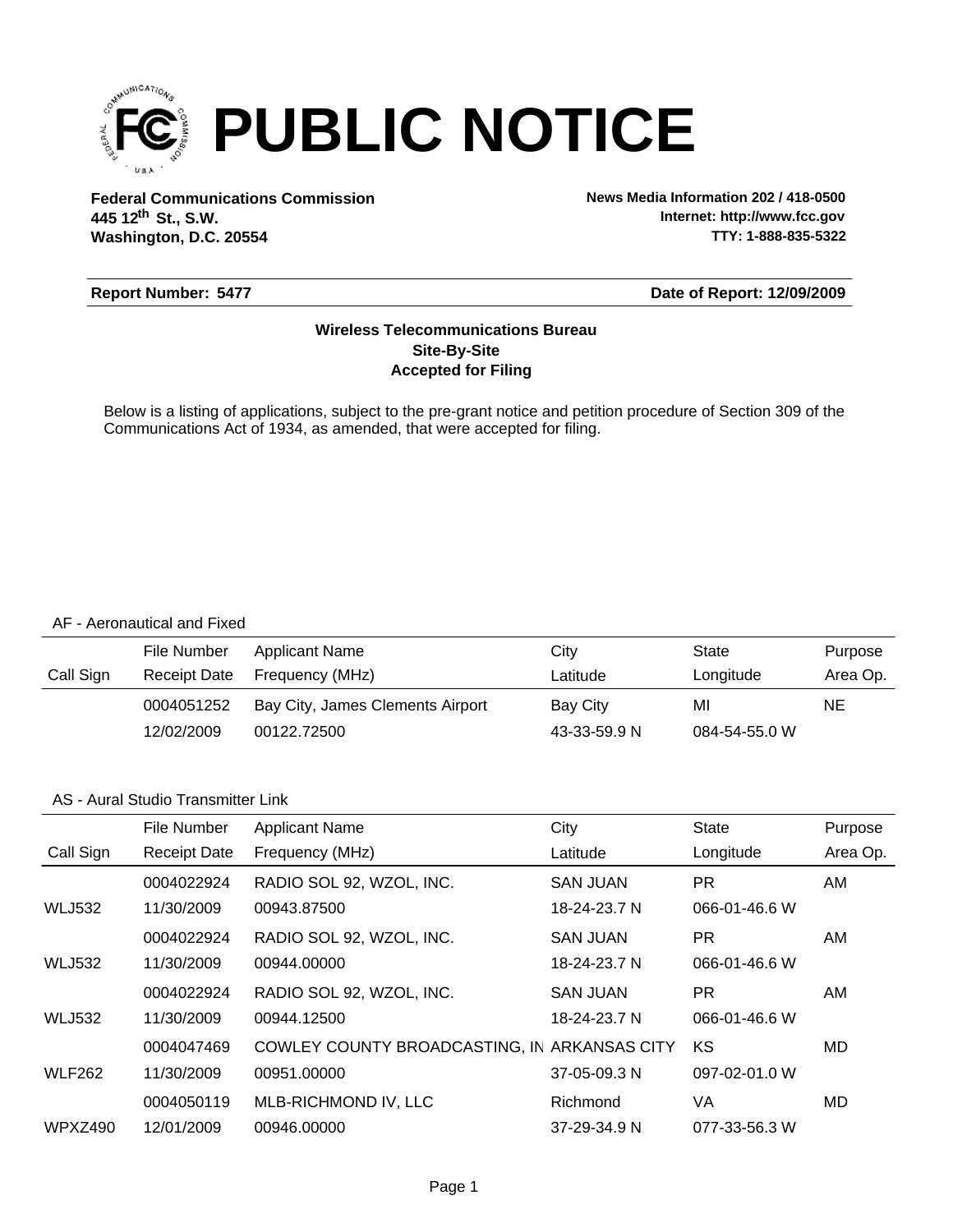## AS - Aural Studio Transmitter Link

|           | File Number         | <b>Applicant Name</b>                   | City                | <b>State</b>  | Purpose  |
|-----------|---------------------|-----------------------------------------|---------------------|---------------|----------|
| Call Sign | <b>Receipt Date</b> | Frequency (MHz)                         | Latitude            | Longitude     | Area Op. |
|           | 0004050695          | SHAFFER COMMUNICATIONS GROUP, BEEVILLE  |                     | ТX            | MD.      |
| WPNF776   | 12/02/2009          | 00945.00000                             | 28-24-16.9 N        | 097-44-50.9 W |          |
|           | 0004049305          | <b>TRINITY BIBLE CHURCH</b>             | Powell              | WY            | NE.      |
|           | 12/01/2009          | 00945.50000                             | 44-45-30.0 N        | 108-45-21.0 W |          |
|           | 0004052969          | <b>BENETT KESSLER</b>                   | <b>INDEPENDENCE</b> | CA            | NE.      |
|           | 12/03/2009          | 00950.50000                             | 36-48-25.0 N        | 118-12-06.4 W |          |
|           | 0004053468          | NEW INSPIRATION BROADCASTING C(Glendale |                     | CA            | NE.      |
|           | 12/03/2009          | 00944.50000                             | 34-09-22.0 N        | 118-15-30.3 W |          |

|               | File Number         | <b>Applicant Name</b>                                  | City              | <b>State</b>  | Purpose  |
|---------------|---------------------|--------------------------------------------------------|-------------------|---------------|----------|
| Call Sign     | <b>Receipt Date</b> | Frequency (MHz)                                        | Latitude          | Longitude     | Area Op. |
|               | 0003973006          | <b>ALLTEL Communications of North Louisia RAYVILLE</b> |                   | LA            | AM       |
|               | 11/30/2009          | 06004.50000                                            | 32-28-39.0 N      | 091-44-10.0 W |          |
|               | 0003983374          | AT&T Mobility Puerto Rico Inc.                         | <b>GUAYNABO</b>   | <b>PR</b>     | AM       |
| WQCU319       | 12/02/2009          | 10617.50000                                            | 18-25-23.4 N      | 066-07-05.0 W |          |
|               | 0003983374          | AT&T Mobility Puerto Rico Inc.                         | <b>GUAYNABO</b>   | <b>PR</b>     | AM       |
| WQCU319       | 12/02/2009          | 10855.00000                                            | 18-25-23.4 N      | 066-07-05.0 W |          |
|               | 0003983374          | AT&T Mobility Puerto Rico Inc.                         | <b>GUAYNABO</b>   | <b>PR</b>     | AM       |
| WQCU319       | 12/02/2009          | 11147.50000                                            | 18-25-23.4 N      | 066-07-05.0 W |          |
|               | 0004031210          | NEW CINGULAR WIRELESS PCS, LLC                         | <b>BUTTE CITY</b> | CA            | AM       |
| <b>WMS430</b> | 12/01/2009          | 06197.24000                                            | 39-28-42.8 N      | 121-56-20.8 W |          |
|               | 0004031210          | NEW CINGULAR WIRELESS PCS, LLC BUTTE CITY              |                   | CA            | AM       |
| <b>WMS430</b> | 12/01/2009          | 06315.84000                                            | 39-28-42.8 N      | 121-56-20.8 W |          |
|               | 0004031210          | NEW CINGULAR WIRELESS PCS, LLC                         | <b>BUTTE CITY</b> | CA            | AM       |
| <b>WMS430</b> | 12/01/2009          | 10551.25000                                            | 39-28-42.8 N      | 121-56-20.8 W |          |
|               | 0004031210          | NEW CINGULAR WIRELESS PCS, LLC                         | <b>BUTTE CITY</b> | CA            | AM       |
| <b>WMS430</b> | 12/01/2009          | 10552.50000                                            | 39-28-42.8 N      | 121-56-20.8 W |          |
|               | 0004031227          | NEW CINGULAR WIRELESS PCS, LLC                         | <b>DURHAM</b>     | CA            | AM       |
| <b>WMW407</b> | 12/01/2009          | 10616.25000                                            | 39-37-54.6 N      | 121-45-53.6 W |          |
|               | 0004031227          | NEW CINGULAR WIRELESS PCS, LLC                         | <b>DURHAM</b>     | CA            | AM       |
| <b>WMW407</b> | 12/01/2009          | 10617.50000                                            | 39-37-54.6 N      | 121-45-53.6 W |          |
|               | 0004031320          | NEW CINGULAR WIRELESS PCS, LLC                         | <b>SANGER</b>     | CA            | AM       |
| <b>WLN694</b> | 12/01/2009          | 06197.24000                                            | 36-40-09.8 N      | 119-32-48.8 W |          |
|               | 0004031320          | NEW CINGULAR WIRELESS PCS, LLC                         | <b>SANGER</b>     | CA            | AM       |
| <b>WLN694</b> | 12/01/2009          | 06345.49000                                            | 36-40-09.8 N      | 119-32-48.8 W |          |
|               | 0004031320          | NEW CINGULAR WIRELESS PCS, LLC                         | <b>SANGER</b>     | CA            | AM       |
| <b>WLN694</b> | 12/01/2009          | 10627.50000                                            | 36-40-09.8 N      | 119-32-48.8 W |          |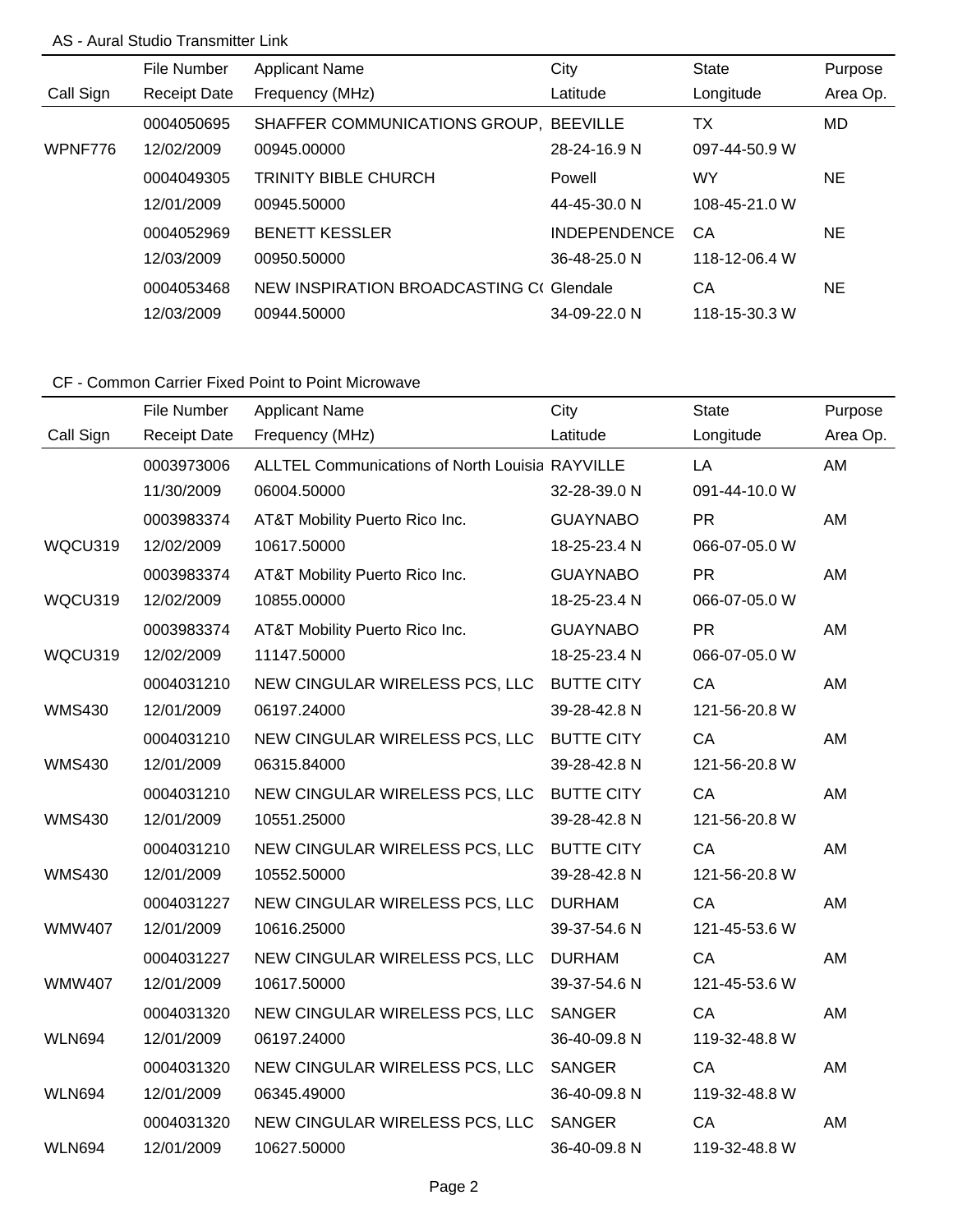|                | File Number         | <b>Applicant Name</b>          | City               | <b>State</b>  | Purpose  |
|----------------|---------------------|--------------------------------|--------------------|---------------|----------|
| Call Sign      | <b>Receipt Date</b> | Frequency (MHz)                | Latitude           | Longitude     | Area Op. |
|                | 0004031320          | NEW CINGULAR WIRELESS PCS, LLC | SANGER             | CA            | AM       |
| <b>WLN694</b>  | 12/01/2009          | 10638.12500                    | 36-40-09.8 N       | 119-32-48.8 W |          |
|                | 0004031339          | NEW CINGULAR WIRELESS PCS, LLC | <b>SANGER</b>      | CA            | AM       |
| WPND642        | 12/01/2009          | 10562.50000                    | 36-44-25.4 N       | 119-32-57.6 W |          |
|                | 0004031339          | NEW CINGULAR WIRELESS PCS, LLC | SANGER             | CA            | AM       |
| WPND642        | 12/01/2009          | 10573.12500                    | 36-44-25.4 N       | 119-32-57.6 W |          |
|                | 0004032083          | WWC License L.L.C.             | <b>SPENCER</b>     | <b>SD</b>     | AM       |
| <b>WMM712</b>  | 12/02/2009          | 06197.24000                    | 43-42-11.0 N       | 097-32-53.0 W |          |
|                | 0004032083          | WWC License L.L.C.             | <b>SPENCER</b>     | <b>SD</b>     | AM       |
| <b>WMM712</b>  | 12/02/2009          | 06226.89000                    | 43-42-11.0 N       | 097-32-53.0 W |          |
|                | 0004032083          | WWC License L.L.C.             | <b>SPENCER</b>     | <b>SD</b>     | AM       |
| <b>WMM712</b>  | 12/02/2009          | 06286.19000                    | 43-42-11.0 N       | 097-32-53.0 W |          |
|                | 0004032083          | WWC License L.L.C.             | <b>SPENCER</b>     | <b>SD</b>     | AM       |
| <b>WMM712</b>  | 12/02/2009          | 06315.84000                    | 43-42-11.0 N       | 097-32-53.0 W |          |
|                | 0004032083          | WWC License L.L.C.             | <b>SPENCER</b>     | <b>SD</b>     | AM       |
| <b>WMM712</b>  | 12/02/2009          | 06345.49000                    | 43-42-11.0 N       | 097-32-53.0 W |          |
|                | 0004032083          | WWC License L.L.C.             | <b>SPENCER</b>     | <b>SD</b>     | AM       |
| <b>WMM712</b>  | 12/02/2009          | 06375.14000                    | 43-42-11.0 N       | 097-32-53.0 W |          |
|                | 0004032083          | WWC License L.L.C.             | <b>SPENCER</b>     | <b>SD</b>     | AM       |
| <b>WMM712</b>  | 12/02/2009          | 06404.79000                    | 43-42-11.0 N       | 097-32-53.0 W |          |
|                | 0004032086          | WWC License L.L.C.             | <b>Sioux Falls</b> | <b>SD</b>     | AM       |
| <b>WMS816</b>  | 12/02/2009          | 06197.24000                    | 43-32-47.0 N       | 096-45-50.0 W |          |
|                | 0004032086          | WWC License L.L.C.             | <b>Sioux Falls</b> | <b>SD</b>     | AM       |
| WMS816         | 12/02/2009          | 06256.54000                    | 43-32-47.0 N       | 096-45-50.0 W |          |
|                | 0004032086          | WWC License L.L.C.             | <b>Sioux Falls</b> | <b>SD</b>     | AM       |
| <b>WMS816</b>  | 12/02/2009          | 06315.84000                    | 43-32-47.0 N       | 096-45-50.0 W |          |
|                | 0004032086          | WWC License L.L.C.             | <b>Sioux Falls</b> | <b>SD</b>     | AM       |
| <b>WMS816</b>  | 12/02/2009          | 06375.14000                    | 43-32-47.0 N       | 096-45-50.0 W |          |
|                | 0004032086          | WWC License L.L.C.             | Sioux Falls        | <b>SD</b>     | AM       |
| <b>WMS816</b>  | 12/02/2009          | 11215.00000                    | 43-32-47.0 N       | 096-45-50.0 W |          |
|                | 0004032086          | WWC License L.L.C.             | Sioux Falls        | <b>SD</b>     | AM       |
| <b>WMS816</b>  | 12/02/2009          | 11285.00000                    | 43-32-47.0 N       | 096-45-50.0 W |          |
|                | 0004032086          | WWC License L.L.C.             | Sioux Falls        | <b>SD</b>     | AM       |
| <b>WMS816</b>  | 12/02/2009          | 11485.00000                    | 43-32-47.0 N       | 096-45-50.0 W |          |
|                | 0004032086          | WWC License L.L.C.             | Sioux Falls        | <b>SD</b>     | AM       |
| <b>WMS816</b>  | 12/02/2009          | 11565.00000                    | 43-32-47.0 N       | 096-45-50.0 W |          |
|                | 0004036067          | Edge Wireless, LLC             | <b>Grants Pass</b> | <b>OR</b>     | AM       |
| <b>WPTY563</b> | 12/02/2009          | 06810.00000                    | 42-24-42.5 N       | 123-16-58.5 W |          |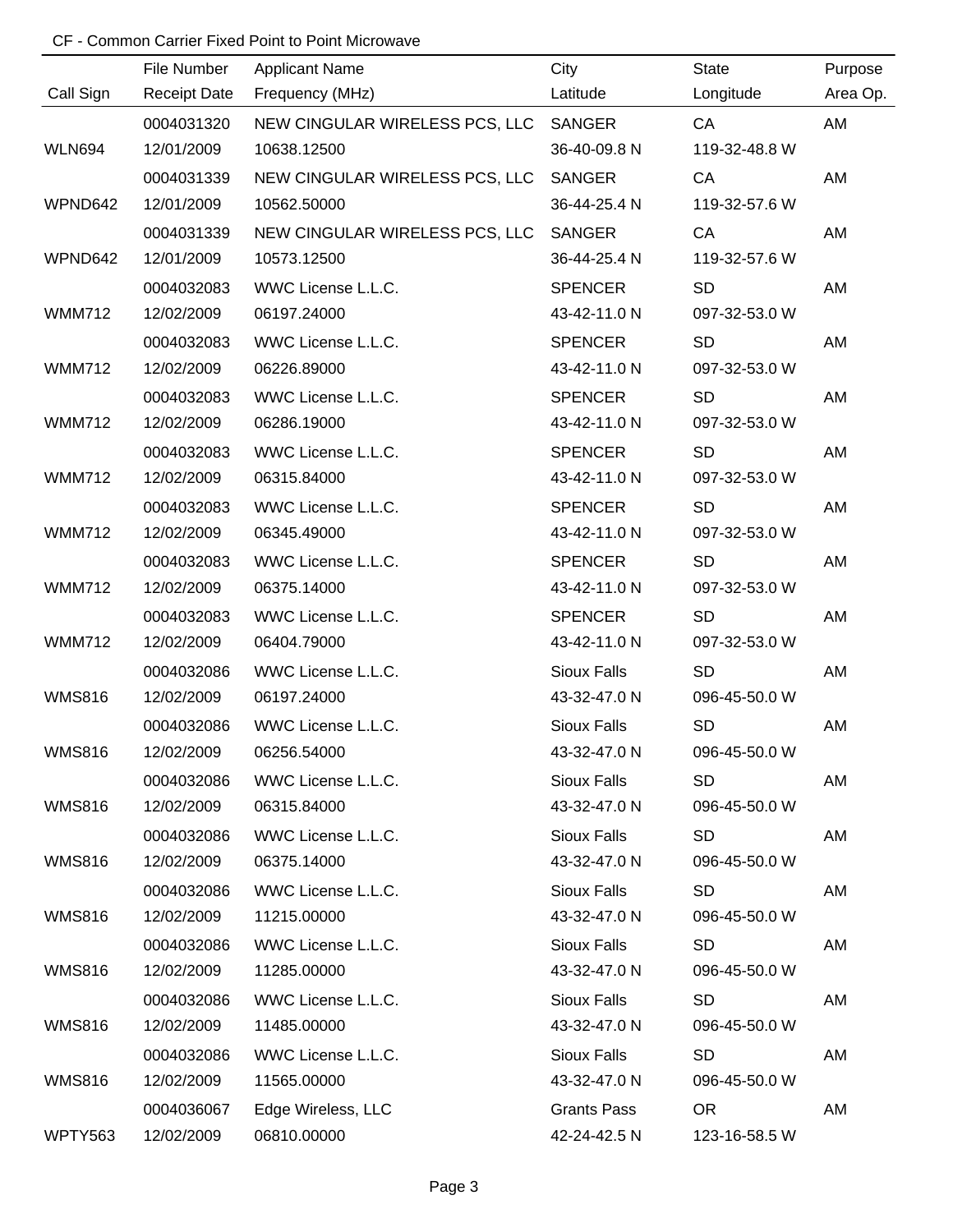|                | File Number         | <b>Applicant Name</b>                                 | City               | <b>State</b>  | Purpose   |
|----------------|---------------------|-------------------------------------------------------|--------------------|---------------|-----------|
| Call Sign      | <b>Receipt Date</b> | Frequency (MHz)                                       | Latitude           | Longitude     | Area Op.  |
|                | 0004036067          | Edge Wireless, LLC                                    | <b>Grants Pass</b> | <b>OR</b>     | AM        |
| WPTY563        | 12/02/2009          | 10553.75000                                           | 42-24-42.5 N       | 123-16-58.5 W |           |
|                | 0004036067          | Edge Wireless, LLC                                    | <b>Grants Pass</b> | <b>OR</b>     | AM        |
| WPTY563        | 12/02/2009          | 11215.00000                                           | 42-24-42.5 N       | 123-16-58.5 W |           |
|                | 0004036067          | Edge Wireless, LLC                                    | <b>Grants Pass</b> | <b>OR</b>     | AM        |
| WPTY563        | 12/02/2009          | 17815.00000                                           | 42-24-42.5 N       | 123-16-58.5 W |           |
|                | 0004036067          | Edge Wireless, LLC                                    | <b>Grants Pass</b> | <b>OR</b>     | AM        |
| WPTY563        | 12/02/2009          | 17835.00000                                           | 42-24-42.5 N       | 123-16-58.5 W |           |
|                | 0004036067          | Edge Wireless, LLC                                    | <b>Grants Pass</b> | <b>OR</b>     | AM        |
| WPTY563        | 12/02/2009          | 17855.00000                                           | 42-24-42.5 N       | 123-16-58.5 W |           |
|                | 0004036067          | Edge Wireless, LLC                                    | <b>Grants Pass</b> | <b>OR</b>     | AM        |
| WPTY563        | 12/02/2009          | 17875.00000                                           | 42-24-42.5 N       | 123-16-58.5 W |           |
|                | 0004048366          | Smith Bagley Inc DBA Cellular One of NE Farmington    |                    | <b>NM</b>     | AM        |
| WQGX208        | 12/01/2009          | 11245.00000                                           | 36-39-15.9 N       | 108-12-05.1 W |           |
|                | 0004048061          | Gold Creek Cellular of Montana Limited P Browning     |                    | MT            | <b>MD</b> |
| WQFD846        | 11/30/2009          | 11638.12500                                           | 48-33-29.9 N       | 113-00-56.3 W |           |
|                | 0004048064          | Gold Creek Cellular of Montana Limited P Glacier Park |                    | <b>MT</b>     | <b>MD</b> |
| WQFD843        | 11/30/2009          | 11148.12500                                           | 48-19-04.9 N       | 113-09-15.3 W |           |
|                | 0004048366          | Smith Bagley Inc DBA Cellular One of NE Farmington    |                    | <b>NM</b>     | <b>MD</b> |
| WQGX208        | 11/30/2009          | 10755.00000                                           | 36-39-15.9 N       | 108-12-05.1 W |           |
|                | 0004048521          | Sacred Wind Communications, Inc.                      | Nageezi            | <b>NM</b>     | <b>MD</b> |
| WQIY549        | 11/30/2009          | 06034.15000                                           | 36-25-21.8 N       | 107-50-43.8 W |           |
|                | 0004048521          | Sacred Wind Communications, Inc.                      | Nageezi            | <b>NM</b>     | <b>MD</b> |
| WQIY549        | 11/30/2009          | 06123.10000                                           | 36-25-21.8 N       | 107-50-43.8 W |           |
|                | 0004048521          | Sacred Wind Communications, Inc.                      | Nageezi            | NM            | <b>MD</b> |
| WQIY549        | 11/30/2009          | 10715.00000                                           | 36-25-21.8 N       | 107-50-43.8 W |           |
|                | 0004048521          | Sacred Wind Communications, Inc.                      | Nageezi            | <b>NM</b>     | MD        |
| WQIY549        | 11/30/2009          | 10835.00000                                           | 36-25-21.8 N       | 107-50-43.8 W |           |
|                | 0004048617          | AT&T CORP.                                            | ROCHELLE PARK NJ   |               | MD        |
| <b>WQBM583</b> | 11/30/2009          | 10965.00000                                           | 40-54-39.0 N       | 074-04-34.1 W |           |
|                | 0004048623          | AT&T CORP.                                            | <b>FLUSHING</b>    | NY            | MD        |
| WQKB408        | 11/30/2009          | 11305.00000                                           | 40-44-52.3 N       | 073-49-31.5 W |           |
|                | 0004048895          | Alltel New License Sub LLC                            | <b>TOHATCHI</b>    | NM            | MD        |
| <b>WQIW463</b> | 11/30/2009          | 06685.00000                                           | 35-51-12.4 N       | 108-44-39.7 W |           |
|                | 0004048896          | ALLTEL Communications of New Mexico, GALLUP           |                    | <b>NM</b>     | MD        |
| <b>WMN640</b>  | 11/30/2009          | 06565.00000                                           | 35-36-22.0 N       | 108-41-28.0 W |           |
|                | 0004048896          | ALLTEL Communications of New Mexico, GALLUP           |                    | <b>NM</b>     | MD        |
| <b>WMN640</b>  | 11/30/2009          | 06845.00000                                           | 35-36-22.0 N       | 108-41-28.0 W |           |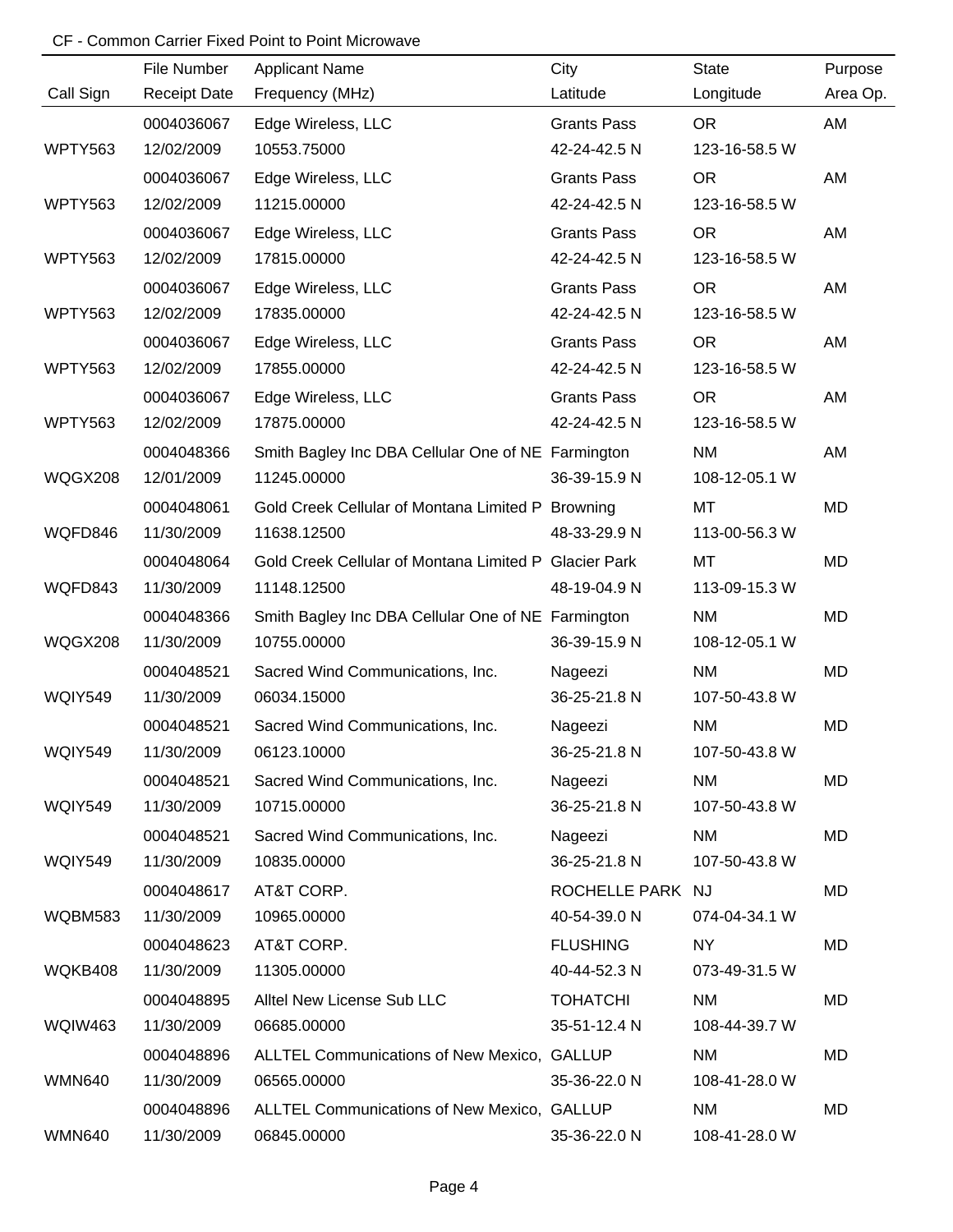|               | File Number         | <b>Applicant Name</b>                       | City               | <b>State</b>  | Purpose   |
|---------------|---------------------|---------------------------------------------|--------------------|---------------|-----------|
| Call Sign     | <b>Receipt Date</b> | Frequency (MHz)                             | Latitude           | Longitude     | Area Op.  |
|               | 0004048896          | ALLTEL Communications of New Mexico, GALLUP |                    | <b>NM</b>     | <b>MD</b> |
| <b>WMN640</b> | 11/30/2009          | 10715.00000                                 | 35-36-22.0 N       | 108-41-28.0 W |           |
|               | 0004049279          | <b>NEPTUNO MEDIA</b>                        | <b>GURABO</b>      | <b>PR</b>     | <b>MD</b> |
| WQEV774       | 12/01/2009          | 06004.50000                                 | 18-16-46.4 N       | 065-56-35.8 W |           |
|               | 0004049279          | <b>NEPTUNO MEDIA</b>                        | <b>GURABO</b>      | <b>PR</b>     | MD        |
| WQEV774       | 12/01/2009          | 06093.45000                                 | 18-16-46.4 N       | 065-56-35.8 W |           |
|               | 0004049279          | <b>NEPTUNO MEDIA</b>                        | <b>GURABO</b>      | <b>PR</b>     | MD        |
| WQEV774       | 12/01/2009          | 11325.00000                                 | 18-16-46.4 N       | 065-56-35.8 W |           |
|               | 0004049292          | BINGHAMTON MSA LIMITED PARTNER BINGHAMTON   |                    | <b>NY</b>     | MD        |
| <b>WLT284</b> | 12/01/2009          | 05945.20000                                 | 42-06-41.3 N       | 075-51-08.5 W |           |
|               | 0004049292          | BINGHAMTON MSA LIMITED PARTNER BINGHAMTON   |                    | <b>NY</b>     | MD        |
| <b>WLT284</b> | 12/01/2009          | 05974.85000                                 | 42-06-41.3 N       | 075-51-08.5 W |           |
|               | 0004049292          | BINGHAMTON MSA LIMITED PARTNER BINGHAMTON   |                    | <b>NY</b>     | MD        |
| <b>WLT284</b> | 12/01/2009          | 06004.50000                                 | 42-06-41.3 N       | 075-51-08.5 W |           |
|               | 0004049292          | BINGHAMTON MSA LIMITED PARTNER BINGHAMTON   |                    | <b>NY</b>     | MD        |
| <b>WLT284</b> | 12/01/2009          | 06034.15000                                 | 42-06-41.3 N       | 075-51-08.5 W |           |
|               | 0004049292          | BINGHAMTON MSA LIMITED PARTNER BINGHAMTON   |                    | <b>NY</b>     | MD        |
| <b>WLT284</b> | 12/01/2009          | 06063.80000                                 | 42-06-41.3 N       | 075-51-08.5 W |           |
|               | 0004049292          | BINGHAMTON MSA LIMITED PARTNER BINGHAMTON   |                    | <b>NY</b>     | MD        |
| <b>WLT284</b> | 12/01/2009          | 06093.45000                                 | 42-06-41.3 N       | 075-51-08.5 W |           |
|               | 0004049292          | BINGHAMTON MSA LIMITED PARTNER BINGHAMTON   |                    | <b>NY</b>     | <b>MD</b> |
| <b>WLT284</b> | 12/01/2009          | 06152.75000                                 | 42-06-41.3 N       | 075-51-08.5 W |           |
|               | 0004049293          | Binghamton MSA Limited Partnership          | Hallstead          | PA            | MD        |
| WPVJ656       | 12/01/2009          | 06197.24000                                 | 41-59-51.0 N       | 075-46-24.1 W |           |
|               | 0004049293          | <b>Binghamton MSA Limited Partnership</b>   | Hallstead          | PA            | MD        |
| WPVJ656       | 12/01/2009          | 06226.89000                                 | 41-59-51.0 N       | 075-46-24.1 W |           |
|               | 0004049293          | Binghamton MSA Limited Partnership          | Hallstead          | <b>PA</b>     | MD        |
| WPVJ656       | 12/01/2009          | 06256.54000                                 | 41-59-51.0 N       | 075-46-24.1 W |           |
|               | 0004049293          | <b>Binghamton MSA Limited Partnership</b>   | Hallstead          | PA            | MD        |
| WPVJ656       | 12/01/2009          | 06286.19000                                 | 41-59-51.0 N       | 075-46-24.1 W |           |
|               | 0004049293          | Binghamton MSA Limited Partnership          | Hallstead          | <b>PA</b>     | MD        |
| WPVJ656       | 12/01/2009          | 06315.84000                                 | 41-59-51.0 N       | 075-46-24.1 W |           |
|               | 0004049293          | <b>Binghamton MSA Limited Partnership</b>   | Hallstead          | PA            | MD        |
| WPVJ656       | 12/01/2009          | 06345.49000                                 | 41-59-51.0 N       | 075-46-24.1 W |           |
|               | 0004049293          | <b>Binghamton MSA Limited Partnership</b>   | Hallstead          | PA            | MD        |
| WPVJ656       | 12/01/2009          | 06404.79000                                 | 41-59-51.0 N       | 075-46-24.1 W |           |
|               | 0004049307          | Verizon Wireless Tennessee Partnership      | <b>RISING FAWN</b> | GA            | MD        |
| WQIB342       | 12/01/2009          | 06152.75000                                 | 34-47-15.3 N       | 085-31-14.9 W |           |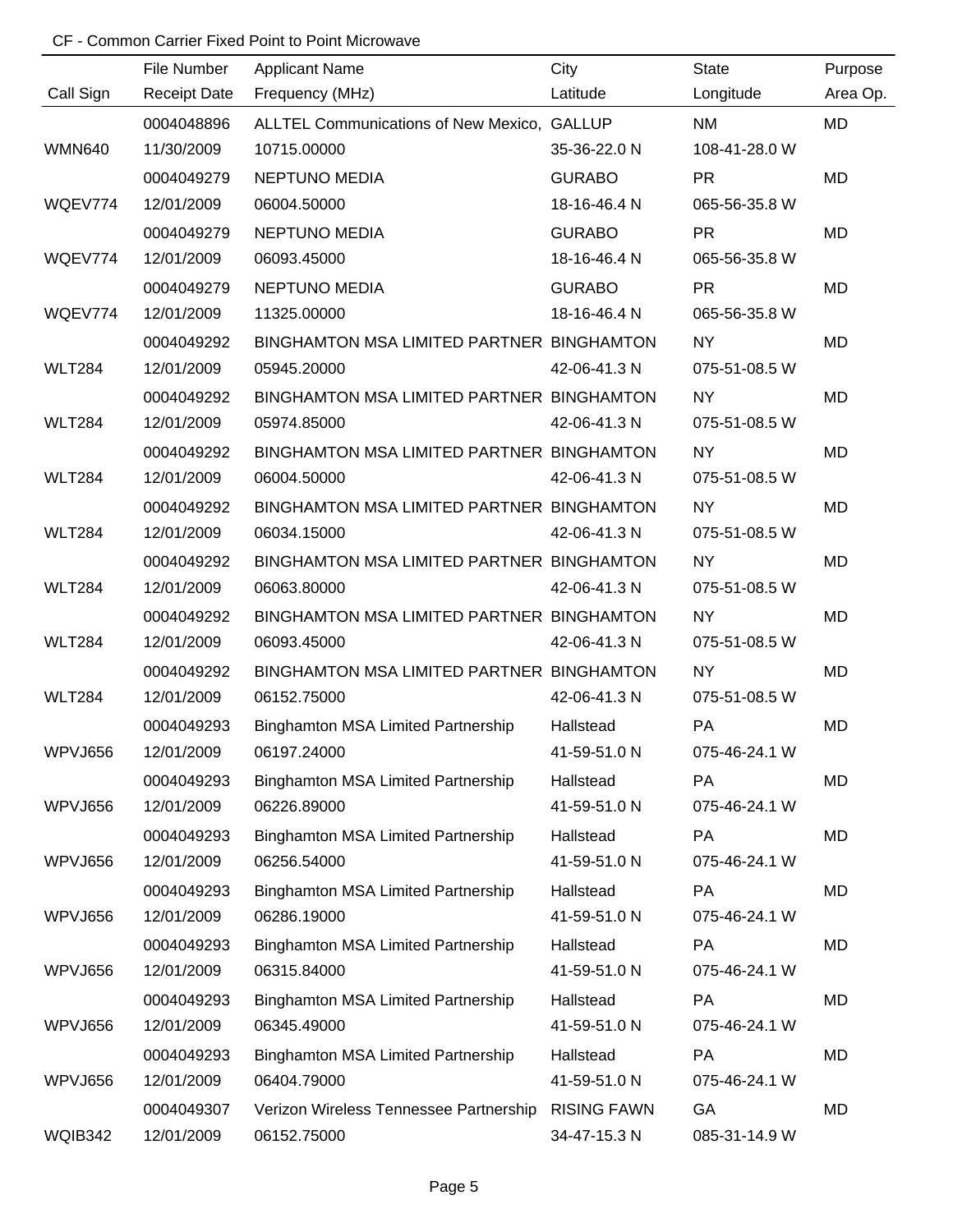|               | File Number         | <b>Applicant Name</b>                                    | City                     | <b>State</b>  | Purpose  |
|---------------|---------------------|----------------------------------------------------------|--------------------------|---------------|----------|
| Call Sign     | <b>Receipt Date</b> | Frequency (MHz)                                          | Latitude                 | Longitude     | Area Op. |
|               | 0004049393          | <b>NEPTUNO MEDIA</b>                                     | <b>HUMACAO</b>           | <b>PR</b>     | MD       |
| WQIJ379       | 12/01/2009          | 10835.00000                                              | 18-07-26.8 N             | 065-50-19.8 W |          |
|               | 0004049398          | Neptuno Media                                            | <b>CAROLINA</b>          | <b>PR</b>     | MD       |
| WQGT245       | 12/01/2009          | 10995.00000                                              | 18-24-26.4 N             | 065-58-42.9 W |          |
|               | 0004049400          | <b>NEPTUNO MEDIA</b>                                     | San Juan                 | <b>PR</b>     | MD       |
| WQIJ382       | 12/01/2009          | 11365.00000                                              | 18-21-41.5 N             | 066-04-16.4 W |          |
|               | 0004049400          | <b>NEPTUNO MEDIA</b>                                     | San Juan                 | <b>PR</b>     | MD       |
| WQIJ382       | 12/01/2009          | 19495.00000                                              | 18-21-41.5 N             | 066-04-16.4 W |          |
|               | 0004049400          | NEPTUNO MEDIA                                            | San Juan                 | <b>PR</b>     | MD       |
| WQIJ382       | 12/01/2009          | 19585.00000                                              | 18-21-41.5 N             | 066-04-16.4 W |          |
|               | 0004049406          | NEPTUNO MEDIA                                            | RIO GRANDE               | <b>PR</b>     | MD       |
| WQIJ380       | 12/01/2009          | 11485.00000                                              | 18-21-39.8 N             | 065-47-28.0 W |          |
|               | 0004049406          | <b>NEPTUNO MEDIA</b>                                     | <b>RIO GRANDE</b>        | <b>PR</b>     | MD       |
| WQIJ380       | 12/01/2009          | 11565.00000                                              | 18-21-39.8 N             | 065-47-28.0 W |          |
|               | 0004049408          | <b>NEPTUNO MEDIA</b>                                     | Guaynabo                 | <b>PR</b>     | MD       |
| WQIJ381       | 12/01/2009          | 10875.00000                                              | 18-22-08.4 N             | 066-06-30.2 W |          |
|               | 0004049679          | Verizon Wireless Tennessee Partnership                   | SOUTH PITTSBUR(TN        |               | MD       |
| <b>WLL395</b> | 12/01/2009          | 05945.20000                                              | 35-02-24.0 N             | 085-43-57.0 W |          |
|               | 0004049679          | Verizon Wireless Tennessee Partnership                   | SOUTH PITTSBUR(TN        |               | MD       |
| <b>WLL395</b> | 12/01/2009          | 05974.85000                                              | 35-02-24.0 N             | 085-43-57.0 W |          |
|               | 0004049679          | Verizon Wireless Tennessee Partnership                   | <b>SOUTH PITTSBUR(TN</b> |               | MD       |
| <b>WLL395</b> | 12/01/2009          | 06004.50000                                              | 35-02-24.0 N             | 085-43-57.0 W |          |
|               | 0004049679          | Verizon Wireless Tennessee Partnership                   | SOUTH PITTSBUR(TN        |               | MD       |
| <b>WLL395</b> | 12/01/2009          | 06034.15000                                              | 35-02-24.0 N             | 085-43-57.0 W |          |
|               | 0004049679          | Verizon Wireless Tennessee Partnership SOUTH PITTSBUR(TN |                          |               | MD       |
| <b>WLL395</b> | 12/01/2009          | 06063.80000                                              | 35-02-24.0 N             | 085-43-57.0 W |          |
|               | 0004049679          | Verizon Wireless Tennessee Partnership SOUTH PITTSBUR(TN |                          |               | MD       |
| <b>WLL395</b> | 12/01/2009          | 06093.45000                                              | 35-02-24.0 N             | 085-43-57.0 W |          |
|               | 0004049679          | Verizon Wireless Tennessee Partnership SOUTH PITTSBUR(TN |                          |               | MD       |
| <b>WLL395</b> | 12/01/2009          | 06123.10000                                              | 35-02-24.0 N             | 085-43-57.0 W |          |
|               | 0004049679          | Verizon Wireless Tennessee Partnership SOUTH PITTSBUR(TN |                          |               | MD       |
| <b>WLL395</b> | 12/01/2009          | 06152.75000                                              | 35-02-24.0 N             | 085-43-57.0 W |          |
|               | 0004049734          | Verizon Wireless Tennessee Partnership                   | RINGGOLD                 | GA            | MD       |
| <b>WLN574</b> | 12/01/2009          | 05945.20000                                              | 34-58-51.3 N             | 085-05-06.8 W |          |
|               | 0004049734          | Verizon Wireless Tennessee Partnership                   | <b>RINGGOLD</b>          | GA            | MD       |
| <b>WLN574</b> | 12/01/2009          | 05974.85000                                              | 34-58-51.3 N             | 085-05-06.8 W |          |
|               | 0004049734          | Verizon Wireless Tennessee Partnership                   | RINGGOLD                 | GA            | MD       |
| <b>WLN574</b> | 12/01/2009          | 06004.50000                                              | 34-58-51.3 N             | 085-05-06.8 W |          |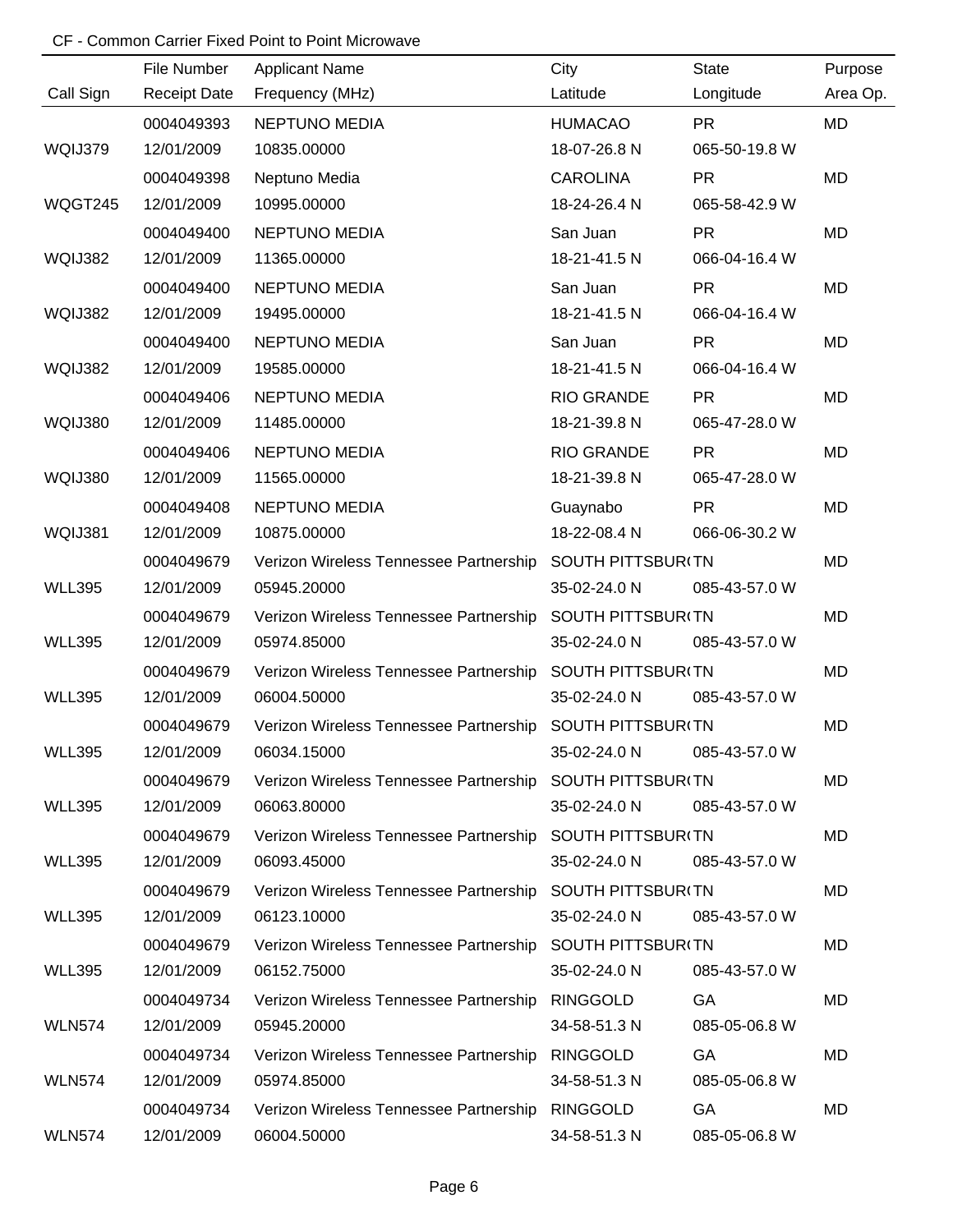|                | File Number         | <b>Applicant Name</b>                  | City                 | <b>State</b>  | Purpose   |
|----------------|---------------------|----------------------------------------|----------------------|---------------|-----------|
| Call Sign      | <b>Receipt Date</b> | Frequency (MHz)                        | Latitude             | Longitude     | Area Op.  |
|                | 0004049734          | Verizon Wireless Tennessee Partnership | <b>RINGGOLD</b>      | GA            | <b>MD</b> |
| <b>WLN574</b>  | 12/01/2009          | 06034.15000                            | 34-58-51.3 N         | 085-05-06.8 W |           |
|                | 0004049734          | Verizon Wireless Tennessee Partnership | <b>RINGGOLD</b>      | GA            | MD        |
| <b>WLN574</b>  | 12/01/2009          | 06063.80000                            | 34-58-51.3 N         | 085-05-06.8 W |           |
|                | 0004049734          | Verizon Wireless Tennessee Partnership | <b>RINGGOLD</b>      | GA            | <b>MD</b> |
| <b>WLN574</b>  | 12/01/2009          | 06093.45000                            | 34-58-51.3 N         | 085-05-06.8 W |           |
|                | 0004049734          | Verizon Wireless Tennessee Partnership | <b>RINGGOLD</b>      | GA            | MD        |
| <b>WLN574</b>  | 12/01/2009          | 06123.10000                            | 34-58-51.3 N         | 085-05-06.8 W |           |
|                | 0004049734          | Verizon Wireless Tennessee Partnership | <b>RINGGOLD</b>      | GA            | MD        |
| <b>WLN574</b>  | 12/01/2009          | 06152.75000                            | 34-58-51.3 N         | 085-05-06.8 W |           |
|                | 0004049734          | Verizon Wireless Tennessee Partnership | <b>RINGGOLD</b>      | GA            | <b>MD</b> |
| <b>WLN574</b>  | 12/01/2009          | 06755.00000                            | 34-58-51.3 N         | 085-05-06.8 W |           |
|                | 0004049734          | Verizon Wireless Tennessee Partnership | <b>RINGGOLD</b>      | GA            | MD        |
| <b>WLN574</b>  | 12/01/2009          | 06815.00000                            | 34-58-51.3 N         | 085-05-06.8 W |           |
|                | 0004049774          | Union Telephone Company                | <b>Burns</b>         | <b>WY</b>     | <b>MD</b> |
| WQKQ894        | 12/01/2009          | 11622.50000                            | 41-12-04.0 N         | 104-21-03.4 W |           |
|                | 0004049786          | Union Telephone Company                | Hillsdale            | <b>WY</b>     | <b>MD</b> |
| WQKU920        | 12/01/2009          | 11132.50000                            | 41-12-36.3 N         | 104-28-28.9 W |           |
|                | 0004049792          | Edge Wireless, LLC                     | <b>Central Point</b> | <b>OR</b>     | <b>MD</b> |
| <b>WPTY580</b> | 12/01/2009          | 10715.00000                            | 42-25-40.4 N         | 123-00-08.3 W |           |
|                | 0004049792          | Edge Wireless, LLC                     | <b>Central Point</b> | <b>OR</b>     | MD        |
| <b>WPTY580</b> | 12/01/2009          | 10755.00000                            | 42-25-40.4 N         | 123-00-08.3 W |           |
|                | 0004049805          | Union Telephone Company                | <b>CHEYENNE</b>      | <b>WY</b>     | <b>MD</b> |
| WQDW975        | 12/01/2009          | 06755.00000                            | 41-02-54.0 N         | 104-53-31.0 W |           |
|                | 0004049805          | Union Telephone Company                | <b>CHEYENNE</b>      | <b>WY</b>     | MD        |
| WQDW975        | 12/01/2009          | 10905.00000                            | 41-02-54.0 N         | 104-53-31.0 W |           |
|                | 0004049876          | Union Telephone Company                | Cheyenne             | <b>WY</b>     | MD        |
| WQHC456        | 12/01/2009          | 06595.00000                            | 41-08-55.9 N         | 104-41-05.1 W |           |
|                | 0004049924          | FiberTower Network Services Corp.      | PERRYMAN             | <b>MD</b>     | MD        |
| WQHD772        | 12/01/2009          | 10775.00000                            | 39-29-54.6 N         | 076-14-32.9 W |           |
|                | 0004049924          | FiberTower Network Services Corp.      | PERRYMAN             | <b>MD</b>     | MD        |
| WQHD772        | 12/01/2009          | 10815.00000                            | 39-29-54.6 N         | 076-14-32.9 W |           |
|                | 0004049924          | FiberTower Network Services Corp.      | PERRYMAN             | <b>MD</b>     | MD        |
| WQHD772        | 12/01/2009          | 10855.00000                            | 39-29-54.6 N         | 076-14-32.9 W |           |
|                | 0004049924          | FiberTower Network Services Corp.      | PERRYMAN             | <b>MD</b>     | MD        |
| WQHD772        | 12/01/2009          | 10915.00000                            | 39-29-54.6 N         | 076-14-32.9 W |           |
|                | 0004049924          | FiberTower Network Services Corp.      | <b>PERRYMAN</b>      | <b>MD</b>     | MD        |
| WQHD772        | 12/01/2009          | 10955.00000                            | 39-29-54.6 N         | 076-14-32.9 W |           |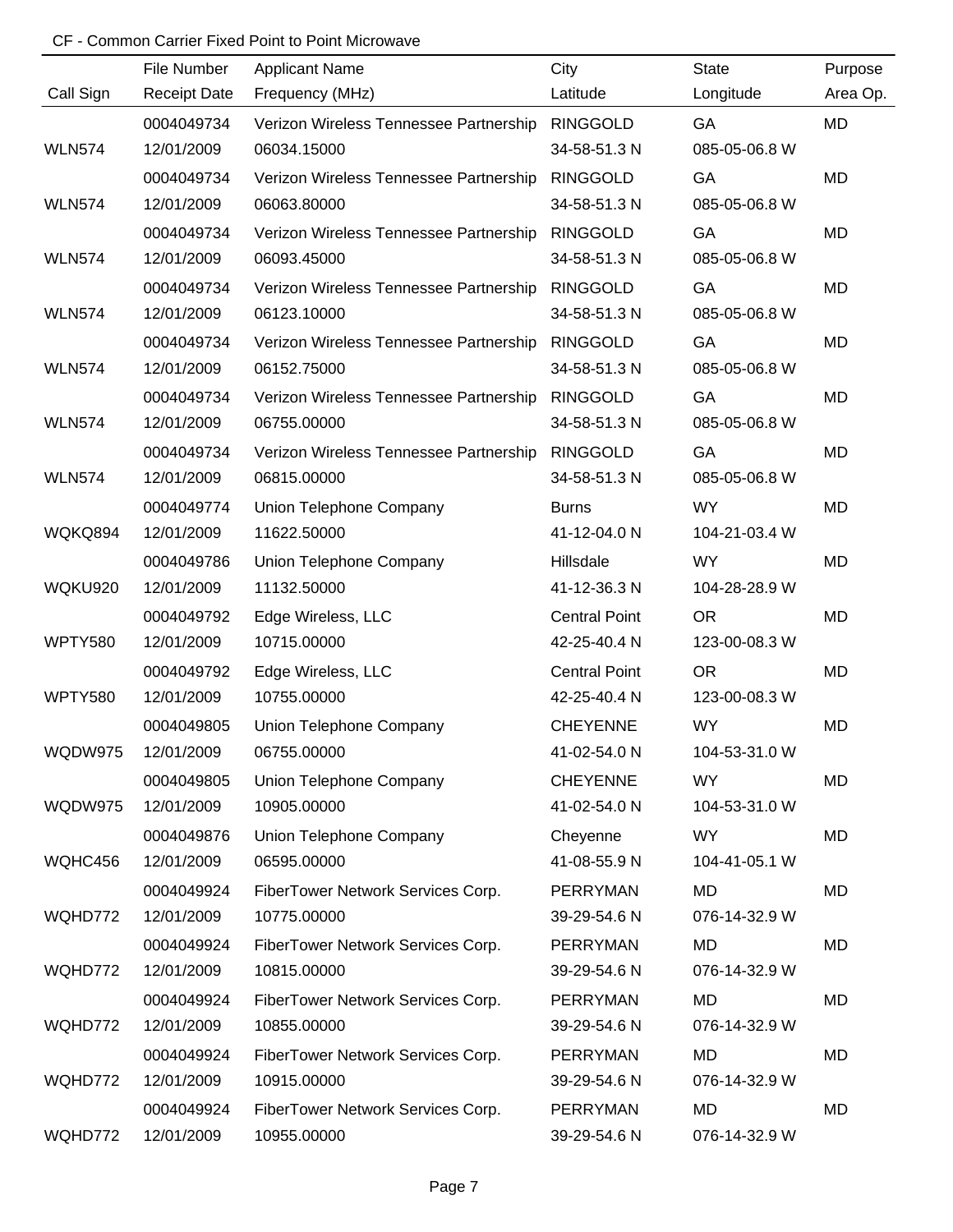|           | File Number         | <b>Applicant Name</b>             | City             | <b>State</b>  | Purpose   |
|-----------|---------------------|-----------------------------------|------------------|---------------|-----------|
| Call Sign | <b>Receipt Date</b> | Frequency (MHz)                   | Latitude         | Longitude     | Area Op.  |
|           | 0004049924          | FiberTower Network Services Corp. | PERRYMAN         | MD            | MD        |
| WQHD772   | 12/01/2009          | 10995.00000                       | 39-29-54.6 N     | 076-14-32.9 W |           |
|           | 0004049924          | FiberTower Network Services Corp. | PERRYMAN         | <b>MD</b>     | <b>MD</b> |
| WQHD772   | 12/01/2009          | 11035.00000                       | 39-29-54.6 N     | 076-14-32.9 W |           |
|           | 0004049924          | FiberTower Network Services Corp. | PERRYMAN         | <b>MD</b>     | <b>MD</b> |
| WQHD772   | 12/01/2009          | 21825.00000                       | 39-29-54.6 N     | 076-14-32.9 W |           |
|           | 0004049924          | FiberTower Network Services Corp. | PERRYMAN         | <b>MD</b>     | MD        |
| WQHD772   | 12/01/2009          | 21925.00000                       | 39-29-54.6 N     | 076-14-32.9 W |           |
|           | 0004049927          | FiberTower Network Services Corp. | <b>ABINGDON</b>  | <b>MD</b>     | MD        |
| WQHD786   | 12/01/2009          | 11265.00000                       | 39-27-33.3 N     | 076-16-58.8 W |           |
|           | 0004049927          | FiberTower Network Services Corp. | <b>ABINGDON</b>  | <b>MD</b>     | MD        |
| WQHD786   | 12/01/2009          | 11285.00000                       | 39-27-33.3 N     | 076-16-58.8 W |           |
|           | 0004049927          | FiberTower Network Services Corp. | <b>ABINGDON</b>  | <b>MD</b>     | <b>MD</b> |
| WQHD786   | 12/01/2009          | 11305.00000                       | 39-27-33.3 N     | 076-16-58.8 W |           |
|           | 0004049930          | FiberTower Network Services Corp. | <b>ROCKVILLE</b> | <b>MD</b>     | MD        |
| WQEY567   | 12/01/2009          | 11285.00000                       | 39-03-48.9 N     | 077-05-46.6 W |           |
|           | 0004049930          | FiberTower Network Services Corp. | <b>ROCKVILLE</b> | <b>MD</b>     | MD        |
| WQEY567   | 12/01/2009          | 11325.00000                       | 39-03-48.9 N     | 077-05-46.6 W |           |
|           | 0004049930          | FiberTower Network Services Corp. | <b>ROCKVILLE</b> | <b>MD</b>     | MD        |
| WQEY567   | 12/01/2009          | 11365.00000                       | 39-03-48.9 N     | 077-05-46.6 W |           |
|           | 0004049936          | FiberTower Network Services Corp. | <b>ROCKVILLE</b> | <b>MD</b>     | <b>MD</b> |
| WQFA299   | 12/01/2009          | 10755.00000                       | 39-05-02.5 N     | 077-08-54.2 W |           |
|           | 0004049936          | FiberTower Network Services Corp. | <b>ROCKVILLE</b> | <b>MD</b>     | MD        |
| WQFA299   | 12/01/2009          | 10795.00000                       | 39-05-02.5 N     | 077-08-54.2 W |           |
|           | 0004049936          | FiberTower Network Services Corp. | <b>ROCKVILLE</b> | MD            | MD        |
| WQFA299   | 12/01/2009          | 10835.00000                       | 39-05-02.5 N     | 077-08-54.2 W |           |
|           | 0004049936          | FiberTower Network Services Corp. | <b>ROCKVILLE</b> | MD            | MD        |
| WQFA299   | 12/01/2009          | 10875.00000                       | 39-05-02.5 N     | 077-08-54.2 W |           |
|           | 0004049936          | FiberTower Network Services Corp. | <b>ROCKVILLE</b> | MD            | MD        |
| WQFA299   | 12/01/2009          | 10955.00000                       | 39-05-02.5 N     | 077-08-54.2 W |           |
|           | 0004049936          | FiberTower Network Services Corp. | <b>ROCKVILLE</b> | MD            | MD        |
| WQFA299   | 12/01/2009          | 11015.00000                       | 39-05-02.5 N     | 077-08-54.2 W |           |
|           | 0004049936          | FiberTower Network Services Corp. | <b>ROCKVILLE</b> | <b>MD</b>     | MD        |
| WQFA299   | 12/01/2009          | 11055.00000                       | 39-05-02.5 N     | 077-08-54.2 W |           |
|           | 0004049936          | FiberTower Network Services Corp. | <b>ROCKVILLE</b> | <b>MD</b>     | MD        |
| WQFA299   | 12/01/2009          | 11095.00000                       | 39-05-02.5 N     | 077-08-54.2 W |           |
|           | 0004049936          | FiberTower Network Services Corp. | <b>ROCKVILLE</b> | <b>MD</b>     | MD        |
| WQFA299   | 12/01/2009          | 23070.00000                       | 39-05-02.5 N     | 077-08-54.2 W |           |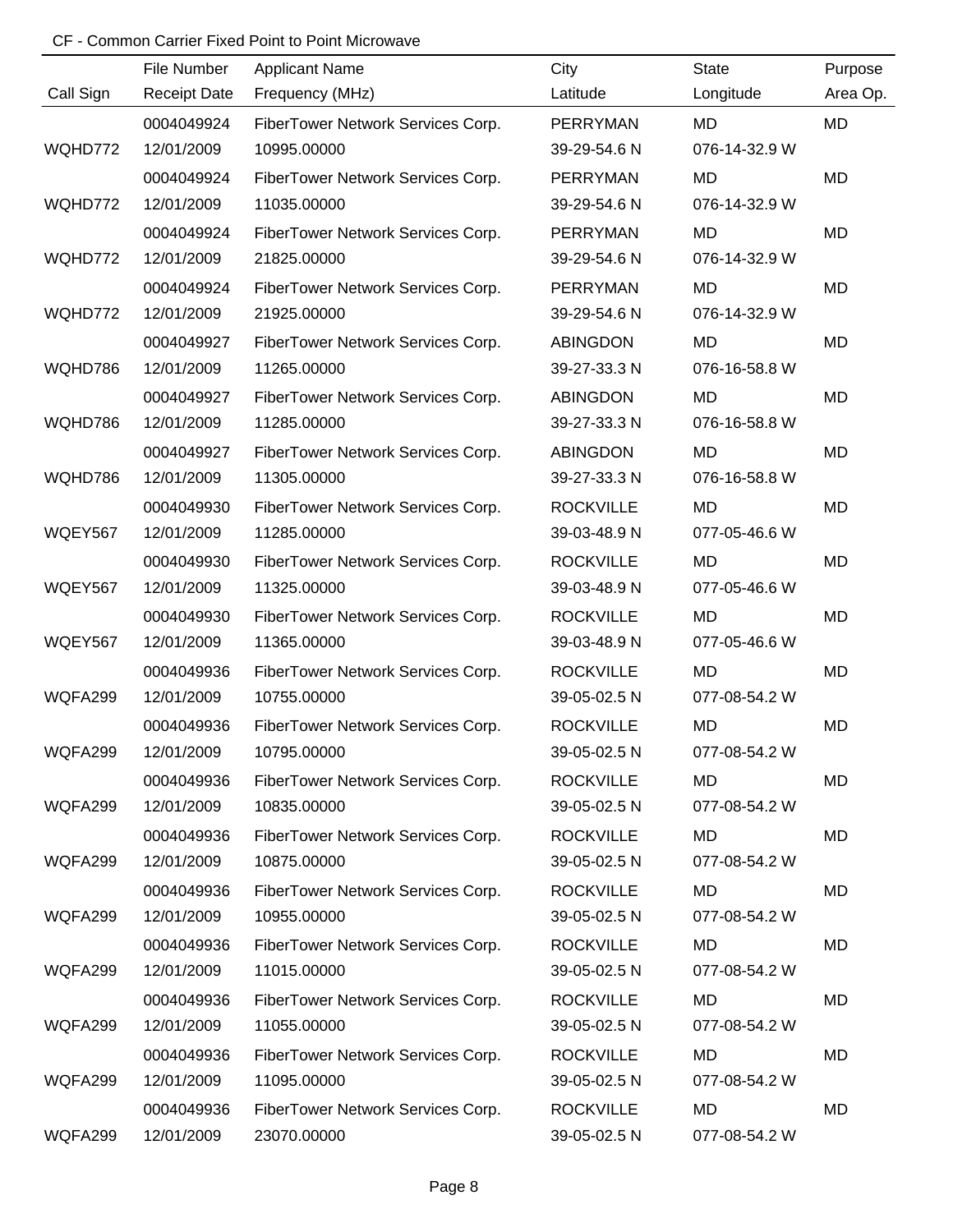|                | File Number         | <b>Applicant Name</b>             | City              | <b>State</b>  | Purpose   |
|----------------|---------------------|-----------------------------------|-------------------|---------------|-----------|
| Call Sign      | <b>Receipt Date</b> | Frequency (MHz)                   | Latitude          | Longitude     | Area Op.  |
|                | 0004049936          | FiberTower Network Services Corp. | <b>ROCKVILLE</b>  | MD            | <b>MD</b> |
| WQFA299        | 12/01/2009          | 23075.00000                       | 39-05-02.5 N      | 077-08-54.2 W |           |
|                | 0004049936          | FiberTower Network Services Corp. | <b>ROCKVILLE</b>  | MD            | MD        |
| WQFA299        | 12/01/2009          | 23325.00000                       | 39-05-02.5 N      | 077-08-54.2 W |           |
|                | 0004050182          | Edge Wireless, LLC                | Medford           | <b>OR</b>     | MD        |
| WPTY572        | 12/01/2009          | 06004.50000                       | 42-21-28.4 N      | 122-52-24.7 W |           |
|                | 0004050182          | Edge Wireless, LLC                | Medford           | <b>OR</b>     | MD        |
| WPTY572        | 12/01/2009          | 10551.25000                       | 42-21-28.4 N      | 122-52-24.7 W |           |
|                | 0004050182          | Edge Wireless, LLC                | Medford           | <b>OR</b>     | MD        |
| WPTY572        | 12/01/2009          | 11245.00000                       | 42-21-28.4 N      | 122-52-24.7 W |           |
|                | 0004050197          | Sangre DeCristo Cellular, Inc.    | Fairplay          | CO            | MD        |
| WQFL956        | 12/01/2009          | 10628.12500                       | 39-12-59.0 N      | 106-05-12.1 W |           |
|                | 0004050200          | Sangre DeCristo Cellular, Inc.    | Fairplay          | CO            | MD        |
| WQFL957        | 12/01/2009          | 10563.12500                       | 39-13-26.4 N      | 106-00-11.8 W |           |
|                | 0004050247          | Edge Wireless, LLC                | <b>Wolf Creek</b> | <b>OR</b>     | MD        |
| WPTY571        | 12/01/2009          | 06197.24000                       | 42-41-30.1 N      | 123-13-50.3 W |           |
|                | 0004050247          | Edge Wireless, LLC                | <b>Wolf Creek</b> | <b>OR</b>     | MD        |
| WPTY571        | 12/01/2009          | 06256.54000                       | 42-41-30.1 N      | 123-13-50.3 W |           |
|                | 0004050247          | Edge Wireless, LLC                | <b>Wolf Creek</b> | <b>OR</b>     | MD        |
| WPTY571        | 12/01/2009          | 19435.00000                       | 42-41-30.1 N      | 123-13-50.3 W |           |
|                | 0004050286          | Edge Wireless, LLC                | Ashland           | <b>OR</b>     | MD        |
| WPUF743        | 12/01/2009          | 10616.25000                       | 42-04-51.8 N      | 122-43-13.3 W |           |
|                | 0004050293          | Pocketinet Communicatons Inc.     | Milton-Freewater  | <b>OR</b>     | MD        |
| WQCL406        | 12/01/2009          | 17840.00000                       | 45-59-39.1 N      | 118-10-53.6 W |           |
|                | 0004050293          | Pocketinet Communicatons Inc.     | Milton-Freewater  | <b>OR</b>     | MD        |
| WQCL406        | 12/01/2009          | 17880.00000                       | 45-59-39.1 N      | 118-10-53.6 W |           |
|                | 0004050293          | Pocketinet Communicatons Inc.     | Milton-Freewater  | <b>OR</b>     | MD        |
| WQCL406        | 12/01/2009          | 17960.00000                       | 45-59-39.1 N      | 118-10-53.6 W |           |
|                | 0004050686          | WWC License L.L.C.                | Humboldt          | <b>SD</b>     | MD        |
| <b>WQIU812</b> | 12/02/2009          | 05945.20000                       | 43-37-53.3 N      | 097-04-24.5 W |           |
|                | 0004050686          | WWC License L.L.C.                | Humboldt          | <b>SD</b>     | MD        |
| WQIU812        | 12/02/2009          | 05974.85000                       | 43-37-53.3 N      | 097-04-24.5 W |           |
|                | 0004050686          | WWC License L.L.C.                | Humboldt          | <b>SD</b>     | MD        |
| <b>WQIU812</b> | 12/02/2009          | 06004.50000                       | 43-37-53.3 N      | 097-04-24.5 W |           |
|                | 0004050686          | WWC License L.L.C.                | Humboldt          | <b>SD</b>     | MD        |
| WQIU812        | 12/02/2009          | 06034.15000                       | 43-37-53.3 N      | 097-04-24.5 W |           |
|                | 0004050686          | WWC License L.L.C.                | Humboldt          | <b>SD</b>     | MD        |
| <b>WQIU812</b> | 12/02/2009          | 06063.80000                       | 43-37-53.3 N      | 097-04-24.5 W |           |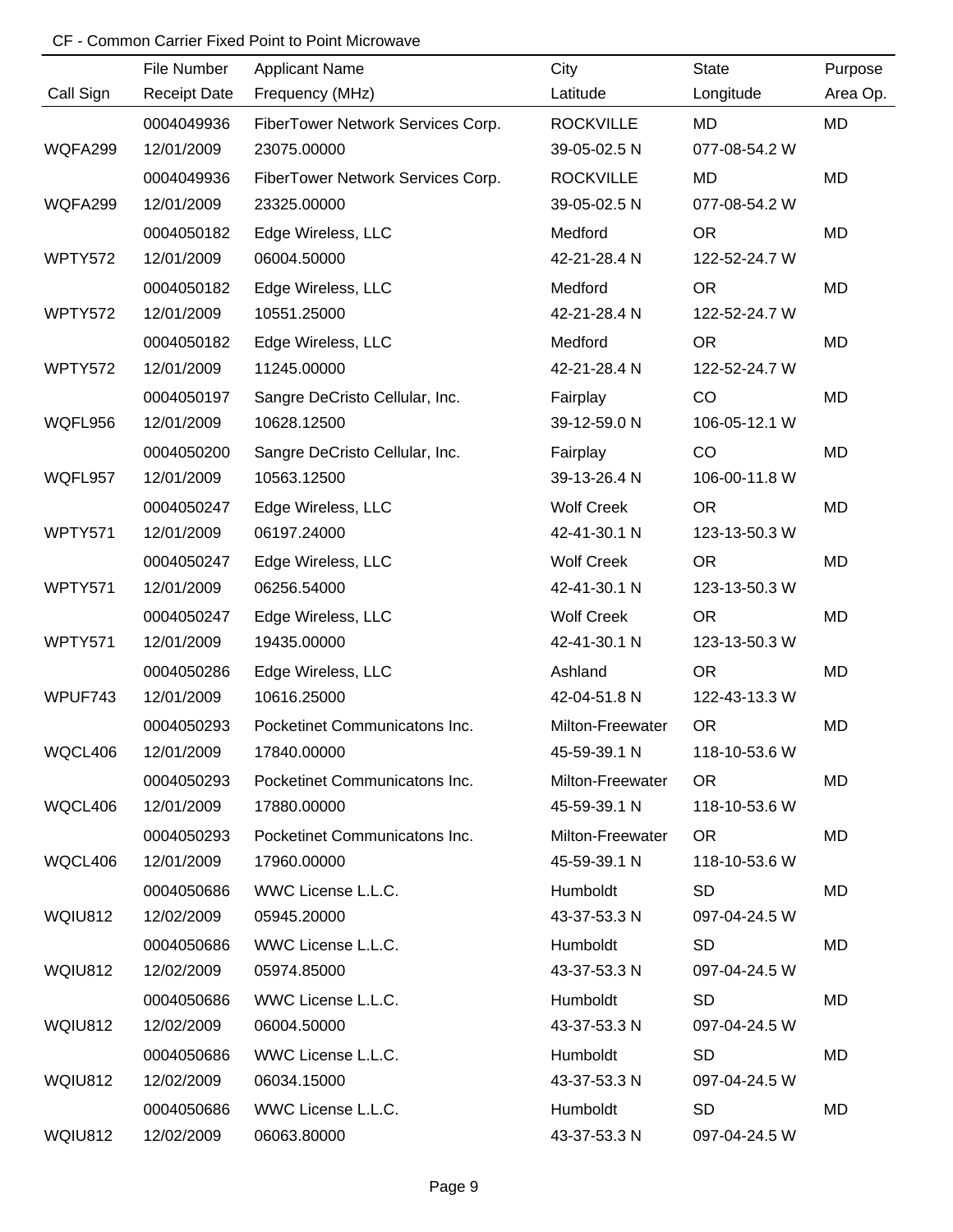|               | File Number         | <b>Applicant Name</b>                             | City           | <b>State</b>  | Purpose   |
|---------------|---------------------|---------------------------------------------------|----------------|---------------|-----------|
| Call Sign     | <b>Receipt Date</b> | Frequency (MHz)                                   | Latitude       | Longitude     | Area Op.  |
|               | 0004050686          | WWC License L.L.C.                                | Humboldt       | <b>SD</b>     | <b>MD</b> |
| WQIU812       | 12/02/2009          | 06123.10000                                       | 43-37-53.3 N   | 097-04-24.5 W |           |
|               | 0004050686          | WWC License L.L.C.                                | Humboldt       | <b>SD</b>     | <b>MD</b> |
| WQIU812       | 12/02/2009          | 06152.75000                                       | 43-37-53.3 N   | 097-04-24.5 W |           |
|               | 0004050700          | Edge Wireless, LLC                                | Ashland        | <b>OR</b>     | <b>MD</b> |
| WPTY584       | 12/02/2009          | 06256.54000                                       | 42-03-53.0 N   | 122-28-44.0 W |           |
|               | 0004050700          | Edge Wireless, LLC                                | Ashland        | <b>OR</b>     | <b>MD</b> |
| WPTY584       | 12/02/2009          | 06265.54000                                       | 42-03-53.0 N   | 122-28-44.0 W |           |
|               | 0004050953          | Hood River Cellular Telephone Company, GOLDENDALE |                | <b>WA</b>     | <b>MD</b> |
| WPQN660       | 12/02/2009          | 06286.19000                                       | 45-40-46.9 N   | 120-54-50.4 W |           |
|               | 0004050953          | Hood River Cellular Telephone Company, GOLDENDALE |                | <b>WA</b>     | <b>MD</b> |
| WPQN660       | 12/02/2009          | 06815.00000                                       | 45-40-46.9 N   | 120-54-50.4 W |           |
|               | 0004050953          | Hood River Cellular Telephone Company, GOLDENDALE |                | <b>WA</b>     | <b>MD</b> |
| WPQN660       | 12/02/2009          | 06845.00000                                       | 45-40-46.9 N   | 120-54-50.4 W |           |
|               | 0004050997          | Hood River Cellular Telephone Company, THE DALLES |                | <b>OR</b>     | <b>MD</b> |
| WPQN661       | 12/02/2009          | 06034.15000                                       | 45-37-23.3 N   | 121-05-32.1 W |           |
|               | 0004052267          | AT&T Mobility Puerto Rico Inc.                    | <b>FAJARDO</b> | <b>PR</b>     | <b>MD</b> |
| <b>WMR272</b> | 12/02/2009          | 05945.20000                                       | 18-20-00.7 N   | 065-40-21.3 W |           |
|               | 0004052267          | AT&T Mobility Puerto Rico Inc.                    | <b>FAJARDO</b> | <b>PR</b>     | <b>MD</b> |
| <b>WMR272</b> | 12/02/2009          | 06034.15000                                       | 18-20-00.7 N   | 065-40-21.3 W |           |
|               | 0004052267          | AT&T Mobility Puerto Rico Inc.                    | <b>FAJARDO</b> | <b>PR</b>     | <b>MD</b> |
| <b>WMR272</b> | 12/02/2009          | 06063.80000                                       | 18-20-00.7 N   | 065-40-21.3 W |           |
|               | 0004052267          | AT&T Mobility Puerto Rico Inc.                    | <b>FAJARDO</b> | <b>PR</b>     | <b>MD</b> |
| <b>WMR272</b> | 12/02/2009          | 06093.45000                                       | 18-20-00.7 N   | 065-40-21.3 W |           |
|               | 0004052267          | AT&T Mobility Puerto Rico Inc.                    | <b>FAJARDO</b> | <b>PR</b>     | <b>MD</b> |
| <b>WMR272</b> | 12/02/2009          | 06123.10000                                       | 18-20-00.7 N   | 065-40-21.3 W |           |
|               | 0004052267          | AT&T Mobility Puerto Rico Inc.                    | <b>FAJARDO</b> | <b>PR</b>     | MD        |
| <b>WMR272</b> | 12/02/2009          | 06150.28000                                       | 18-20-00.7 N   | 065-40-21.3 W |           |
|               | 0004052267          | AT&T Mobility Puerto Rico Inc.                    | <b>FAJARDO</b> | <b>PR</b>     | <b>MD</b> |
| <b>WMR272</b> | 12/02/2009          | 06565.00000                                       | 18-20-00.7 N   | 065-40-21.3 W |           |
|               | 0004052267          | AT&T Mobility Puerto Rico Inc.                    | <b>FAJARDO</b> | <b>PR</b>     | MD        |
| <b>WMR272</b> | 12/02/2009          | 10577.50000                                       | 18-20-00.7 N   | 065-40-21.3 W |           |
|               | 0004052267          | AT&T Mobility Puerto Rico Inc.                    | <b>FAJARDO</b> | <b>PR</b>     | <b>MD</b> |
| <b>WMR272</b> | 12/02/2009          | 10875.00000                                       | 18-20-00.7 N   | 065-40-21.3 W |           |
|               | 0004052267          | AT&T Mobility Puerto Rico Inc.                    | <b>FAJARDO</b> | <b>PR</b>     | <b>MD</b> |
| <b>WMR272</b> | 12/02/2009          | 10915.00000                                       | 18-20-00.7 N   | 065-40-21.3 W |           |
|               | 0004052267          | AT&T Mobility Puerto Rico Inc.                    | <b>FAJARDO</b> | <b>PR</b>     | <b>MD</b> |
| <b>WMR272</b> | 12/02/2009          | 11132.50000                                       | 18-20-00.7 N   | 065-40-21.3 W |           |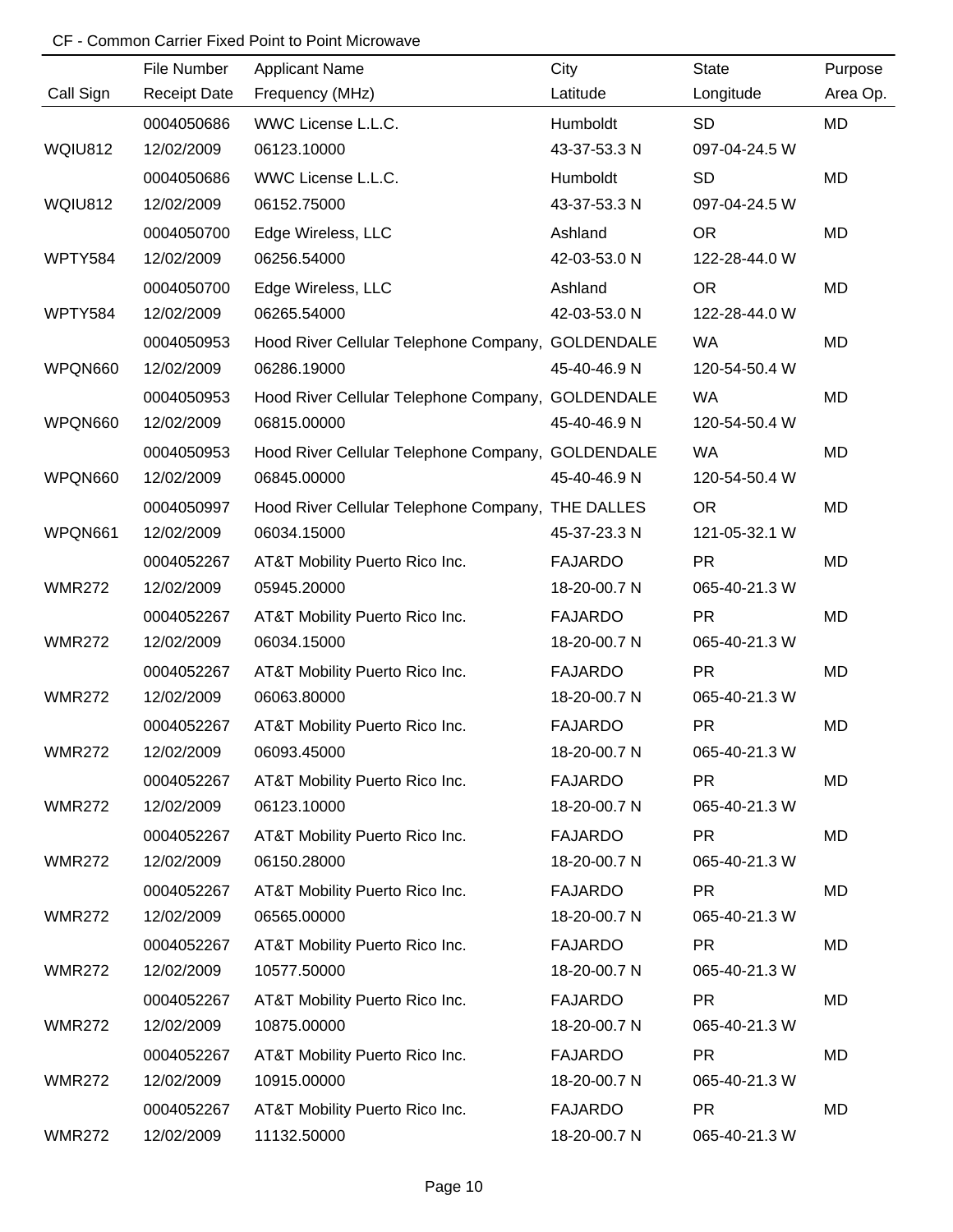|                | File Number         | <b>Applicant Name</b>                                   | City                | <b>State</b>  | Purpose   |
|----------------|---------------------|---------------------------------------------------------|---------------------|---------------|-----------|
| Call Sign      | <b>Receipt Date</b> | Frequency (MHz)                                         | Latitude            | Longitude     | Area Op.  |
|                | 0004052267          | AT&T Mobility Puerto Rico Inc.                          | <b>FAJARDO</b>      | <b>PR</b>     | <b>MD</b> |
| <b>WMR272</b>  | 12/02/2009          | 11155.00000                                             | 18-20-00.7 N        | 065-40-21.3 W |           |
|                | 0004052267          | AT&T Mobility Puerto Rico Inc.                          | <b>FAJARDO</b>      | <b>PR</b>     | MD        |
| <b>WMR272</b>  | 12/02/2009          | 21225.00000                                             | 18-20-00.7 N        | 065-40-21.3 W |           |
|                | 0004052267          | AT&T Mobility Puerto Rico Inc.                          | <b>FAJARDO</b>      | <b>PR</b>     | MD        |
| <b>WMR272</b>  | 12/02/2009          | 21775.00000                                             | 18-20-00.7 N        | 065-40-21.3 W |           |
|                | 0004052609          | AT&T CORP.                                              | <b>PHILADELPHIA</b> | PA            | MD        |
| WQKC783        | 12/03/2009          | 11115.00000                                             | 40-00-26.3 N        | 075-13-00.1 W |           |
|                | 0004052610          | AT&T CORP.                                              | <b>PALMYRA</b>      | <b>NJ</b>     | MD        |
| WQKN871        | 12/03/2009          | 11285.00000                                             | 40-00-11.0 N        | 075-01-17.7 W |           |
|                | 0004052610          | AT&T CORP.                                              | <b>PALMYRA</b>      | <b>NJ</b>     | MD        |
| WQKN871        | 12/03/2009          | 11605.00000                                             | 40-00-11.0 N        | 075-01-17.7 W |           |
|                | 0004053803          | Sacred Wind Communications, Inc.                        | Farmington          | <b>NM</b>     | MD        |
| <b>WQIY550</b> | 12/04/2009          | 11445.00000                                             | 36-39-15.1 N        | 108-12-04.6 W |           |
|                | 0004053803          | Sacred Wind Communications, Inc.                        | Farmington          | <b>NM</b>     | MD        |
| <b>WQIY550</b> | 12/04/2009          | 11565.00000                                             | 36-39-15.1 N        | 108-12-04.6 W |           |
|                | 0004048380          | Smith Bagley Inc DBA Cellular One of NE Farmington      |                     | <b>NM</b>     | <b>NE</b> |
|                | 11/30/2009          | 10755.00000                                             | 36-44-15.1 N        | 108-15-46.9 W |           |
|                | 0004048519          | Sacred Wind Communications, Inc.                        | Bloomfield          | <b>NM</b>     | <b>NE</b> |
|                | 11/30/2009          | 11215.00000                                             | 36-23-45.3 N        | 107-50-53.0 W |           |
|                | 0004048520          | Sacred Wind Communications, Inc.                        | Nageezi             | <b>NM</b>     | <b>NE</b> |
|                | 11/30/2009          | 11325.00000                                             | 36-28-30.8 N        | 107-59-57.6 W |           |
|                | 0004048589          | UNITED STATES CELLULAR OPERATIN LIBERTYVILLE            |                     | IL            | <b>NE</b> |
|                | 11/30/2009          | 10557.50000                                             | 42-18-55.8 N        | 087-58-29.4 W |           |
|                | 0004048608          | UNITED STATES CELLULAR OPERATIN GRAYS LAKE              |                     | IL.           | <b>NE</b> |
|                | 11/30/2009          | 10622.50000                                             | 42-19-56.0 N        | 088-01-45.0 W |           |
|                | 0004048618          | AT&T CORP.                                              | <b>ALPINE</b>       | <b>NJ</b>     | <b>NE</b> |
|                | 11/30/2009          | 11455.00000                                             | 40-58-45.3 N        | 073-54-53.5 W |           |
|                | 0004048715          | MetroPCS California, LLC                                | San Lucas           | CA            | <b>NE</b> |
|                | 11/30/2009          | 23085.00000                                             | 36-07-42.2 N        | 121-01-03.4 W |           |
|                | 0004048728          | MetroPCS California, LLC                                | San Lucas           | CA            | <b>NE</b> |
|                | 11/30/2009          | 21885.00000                                             | 36-07-15.5 N        | 121-02-27.0 W |           |
|                | 0004049248          | Verizon Wireless Tennessee Partnership Lookout Mountain |                     | GA            | <b>NE</b> |
|                | 12/01/2009          | 06226.89000                                             | 34-57-36.3 N        | 085-22-31.9 W |           |
|                | 0004049248          | Verizon Wireless Tennessee Partnership Lookout Mountain |                     | GA            | <b>NE</b> |
|                | 12/01/2009          | 06256.54000                                             | 34-57-36.3 N        | 085-22-31.9 W |           |
|                | 0004049248          | Verizon Wireless Tennessee Partnership Lookout Mountain |                     | GA            | <b>NE</b> |
|                | 12/01/2009          | 06286.19000                                             | 34-57-36.3 N        | 085-22-31.9 W |           |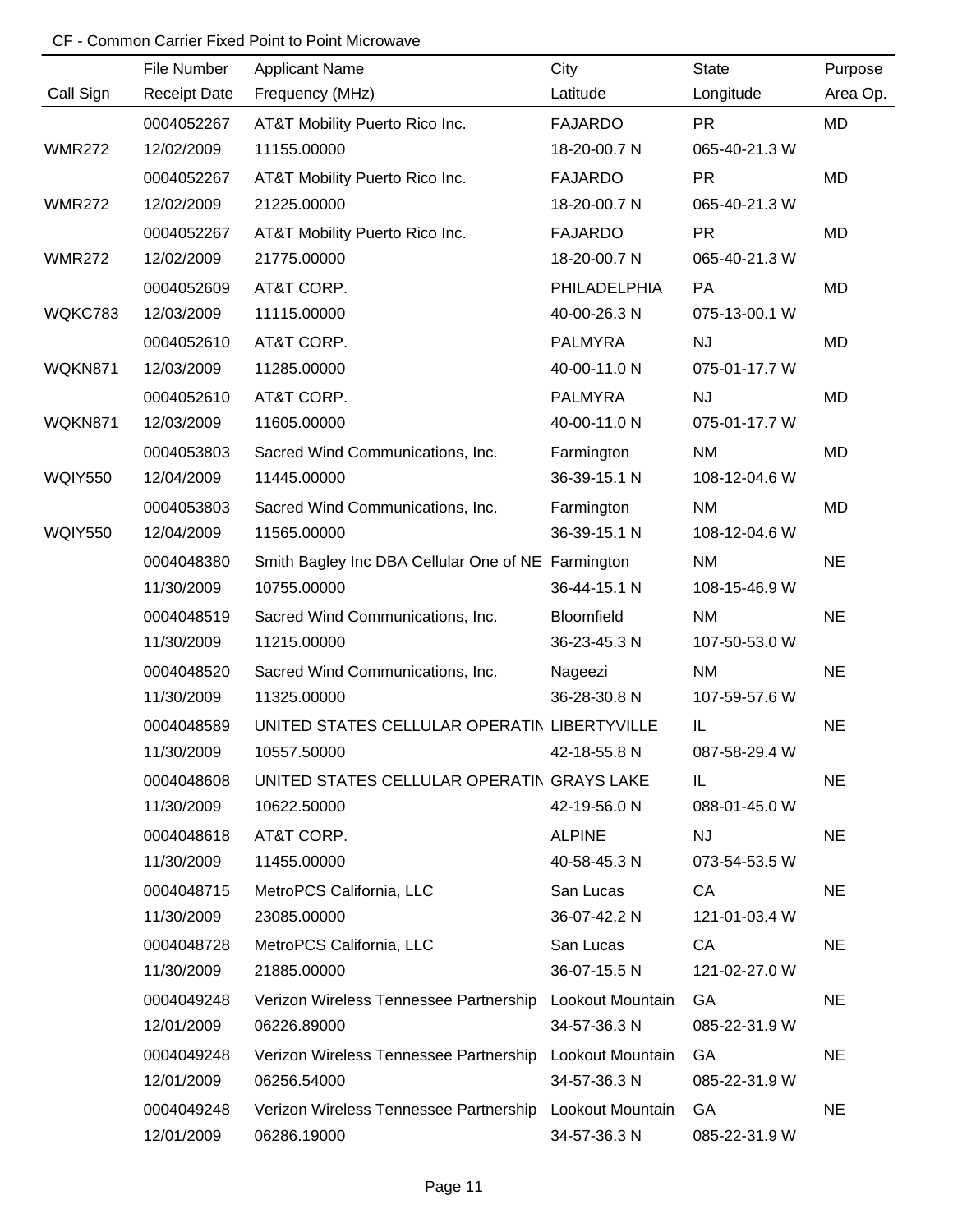|           | File Number         | <b>Applicant Name</b>                  | City              | <b>State</b>  | Purpose   |
|-----------|---------------------|----------------------------------------|-------------------|---------------|-----------|
| Call Sign | <b>Receipt Date</b> | Frequency (MHz)                        | Latitude          | Longitude     | Area Op.  |
|           | 0004049248          | Verizon Wireless Tennessee Partnership | Lookout Mountain  | GA            | <b>NE</b> |
|           | 12/01/2009          | 06315.84000                            | 34-57-36.3 N      | 085-22-31.9 W |           |
|           | 0004049248          | Verizon Wireless Tennessee Partnership | Lookout Mountain  | GA            | <b>NE</b> |
|           | 12/01/2009          | 06345.49000                            | 34-57-36.3 N      | 085-22-31.9 W |           |
|           | 0004049248          | Verizon Wireless Tennessee Partnership | Lookout Mountain  | GA            | <b>NE</b> |
|           | 12/01/2009          | 06404.79000                            | 34-57-36.3 N      | 085-22-31.9 W |           |
|           | 0004049510          | FiberTower Network Services Corp.      | ABERDEEN          | <b>MD</b>     | <b>NE</b> |
|           | 12/01/2009          | 11485.00000                            | 39-32-59.1 N      | 076-08-42.7 W |           |
|           | 0004049510          | FiberTower Network Services Corp.      | ABERDEEN          | <b>MD</b>     | <b>NE</b> |
|           | 12/01/2009          | 21825.00000                            | 39-32-59.1 N      | 076-08-42.7 W |           |
|           | 0004049510          | FiberTower Network Services Corp.      | <b>ABERDEEN</b>   | <b>MD</b>     | <b>NE</b> |
|           | 12/01/2009          | 21925.00000                            | 39-32-59.1 N      | 076-08-42.7 W |           |
|           | 0004049514          | FiberTower Network Services Corp.      | HAVRE DE GRACE MD |               | <b>NE</b> |
|           | 12/01/2009          | 23125.00000                            | 39-33-41.0 N      | 076-08-38.1 W |           |
|           | 0004049517          | FiberTower Network Services Corp.      | HAVRE DE GRACE MD |               | <b>NE</b> |
|           | 12/01/2009          | 23025.00000                            | 39-32-02.9 N      | 076-07-15.1 W |           |
|           | 0004050238          | Citilink Communications, LLC           | Minneapolis       | <b>MN</b>     | <b>NE</b> |
|           | 12/01/2009          | 10955.00000                            | 44-58-38.8 N      | 093-16-02.8 W |           |
|           | 0004050238          | Citilink Communications, LLC           | Minneapolis       | <b>MN</b>     | <b>NE</b> |
|           | 12/01/2009          | 11035.00000                            | 44-58-38.8 N      | 093-16-02.8 W |           |
|           | 0004050238          | Citilink Communications, LLC           | Minneapolis       | <b>MN</b>     | <b>NE</b> |
|           | 12/01/2009          | 11095.00000                            | 44-58-38.8 N      | 093-16-02.8 W |           |
|           | 0004050238          | <b>Citilink Communications, LLC</b>    | Minneapolis       | <b>MN</b>     | <b>NE</b> |
|           | 12/01/2009          | 11245.00000                            | 44-58-38.8 N      | 093-16-02.8 W |           |
|           | 0004050238          | Citilink Communications, LLC           | Minneapolis       | MN            | <b>NE</b> |
|           | 12/01/2009          | 19540.00000                            | 44-58-38.8 N      | 093-16-02.8 W |           |
|           | 0004050239          | Citilink Communications, LLC           | Minneapolis       | MN            | <b>NE</b> |
|           | 12/01/2009          | 17980.00000                            | 44-58-16.9 N      | 093-15-16.6 W |           |
|           | 0004050240          | Citilink Communications, LLC           | <b>Burnsville</b> | <b>MN</b>     | <b>NE</b> |
|           | 12/01/2009          | 11585.00000                            | 44-45-33.0 N      | 093-15-29.0 W |           |
|           | 0004050241          | Citilink Communications, LLC           | Osseo             | MN            | <b>NE</b> |
|           | 12/01/2009          | 11325.00000                            | 45-06-42.0 N      | 093-23-59.0 W |           |
|           | 0004050241          | Citilink Communications, LLC           | Osseo             | <b>MN</b>     | <b>NE</b> |
|           | 12/01/2009          | 11445.00000                            | 45-06-42.0 N      | 093-23-59.0 W |           |
|           | 0004050242          | <b>Citilink Communications, LLC</b>    | Chaska            | MN            | <b>NE</b> |
|           | 12/01/2009          | 10915.00000                            | 44-50-52.5 N      | 093-35-28.6 W |           |
|           | 0004050242          | Citilink Communications, LLC           | Chaska            | MN            | <b>NE</b> |
|           | 12/01/2009          | 11185.00000                            | 44-50-52.5 N      | 093-35-28.6 W |           |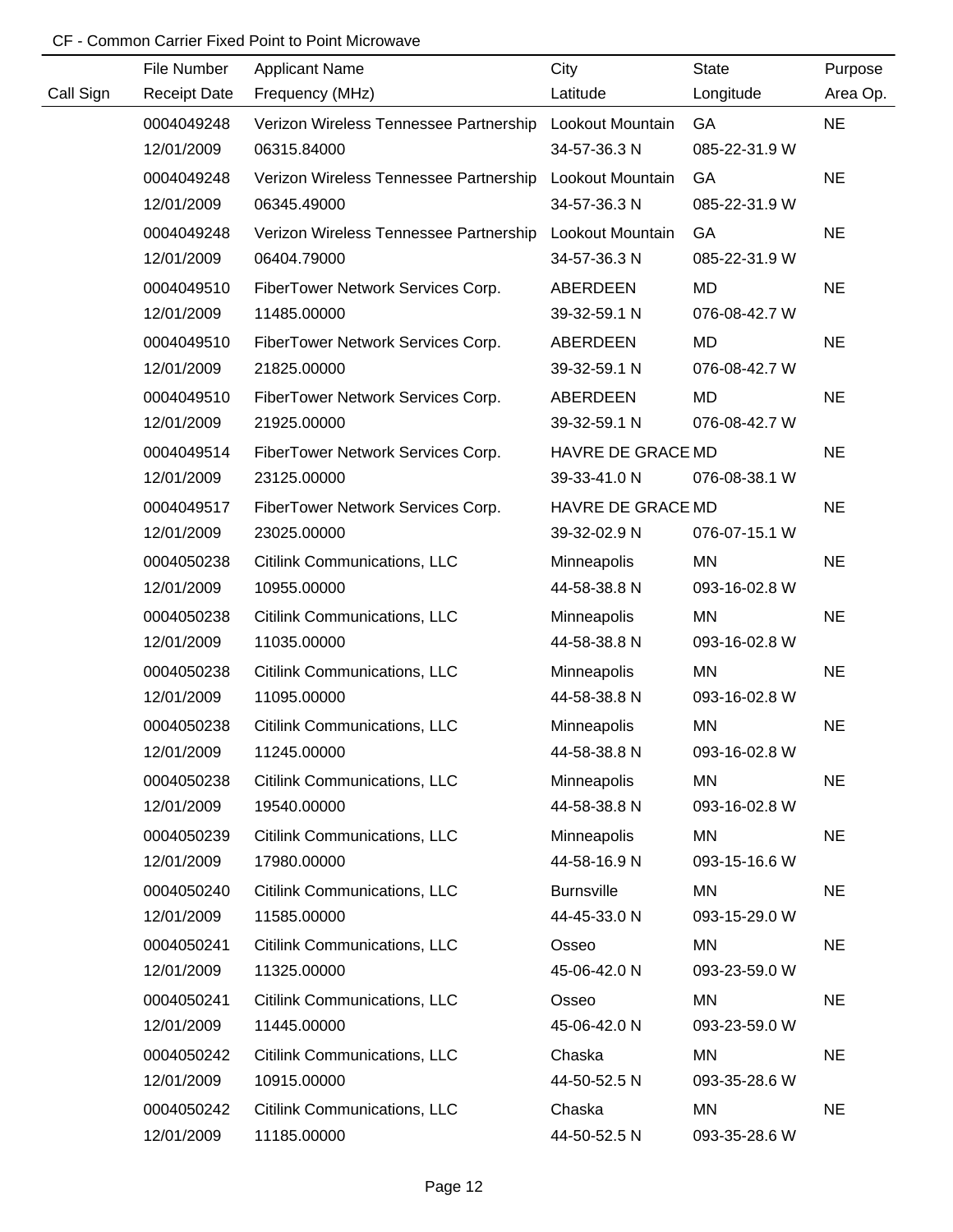|           | File Number         | <b>Applicant Name</b>            | City                   | <b>State</b>  | Purpose   |
|-----------|---------------------|----------------------------------|------------------------|---------------|-----------|
| Call Sign | <b>Receipt Date</b> | Frequency (MHz)                  | Latitude               | Longitude     | Area Op.  |
|           | 0004050243          | Citilink Communications, LLC     | St. Louis Park         | MN            | <b>NE</b> |
|           | 12/01/2009          | 10755.00000                      | 44-58-31.0 N           | 093-24-11.0 W |           |
|           | 0004050243          | Citilink Communications, LLC     | St. Louis Park         | <b>MN</b>     | <b>NE</b> |
|           | 12/01/2009          | 10815.00000                      | 44-58-31.0 N           | 093-24-11.0 W |           |
|           | 0004050243          | Citilink Communications, LLC     | St. Louis Park         | MN            | <b>NE</b> |
|           | 12/01/2009          | 10835.00000                      | 44-58-31.0 N           | 093-24-11.0 W |           |
|           | 0004050271          | <b>Qwest Corporation</b>         | Las Cruces             | <b>NM</b>     | <b>NE</b> |
|           | 12/01/2009          | 11645.00000                      | 32-18-33.0 N           | 106-46-49.0 W |           |
|           | 0004050349          | Pocketinet Communications, Inc.  | Walla Walla            | WA            | <b>NE</b> |
|           | 12/01/2009          | 19400.00000                      | 46-02-40.2 N           | 118-19-03.8 W |           |
|           | 0004050376          | Pocketinet Communications, Inc.  | Walla Walla            | WA            | <b>NE</b> |
|           | 12/01/2009          | 19440.00000                      | 46-04-04.6 N           | 118-18-36.7 W |           |
|           | 0004050384          | Pocketinet Communications, Inc.  | Walla Walla            | WA            | <b>NE</b> |
|           | 12/01/2009          | 19520.00000                      | 46-03-51.2 N           | 118-19-33.2 W |           |
|           | 0004051223          | <b>Qwest Corporation</b>         | Las Cruces             | <b>NM</b>     | <b>NE</b> |
|           | 12/02/2009          | 10875.00000                      | 32-24-16.7 N           | 106-45-39.9 W |           |
|           | 0004051223          | <b>Qwest Corporation</b>         | Las Cruces             | <b>NM</b>     | <b>NE</b> |
|           | 12/02/2009          | 11015.00000                      | 32-24-16.7 N           | 106-45-39.9 W |           |
|           | 0004051223          | <b>Qwest Corporation</b>         | Las Cruces             | <b>NM</b>     | <b>NE</b> |
|           | 12/02/2009          | 11155.00000                      | 32-24-16.7 N           | 106-45-39.9 W |           |
|           | 0004052221          | AT&T Mobility Puerto Rico Inc.   | Fajardo                | <b>PR</b>     | <b>NE</b> |
|           | 12/02/2009          | 11622.50000                      | 18-20-11.3 N           | 065-39-20.4 W |           |
|           | 0004052226          | <b>Qwest Corporation</b>         | Anthony                | <b>NM</b>     | <b>NE</b> |
|           | 12/02/2009          | 11365.00000                      | 32-06-44.0 N           | 106-50-57.0 W |           |
|           | 0004052405          | <b>Qwest Corporation</b>         | Anthony                | <b>NM</b>     | <b>NE</b> |
|           | 12/02/2009          | 11505.00000                      | 32-04-17.0 N           | 106-52-15.0 W |           |
|           | 0004053799          | Sacred Wind Communications, Inc. | <b>Upper Fruitland</b> | <b>NM</b>     | <b>NE</b> |
|           | 12/04/2009          | 11245.00000                      | 36-43-11.5 N           | 108-15-19.2 W |           |
|           | 0004053800          | Sacred Wind Communications, Inc. | Farmington             | <b>NM</b>     | <b>NE</b> |
|           | 12/04/2009          | 10755.00000                      | 36-41-48.5 N           | 108-10-41.3 W |           |
|           | 0004053800          | Sacred Wind Communications, Inc. | Farmington             | <b>NM</b>     | <b>NE</b> |
|           | 12/04/2009          | 10875.00000                      | 36-41-48.5 N           | 108-10-41.3 W |           |
|           | 0004053800          | Sacred Wind Communications, Inc. | Farmington             | <b>NM</b>     | <b>NE</b> |
|           | 12/04/2009          | 11075.00000                      | 36-41-48.5 N           | 108-10-41.3 W |           |
|           | 0004053801          | Sacred Wind Communications, Inc. | <b>Upper Fruitland</b> | <b>NM</b>     | <b>NE</b> |
|           | 12/04/2009          | 11365.00000                      | 36-44-17.9 N           | 108-24-12.3 W |           |
|           | 0004053802          | Sacred Wind Communications, Inc. | Napi HQ                | <b>NM</b>     | <b>NE</b> |
|           | 12/04/2009          | 10955.00000                      | 36-39-28.0 N           | 108-13-12.6 W |           |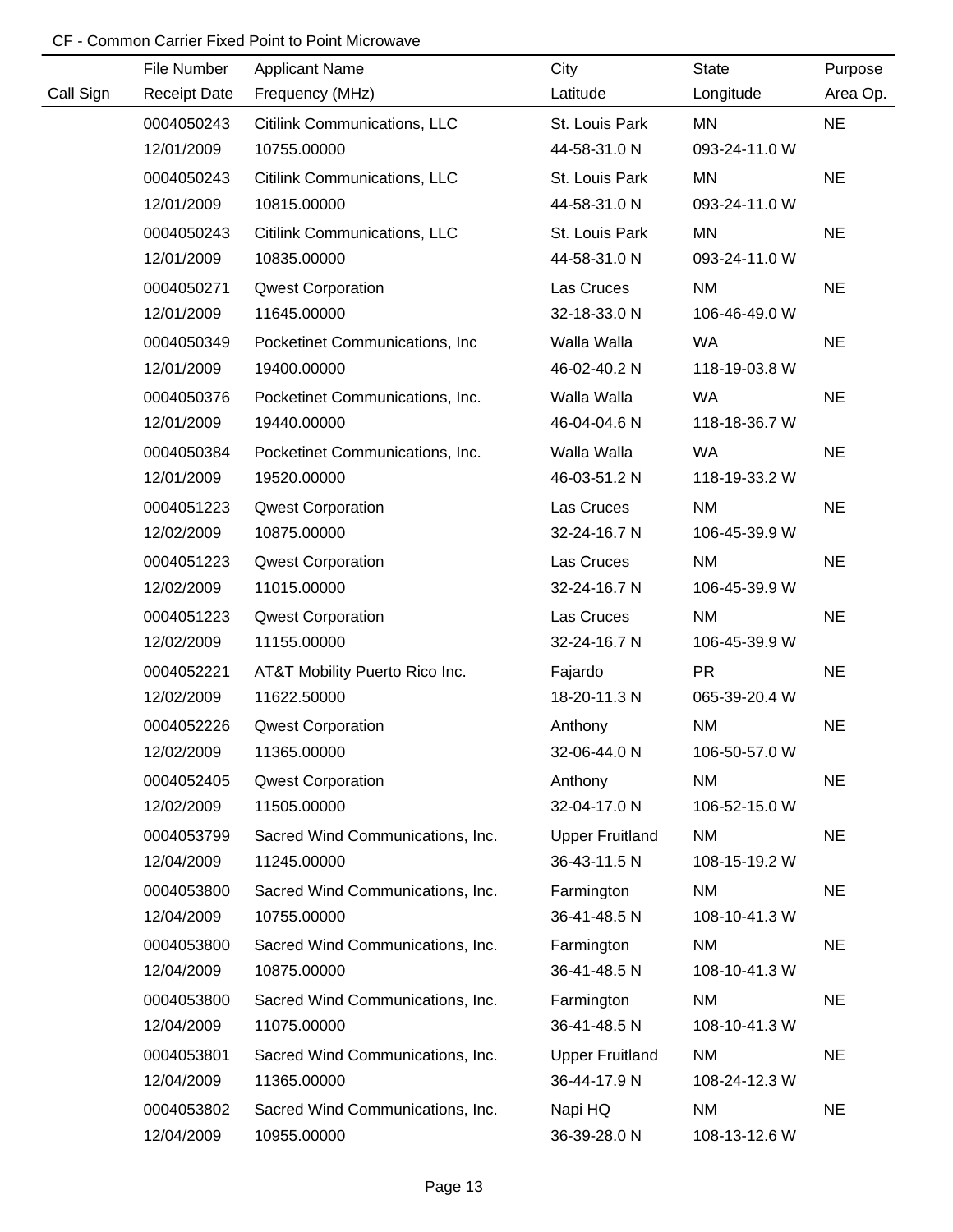|                | File Number         | <b>Applicant Name</b>          | City     | <b>State</b> | Purpose   |
|----------------|---------------------|--------------------------------|----------|--------------|-----------|
| Call Sign      | <b>Receipt Date</b> | Frequency (MHz)                | Latitude | Longitude    | Area Op.  |
|                | 0004048081          | SOUTHERN CALIFORNIA EDISON COM |          |              | <b>RO</b> |
| <b>WPOS890</b> | 11/30/2009          |                                |          |              |           |
|                | 0004048351          | New Cingular Wireless PCS, LLC |          |              | <b>RO</b> |
| WPOL812        | 11/30/2009          |                                |          |              |           |
|                | 0004048355          | New Cingular Wireless PCS, LLC |          |              | <b>RO</b> |
| WPOM439        | 11/30/2009          |                                |          |              |           |
|                | 0004048360          | NEW CINGULAR WIRELESS PCS, LLC |          |              | <b>RO</b> |
| WPOM516        | 11/30/2009          |                                |          |              |           |
|                | 0004049247          | CROWN CASTLE INTERNATIONAL COF |          |              | <b>RO</b> |
| WPOL481        | 12/01/2009          |                                |          |              |           |
|                | 0004050781          | AT&T COMMUNICATIONS OF PENNSYL |          |              | <b>RO</b> |
| <b>WLN730</b>  | 12/02/2009          |                                |          |              |           |
|                | 0004050782          | AT&T COMMUNICATIONS OF PENNSYL |          |              | <b>RO</b> |
| <b>WLM741</b>  | 12/02/2009          |                                |          |              |           |
|                | 0004050783          | AT&T COMMUNICATIONS OF PENNSYL |          |              | <b>RO</b> |
| <b>WCG308</b>  | 12/02/2009          |                                |          |              |           |
|                | 0004050784          | AT&T COMMUNICATIONS OF PENNSYL |          |              | <b>RO</b> |
| <b>WCG309</b>  | 12/02/2009          |                                |          |              |           |
|                | 0004050785          | AT&T COMMUNICATIONS OF PENNSYL |          |              | <b>RO</b> |
| <b>WLN557</b>  | 12/02/2009          |                                |          |              |           |
|                | 0004050786          | AT&T COMMUNICATIONS OF PENNSYL |          |              | <b>RO</b> |
| <b>WLN559</b>  | 12/02/2009          |                                |          |              |           |
|                | 0004050787          | AT&T COMMUNICATIONS OF PENNSYL |          |              | <b>RO</b> |
| <b>WLA693</b>  | 12/02/2009          |                                |          |              |           |
|                | 0004050788          | AT&T COMMUNICATIONS OF PENNSYL |          |              | <b>RO</b> |
| WLA694         | 12/02/2009          |                                |          |              |           |
|                | 0004050789          | AT&T COMMUNICATIONS OF PENNSYL |          |              | <b>RO</b> |
| <b>WLN560</b>  | 12/02/2009          |                                |          |              |           |
|                | 0004050790          | AT&T COMMUNICATIONS OF PENNSYL |          |              | <b>RO</b> |
| <b>WLN561</b>  | 12/02/2009          |                                |          |              |           |
|                | 0004050791          | AT&T COMMUNICATIONS OF PENNSYL |          |              | <b>RO</b> |
| <b>WLM739</b>  | 12/02/2009          |                                |          |              |           |
|                | 0004050792          | AT&T COMMUNICATIONS OF PENNSYL |          |              | <b>RO</b> |
| <b>WLM740</b>  | 12/02/2009          |                                |          |              |           |
|                | 0004050793          | AT&T COMMUNICATIONS OF PENNSYL |          |              | <b>RO</b> |
| <b>WLN562</b>  | 12/02/2009          |                                |          |              |           |
|                | 0004050797          | AT&T COMMUNICATIONS OF MARYLAI |          |              | <b>RO</b> |
| WAD25          | 12/02/2009          |                                |          |              |           |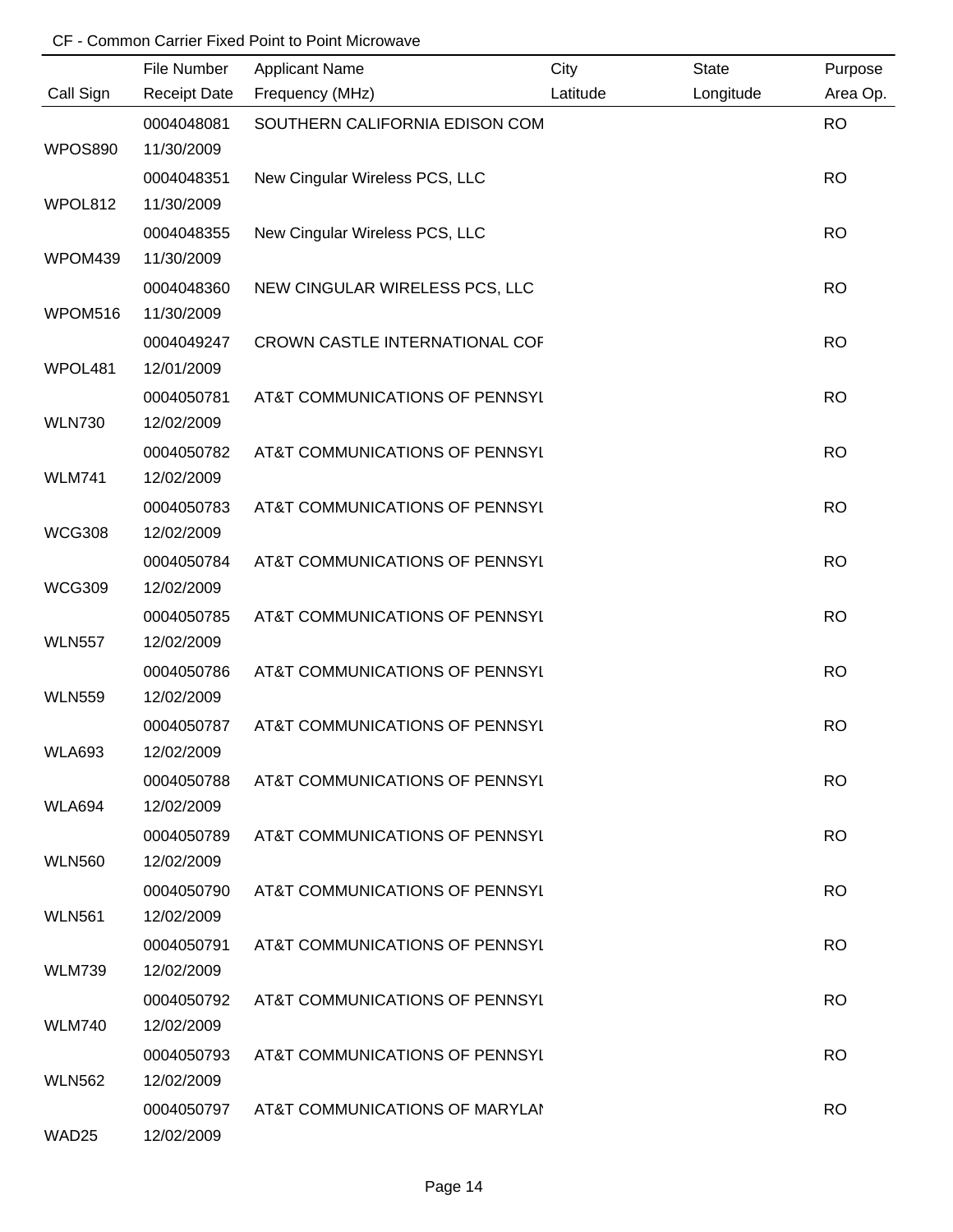|               | File Number              | <b>Applicant Name</b>           | City     | <b>State</b> | Purpose   |
|---------------|--------------------------|---------------------------------|----------|--------------|-----------|
| Call Sign     | <b>Receipt Date</b>      | Frequency (MHz)                 | Latitude | Longitude    | Area Op.  |
| WAD26         | 0004050798<br>12/02/2009 | AT&T COMMUNICATIONS OF MARYLAI  |          |              | <b>RO</b> |
|               |                          |                                 |          |              |           |
| WAD27         | 0004050799<br>12/02/2009 | AT&T COMMUNICATIONS OF MARYLAI  |          |              | <b>RO</b> |
|               |                          |                                 |          |              |           |
| WAD28         | 0004050800<br>12/02/2009 | AT&T COMMUNICATIONS OF MARYLAI  |          |              | <b>RO</b> |
|               | 0004050801               | AT&T COMMUNICATIONS OF MARYLAI  |          |              | <b>RO</b> |
| <b>WIV26</b>  | 12/02/2009               |                                 |          |              |           |
|               | 0004050802               | AT&T COMMUNICATIONS OF MARYLAI  |          |              | <b>RO</b> |
| <b>WLA670</b> | 12/02/2009               |                                 |          |              |           |
|               | 0004050803               | AT&T COMMUNICATIONS OF MARYLAI  |          |              | <b>RO</b> |
| <b>WLA671</b> | 12/02/2009               |                                 |          |              |           |
|               | 0004050804               | AT&T COMMUNICATIONS OF MARYLAI  |          |              | <b>RO</b> |
| <b>WLA672</b> | 12/02/2009               |                                 |          |              |           |
|               | 0004050805               | AT&T COMMUNICATIONS OF MARYLAI  |          |              | <b>RO</b> |
| <b>WLA674</b> | 12/02/2009               |                                 |          |              |           |
|               | 0004050806               | AT&T COMMUNICATIONS OF MARYLAI  |          |              | <b>RO</b> |
| <b>WLC729</b> | 12/02/2009               |                                 |          |              |           |
|               | 0004050821               | AT&T COMMUNICATIONS OF VIRGINIA |          |              | <b>RO</b> |
| <b>KIA32</b>  | 12/02/2009               |                                 |          |              |           |
|               | 0004050822               | AT&T COMMUNICATIONS OF VIRGINIA |          |              | <b>RO</b> |
| KJK47         | 12/02/2009               |                                 |          |              |           |
|               | 0004050823               | AT&T COMMUNICATIONS OF VIRGINIA |          |              | <b>RO</b> |
| KZS66         | 12/02/2009               |                                 |          |              |           |
|               | 0004050824               | AT&T COMMUNICATIONS OF VIRGINIA |          |              | <b>RO</b> |
| WDU464        | 12/02/2009               |                                 |          |              |           |
|               | 0004050825               | AT&T COMMUNICATIONS OF VIRGINIA |          |              | <b>RO</b> |
| WDU465        | 12/02/2009               |                                 |          |              |           |
|               | 0004050826               | AT&T COMMUNICATIONS OF VIRGINIA |          |              | <b>RO</b> |
| <b>WHE292</b> | 12/02/2009               |                                 |          |              |           |
|               | 0004050827               | AT&T COMMUNICATIONS OF VIRGINIA |          |              | <b>RO</b> |
| <b>WHE293</b> | 12/02/2009               |                                 |          |              |           |
|               | 0004050828               | AT&T COMMUNICATIONS OF VIRGINIA |          |              | <b>RO</b> |
| <b>WHE295</b> | 12/02/2009               |                                 |          |              |           |
|               | 0004050829               | AT&T COMMUNICATIONS OF VIRGINIA |          |              | <b>RO</b> |
| WHT67         | 12/02/2009               |                                 |          |              |           |
|               | 0004050830               | AT&T COMMUNICATIONS OF VIRGINIA |          |              | <b>RO</b> |
| WQQ62         | 12/02/2009               |                                 |          |              |           |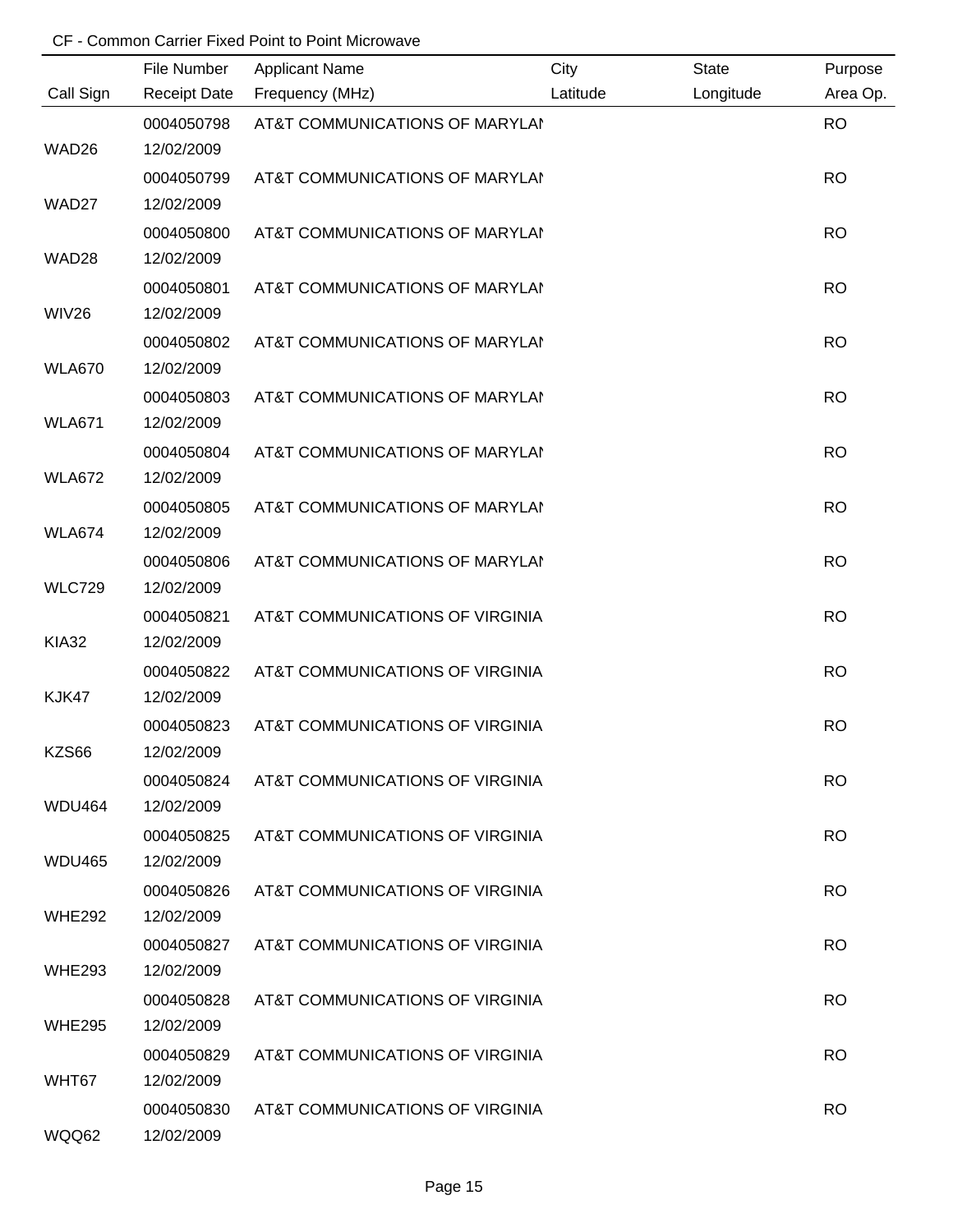|               | File Number              | <b>Applicant Name</b>                  | City     | <b>State</b> | Purpose   |
|---------------|--------------------------|----------------------------------------|----------|--------------|-----------|
| Call Sign     | <b>Receipt Date</b>      | Frequency (MHz)                        | Latitude | Longitude    | Area Op.  |
|               | 0004050831               | AT&T COMMUNICATIONS OF VIRGINIA        |          |              | <b>RO</b> |
| <b>KIA30</b>  | 12/02/2009               |                                        |          |              |           |
|               | 0004050832               | AT&T COMMUNICATIONS OF VIRGINIA        |          |              | <b>RO</b> |
| <b>WLA673</b> | 12/02/2009               |                                        |          |              |           |
|               | 0004050833               | AT&T COMMUNICATIONS OF VIRGINIA        |          |              | <b>RO</b> |
| <b>WLA823</b> | 12/02/2009               |                                        |          |              |           |
|               | 0004050834               | AT&T COMMUNICATIONS OF VIRGINIA        |          |              | <b>RO</b> |
| <b>WLA824</b> | 12/02/2009               |                                        |          |              |           |
|               | 0004050835               | AT&T COMMUNICATIONS OF VIRGINIA        |          |              | <b>RO</b> |
| <b>WLA849</b> | 12/02/2009               |                                        |          |              |           |
|               | 0004050836               | AT&T COMMUNICATIONS OF VIRGINIA        |          |              | <b>RO</b> |
| <b>WLA851</b> | 12/02/2009               |                                        |          |              |           |
|               | 0004050837               | AT&T COMMUNICATIONS OF VIRGINIA        |          |              | <b>RO</b> |
| <b>WLA853</b> | 12/02/2009               |                                        |          |              |           |
|               | 0004050838               | AT&T COMMUNICATIONS OF VIRGINIA        |          |              | <b>RO</b> |
| <b>WLM856</b> | 12/02/2009               |                                        |          |              |           |
|               | 0004050918               | AT&T COMMUNICATIONS OF WEST VII        |          |              | <b>RO</b> |
| KXR62         | 12/02/2009               |                                        |          |              |           |
|               | 0004050919               | AT&T COMMUNICATIONS OF WEST VII        |          |              | <b>RO</b> |
| KYJ69         | 12/02/2009               |                                        |          |              |           |
|               | 0004050920               | AT&T COMMUNICATIONS OF WEST VII        |          |              | <b>RO</b> |
| <b>WHR237</b> | 12/02/2009               |                                        |          |              |           |
|               | 0004050921               | AT&T COMMUNICATIONS OF WEST VII        |          |              | <b>RO</b> |
| WHT69         | 12/02/2009               |                                        |          |              |           |
|               | 0004050922               | AT&T COMMUNICATIONS OF WEST VII        |          |              | <b>RO</b> |
| <b>WLN216</b> | 12/02/2009               |                                        |          |              |           |
|               | 0004050923               | AT&T COMMUNICATIONS OF WEST VII        |          |              | <b>RO</b> |
| <b>WLN217</b> | 12/02/2009               |                                        |          |              |           |
|               | 0004050924               | AT&T COMMUNICATIONS OF WEST VII        |          |              | <b>RO</b> |
| <b>WLN218</b> | 12/02/2009               |                                        |          |              |           |
|               | 0004051230               | Centennial Michiana License Company LL |          |              | <b>RO</b> |
| WPQM207       | 12/02/2009               |                                        |          |              |           |
| WPQP466       | 0004051231<br>12/02/2009 | Centennial Michiana License Company LL |          |              | <b>RO</b> |
|               |                          |                                        |          |              |           |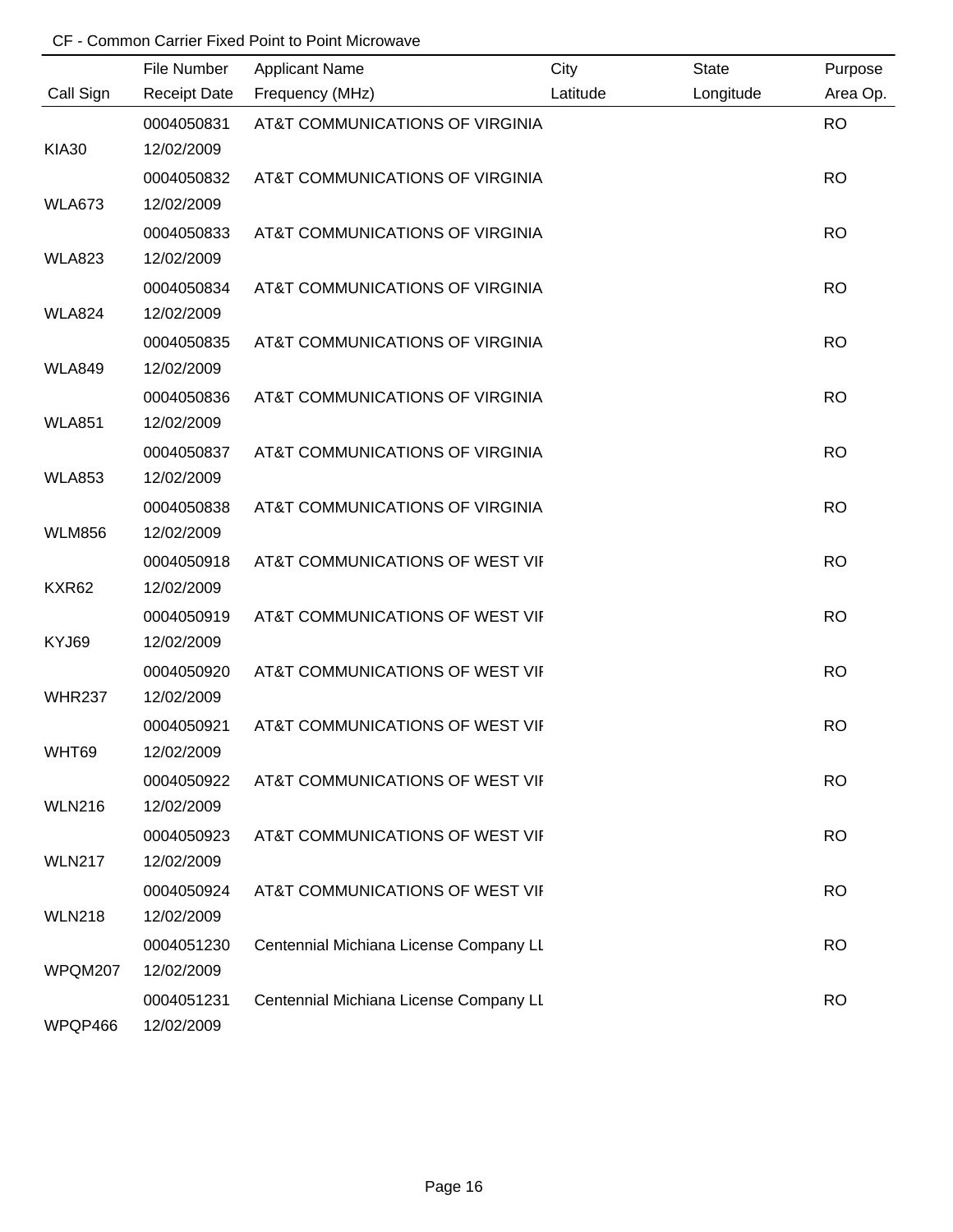CL - Cellular

|                     | File Number         | <b>Applicant Name</b>                                 | City                     | <b>State</b>  | Purpose  |
|---------------------|---------------------|-------------------------------------------------------|--------------------------|---------------|----------|
| Call Sign           | <b>Receipt Date</b> | Frequency (MHz)                                       | Latitude                 | Longitude     | Area Op. |
|                     | 0003676229          | Midwest Wireless Iowa L.L.C. d/b/a Alltel             | Alta                     | IA            | AM       |
| KNKN364             | 12/02/2009          |                                                       | 42-40-37.1 N             | 095-18-12.0 W |          |
|                     | 0003676229          | Midwest Wireless Iowa L.L.C. d/b/a Alltel             | <b>AYRSHIRE</b>          | IA            | AM       |
| KNKN364             | 12/02/2009          |                                                       | 43-04-06.0 N             | 094-48-26.0 W |          |
|                     | 0003676229          | Midwest Wireless Iowa L.L.C. d/b/a Alltel             | <b>HAVELOCK</b>          | IA            | AM       |
| KNKN364             | 12/02/2009          |                                                       | 42-47-23.0 N             | 094-41-58.0 W |          |
|                     | 0003676229          | Midwest Wireless Iowa L.L.C. d/b/a Alltel             | Pocahontas               | IA            | AM       |
| KNKN364             | 12/02/2009          |                                                       | 42-43-52.6 N             | 094-40-02.8 W |          |
|                     | 0003676229          | Midwest Wireless Iowa L.L.C. d/b/a Alltel             | <b>RINGSTED</b>          | IA            | AM       |
| KNKN364             | 12/02/2009          |                                                       | 43-20-30.0 N             | 094-27-38.0 W |          |
|                     | 0003676229          | Midwest Wireless Iowa L.L.C. d/b/a Alltel             | Sioux Rapids             | IA            | AM       |
| KNKN364             | 12/02/2009          |                                                       | 42-55-33.5 N             | 095-08-03.5 W |          |
|                     | 0003676229          | Midwest Wireless Iowa L.L.C. d/b/a Alltel             | Spencer                  | IA            | AM       |
| KNKN364             | 12/02/2009          |                                                       | 43-07-27.0 N             | 095-08-28.0 W |          |
|                     | 0003676229          | Midwest Wireless Iowa L.L.C. d/b/a Alltel             | <b>SPENCER</b>           | IA            | AM       |
| KNKN364             | 12/02/2009          |                                                       | 43-13-41.0 N             | 095-07-57.0 W |          |
|                     | 0003676229          | Midwest Wireless Iowa L.L.C. d/b/a Alltel             | Spirit Lake              | IA            | AM       |
| KNKN364             | 12/02/2009          |                                                       | 43-25-58.1 N             | 095-10-48.1 W |          |
|                     | 0003676229          | Midwest Wireless Iowa L.L.C. d/b/a Alltel             | <b>STORM LAKE</b>        | IA            | AM       |
| KNKN364             | 12/02/2009          |                                                       | 42-39-10.0 N             | 095-12-01.0 W |          |
|                     | 0003676229          | Midwest Wireless Iowa L.L.C. d/b/a Alltel             | <b>SULPHUR SPRING IA</b> |               | AM       |
| KNKN364             | 12/02/2009          |                                                       | 42-42-11.0 N             | 095-04-39.0 W |          |
|                     | 0003676229          | Midwest Wireless Iowa L.L.C. d/b/a Alltel WALLINGFORD |                          | IA            | AM       |
| KNKN364             | 12/02/2009          |                                                       | 43-18-56.0 N             | 094-48-32.0 W |          |
|                     | 0003676229          | Midwest Wireless Iowa L.L.C. d/b/a Alltel             | Whittemore               | IA            | AM       |
| KNKN364             | 12/02/2009          |                                                       | 43-03-54.0 N             | 094-25-35.0 W |          |
|                     | 0004046913          | WWC License L.L.C.                                    | Salome                   | AZ            | AM       |
| <b>KNKN212</b>      | 12/01/2009          |                                                       | 33-46-24.0 N             | 113-35-38.5 W |          |
|                     | 0004046913          | WWC License L.L.C.                                    | Somerton                 | AZ            | AM       |
| <b>KNKN212</b>      | 12/01/2009          |                                                       | 32-36-47.7 N             | 114-39-46.8 W |          |
|                     | 0004046913          | WWC License L.L.C.                                    | Stone Cabin              | AZ            | AM       |
| <b>KNKN212</b>      | 12/01/2009          |                                                       | 33-34-12.0 N             | 114-20-59.0 W |          |
|                     | 0004048547          | Southern Indiana RSA Limited Partnershir Westport     |                          | IN            | MD       |
| KNKN388             | 11/30/2009          |                                                       | 39-11-22.5 N             | 085-34-12.5 W |          |
|                     | 0004048939          | Idaho 6-Clark Limited Partnership                     | Monteview                | ID            | MD       |
| KNKN <sub>234</sub> | 11/30/2009          |                                                       | 43-53-29.4 N             | 112-35-25.7 W |          |
|                     | 0004048939          | Idaho 6-Clark Limited Partnership                     | <b>PRESTON</b>           | ID            | MD       |
| KNKN234             | 11/30/2009          |                                                       | 42-09-47.9 N             | 111-54-25.2 W |          |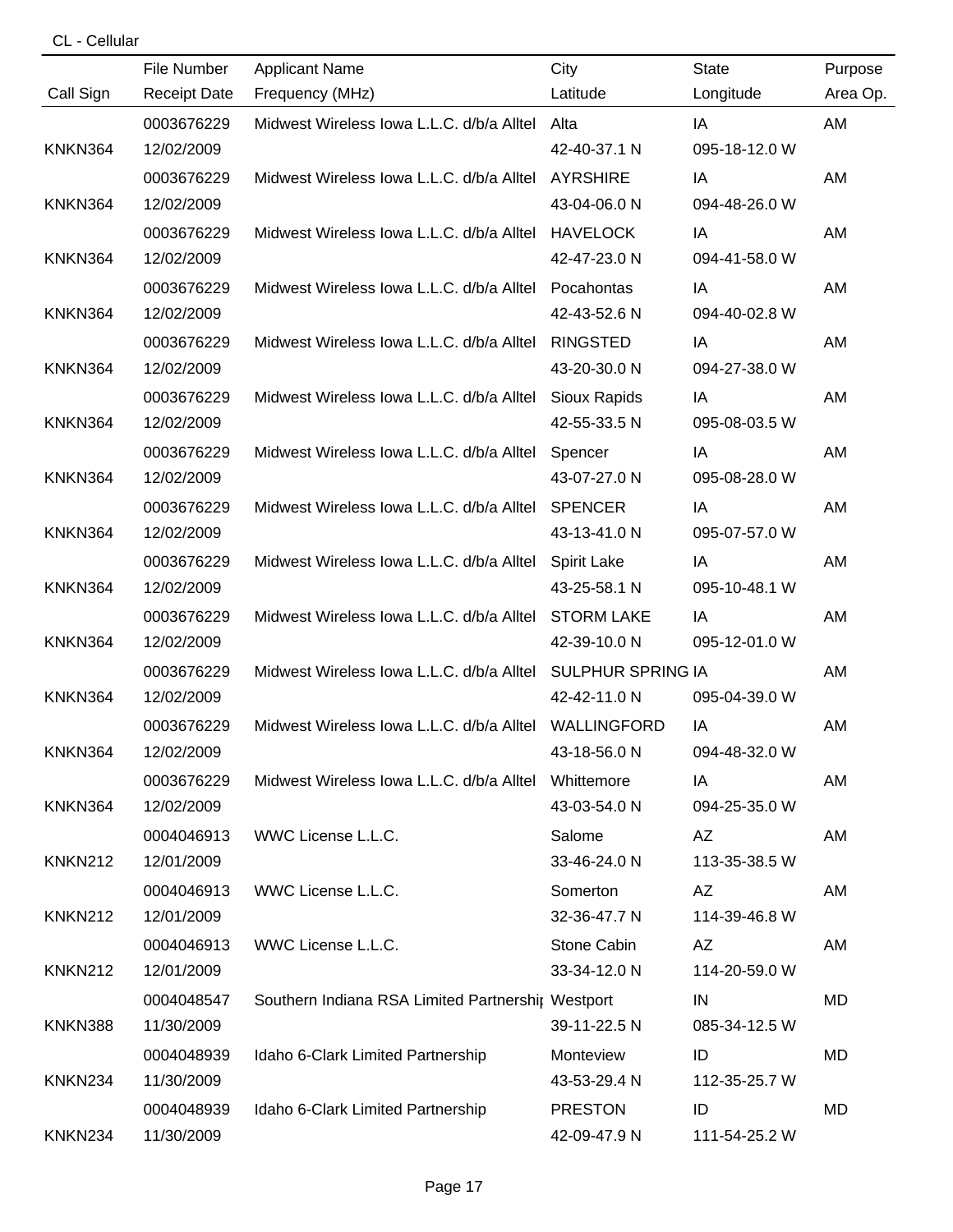### CL - Cellular

|                | File Number         | <b>Applicant Name</b>          | City              | <b>State</b>  | Purpose  |
|----------------|---------------------|--------------------------------|-------------------|---------------|----------|
| Call Sign      | <b>Receipt Date</b> | Frequency (MHz)                | Latitude          | Longitude     | Area Op. |
|                | 0004048946          | Alltel Communications, LLC     | <b>SILER CITY</b> | <b>NC</b>     | MD       |
| KNKQ291        | 11/30/2009          |                                | 35-44-12.0 N      | 079-30-53.0 W |          |
|                | 0004050416          | Alltel Communications, LLC     | Albertson         | NC.           | MD       |
| KNKN954        | 12/01/2009          |                                | 35-06-30.7 N      | 077-49-11.9 W |          |
|                | 0004050416          | Alltel Communications, LLC     | <b>CLINTON</b>    | NC.           | MD       |
| KNKN954        | 12/01/2009          |                                | 35-05-30.0 N      | 078-23-00.9 W |          |
|                | 0004050419          | Alltel Communications, LLC     | ASH               | NC.           | MD       |
| <b>KNKA752</b> | 12/01/2009          |                                | 34-05-15.5 N      | 078-32-38.8 W |          |
|                | 0004050476          | ALLTEL CENTRAL ARKANSAS CELLUL | Dennard           | AR.           | MD       |
| <b>KNKN502</b> | 12/01/2009          |                                | 35-43-32.4 N      | 092-30-57.9 W |          |
|                | 0004052228          | WWC License L.L.C.             | <b>BERESFORD</b>  | <b>SD</b>     | MD       |
| KNKN273        | 12/02/2009          |                                | 43-03-01.0 N      | 096-47-02.0 W |          |

# CT - Local Television Transmission

|           | File Number         | Applicant Name   | City     | State     | Purpose  |
|-----------|---------------------|------------------|----------|-----------|----------|
| Call Sign | <b>Receipt Date</b> | Frequency (MHz)  | Latitude | Longitude | Area Op. |
|           | 0004049054          | 3G Wireless, LLC |          |           | RO       |
| WPQW931   | 12/01/2009          |                  |          |           |          |

# GS - Private Carrier Paging, 929-930 MHz

|           | File Number         | <b>Applicant Name</b>      | City     | <b>State</b> | Purpose   |
|-----------|---------------------|----------------------------|----------|--------------|-----------|
| Call Sign | <b>Receipt Date</b> | Frequency (MHz)            | Latitude | Longitude    | Area Op.  |
|           | 0004050808          | AMS Spectrum Holdings, LLC |          |              | <b>RO</b> |
| WPGD597   | 12/02/2009          |                            |          |              |           |
|           | 0004050809          | AMS Spectrum Holdings, LLC |          |              | <b>RO</b> |
| WPGM662   | 12/02/2009          |                            |          |              |           |
|           | 0004050810          | AMS Spectrum Holdings, LLC |          |              | <b>RO</b> |
| WPGE992   | 12/02/2009          |                            |          |              |           |
|           | 0004050811          | AMS Spectrum Holdings, LLC |          |              | RO.       |
| WPGF253   | 12/02/2009          |                            |          |              |           |
|           | 0004050812          | AMS Spectrum Holdings, LLC |          |              | <b>RO</b> |
| WPGJ947   | 12/02/2009          |                            |          |              |           |
|           | 0004050813          | AMS Spectrum Holdings, LLC |          |              | <b>RO</b> |
| WPGJ948   | 12/02/2009          |                            |          |              |           |
|           | 0004050814          | AMS Spectrum Holdings, LLC |          |              | <b>RO</b> |
| WPGM653   | 12/02/2009          |                            |          |              |           |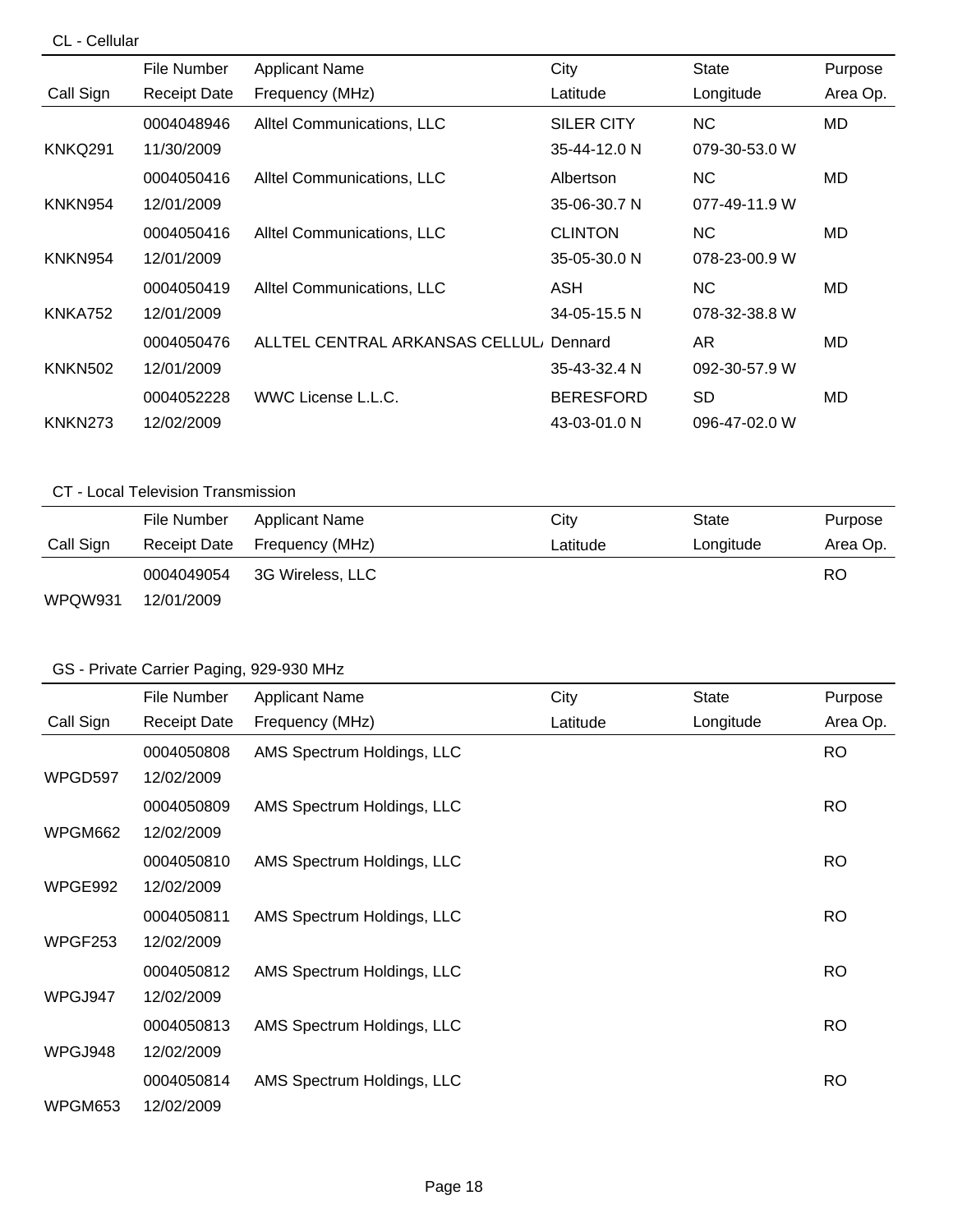## GS - Private Carrier Paging, 929-930 MHz

|                | File Number         | <b>Applicant Name</b>      | City     | <b>State</b> | Purpose   |
|----------------|---------------------|----------------------------|----------|--------------|-----------|
| Call Sign      | <b>Receipt Date</b> | Frequency (MHz)            | Latitude | Longitude    | Area Op.  |
|                | 0004050815          | AMS Spectrum Holdings, LLC |          |              | <b>RO</b> |
| <b>WPGM655</b> | 12/02/2009          |                            |          |              |           |
|                | 0004050816          | AMS Spectrum Holdings, LLC |          |              | RO        |
| WPGM657        | 12/02/2009          |                            |          |              |           |
|                | 0004050817          | AMS Spectrum Holdings, LLC |          |              | RO        |
| WPGM667        | 12/02/2009          |                            |          |              |           |

# GX - SMR, 806-821/851-866 MHz, Conventional

|           | File Number | Applicant Name               | City     | State     | Purpose  |
|-----------|-------------|------------------------------|----------|-----------|----------|
| Call Sign |             | Receipt Date Frequency (MHz) | Latitude | Longitude | Area Op. |
|           | 0004053506  | ISLAND SMR, INC.             |          |           | RO       |
| WPFS875   | 12/03/2009  |                              |          |           |          |

### IK - Industrial/Business Pool - Commercial, Conventional

|           | <b>File Number</b>  | <b>Applicant Name</b>                          | City           | <b>State</b>  | Purpose   |
|-----------|---------------------|------------------------------------------------|----------------|---------------|-----------|
| Call Sign | <b>Receipt Date</b> | Frequency (MHz)                                | Latitude       | Longitude     | Area Op.  |
|           | 0004048449          | <b>TOTAL COMMUNICATION SYSTEMS IN Anderson</b> |                | <b>SC</b>     | <b>MD</b> |
| WPPX926   | 11/30/2009          | 00152.48000                                    | 34-26-27.0 N   | 082-41-59.0 W |           |
|           | 0004048449          | TOTAL COMMUNICATION SYSTEMS IN Athens          |                | GA            | <b>MD</b> |
| WPPX926   | 11/30/2009          | 00152.48000                                    | 34-00-54.0 N   | 083-29-01.0 W |           |
|           | 0004048449          | TOTAL COMMUNICATION SYSTEMS IN COLUMBUS        |                | <b>NC</b>     | <b>MD</b> |
| WPPX926   | 11/30/2009          | 00152.48000                                    | 35-16-19.4 N   | 082-13-59.4 W |           |
|           | 0004048449          | TOTAL COMMUNICATION SYSTEMS IN Highlands       |                | <b>NC</b>     | <b>MD</b> |
| WPPX926   | 11/30/2009          | 00152.48000                                    | 35-03-40.3 N   | 083-11-04.5 W |           |
|           | 0004048449          | <b>TOTAL COMMUNICATION SYSTEMS IN Six Mile</b> |                | <b>SC</b>     | <b>MD</b> |
| WPPX926   | 11/30/2009          | 00152.48000                                    | 34-49-45.4 N   | 082-48-09.5 W |           |
|           | 0004048449          | TOTAL COMMUNICATION SYSTEMS IN Tiger           |                | GA            | <b>MD</b> |
| WPPX926   | 11/30/2009          | 00152.48000                                    | 34-50-50.3 N   | 083-29-59.6 W |           |
|           | 0004049036          | CONWAY, ROBERT J                               |                |               | <b>MD</b> |
| WPHG256   | 12/01/2009          | 00461.87500                                    |                |               | A         |
|           | 0004049036          | CONWAY, ROBERT J                               |                |               | <b>MD</b> |
| WPHG256   | 12/01/2009          | 00466.87500                                    |                |               | A         |
|           | 0004049036          | CONWAY, ROBERT J                               | <b>CHULSKY</b> | <b>PA</b>     | <b>MD</b> |
| WPHG256   | 12/01/2009          | 00461.87500                                    | 40-57-30.3 N   | 076-42-51.9 W |           |
|           | 0004047323          | SAIA COMMUNICATIONS INC                        |                |               | <b>RO</b> |
| KD53678   | 11/30/2009          |                                                |                |               |           |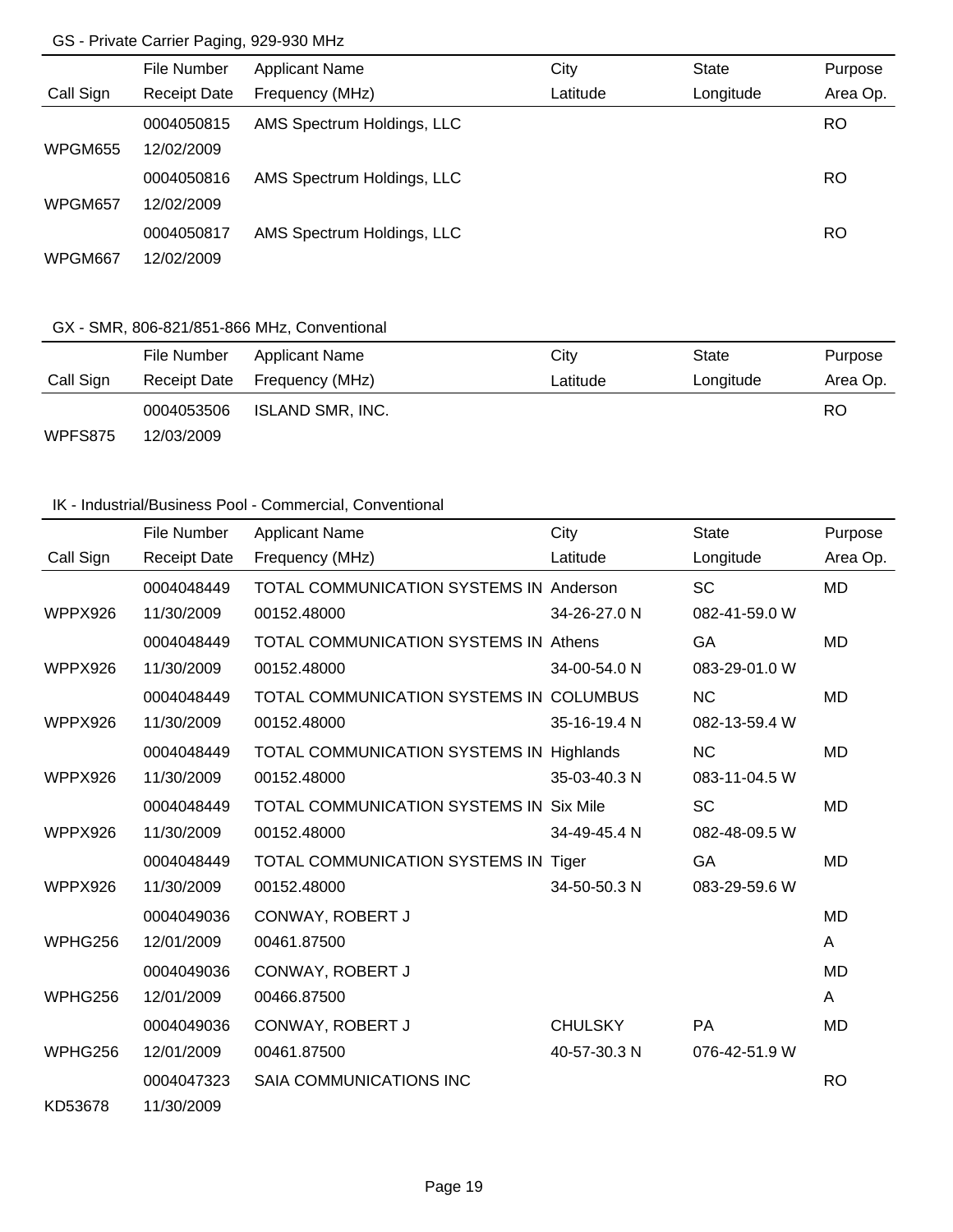### IK - Industrial/Business Pool - Commercial, Conventional

|           | File Number         | <b>Applicant Name</b>                | City     | <b>State</b> | Purpose   |
|-----------|---------------------|--------------------------------------|----------|--------------|-----------|
| Call Sign | <b>Receipt Date</b> | Frequency (MHz)                      | Latitude | Longitude    | Area Op.  |
|           | 0004047325          | SAIA COMMUNICATIONS INC              |          |              | <b>RO</b> |
| WNKR837   | 11/30/2009          |                                      |          |              |           |
|           | 0004048604          | Midland Telecom Inc.                 |          |              | <b>RO</b> |
| WPPW760   | 11/30/2009          |                                      |          |              |           |
|           | 0004048949          | TRI STATE ELECTRONICS INC            |          |              | <b>RO</b> |
| WNEA979   | 11/30/2009          |                                      |          |              |           |
|           | 0004049030          | TRI ELECTRONICS INC                  |          |              | <b>RO</b> |
| KD53949   | 12/01/2009          |                                      |          |              |           |
|           | 0004049874          | <b>BAYCOM INC</b>                    |          |              | <b>RO</b> |
| KD51297   | 12/01/2009          |                                      |          |              |           |
|           | 0004050126          | T & T COMMUNICATIONS INC             |          |              | <b>RO</b> |
| WPPW792   | 12/01/2009          |                                      |          |              |           |
|           | 0004050178          | Central Vermont Communications, Inc. |          |              | <b>RO</b> |
| WPGF672   | 12/01/2009          |                                      |          |              |           |
|           | 0004050179          | Central Vermont Communications, Inc. |          |              | <b>RO</b> |
| WPPG455   | 12/01/2009          |                                      |          |              |           |

# LP - Broadcast Auxiliary Low Power

|                 | File Number | <b>Applicant Name</b>        | City     | State     | Purpose  |
|-----------------|-------------|------------------------------|----------|-----------|----------|
| Call Sign       |             | Receipt Date Frequency (MHz) | Latitude | Longitude | Area Op. |
|                 | 0004049447  | SARKES TARZIAN, INC.         |          |           | MD       |
| <b>BLP01247</b> | 12/01/2009  | 00566.00000 - 00608.00000    |          |           | Ő        |

|           | File Number         | <b>Applicant Name</b>          | City         | <b>State</b>  | Purpose  |
|-----------|---------------------|--------------------------------|--------------|---------------|----------|
| Call Sign | <b>Receipt Date</b> | Frequency (MHz)                | Latitude     | Longitude     | Area Op. |
|           | 0004007584          | <b>SkyRiver Communications</b> | San Diego    | СA            | AM       |
| WQFF272   | 11/30/2009          | 11185.00000                    | 32-58-51.6 N | 117-06-57.3 W |          |
|           | 0004007584          | <b>SkyRiver Communications</b> | San Diego    | СA            | AM       |
| WQFF272   | 11/30/2009          | 19320.00000                    | 32-58-51.6 N | 117-06-57.3 W |          |
|           | 0004007584          | <b>SkyRiver Communications</b> | San Diego    | СA            | AM.      |
| WQFF272   | 11/30/2009          | 19360.00000                    | 32-58-51.6 N | 117-06-57.3 W |          |
|           | 0004007584          | <b>SkyRiver Communications</b> | San Diego    | CА            | AM       |
| WQFF272   | 11/30/2009          | 19465.00000                    | 32-58-51.6 N | 117-06-57.3 W |          |
|           | 0004007584          | <b>SkyRiver Communications</b> | San Diego    | CA            | AM       |
| WQFF272   | 11/30/2009          | 19480.00000                    | 32-58-51.6 N | 117-06-57.3 W |          |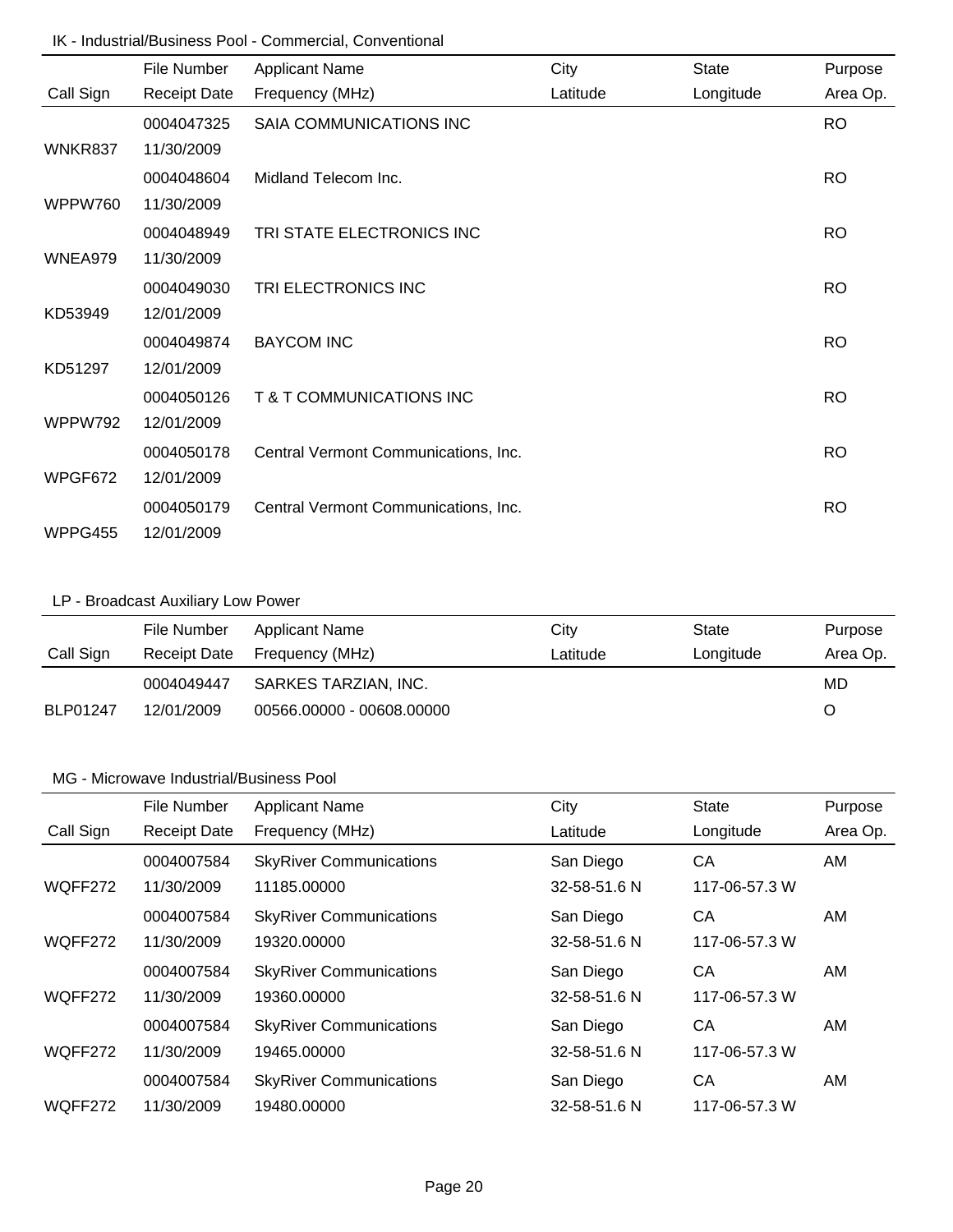|           | File Number         | <b>Applicant Name</b>                            | City         | <b>State</b>  | Purpose   |
|-----------|---------------------|--------------------------------------------------|--------------|---------------|-----------|
| Call Sign | <b>Receipt Date</b> | Frequency (MHz)                                  | Latitude     | Longitude     | Area Op.  |
|           | 0004007584          | <b>SkyRiver Communications</b>                   | San Diego    | CA            | AM        |
| WQFF272   | 11/30/2009          | 19620.00000                                      | 32-58-51.6 N | 117-06-57.3 W |           |
|           | 0004036157          | LAST MILE INC. dba STING COMMUNIC New Cumberland |              | <b>PA</b>     | AM        |
|           | 11/30/2009          | 06256.54000                                      | 40-11-31.3 N | 076-52-00.1 W |           |
|           | 0004036157          | LAST MILE INC. dba STING COMMUNIC New Cumberland |              | <b>PA</b>     | AM        |
|           | 11/30/2009          | 11265.00000                                      | 40-11-31.3 N | 076-52-00.1 W |           |
|           | 0004036157          | LAST MILE INC. dba STING COMMUNIC New Cumberland |              | <b>PA</b>     | AM        |
|           | 11/30/2009          | 11345.00000                                      | 40-11-31.3 N | 076-52-00.1 W |           |
|           | 0004036157          | LAST MILE INC. dba STING COMMUNIC New Cumberland |              | PA            | AM        |
|           | 11/30/2009          | 11365.00000                                      | 40-11-31.3 N | 076-52-00.1 W |           |
|           | 0004036157          | LAST MILE INC. dba STING COMMUNIC New Cumberland |              | PA            | AM        |
|           | 11/30/2009          | 17755.00000                                      | 40-11-31.3 N | 076-52-00.1 W |           |
|           | 0004036157          | LAST MILE INC. dba STING COMMUNIC New Cumberland |              | PA            | AM        |
|           | 11/30/2009          | 17935.00000                                      | 40-11-31.3 N | 076-52-00.1 W |           |
|           | 0004036157          | LAST MILE INC. dba STING COMMUNIC New Cumberland |              | <b>PA</b>     | AM        |
|           | 11/30/2009          | 18115.00000                                      | 40-11-31.3 N | 076-52-00.1 W |           |
|           | 0004042205          | CLEARWIRE SPECTRUM HOLDINGS III HOUSTON          |              | TX            | AM        |
|           | 12/02/2009          | 10775.00000                                      | 29-57-56.8 N | 095-40-55.8 W |           |
|           | 0004042205          | CLEARWIRE SPECTRUM HOLDINGS III HOUSTON          |              | <b>TX</b>     | AM        |
|           | 12/02/2009          | 21825.00000                                      | 29-57-56.8 N | 095-40-55.8 W |           |
|           | 0004042205          | CLEARWIRE SPECTRUM HOLDINGS III HOUSTON          |              | <b>TX</b>     | AM        |
|           | 12/02/2009          | 22075.00000                                      | 29-57-56.8 N | 095-40-55.8 W |           |
|           | 0004047489          | CLEARWIRE SPECTRUM HOLDINGS III LEMONT           |              | IL            | MD        |
| WQKP767   | 11/30/2009          | 11225.00000                                      | 41-39-00.0 N | 088-01-39.6 W |           |
|           | 0004047489          | CLEARWIRE SPECTRUM HOLDINGS III LEMONT           |              | IL.           | MD        |
| WQKP767   | 11/30/2009          | 11345.00000                                      | 41-39-00.0 N | 088-01-39.6 W |           |
|           | 0004047489          | CLEARWIRE SPECTRUM HOLDINGS III LEMONT           |              | IL            | MD        |
| WQKP767   | 11/30/2009          | 17765.00000                                      | 41-39-00.0 N | 088-01-39.6 W |           |
|           | 0004047494          | CLEARWIRE SPECTRUM HOLDINGS III LOMBARD          |              | IL            | <b>MD</b> |
| WQKP778   | 11/30/2009          | 11265.00000                                      | 41-50-49.3 N | 088-01-29.6 W |           |
|           | 0004047494          | CLEARWIRE SPECTRUM HOLDINGS III LOMBARD          |              | IL            | MD        |
| WQKP778   | 11/30/2009          | 11385.00000                                      | 41-50-49.3 N | 088-01-29.6 W |           |
|           | 0004047494          | CLEARWIRE SPECTRUM HOLDINGS III LOMBARD          |              | IL.           | MD        |
| WQKP778   | 11/30/2009          | 23025.00000                                      | 41-50-49.3 N | 088-01-29.6 W |           |
|           | 0004047494          | CLEARWIRE SPECTRUM HOLDINGS III LOMBARD          |              | IL            | MD        |
| WQKP778   | 11/30/2009          | 23125.00000                                      | 41-50-49.3 N | 088-01-29.6 W |           |
|           | 0004047495          | CLEARWIRE SPECTRUM HOLDINGS III Chicago          |              | IL.           | <b>MD</b> |
| WQKP750   | 11/30/2009          | 17865.00000                                      | 41-53-20.4 N | 087-44-45.6 W |           |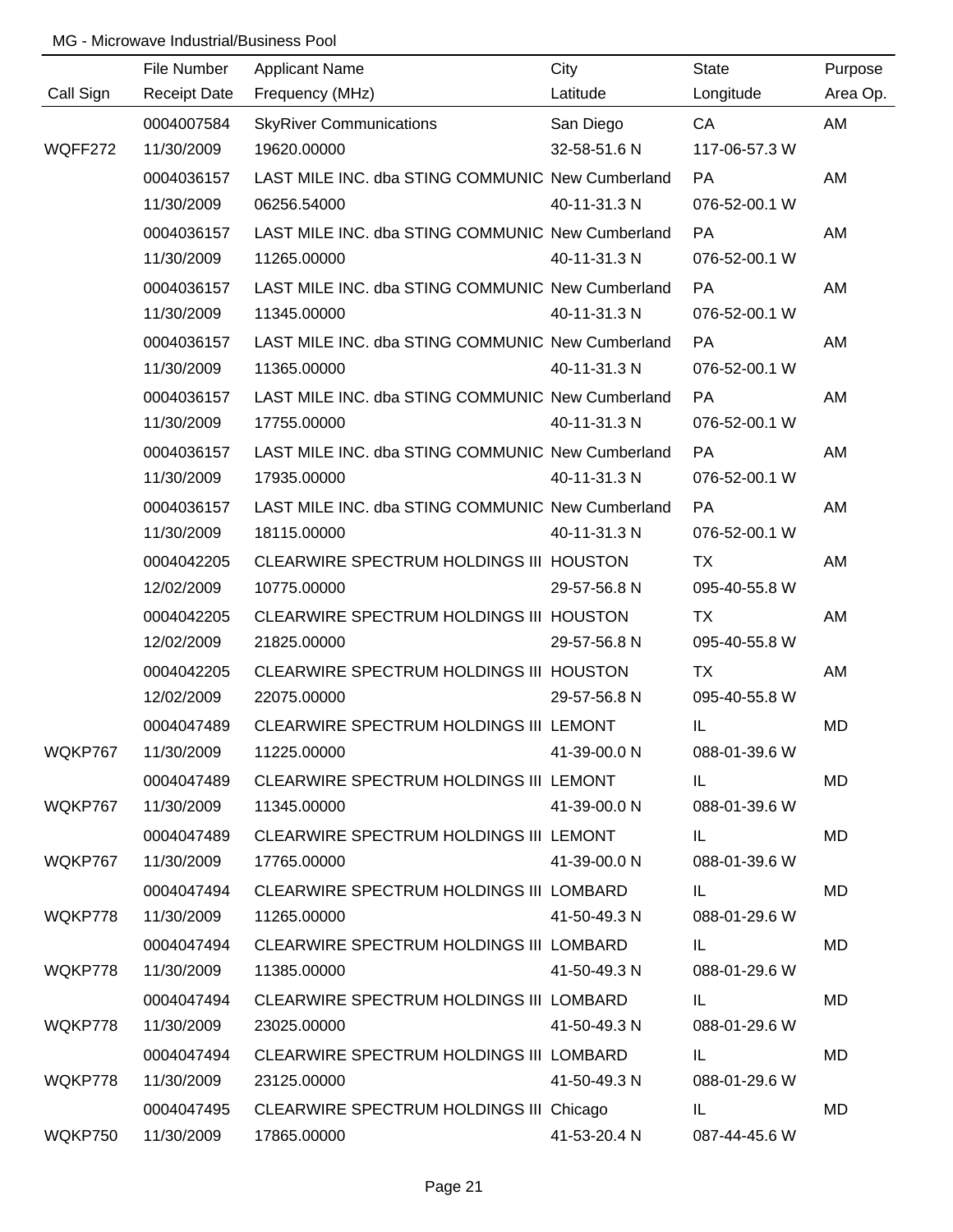|           | File Number         | <b>Applicant Name</b>                           | City         | <b>State</b>  | Purpose   |
|-----------|---------------------|-------------------------------------------------|--------------|---------------|-----------|
| Call Sign | <b>Receipt Date</b> | Frequency (MHz)                                 | Latitude     | Longitude     | Area Op.  |
|           | 0004047495          | CLEARWIRE SPECTRUM HOLDINGS III Chicago         |              | IL            | <b>MD</b> |
| WQKP750   | 11/30/2009          | 18015.00000                                     | 41-53-20.4 N | 087-44-45.6 W |           |
|           | 0004047495          | CLEARWIRE SPECTRUM HOLDINGS III Chicago         |              | IL            | <b>MD</b> |
| WQKP750   | 11/30/2009          | 18115.00000                                     | 41-53-20.4 N | 087-44-45.6 W |           |
|           | 0004047495          | CLEARWIRE SPECTRUM HOLDINGS III Chicago         |              | IL            | <b>MD</b> |
| WQKP750   | 11/30/2009          | 23075.00000                                     | 41-53-20.4 N | 087-44-45.6 W |           |
|           | 0004047495          | CLEARWIRE SPECTRUM HOLDINGS III Chicago         |              | IL            | <b>MD</b> |
| WQKP750   | 11/30/2009          | 23175.00000                                     | 41-53-20.4 N | 087-44-45.6 W |           |
|           | 0004048058          | CLEARWIRE SPECTRUM HOLDINGS III WARRENVILLE     |              | IL.           | <b>MD</b> |
| WQKP336   | 11/30/2009          | 10815.00000                                     | 41-48-52.2 N | 088-09-41.9 W |           |
|           | 0004048058          | CLEARWIRE SPECTRUM HOLDINGS III WARRENVILLE     |              | IL.           | <b>MD</b> |
| WQKP336   | 11/30/2009          | 10935.00000                                     | 41-48-52.2 N | 088-09-41.9 W |           |
|           | 0004048058          | CLEARWIRE SPECTRUM HOLDINGS III WARRENVILLE     |              | IL            | <b>MD</b> |
| WQKP336   | 11/30/2009          | 10975.00000                                     | 41-48-52.2 N | 088-09-41.9 W |           |
|           | 0004048058          | CLEARWIRE SPECTRUM HOLDINGS III WARRENVILLE     |              | IL            | <b>MD</b> |
| WQKP336   | 11/30/2009          | 11055.00000                                     | 41-48-52.2 N | 088-09-41.9 W |           |
|           | 0004048058          | CLEARWIRE SPECTRUM HOLDINGS III WARRENVILLE     |              | IL            | <b>MD</b> |
| WQKP336   | 11/30/2009          | 17815.00000                                     | 41-48-52.2 N | 088-09-41.9 W |           |
|           | 0004048058          | CLEARWIRE SPECTRUM HOLDINGS III WARRENVILLE     |              | IL            | <b>MD</b> |
| WQKP336   | 11/30/2009          | 17915.00000                                     | 41-48-52.2 N | 088-09-41.9 W |           |
|           | 0004048058          | CLEARWIRE SPECTRUM HOLDINGS III WARRENVILLE     |              | IL            | <b>MD</b> |
| WQKP336   | 11/30/2009          | 17965.00000                                     | 41-48-52.2 N | 088-09-41.9 W |           |
|           | 0004048058          | CLEARWIRE SPECTRUM HOLDINGS III WARRENVILLE     |              | IL            | <b>MD</b> |
| WQKP336   | 11/30/2009          | 18065.00000                                     | 41-48-52.2 N | 088-09-41.9 W |           |
|           | 0004048058          | CLEARWIRE SPECTRUM HOLDINGS III WARRENVILLE     |              | IL.           | MD        |
| WQKP336   | 11/30/2009          | 21975.00000                                     | 41-48-52.2 N | 088-09-41.9 W |           |
|           | 0004048058          | CLEARWIRE SPECTRUM HOLDINGS III WARRENVILLE     |              | IL.           | MD        |
| WQKP336   | 11/30/2009          | 22075.00000                                     | 41-48-52.2 N | 088-09-41.9 W |           |
|           | 0004048068          | LAST MILE INC. dba STING COMMUNIC DILLSBURG     |              | PA            | MD        |
| WQJF807   | 11/30/2009          | 10875.00000                                     | 40-07-20.0 N | 077-04-12.0 W |           |
|           | 0004048069          | LAST MILE INC. dba STING COMMUNIC Mechanicsburg |              | PA            | MD        |
| WQKA897   | 11/30/2009          | 10855.00000                                     | 40-13-52.5 N | 076-57-07.7 W |           |
|           | 0004048070          | LAST MILE INC. dba STING COMMUNIC Camp Hill     |              | PA            | <b>MD</b> |
| WQKV948   | 11/30/2009          | 10775.00000                                     | 40-14-12.5 N | 076-56-16.5 W |           |
|           | 0004048071          | LAST MILE INC. dba STING COMMUNIC HARRISBURG    |              | PA            | <b>MD</b> |
| WQHM277   | 11/30/2009          | 06004.50000                                     | 40-15-35.5 N | 076-52-43.1 W |           |
|           | 0004048391          | CLEARWIRE SPECTRUM HOLDINGS III Clarendon Hills |              | IL.           | MD        |
| WQKP724   | 11/30/2009          | 19525.00000                                     | 41-47-37.8 N | 087-57-54.6 W |           |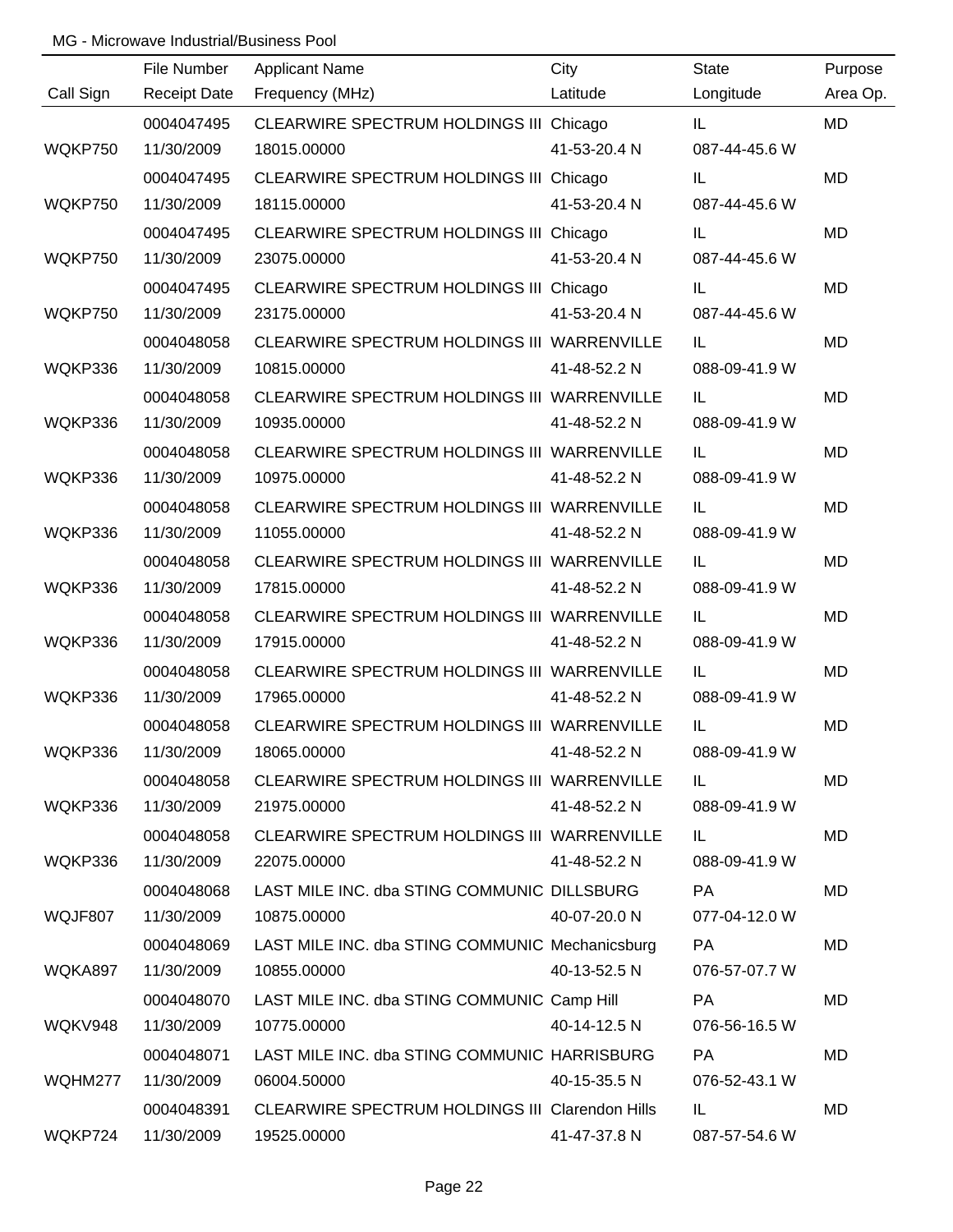|           | File Number         | <b>Applicant Name</b>                                  | City             | <b>State</b>  | Purpose   |
|-----------|---------------------|--------------------------------------------------------|------------------|---------------|-----------|
| Call Sign | <b>Receipt Date</b> | Frequency (MHz)                                        | Latitude         | Longitude     | Area Op.  |
|           | 0004048391          | <b>CLEARWIRE SPECTRUM HOLDINGS III Clarendon Hills</b> |                  | IL.           | <b>MD</b> |
| WQKP724   | 11/30/2009          | 19625.00000                                            | 41-47-37.8 N     | 087-57-54.6 W |           |
|           | 0004048391          | CLEARWIRE SPECTRUM HOLDINGS III Clarendon Hills        |                  | IL.           | <b>MD</b> |
| WQKP724   | 11/30/2009          | 23125.00000                                            | 41-47-37.8 N     | 087-57-54.6 W |           |
|           | 0004048391          | CLEARWIRE SPECTRUM HOLDINGS III Clarendon Hills        |                  | IL.           | <b>MD</b> |
| WQKP724   | 11/30/2009          | 23275.00000                                            | 41-47-37.8 N     | 087-57-54.6 W |           |
|           | 0004048768          | COLUMBIA RURAL ELECTRIC ASSOCI/ PASCO                  |                  | WA            | <b>MD</b> |
| WQKT625   | 11/30/2009          | 06256.54000                                            | 46-13-57.0 N     | 119-02-17.0 W |           |
|           | 0004048798          | WECOM, INC.                                            | <b>KINGMAN</b>   | AZ            | <b>MD</b> |
| WQJH234   | 12/01/2009          | 10815.00000                                            | 35-11-51.3 N     | 114-02-29.1 W |           |
|           | 0004048798          | WECOM, INC.                                            | <b>KINGMAN</b>   | AZ            | <b>MD</b> |
| WQJH234   | 12/01/2009          | 10855.00000                                            | 35-11-51.3 N     | 114-02-29.1 W |           |
|           | 0004048798          | WECOM, INC.                                            | <b>KINGMAN</b>   | AZ            | <b>MD</b> |
| WQJH234   | 12/01/2009          | 11015.00000                                            | 35-11-51.3 N     | 114-02-29.1 W |           |
|           | 0004048798          | WECOM, INC.                                            | <b>KINGMAN</b>   | AZ            | <b>MD</b> |
| WQJH234   | 12/01/2009          | 11095.00000                                            | 35-11-51.3 N     | 114-02-29.1 W |           |
|           | 0004048798          | WECOM, INC.                                            | <b>KINGMAN</b>   | AZ            | <b>MD</b> |
| WQJH234   | 12/01/2009          | 11305.00000                                            | 35-11-51.3 N     | 114-02-29.1 W |           |
|           | 0004048798          | WECOM, INC.                                            | <b>KINGMAN</b>   | AZ            | <b>MD</b> |
| WQJH234   | 12/01/2009          | 23025.00000                                            | 35-11-51.3 N     | 114-02-29.1 W |           |
|           | 0004048798          | WECOM, INC.                                            | <b>KINGMAN</b>   | AZ            | <b>MD</b> |
| WQJH234   | 12/01/2009          | 23075.00000                                            | 35-11-51.3 N     | 114-02-29.1 W |           |
|           | 0004048837          | LOUDOUN WIRELESS LLC                                   | <b>WATERFORD</b> | VA            | <b>MD</b> |
| WQJV846   | 11/30/2009          | 10715.00000                                            | 39-11-16.9 N     | 077-34-30.2 W |           |
|           | 0004048837          | LOUDOUN WIRELESS LLC                                   | <b>WATERFORD</b> | VA            | <b>MD</b> |
| WQJV846   | 11/30/2009          | 11035.00000                                            | 39-11-16.9 N     | 077-34-30.2 W |           |
|           | 0004048901          | COLUMBIA RURAL ELECTRIC ASSOCI/ Dayton                 |                  | WA            | <b>MD</b> |
| WQKX263   | 11/30/2009          | 11215.00000                                            | 46-19-53.0 N     | 117-59-30.0 W |           |
|           | 0004049077          | Clearwire Spectrum Holdings II, LLC                    | <b>LUBBOCK</b>   | <b>TX</b>     | <b>MD</b> |
| WQGT243   | 12/01/2009          | 23025.00000                                            | 33-34-48.3 N     | 101-50-47.6 W |           |
|           | 0004049077          | Clearwire Spectrum Holdings II, LLC                    | <b>LUBBOCK</b>   | TX            | <b>MD</b> |
| WQGT243   | 12/01/2009          | 23175.00000                                            | 33-34-48.3 N     | 101-50-47.6 W |           |
|           | 0004049081          | Clearwire Spectrum Holdings II, LLC                    | Lubbock          | <b>TX</b>     | <b>MD</b> |
| WQGT783   | 12/01/2009          | 19440.00000                                            | 33-36-49.3 N     | 101-50-12.4 W |           |
|           | 0004049081          | Clearwire Spectrum Holdings II, LLC                    | Lubbock          | <b>TX</b>     | <b>MD</b> |
| WQGT783   | 12/01/2009          | 19520.00000                                            | 33-36-49.3 N     | 101-50-12.4 W |           |
|           | 0004049089          | Fixed Wireless Holdings, LLC                           | Temple           | <b>TX</b>     | <b>MD</b> |
| WQDH765   | 12/01/2009          | 17965.00000                                            | 31-06-48.6 N     | 097-21-13.2 W |           |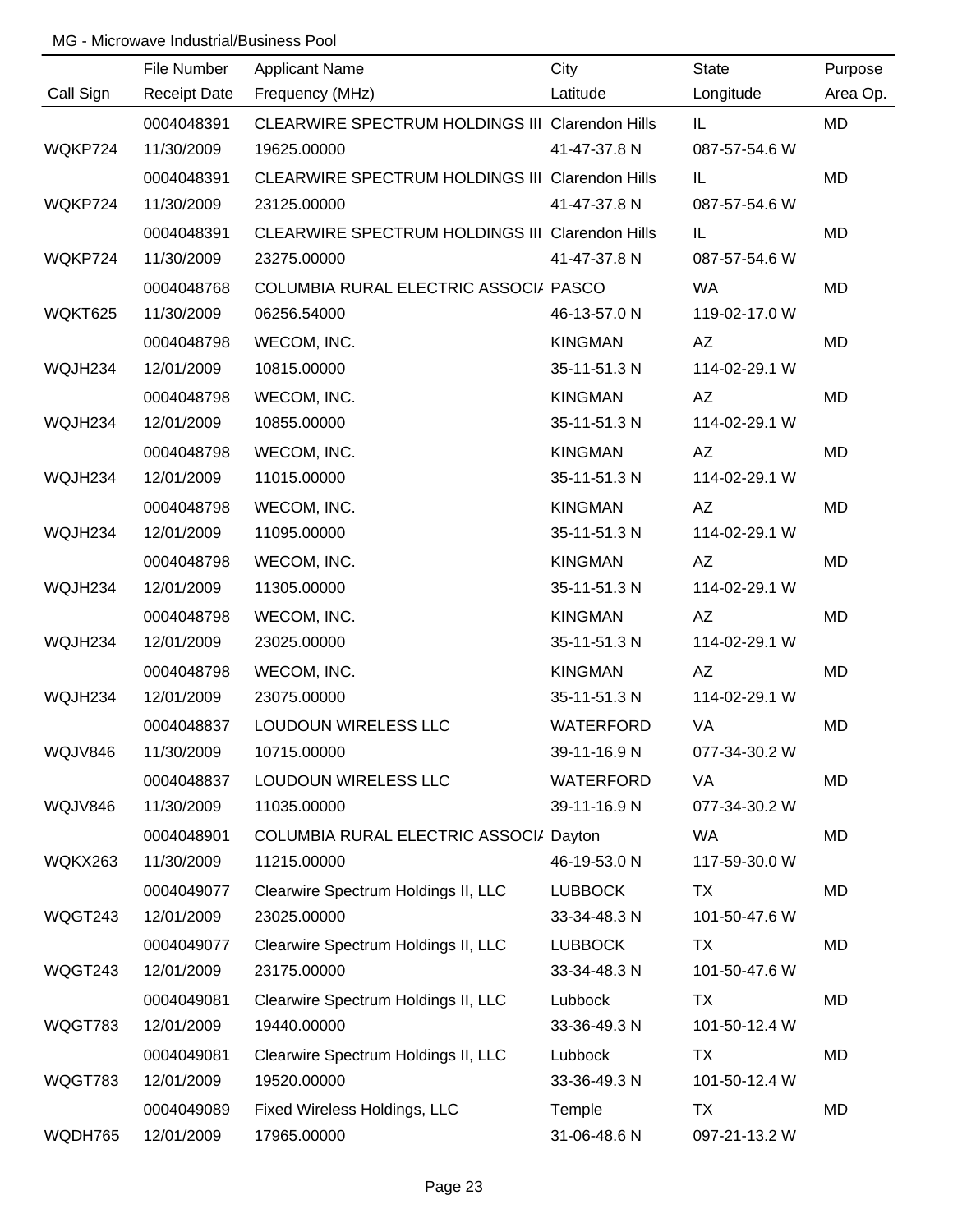|           | File Number         | <b>Applicant Name</b>                 | City           | <b>State</b>  | Purpose   |
|-----------|---------------------|---------------------------------------|----------------|---------------|-----------|
| Call Sign | <b>Receipt Date</b> | Frequency (MHz)                       | Latitude       | Longitude     | Area Op.  |
|           | 0004049089          | Fixed Wireless Holdings, LLC          | Temple         | <b>TX</b>     | MD        |
| WQDH765   | 12/01/2009          | 18065.00000                           | 31-06-48.6 N   | 097-21-13.2 W |           |
|           | 0004049094          | Clearwire Spectrum Holdings II, LLC   | <b>ABILENE</b> | <b>TX</b>     | <b>MD</b> |
| WQGT626   | 12/01/2009          | 23025.00000                           | 32-27-22.3 N   | 099-47-13.8 W |           |
|           | 0004049094          | Clearwire Spectrum Holdings II, LLC   | <b>ABILENE</b> | TX            | <b>MD</b> |
| WQGT626   | 12/01/2009          | 23120.00000                           | 32-27-22.3 N   | 099-47-13.8 W |           |
|           | 0004049094          | Clearwire Spectrum Holdings II, LLC   | <b>ABILENE</b> | TX            | MD        |
| WQGT626   | 12/01/2009          | 23275.00000                           | 32-27-22.3 N   | 099-47-13.8 W |           |
|           | 0004049098          | Clearwire Spectrum Holdings II, LLC   | Lubbock        | <b>TX</b>     | MD        |
| WQGT768   | 12/01/2009          | 19400.00000                           | 33-35-50.9 N   | 101-55-21.9 W |           |
|           | 0004049098          | Clearwire Spectrum Holdings II, LLC   | Lubbock        | TX            | MD        |
| WQGT768   | 12/01/2009          | 19520.00000                           | 33-35-50.9 N   | 101-55-21.9 W |           |
|           | 0004049105          | Fixed Wireless Holdings, LLC          | Midland        | TX            | MD        |
| WQDF956   | 12/01/2009          | 18015.00000                           | 31-59-59.2 N   | 102-04-41.0 W |           |
|           | 0004049105          | Fixed Wireless Holdings, LLC          | Midland        | <b>TX</b>     | MD        |
| WQDF956   | 12/01/2009          | 18115.00000                           | 31-59-59.2 N   | 102-04-41.0 W |           |
|           | 0004049105          | Fixed Wireless Holdings, LLC          | Midland        | <b>TX</b>     | MD        |
| WQDF956   | 12/01/2009          | 19360.00000                           | 31-59-59.2 N   | 102-04-41.0 W |           |
|           | 0004049105          | Fixed Wireless Holdings, LLC          | Midland        | <b>TX</b>     | MD        |
| WQDF956   | 12/01/2009          | 19400.00000                           | 31-59-59.2 N   | 102-04-41.0 W |           |
|           | 0004049110          | <b>CLEARWIRE SPECTRUM HOLDINGS II</b> | Amarillo       | <b>TX</b>     | MD        |
| WQJG373   | 12/01/2009          | 23025.00000                           | 35-10-40.0 N   | 101-50-16.1 W |           |
|           | 0004049110          | <b>CLEARWIRE SPECTRUM HOLDINGS II</b> | Amarillo       | <b>TX</b>     | MD        |
| WQJG373   | 12/01/2009          | 23075.00000                           | 35-10-40.0 N   | 101-50-16.1 W |           |
|           | 0004049110          | CLEARWIRE SPECTRUM HOLDINGS II        | Amarillo       | TX            | MD        |
| WQJG373   | 12/01/2009          | 23125.00000                           | 35-10-40.0 N   | 101-50-16.1 W |           |
|           | 0004049110          | CLEARWIRE SPECTRUM HOLDINGS II        | Amarillo       | <b>TX</b>     | MD        |
| WQJG373   | 12/01/2009          | 23225.00000                           | 35-10-40.0 N   | 101-50-16.1 W |           |
|           | 0004049110          | <b>CLEARWIRE SPECTRUM HOLDINGS II</b> | Amarillo       | TX            | MD        |
| WQJG373   | 12/01/2009          | 23275.00000                           | 35-10-40.0 N   | 101-50-16.1 W |           |
|           | 0004049124          | Clearwire Spectrum Holdings II, LLC   | Corpus Christi | <b>TX</b>     | MD        |
| WQGU782   | 12/01/2009          | 10815.00000                           | 27-47-27.6 N   | 097-27-02.5 W |           |
|           | 0004049124          | Clearwire Spectrum Holdings II, LLC   | Corpus Christi | TX            | MD        |
| WQGU782   | 12/01/2009          | 10935.00000                           | 27-47-27.6 N   | 097-27-02.5 W |           |
|           | 0004049124          | Clearwire Spectrum Holdings II, LLC   | Corpus Christi | TX            | MD        |
| WQGU782   | 12/01/2009          | 11015.00000                           | 27-47-27.6 N   | 097-27-02.5 W |           |
|           | 0004049124          | Clearwire Spectrum Holdings II, LLC   | Corpus Christi | <b>TX</b>     | MD        |
| WQGU782   | 12/01/2009          | 19560.00000                           | 27-47-27.6 N   | 097-27-02.5 W |           |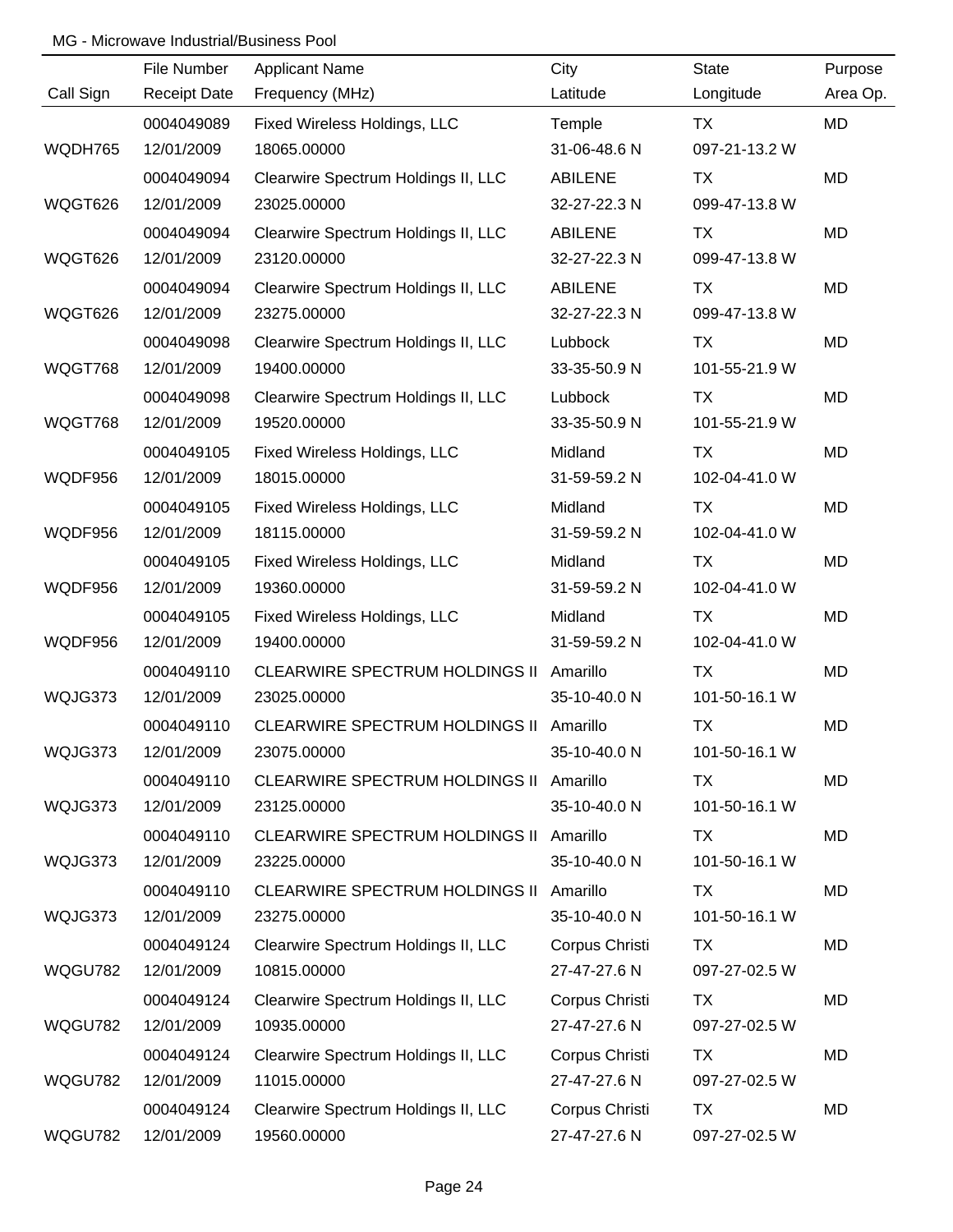|           | File Number         | <b>Applicant Name</b>               | City           | <b>State</b>  | Purpose   |
|-----------|---------------------|-------------------------------------|----------------|---------------|-----------|
| Call Sign | <b>Receipt Date</b> | Frequency (MHz)                     | Latitude       | Longitude     | Area Op.  |
|           | 0004049127          | Fixed Wireless Holdings, LLC        | Odessa         | <b>TX</b>     | MD        |
| WQDF952   | 12/01/2009          | 10815.00000                         | 31-53-34.0 N   | 102-20-18.5 W |           |
|           | 0004049127          | Fixed Wireless Holdings, LLC        | Odessa         | <b>TX</b>     | <b>MD</b> |
| WQDF952   | 12/01/2009          | 10935.00000                         | 31-53-34.0 N   | 102-20-18.5 W |           |
|           | 0004049127          | Fixed Wireless Holdings, LLC        | Odessa         | <b>TX</b>     | <b>MD</b> |
| WQDF952   | 12/01/2009          | 19375.00000                         | 31-53-34.0 N   | 102-20-18.5 W |           |
|           | 0004049127          | Fixed Wireless Holdings, LLC        | Odessa         | TX            | MD        |
| WQDF952   | 12/01/2009          | 19475.00000                         | 31-53-34.0 N   | 102-20-18.5 W |           |
|           | 0004049127          | Fixed Wireless Holdings, LLC        | Odessa         | <b>TX</b>     | MD        |
| WQDF952   | 12/01/2009          | 21875.00000                         | 31-53-34.0 N   | 102-20-18.5 W |           |
|           | 0004049131          | Clearwire Spectrum Holdings II, LLC | Lubbock        | TX            | MD        |
| WQGT767   | 12/01/2009          | 11465.00000                         | 33-34-35.0 N   | 101-57-38.2 W |           |
|           | 0004049131          | Clearwire Spectrum Holdings II, LLC | Lubbock        | TX            | MD        |
| WQGT767   | 12/01/2009          | 17840.00000                         | 33-34-35.0 N   | 101-57-38.2 W |           |
|           | 0004049131          | Clearwire Spectrum Holdings II, LLC | Lubbock        | <b>TX</b>     | MD        |
| WQGT767   | 12/01/2009          | 18015.00000                         | 33-34-35.0 N   | 101-57-38.2 W |           |
|           | 0004049131          | Clearwire Spectrum Holdings II, LLC | Lubbock        | <b>TX</b>     | MD        |
| WQGT767   | 12/01/2009          | 18115.00000                         | 33-34-35.0 N   | 101-57-38.2 W |           |
|           | 0004049138          | Clearwire Spectrum Holdings II, LLC | Lubbock        | <b>TX</b>     | MD        |
| WQGT248   | 12/01/2009          | 17800.00000                         | 33-31-55.0 N   | 101-55-03.8 W |           |
|           | 0004049138          | Clearwire Spectrum Holdings II, LLC | Lubbock        | <b>TX</b>     | MD        |
| WQGT248   | 12/01/2009          | 17915.00000                         | 33-31-55.0 N   | 101-55-03.8 W |           |
|           | 0004049138          | Clearwire Spectrum Holdings II, LLC | Lubbock        | <b>TX</b>     | MD        |
| WQGT248   | 12/01/2009          | 21875.00000                         | 33-31-55.0 N   | 101-55-03.8 W |           |
|           | 0004049140          | Clearwire Spectrum Holdings II, LLC | <b>LUBBOCK</b> | TX            | MD        |
| WQGT229   | 12/01/2009          | 10815.00000                         | 33-35-53.4 N   | 101-47-51.2 W |           |
|           | 0004049140          | Clearwire Spectrum Holdings II, LLC | <b>LUBBOCK</b> | <b>TX</b>     | MD        |
| WQGT229   | 12/01/2009          | 10895.00000                         | 33-35-53.4 N   | 101-47-51.2 W |           |
|           | 0004049140          | Clearwire Spectrum Holdings II, LLC | <b>LUBBOCK</b> | <b>TX</b>     | MD        |
| WQGT229   | 12/01/2009          | 17960.00000                         | 33-35-53.4 N   | 101-47-51.2 W |           |
|           | 0004049140          | Clearwire Spectrum Holdings II, LLC | <b>LUBBOCK</b> | <b>TX</b>     | MD        |
| WQGT229   | 12/01/2009          | 23075.00000                         | 33-35-53.4 N   | 101-47-51.2 W |           |
|           | 0004049141          | Clearwire Spectrum Holdings, LLC    | Amarillo       | <b>TX</b>     | MD        |
| WQFE319   | 12/01/2009          | 11245.00000                         | 35-08-08.0 N   | 101-53-57.6 W |           |
|           | 0004049141          | Clearwire Spectrum Holdings, LLC    | Amarillo       | <b>TX</b>     | MD        |
| WQFE319   | 12/01/2009          | 19475.00000                         | 35-08-08.0 N   | 101-53-57.6 W |           |
|           | 0004049141          | Clearwire Spectrum Holdings, LLC    | Amarillo       | <b>TX</b>     | MD        |
| WQFE319   | 12/01/2009          | 19525.00000                         | 35-08-08.0 N   | 101-53-57.6 W |           |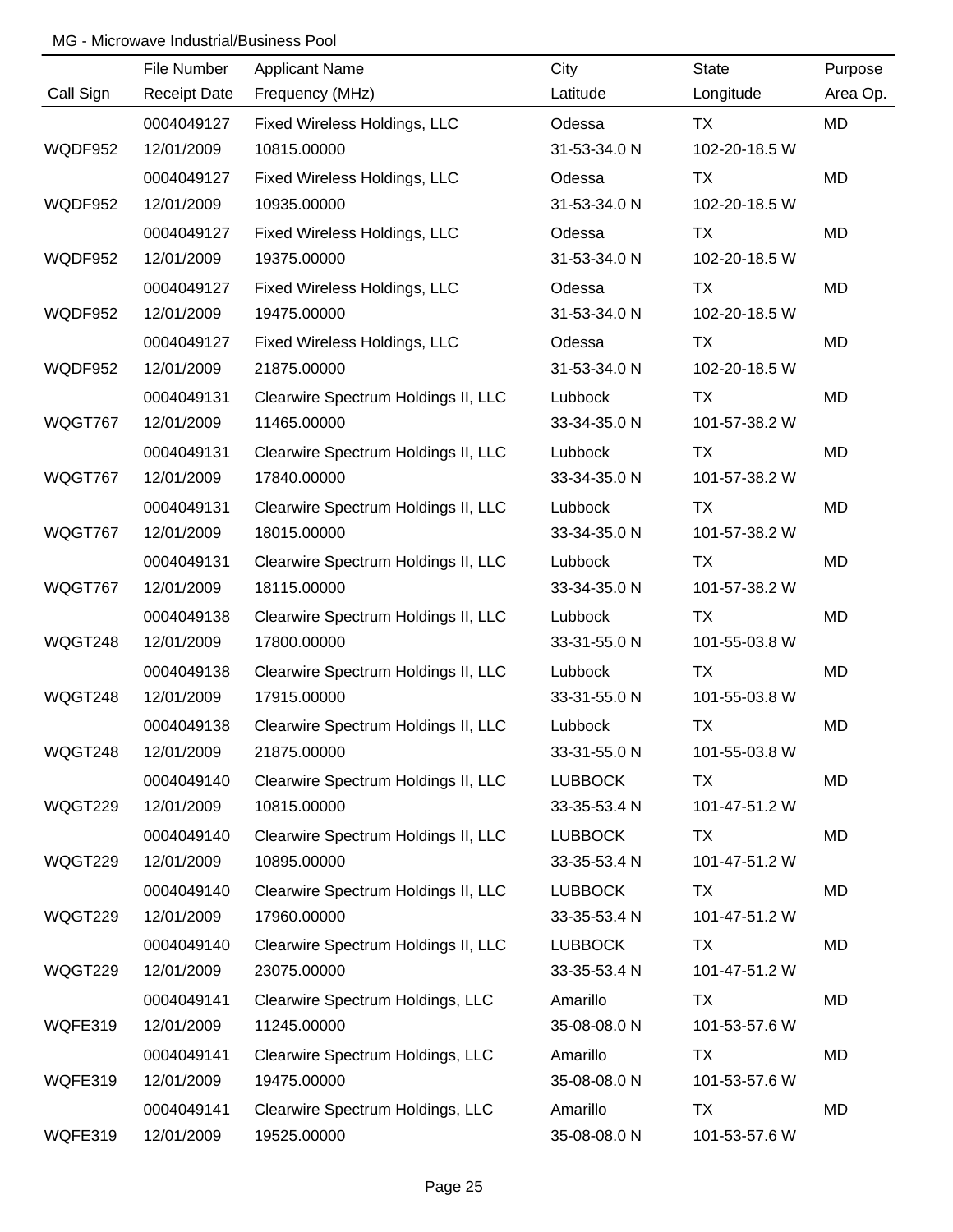|                | File Number         | <b>Applicant Name</b>                  | City         | <b>State</b>  | Purpose   |
|----------------|---------------------|----------------------------------------|--------------|---------------|-----------|
| Call Sign      | <b>Receipt Date</b> | Frequency (MHz)                        | Latitude     | Longitude     | Area Op.  |
|                | 0004049141          | Clearwire Spectrum Holdings, LLC       | Amarillo     | <b>TX</b>     | MD        |
| WQFE319        | 12/01/2009          | 19625.00000                            | 35-08-08.0 N | 101-53-57.6 W |           |
|                | 0004049142          | Fixed Wireless Holdings, LLC           | Temple       | TX            | MD        |
| WQDH764        | 12/01/2009          | 10735.00000                            | 31-06-59.8 N | 097-23-37.8 W |           |
|                | 0004049142          | Fixed Wireless Holdings, LLC           | Temple       | <b>TX</b>     | MD        |
| WQDH764        | 12/01/2009          | 10775.00000                            | 31-06-59.8 N | 097-23-37.8 W |           |
|                | 0004049142          | Fixed Wireless Holdings, LLC           | Temple       | <b>TX</b>     | MD        |
| WQDH764        | 12/01/2009          | 10855.00000                            | 31-06-59.8 N | 097-23-37.8 W |           |
|                | 0004049142          | Fixed Wireless Holdings, LLC           | Temple       | <b>TX</b>     | MD        |
| WQDH764        | 12/01/2009          | 17800.00000                            | 31-06-59.8 N | 097-23-37.8 W |           |
|                | 0004049142          | Fixed Wireless Holdings, LLC           | Temple       | <b>TX</b>     | MD        |
| WQDH764        | 12/01/2009          | 19525.00000                            | 31-06-59.8 N | 097-23-37.8 W |           |
|                | 0004049142          | Fixed Wireless Holdings, LLC           | Temple       | <b>TX</b>     | MD        |
| WQDH764        | 12/01/2009          | 19625.00000                            | 31-06-59.8 N | 097-23-37.8 W |           |
|                | 0004049143          | Clearwire Spectrum Holdings, LLC       | Abilene      | TX            | MD        |
| WQEP401        | 12/01/2009          | 10775.00000                            | 32-23-56.0 N | 099-43-28.0 W |           |
|                | 0004049143          | Clearwire Spectrum Holdings, LLC       | Abilene      | TX            | MD        |
| WQEP401        | 12/01/2009          | 10815.00000                            | 32-23-56.0 N | 099-43-28.0 W |           |
|                | 0004049143          | Clearwire Spectrum Holdings, LLC       | Abilene      | <b>TX</b>     | MD        |
| WQEP401        | 12/01/2009          | 10855.00000                            | 32-23-56.0 N | 099-43-28.0 W |           |
|                | 0004049143          | Clearwire Spectrum Holdings, LLC       | Abilene      | <b>TX</b>     | MD        |
| WQEP401        | 12/01/2009          | 10895.00000                            | 32-23-56.0 N | 099-43-28.0 W |           |
|                | 0004049143          | Clearwire Spectrum Holdings, LLC       | Abilene      | <b>TX</b>     | <b>MD</b> |
| WQEP401        | 12/01/2009          | 21875.00000                            | 32-23-56.0 N | 099-43-28.0 W |           |
|                | 0004049143          | Clearwire Spectrum Holdings, LLC       | Abilene      | TX.           | MD        |
| WQEP401        | 12/01/2009          | 21975.00000                            | 32-23-56.0 N | 099-43-28.0 W |           |
|                | 0004049145          | CLEARWIRE SPECTRUM HOLDINGS II Belton  |              | TX.           | MD        |
| <b>WQIM885</b> | 12/01/2009          | 11265.00000                            | 31-07-42.4 N | 097-28-23.0 W |           |
|                | 0004049145          | CLEARWIRE SPECTRUM HOLDINGS II Belton  |              | TX            | MD        |
| <b>WQIM885</b> | 12/01/2009          | 11305.00000                            | 31-07-42.4 N | 097-28-23.0 W |           |
|                | 0004049145          | CLEARWIRE SPECTRUM HOLDINGS II Belton  |              | TX            | MD        |
| <b>WQIM885</b> | 12/01/2009          | 11385.00000                            | 31-07-42.4 N | 097-28-23.0 W |           |
|                | 0004049145          | CLEARWIRE SPECTRUM HOLDINGS II Belton  |              | TX            | MD        |
| <b>WQIM885</b> | 12/01/2009          | 17815.00000                            | 31-07-42.4 N | 097-28-23.0 W |           |
|                | 0004049145          | CLEARWIRE SPECTRUM HOLDINGS II Belton  |              | TX            | MD        |
| <b>WQIM885</b> | 12/01/2009          | 17915.00000                            | 31-07-42.4 N | 097-28-23.0 W |           |
|                | 0004049146          | CLEARWIRE SPECTRUM HOLDINGS II Killeen |              | TX            | MD        |
| <b>WQIM886</b> | 12/01/2009          | 10815.00000                            | 31-07-27.5 N | 097-39-52.6 W |           |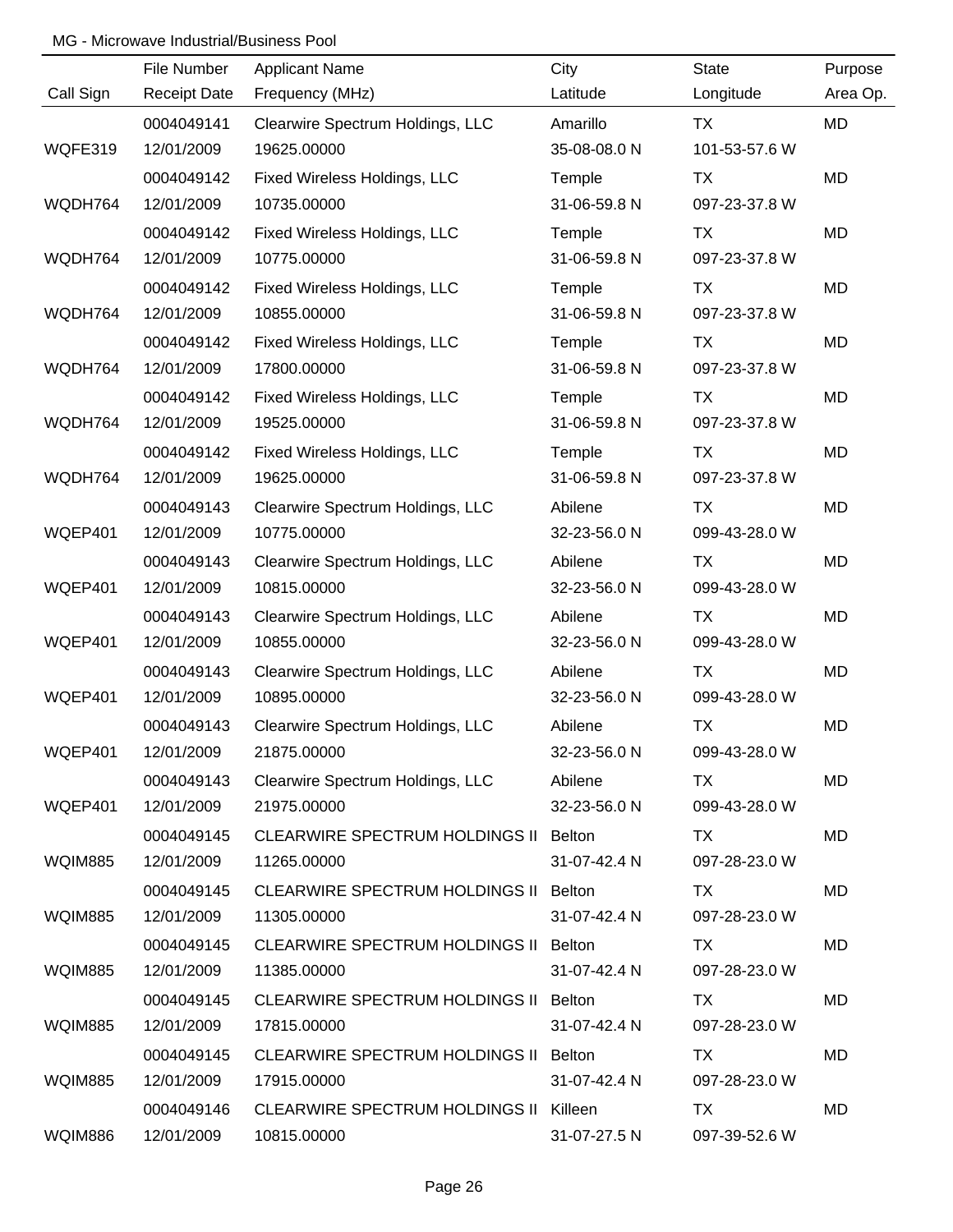|                | File Number         | <b>Applicant Name</b>                   | City           | <b>State</b>  | Purpose   |
|----------------|---------------------|-----------------------------------------|----------------|---------------|-----------|
| Call Sign      | <b>Receipt Date</b> | Frequency (MHz)                         | Latitude       | Longitude     | Area Op.  |
|                | 0004049146          | CLEARWIRE SPECTRUM HOLDINGS II Killeen  |                | <b>TX</b>     | MD        |
| <b>WQIM886</b> | 12/01/2009          | 10895.00000                             | 31-07-27.5 N   | 097-39-52.6 W |           |
|                | 0004049146          | <b>CLEARWIRE SPECTRUM HOLDINGS II</b>   | Killeen        | <b>TX</b>     | <b>MD</b> |
| <b>WQIM886</b> | 12/01/2009          | 19475.00000                             | 31-07-27.5 N   | 097-39-52.6 W |           |
|                | 0004049146          | <b>CLEARWIRE SPECTRUM HOLDINGS II</b>   | Killeen        | TX            | MD        |
| <b>WQIM886</b> | 12/01/2009          | 21825.00000                             | 31-07-27.5 N   | 097-39-52.6 W |           |
|                | 0004049146          | <b>CLEARWIRE SPECTRUM HOLDINGS II</b>   | Killeen        | TX            | MD        |
| <b>WQIM886</b> | 12/01/2009          | 21925.00000                             | 31-07-27.5 N   | 097-39-52.6 W |           |
|                | 0004049147          | Clearwire Spectrum Holdings II, LLC     | <b>LUBBOCK</b> | TX            | MD        |
| WQGT241        | 12/01/2009          | 21825.00000                             | 33-35-28.7 N   | 101-49-08.6 W |           |
|                | 0004049147          | Clearwire Spectrum Holdings II, LLC     | <b>LUBBOCK</b> | TX            | <b>MD</b> |
| WQGT241        | 12/01/2009          | 21875.00000                             | 33-35-28.7 N   | 101-49-08.6 W |           |
|                | 0004049148          | Clearwire Spectrum Holdings II, LLC     | <b>LUBBOCK</b> | TX            | MD        |
| WQGT269        | 12/01/2009          | 19360.00000                             | 33-31-33.8 N   | 101-52-08.6 W |           |
|                | 0004049148          | Clearwire Spectrum Holdings II, LLC     | <b>LUBBOCK</b> | <b>TX</b>     | MD        |
| WQGT269        | 12/01/2009          | 21925.00000                             | 33-31-33.8 N   | 101-52-08.6 W |           |
|                | 0004049150          | Fixed Wireless Holdings, LLC            | Midland        | <b>TX</b>     | MD        |
| WQDF957        | 12/01/2009          | 11265.00000                             | 32-00-20.2 N   | 102-08-11.2 W |           |
|                | 0004049150          | Fixed Wireless Holdings, LLC            | Midland        | <b>TX</b>     | MD        |
| WQDF957        | 12/01/2009          | 11305.00000                             | 32-00-20.2 N   | 102-08-11.2 W |           |
|                | 0004049150          | Fixed Wireless Holdings, LLC            | Midland        | <b>TX</b>     | MD        |
| WQDF957        | 12/01/2009          | 11385.00000                             | 32-00-20.2 N   | 102-08-11.2 W |           |
|                | 0004049150          | Fixed Wireless Holdings, LLC            | Midland        | <b>TX</b>     | MD        |
| WQDF957        | 12/01/2009          | 11425.00000                             | 32-00-20.2 N   | 102-08-11.2 W |           |
|                | 0004049150          | Fixed Wireless Holdings, LLC            | Midland        | TX.           | MD        |
| WQDF957        | 12/01/2009          | 17840.00000                             | 32-00-20.2 N   | 102-08-11.2 W |           |
|                | 0004049152          | CLEARWIRE SPECTRUM HOLDINGS II Amarillo |                | TX            | MD        |
| WQIM891        | 12/01/2009          | 11265.00000                             | 35-11-20.0 N   | 101-47-03.4 W |           |
|                | 0004049152          | CLEARWIRE SPECTRUM HOLDINGS II Amarillo |                | TX.           | MD        |
| WQIM891        | 12/01/2009          | 11345.00000                             | 35-11-20.0 N   | 101-47-03.4 W |           |
|                | 0004049152          | CLEARWIRE SPECTRUM HOLDINGS II Amarillo |                | TX.           | MD        |
| WQIM891        | 12/01/2009          | 23025.00000                             | 35-11-20.0 N   | 101-47-03.4 W |           |
|                | 0004049152          | CLEARWIRE SPECTRUM HOLDINGS II Amarillo |                | TX.           | MD        |
| WQIM891        | 12/01/2009          | 23175.00000                             | 35-11-20.0 N   | 101-47-03.4 W |           |
|                | 0004049153          | CLEARWIRE SPECTRUM HOLDINGS III Belton  |                | TX            | MD        |
| WQKN501        | 12/01/2009          | 19375.00000                             | 31-08-41.0 N   | 097-26-50.0 W |           |
|                | 0004049153          | CLEARWIRE SPECTRUM HOLDINGS III Belton  |                | <b>TX</b>     | MD        |
| WQKN501        | 12/01/2009          | 19475.00000                             | 31-08-41.0 N   | 097-26-50.0 W |           |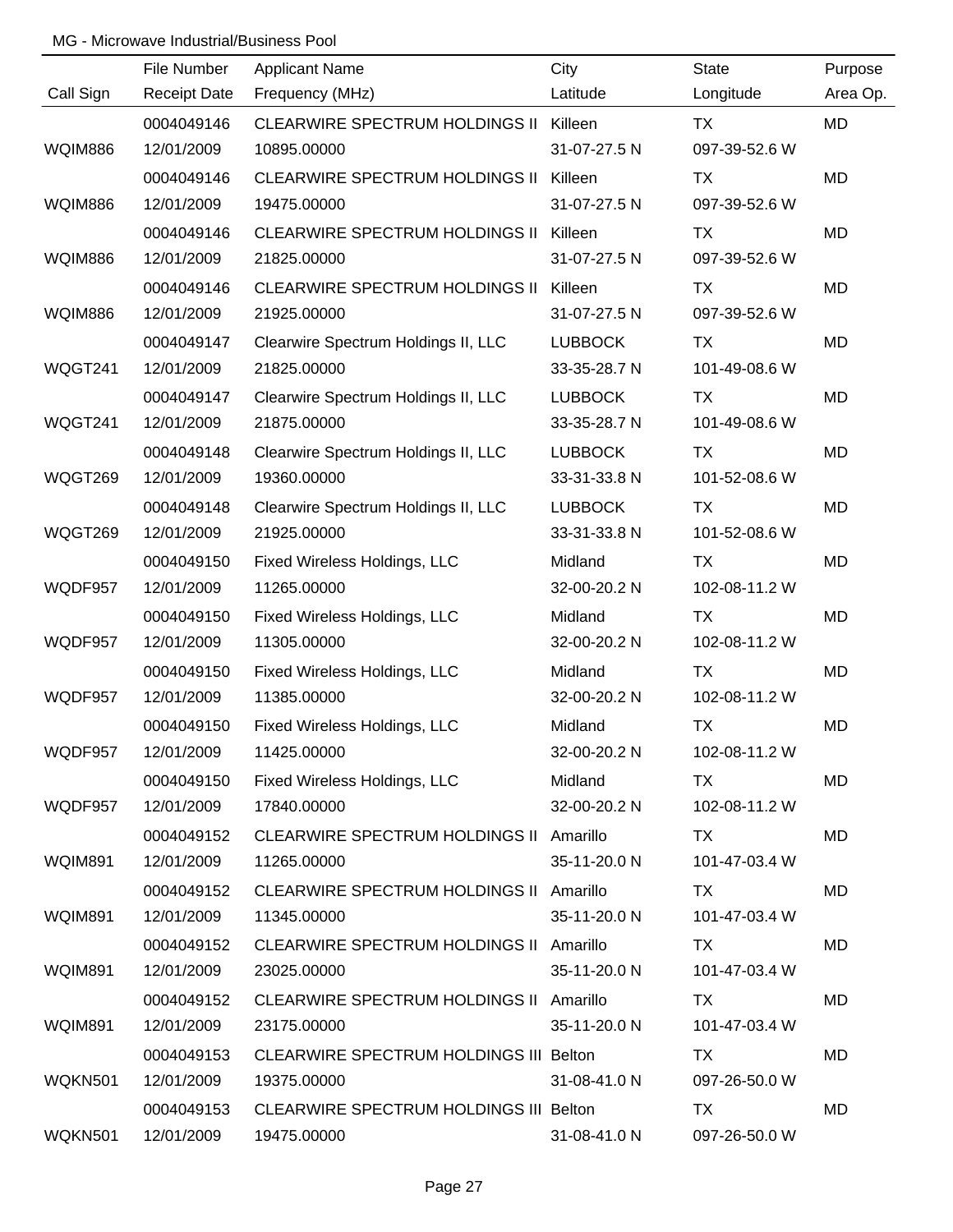|           | File Number         | <b>Applicant Name</b>                           | City         | <b>State</b>  | Purpose   |
|-----------|---------------------|-------------------------------------------------|--------------|---------------|-----------|
| Call Sign | <b>Receipt Date</b> | Frequency (MHz)                                 | Latitude     | Longitude     | Area Op.  |
|           | 0004049153          | CLEARWIRE SPECTRUM HOLDINGS III Belton          |              | <b>TX</b>     | <b>MD</b> |
| WQKN501   | 12/01/2009          | 23125.00000                                     | 31-08-41.0 N | 097-26-50.0 W |           |
|           | 0004049154          | Clearwire Spectrum Holdings II, LLC             | Lubbock      | <b>TX</b>     | MD        |
| WQGT766   | 12/01/2009          | 19575.00000                                     | 33-33-26.1 N | 101-56-14.6 W |           |
|           | 0004049154          | Clearwire Spectrum Holdings II, LLC             | Lubbock      | TX            | MD        |
| WQGT766   | 12/01/2009          | 19675.00000                                     | 33-33-26.1 N | 101-56-14.6 W |           |
|           | 0004049154          | Clearwire Spectrum Holdings II, LLC             | Lubbock      | TX            | MD        |
| WQGT766   | 12/01/2009          | 21825.00000                                     | 33-33-26.1 N | 101-56-14.6 W |           |
|           | 0004049155          | CLEARWIRE SPECTRUM HOLDINGS, L Abilene          |              | TX            | MD        |
| WQGT893   | 12/01/2009          | 10855.00000                                     | 32-26-38.5 N | 099-44-05.3 W |           |
|           | 0004049155          | CLEARWIRE SPECTRUM HOLDINGS, L Abilene          |              | TX            | <b>MD</b> |
| WQGT893   | 12/01/2009          | 10935.00000                                     | 32-26-38.5 N | 099-44-05.3 W |           |
|           | 0004049155          | CLEARWIRE SPECTRUM HOLDINGS, L Abilene          |              | TX            | MD        |
| WQGT893   | 12/01/2009          | 19360.00000                                     | 32-26-38.5 N | 099-44-05.3 W |           |
|           | 0004049155          | CLEARWIRE SPECTRUM HOLDINGS, L Abilene          |              | TX            | <b>MD</b> |
| WQGT893   | 12/01/2009          | 23175.00000                                     | 32-26-38.5 N | 099-44-05.3 W |           |
|           | 0004049155          | CLEARWIRE SPECTRUM HOLDINGS, L Abilene          |              | TX            | <b>MD</b> |
| WQGT893   | 12/01/2009          | 23275.00000                                     | 32-26-38.5 N | 099-44-05.3 W |           |
|           | 0004049156          | CLEARWIRE SPECTRUM HOLDINGS III Amarillo        |              | <b>TX</b>     | MD        |
| WQKN661   | 12/01/2009          | 17815.00000                                     | 35-11-54.0 N | 101-52-54.8 W |           |
|           | 0004049156          | <b>CLEARWIRE SPECTRUM HOLDINGS III Amarillo</b> |              | <b>TX</b>     | MD        |
| WQKN661   | 12/01/2009          | 17915.00000                                     | 35-11-54.0 N | 101-52-54.8 W |           |
|           | 0004049156          | <b>CLEARWIRE SPECTRUM HOLDINGS III Amarillo</b> |              | <b>TX</b>     | <b>MD</b> |
| WQKN661   | 12/01/2009          | 23125.00000                                     | 35-11-54.0 N | 101-52-54.8 W |           |
|           | 0004049157          | Fixed Wireless Holdings, LLC                    | Odessa       | TX            | MD        |
| WQDF959   | 12/01/2009          | 10735.00000                                     | 31-54-12.7 N | 102-15-42.7 W |           |
|           | 0004049157          | Fixed Wireless Holdings, LLC                    | Odessa       | TX            | MD        |
| WQDF959   | 12/01/2009          | 10815.00000                                     | 31-54-12.7 N | 102-15-42.7 W |           |
|           | 0004049157          | Fixed Wireless Holdings, LLC                    | Odessa       | TX            | MD        |
| WQDF959   | 12/01/2009          | 10855.00000                                     | 31-54-12.7 N | 102-15-42.7 W |           |
|           | 0004049157          | Fixed Wireless Holdings, LLC                    | Odessa       | TX            | MD        |
| WQDF959   | 12/01/2009          | 10935.00000                                     | 31-54-12.7 N | 102-15-42.7 W |           |
|           | 0004049158          | CLEARWIRE SPECTRUM HOLDINGS III ODESSA          |              | TX            | MD        |
| WQKN696   | 12/01/2009          | 11265.00000                                     | 31-53-19.9 N | 102-23-06.0 W |           |
|           | 0004049158          | CLEARWIRE SPECTRUM HOLDINGS III ODESSA          |              | <b>TX</b>     | MD        |
| WQKN696   | 12/01/2009          | 11385.00000                                     | 31-53-19.9 N | 102-23-06.0 W |           |
|           | 0004049158          | CLEARWIRE SPECTRUM HOLDINGS III ODESSA          |              | <b>TX</b>     | MD        |
| WQKN696   | 12/01/2009          | 17815.00000                                     | 31-53-19.9 N | 102-23-06.0 W |           |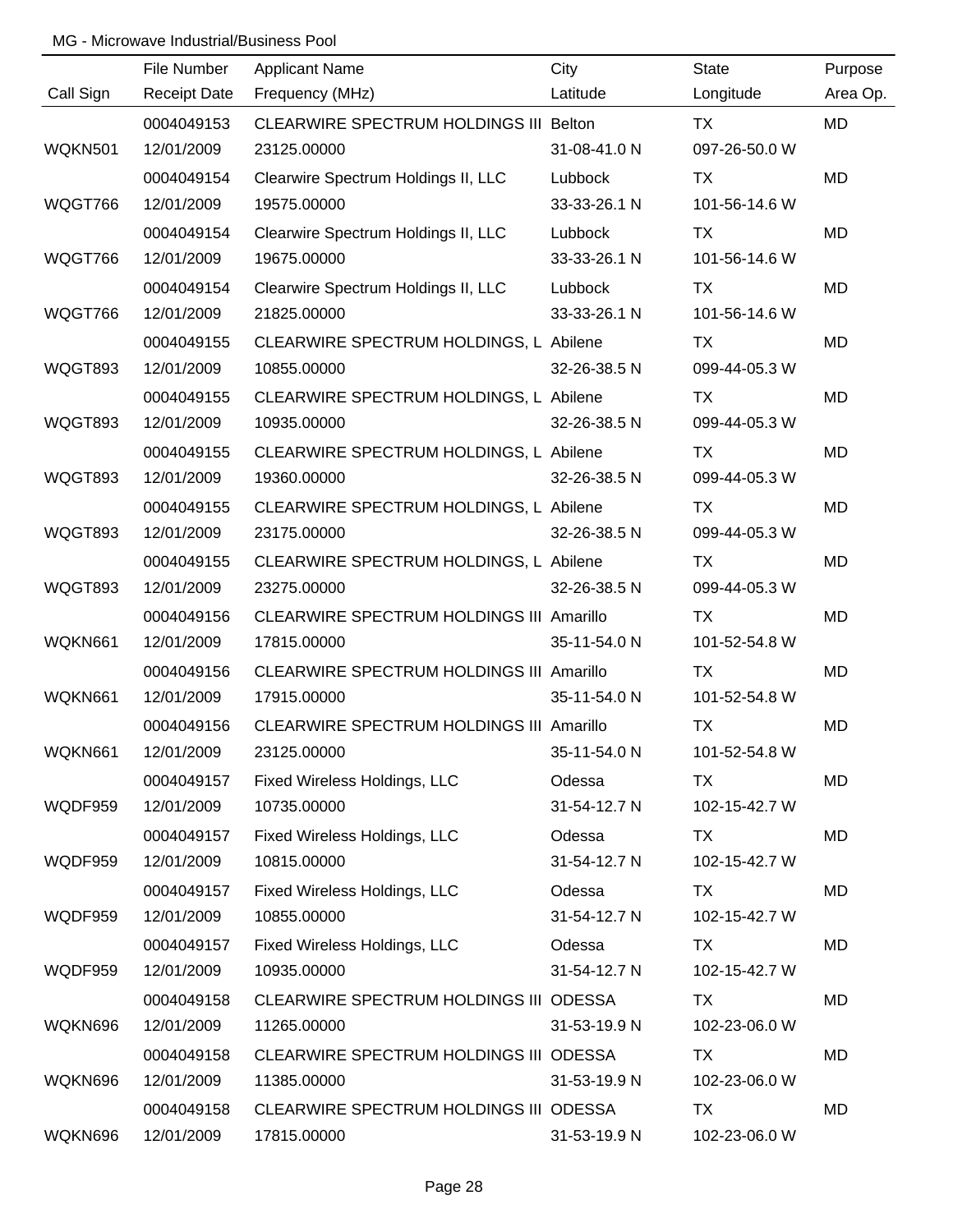|           | File Number         | <b>Applicant Name</b>                          | City           | <b>State</b>  | Purpose   |
|-----------|---------------------|------------------------------------------------|----------------|---------------|-----------|
| Call Sign | <b>Receipt Date</b> | Frequency (MHz)                                | Latitude       | Longitude     | Area Op.  |
|           | 0004049158          | CLEARWIRE SPECTRUM HOLDINGS III ODESSA         |                | <b>TX</b>     | <b>MD</b> |
| WQKN696   | 12/01/2009          | 17915.00000                                    | 31-53-19.9 N   | 102-23-06.0 W |           |
|           | 0004049158          | CLEARWIRE SPECTRUM HOLDINGS III ODESSA         |                | <b>TX</b>     | <b>MD</b> |
| WQKN696   | 12/01/2009          | 23025.00000                                    | 31-53-19.9 N   | 102-23-06.0 W |           |
|           | 0004049159          | Clearwire Spectrum Holdings, LLC               | Abilene        | <b>TX</b>     | MD        |
| WQEP400   | 12/01/2009          | 11305.00000                                    | 32-18-47.0 N   | 099-38-01.0 W |           |
|           | 0004049159          | Clearwire Spectrum Holdings, LLC               | Abilene        | <b>TX</b>     | MD        |
| WQEP400   | 12/01/2009          | 11385.00000                                    | 32-18-47.0 N   | 099-38-01.0 W |           |
|           | 0004049160          | Clearwire Spectrum Holdings, LLC               | Abilene        | TX            | MD        |
| WQEP398   | 12/01/2009          | 10815.00000                                    | 32-22-21.4 N   | 099-47-43.5 W |           |
|           | 0004049160          | Clearwire Spectrum Holdings, LLC               | Abilene        | TX            | MD        |
| WQEP398   | 12/01/2009          | 10895.00000                                    | 32-22-21.4 N   | 099-47-43.5 W |           |
|           | 0004049160          | Clearwire Spectrum Holdings, LLC               | Abilene        | TX            | MD        |
| WQEP398   | 12/01/2009          | 19400.00000                                    | 32-22-21.4 N   | 099-47-43.5 W |           |
|           | 0004049160          | Clearwire Spectrum Holdings, LLC               | Abilene        | TX            | MD        |
| WQEP398   | 12/01/2009          | 19480.00000                                    | 32-22-21.4 N   | 099-47-43.5 W |           |
|           | 0004049160          | Clearwire Spectrum Holdings, LLC               | Abilene        | TX            | MD        |
| WQEP398   | 12/01/2009          | 23075.00000                                    | 32-22-21.4 N   | 099-47-43.5 W |           |
|           | 0004049161          | Clearwire Spectrum Holdings II, LLC            | Lubbock        | TX            | MD        |
| WQGT786   | 12/01/2009          | 11305.00000                                    | 33-32-53.1 N   | 101-50-36.5 W |           |
|           | 0004049161          | Clearwire Spectrum Holdings II, LLC            | Lubbock        | <b>TX</b>     | MD        |
| WQGT786   | 12/01/2009          | 11385.00000                                    | 33-32-53.1 N   | 101-50-36.5 W |           |
|           | 0004049161          | Clearwire Spectrum Holdings II, LLC            | Lubbock        | <b>TX</b>     | <b>MD</b> |
| WQGT786   | 12/01/2009          | 19480.00000                                    | 33-32-53.1 N   | 101-50-36.5 W |           |
|           | 0004049162          | Clearwire Spectrum Holdings II, LLC            | <b>LUBBOCK</b> | TX            | MD        |
| WQGT270   | 12/01/2009          | 10735.00000                                    | 33-30-52.9 N   | 101-50-46.9 W |           |
|           | 0004049162          | Clearwire Spectrum Holdings II, LLC            | <b>LUBBOCK</b> | TX            | MD        |
| WQGT270   | 12/01/2009          | 17920.00000                                    | 33-30-52.9 N   | 101-50-46.9 W |           |
|           | 0004049162          | Clearwire Spectrum Holdings II, LLC            | <b>LUBBOCK</b> | TX            | MD        |
| WQGT270   | 12/01/2009          | 23125.00000                                    | 33-30-52.9 N   | 101-50-46.9 W |           |
|           | 0004049163          | CLEARWIRE SPECTRUM HOLDINGS III Midland        |                | TX            | MD        |
| WQKN684   | 12/01/2009          | 10775.00000                                    | 31-59-59.4 N   | 102-04-43.3 W |           |
|           | 0004049163          | CLEARWIRE SPECTRUM HOLDINGS III Midland        |                | TX            | MD        |
| WQKN684   | 12/01/2009          | 10895.00000                                    | 31-59-59.4 N   | 102-04-43.3 W |           |
|           | 0004049163          | CLEARWIRE SPECTRUM HOLDINGS III Midland        |                | <b>TX</b>     | MD        |
| WQKN684   | 12/01/2009          | 18115.00000                                    | 31-59-59.4 N   | 102-04-43.3 W |           |
|           | 0004049163          | <b>CLEARWIRE SPECTRUM HOLDINGS III Midland</b> |                | TX            | MD        |
| WQKN684   | 12/01/2009          | 23125.00000                                    | 31-59-59.4 N   | 102-04-43.3 W |           |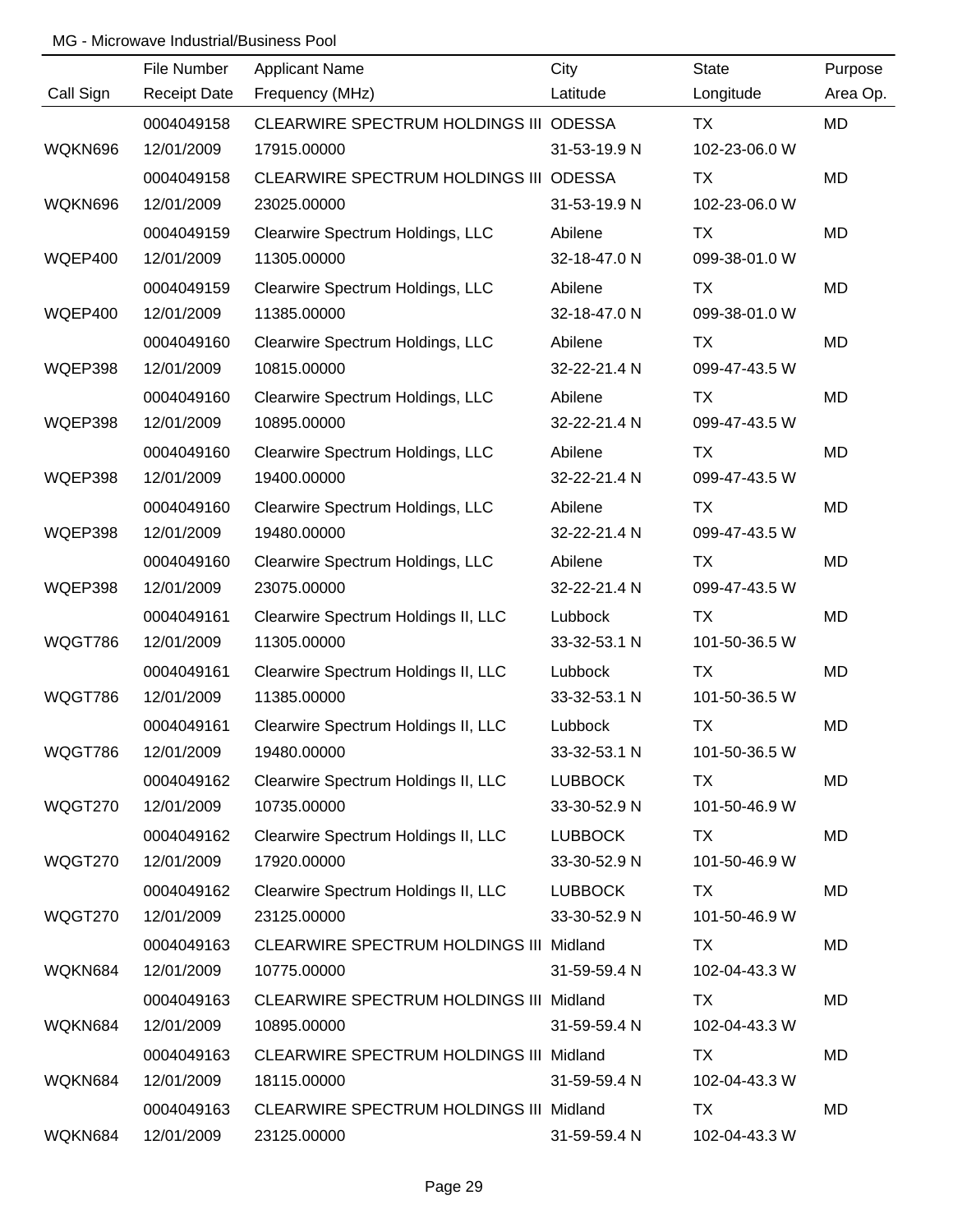|                | File Number         | <b>Applicant Name</b>                          | City           | <b>State</b>  | Purpose   |
|----------------|---------------------|------------------------------------------------|----------------|---------------|-----------|
| Call Sign      | <b>Receipt Date</b> | Frequency (MHz)                                | Latitude       | Longitude     | Area Op.  |
|                | 0004049164          | <b>CLEARWIRE SPECTRUM HOLDINGS III Killeen</b> |                | <b>TX</b>     | MD        |
| WQKN524        | 12/01/2009          | 17815.00000                                    | 31-05-31.0 N   | 097-41-18.5 W |           |
|                | 0004049164          | CLEARWIRE SPECTRUM HOLDINGS III Killeen        |                | TX            | MD        |
| WQKN524        | 12/01/2009          | 17965.00000                                    | 31-05-31.0 N   | 097-41-18.5 W |           |
|                | 0004049164          | CLEARWIRE SPECTRUM HOLDINGS III Killeen        |                | TX            | MD        |
| WQKN524        | 12/01/2009          | 18015.00000                                    | 31-05-31.0 N   | 097-41-18.5 W |           |
|                | 0004049164          | CLEARWIRE SPECTRUM HOLDINGS III Killeen        |                | TX            | MD        |
| WQKN524        | 12/01/2009          | 18065.00000                                    | 31-05-31.0 N   | 097-41-18.5 W |           |
|                | 0004049164          | CLEARWIRE SPECTRUM HOLDINGS III Killeen        |                | TX            | <b>MD</b> |
| WQKN524        | 12/01/2009          | 18115.00000                                    | 31-05-31.0 N   | 097-41-18.5 W |           |
|                | 0004049165          | CLEARWIRE SPECTRUM HOLDINGS III ABILENE        |                | TX            | MD        |
| WQKN505        | 12/01/2009          | 21875.00000                                    | 32-23-14.6 N   | 099-46-51.8 W |           |
|                | 0004049165          | CLEARWIRE SPECTRUM HOLDINGS III ABILENE        |                | TX            | <b>MD</b> |
| <b>WQKN505</b> | 12/01/2009          | 21925.00000                                    | 32-23-14.6 N   | 099-46-51.8 W |           |
|                | 0004049165          | CLEARWIRE SPECTRUM HOLDINGS III ABILENE        |                | TX            | <b>MD</b> |
| <b>WQKN505</b> | 12/01/2009          | 22025.00000                                    | 32-23-14.6 N   | 099-46-51.8 W |           |
|                | 0004049166          | Clearwire Spectrum Holdings, LLC               | Abilene        | TX            | <b>MD</b> |
| WQEP399        | 12/01/2009          | 17840.00000                                    | 32-17-49.8 N   | 099-49-06.3 W |           |
|                | 0004049168          | Fixed Wireless Holdings, LLC                   | Odessa         | TX            | <b>MD</b> |
| WQDF960        | 12/01/2009          | 11225.00000                                    | 31-52-36.7 N   | 102-18-09.7 W |           |
|                | 0004049168          | Fixed Wireless Holdings, LLC                   | Odessa         | <b>TX</b>     | MD        |
| WQDF960        | 12/01/2009          | 11345.00000                                    | 31-52-36.7 N   | 102-18-09.7 W |           |
|                | 0004049169          | Clearwire Spectrum Holdings II, LLC            | <b>LUBBOCK</b> | <b>TX</b>     | <b>MD</b> |
| WQGT775        | 12/01/2009          | 17880.00000                                    | 33-36-37.3 N   | 101-52-37.2 W |           |
|                | 0004049169          | Clearwire Spectrum Holdings II, LLC            | <b>LUBBOCK</b> | TX            | MD        |
| WQGT775        | 12/01/2009          | 17960.00000                                    | 33-36-37.3 N   | 101-52-37.2 W |           |
|                | 0004049170          | Clearwire Spectrum Holdings, LLC               | Abilene        | TX            | MD        |
| WQEP403        | 12/01/2009          | 19440.00000                                    | 32-23-51.8 N   | 099-45-00.3 W |           |
|                | 0004049170          | Clearwire Spectrum Holdings, LLC               | Abilene        | <b>TX</b>     | MD        |
| WQEP403        | 12/01/2009          | 23075.00000                                    | 32-23-51.8 N   | 099-45-00.3 W |           |
|                | 0004049170          | Clearwire Spectrum Holdings, LLC               | Abilene        | TX            | MD        |
| WQEP403        | 12/01/2009          | 23125.00000                                    | 32-23-51.8 N   | 099-45-00.3 W |           |
|                | 0004049170          | Clearwire Spectrum Holdings, LLC               | Abilene        | TX            | MD        |
| WQEP403        | 12/01/2009          | 23175.00000                                    | 32-23-51.8 N   | 099-45-00.3 W |           |
|                | 0004049170          | Clearwire Spectrum Holdings, LLC               | Abilene        | TX            | MD        |
| WQEP403        | 12/01/2009          | 23225.00000                                    | 32-23-51.8 N   | 099-45-00.3 W |           |
|                | 0004049171          | CLEARWIRE SPECTRUM HOLDINGS III HIGHLAND PARK  |                | IL            | MD        |
| WQLB492        | 12/01/2009          | 19375.00000                                    | 42-09-22.5 N   | 087-48-19.7 W |           |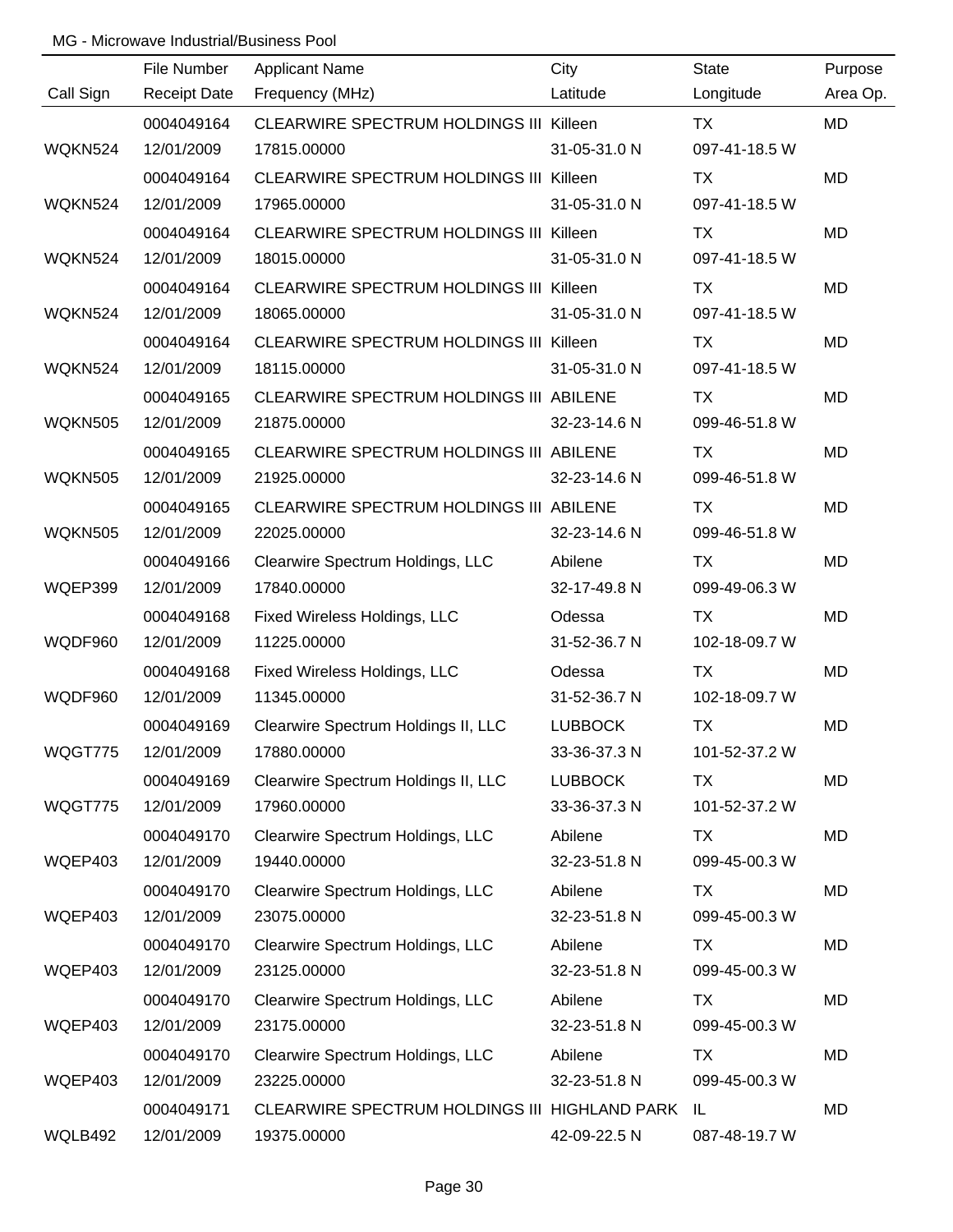|                | File Number         | <b>Applicant Name</b>                            | City                 | <b>State</b>  | Purpose   |
|----------------|---------------------|--------------------------------------------------|----------------------|---------------|-----------|
| Call Sign      | <b>Receipt Date</b> | Frequency (MHz)                                  | Latitude             | Longitude     | Area Op.  |
|                | 0004049171          | CLEARWIRE SPECTRUM HOLDINGS III HIGHLAND PARK IL |                      |               | <b>MD</b> |
| WQLB492        | 12/01/2009          | 19475.00000                                      | 42-09-22.5 N         | 087-48-19.7 W |           |
|                | 0004049171          | CLEARWIRE SPECTRUM HOLDINGS III HIGHLAND PARK    |                      | - IL          | <b>MD</b> |
| WQLB492        | 12/01/2009          | 19625.00000                                      | 42-09-22.5 N         | 087-48-19.7 W |           |
|                | 0004049280          | Fixed Wireless Holdings, LLC                     | Waco                 | <b>TX</b>     | <b>MD</b> |
| WQDW733        | 12/01/2009          | 10775.00000                                      | 31-32-03.0 N         | 097-10-56.0 W |           |
|                | 0004049280          | Fixed Wireless Holdings, LLC                     | Waco                 | <b>TX</b>     | <b>MD</b> |
| WQDW733        | 12/01/2009          | 10895.00000                                      | 31-32-03.0 N         | 097-10-56.0 W |           |
|                | 0004049280          | Fixed Wireless Holdings, LLC                     | Waco                 | <b>TX</b>     | <b>MD</b> |
| WQDW733        | 12/01/2009          | 21875.00000                                      | 31-32-03.0 N         | 097-10-56.0 W |           |
|                | 0004049280          | Fixed Wireless Holdings, LLC                     | Waco                 | <b>TX</b>     | <b>MD</b> |
| WQDW733        | 12/01/2009          | 21975.00000                                      | 31-32-03.0 N         | 097-10-56.0 W |           |
|                | 0004049281          | Clearwire Spectrum Holdings II, LLC              | Corpus Christi       | TX            | <b>MD</b> |
| WQGV568        | 12/01/2009          | 11265.00000                                      | 27-40-19.0 N         | 097-17-18.0 W |           |
|                | 0004049281          | Clearwire Spectrum Holdings II, LLC              | Corpus Christi       | <b>TX</b>     | <b>MD</b> |
| WQGV568        | 12/01/2009          | 11345.00000                                      | 27-40-19.0 N         | 097-17-18.0 W |           |
|                | 0004049281          | Clearwire Spectrum Holdings II, LLC              | Corpus Christi       | TX            | <b>MD</b> |
| <b>WQGV568</b> | 12/01/2009          | 21975.00000                                      | 27-40-19.0 N         | 097-17-18.0 W |           |
|                | 0004049282          | Clearwire Spectrum Holdings, LLC                 | <b>Wichita Falls</b> | TX            | <b>MD</b> |
| WQEP514        | 12/01/2009          | 19575.00000                                      | 33-53-04.4 N         | 098-29-35.2 W |           |
|                | 0004049282          | Clearwire Spectrum Holdings, LLC                 | Wichita Falls        | <b>TX</b>     | <b>MD</b> |
| WQEP514        | 12/01/2009          | 19675.00000                                      | 33-53-04.4 N         | 098-29-35.2 W |           |
|                | 0004049282          | Clearwire Spectrum Holdings, LLC                 | Wichita Falls        | <b>TX</b>     | <b>MD</b> |
| WQEP514        | 12/01/2009          | 23025.00000                                      | 33-53-04.4 N         | 098-29-35.2 W |           |
|                | 0004049283          | Clearwire Spectrum Holdings II, LLC              | Corpus Christi       | <b>TX</b>     | <b>MD</b> |
| WQGV574        | 12/01/2009          | 10775.00000                                      | 27-41-59.8 N         | 097-20-42.4 W |           |
|                | 0004049283          | Clearwire Spectrum Holdings II, LLC              | Corpus Christi       | <b>TX</b>     | <b>MD</b> |
| WQGV574        | 12/01/2009          | 10855.00000                                      | 27-41-59.8 N         | 097-20-42.4 W |           |
|                | 0004049283          | Clearwire Spectrum Holdings II, LLC              | Corpus Christi       | TX            | <b>MD</b> |
| WQGV574        | 12/01/2009          | 23075.00000                                      | 27-41-59.8 N         | 097-20-42.4 W |           |
|                | 0004049284          | Clearwire Spectrum Holdings, LLC                 | <b>Wichita Falls</b> | <b>TX</b>     | <b>MD</b> |
| WQEN427        | 12/01/2009          | 18015.00000                                      | 33-55-04.0 N         | 098-29-44.0 W |           |
|                | 0004049284          | Clearwire Spectrum Holdings, LLC                 | <b>Wichita Falls</b> | TX            | <b>MD</b> |
| WQEN427        | 12/01/2009          | 18115.00000                                      | 33-55-04.0 N         | 098-29-44.0 W |           |
|                | 0004049285          | Fixed Wireless Holdings, LLC                     | Waco                 | TX            | <b>MD</b> |
| WQDW728        | 12/01/2009          | 11305.00000                                      | 31-30-34.0 N         | 097-08-24.5 W |           |
|                | 0004049285          | Fixed Wireless Holdings, LLC                     | Waco                 | TX            | <b>MD</b> |
| WQDW728        | 12/01/2009          | 11425.00000                                      | 31-30-34.0 N         | 097-08-24.5 W |           |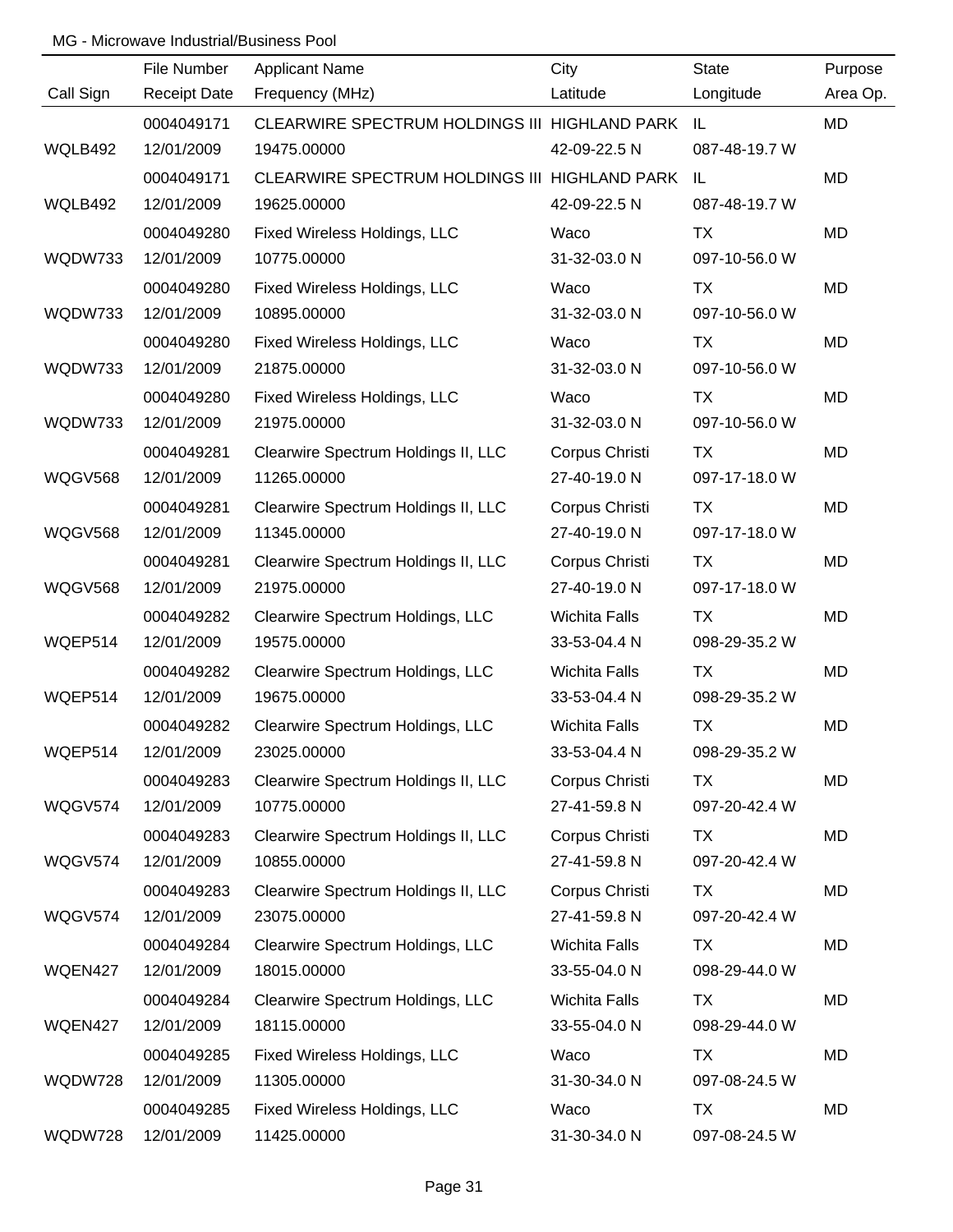|                | File Number         | <b>Applicant Name</b>                          | City         | <b>State</b>  | Purpose   |
|----------------|---------------------|------------------------------------------------|--------------|---------------|-----------|
| Call Sign      | <b>Receipt Date</b> | Frequency (MHz)                                | Latitude     | Longitude     | Area Op.  |
|                | 0004049285          | Fixed Wireless Holdings, LLC                   | Waco         | <b>TX</b>     | MD        |
| WQDW728        | 12/01/2009          | 19400.00000                                    | 31-30-34.0 N | 097-08-24.5 W |           |
|                | 0004049286          | Fixed Wireless Holdings, LLC                   | Waco         | <b>TX</b>     | <b>MD</b> |
| <b>WQDW655</b> | 12/01/2009          | 17920.00000                                    | 31-29-46.3 N | 097-10-02.2 W |           |
|                | 0004049286          | Fixed Wireless Holdings, LLC                   | Waco         | <b>TX</b>     | MD        |
| WQDW655        | 12/01/2009          | 18015.00000                                    | 31-29-46.3 N | 097-10-02.2 W |           |
|                | 0004049286          | Fixed Wireless Holdings, LLC                   | Waco         | TX            | MD        |
| WQDW655        | 12/01/2009          | 18115.00000                                    | 31-29-46.3 N | 097-10-02.2 W |           |
|                | 0004049287          | Fixed Wireless Holdings, LLC                   | Waco         | TX            | MD        |
| WQDW731        | 12/01/2009          | 10855.00000                                    | 31-34-52.2 N | 097-07-37.3 W |           |
|                | 0004049287          | Fixed Wireless Holdings, LLC                   | Waco         | TX            | MD        |
| WQDW731        | 12/01/2009          | 10935.00000                                    | 31-34-52.2 N | 097-07-37.3 W |           |
|                | 0004049287          | Fixed Wireless Holdings, LLC                   | Waco         | TX            | MD        |
| WQDW731        | 12/01/2009          | 19480.00000                                    | 31-34-52.2 N | 097-07-37.3 W |           |
|                | 0004049288          | Fixed Wireless Holdings, LLC                   | Hewitt       | TX            | MD        |
| WQDW726        | 12/01/2009          | 10775.00000                                    | 31-28-00.7 N | 097-11-11.3 W |           |
|                | 0004049288          | Fixed Wireless Holdings, LLC                   | Hewitt       | <b>TX</b>     | MD        |
| WQDW726        | 12/01/2009          | 10895.00000                                    | 31-28-00.7 N | 097-11-11.3 W |           |
|                | 0004049288          | Fixed Wireless Holdings, LLC                   | Hewitt       | <b>TX</b>     | MD        |
| WQDW726        | 12/01/2009          | 19400.00000                                    | 31-28-00.7 N | 097-11-11.3 W |           |
|                | 0004049288          | Fixed Wireless Holdings, LLC                   | Hewitt       | <b>TX</b>     | MD        |
| WQDW726        | 12/01/2009          | 19480.00000                                    | 31-28-00.7 N | 097-11-11.3 W |           |
|                | 0004049289          | Fixed Wireless Holdings, LLC                   | Waco         | <b>TX</b>     | MD        |
| WQDW732        | 12/01/2009          | 11345.00000                                    | 31-36-43.5 N | 097-05-34.7 W |           |
|                | 0004049289          | Fixed Wireless Holdings, LLC                   | Waco         | TX            | MD        |
| WQDW732        | 12/01/2009          | 11425.00000                                    | 31-36-43.5 N | 097-05-34.7 W |           |
|                | 0004049289          | Fixed Wireless Holdings, LLC                   | Waco         | TX            | MD        |
| WQDW732        | 12/01/2009          | 23025.00000                                    | 31-36-43.5 N | 097-05-34.7 W |           |
|                | 0004049291          | Fixed Wireless Holdings, LLC                   | Waco         | TX            | MD        |
| WQDW730        | 12/01/2009          | 10815.00000                                    | 31-33-05.0 N | 097-07-52.8 W |           |
|                | 0004049291          | Fixed Wireless Holdings, LLC                   | Waco         | TX            | MD        |
| WQDW730        | 12/01/2009          | 10935.00000                                    | 31-33-05.0 N | 097-07-52.8 W |           |
|                | 0004049291          | Fixed Wireless Holdings, LLC                   | Waco         | TX            | MD        |
| WQDW730        | 12/01/2009          | 17920.00000                                    | 31-33-05.0 N | 097-07-52.8 W |           |
|                | 0004049294          | <b>CLEARWIRE SPECTRUM HOLDINGS III Killeen</b> |              | TX            | MD        |
| WQKN487        | 12/01/2009          | 17965.00000                                    | 31-04-52.0 N | 097-44-44.0 W |           |
|                | 0004049294          | <b>CLEARWIRE SPECTRUM HOLDINGS III Killeen</b> |              | TX            | MD        |
| WQKN487        | 12/01/2009          | 23075.00000                                    | 31-04-52.0 N | 097-44-44.0 W |           |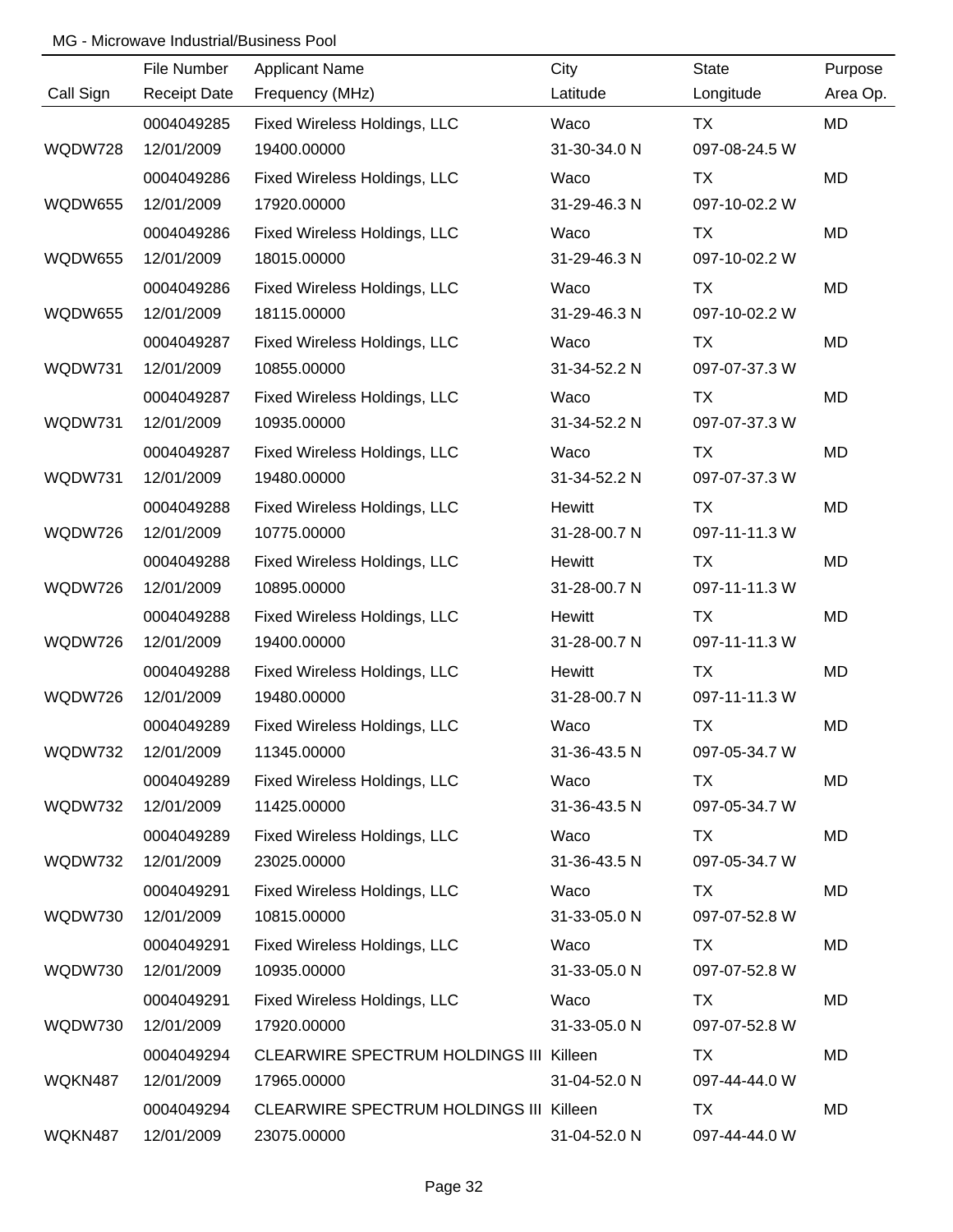|                | File Number         | <b>Applicant Name</b>                          | City                     | <b>State</b>  | Purpose   |
|----------------|---------------------|------------------------------------------------|--------------------------|---------------|-----------|
| Call Sign      | <b>Receipt Date</b> | Frequency (MHz)                                | Latitude                 | Longitude     | Area Op.  |
|                | 0004049295          | <b>CLEARWIRE SPECTRUM HOLDINGS III Killeen</b> |                          | <b>TX</b>     | MD        |
| <b>WQKN525</b> | 12/01/2009          | 11225.00000                                    | 31-06-22.4 N             | 097-48-14.7 W |           |
|                | 0004049295          | CLEARWIRE SPECTRUM HOLDINGS III Killeen        |                          | TX            | MD        |
| <b>WQKN525</b> | 12/01/2009          | 19525.00000                                    | 31-06-22.4 N             | 097-48-14.7 W |           |
|                | 0004049495          | Clearwire Spectrum Holdings II, LLC            | Rockport                 | TX            | MD        |
| WQGV596        | 12/01/2009          | 10775.00000                                    | 28-01-37.2 N             | 097-03-45.2 W |           |
|                | 0004049495          | Clearwire Spectrum Holdings II, LLC            | Rockport                 | <b>TX</b>     | MD        |
| WQGV596        | 12/01/2009          | 10815.00000                                    | 28-01-37.2 N             | 097-03-45.2 W |           |
|                | 0004049495          | Clearwire Spectrum Holdings II, LLC            | Rockport                 | TX            | MD        |
| WQGV596        | 12/01/2009          | 10895.00000                                    | 28-01-37.2 N             | 097-03-45.2 W |           |
|                | 0004049495          | Clearwire Spectrum Holdings II, LLC            | Rockport                 | <b>TX</b>     | MD        |
| <b>WQGV596</b> | 12/01/2009          | 10935.00000                                    | 28-01-37.2 N             | 097-03-45.2 W |           |
|                | 0004049500          | Fixed Wireless Holdings, LLC                   | Midland                  | TX            | MD        |
| WQDF954        | 12/01/2009          | 11305.00000                                    | 31-59-17.0 N             | 102-08-00.0 W |           |
|                | 0004049500          | Fixed Wireless Holdings, LLC                   | Midland                  | TX            | MD        |
| WQDF954        | 12/01/2009          | 11425.00000                                    | 31-59-17.0 N             | 102-08-00.0 W |           |
|                | 0004049500          | Fixed Wireless Holdings, LLC                   | Midland                  | <b>TX</b>     | <b>MD</b> |
| WQDF954        | 12/01/2009          | 17800.00000                                    | 31-59-17.0 N             | 102-08-00.0 W |           |
|                | 0004049500          | Fixed Wireless Holdings, LLC                   | Midland                  | TX            | MD        |
| WQDF954        | 12/01/2009          | 17920.00000                                    | 31-59-17.0 N             | 102-08-00.0 W |           |
|                | 0004049500          | Fixed Wireless Holdings, LLC                   | Midland                  | <b>TX</b>     | MD        |
| WQDF954        | 12/01/2009          | 17965.00000                                    | 31-59-17.0 N             | 102-08-00.0 W |           |
|                | 0004049500          | Fixed Wireless Holdings, LLC                   | Midland                  | <b>TX</b>     | <b>MD</b> |
| WQDF954        | 12/01/2009          | 18065.00000                                    | 31-59-17.0 N             | 102-08-00.0 W |           |
|                | 0004049503          | Clearwire Spectrum Holdings II, LLC            | <b>CORPUS CHRISTI TX</b> |               | MD        |
| WQGV577        | 12/01/2009          | 17960.00000                                    | 27-43-12.3 N             | 097-23-35.7 W |           |
|                | 0004049503          | Clearwire Spectrum Holdings II, LLC            | <b>CORPUS CHRISTI TX</b> |               | MD        |
| WQGV577        | 12/01/2009          | 23175.00000                                    | 27-43-12.3 N             | 097-23-35.7 W |           |
|                | 0004049506          | Fixed Wireless Holdings, LLC                   | Robinson                 | <b>TX</b>     | MD        |
| WQDW727        | 12/01/2009          | 11265.00000                                    | 31-28-51.1 N             | 097-07-09.8 W |           |
|                | 0004049506          | Fixed Wireless Holdings, LLC                   | Robinson                 | TX            | MD        |
| WQDW727        | 12/01/2009          | 11385.00000                                    | 31-28-51.1 N             | 097-07-09.8 W |           |
|                | 0004049506          | Fixed Wireless Holdings, LLC                   | Robinson                 | TX            | MD        |
| WQDW727        | 12/01/2009          | 17840.00000                                    | 31-28-51.1 N             | 097-07-09.8 W |           |
|                | 0004049694          | Clearwire Spectrum Holdings II, LLC            | <b>INGLESIDE</b>         | <b>TX</b>     | MD        |
| WQGU789        | 12/01/2009          | 10735.00000                                    | 27-52-02.9 N             | 097-13-07.6 W |           |
|                | 0004049694          | Clearwire Spectrum Holdings II, LLC            | <b>INGLESIDE</b>         | <b>TX</b>     | MD        |
| WQGU789        | 12/01/2009          | 10815.00000                                    | 27-52-02.9 N             | 097-13-07.6 W |           |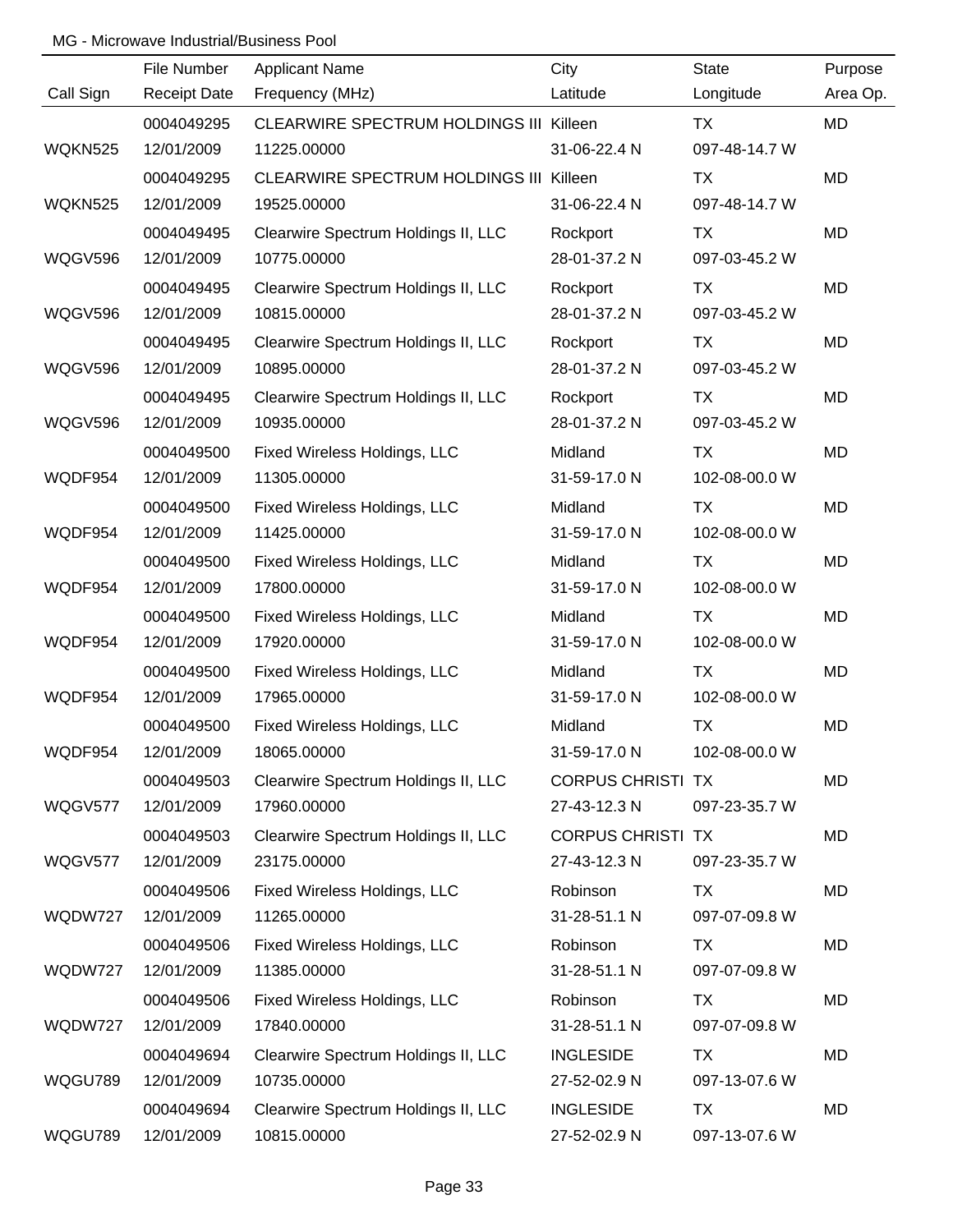|                | File Number         | <b>Applicant Name</b>                            | City                     | <b>State</b>  | Purpose   |
|----------------|---------------------|--------------------------------------------------|--------------------------|---------------|-----------|
| Call Sign      | <b>Receipt Date</b> | Frequency (MHz)                                  | Latitude                 | Longitude     | Area Op.  |
|                | 0004049694          | Clearwire Spectrum Holdings II, LLC              | <b>INGLESIDE</b>         | <b>TX</b>     | <b>MD</b> |
| WQGU789        | 12/01/2009          | 11545.00000                                      | 27-52-02.9 N             | 097-13-07.6 W |           |
|                | 0004049694          | Clearwire Spectrum Holdings II, LLC              | <b>INGLESIDE</b>         | TX            | <b>MD</b> |
| WQGU789        | 12/01/2009          | 11625.00000                                      | 27-52-02.9 N             | 097-13-07.6 W |           |
|                | 0004049694          | Clearwire Spectrum Holdings II, LLC              | <b>INGLESIDE</b>         | TX            | <b>MD</b> |
| WQGU789        | 12/01/2009          | 19440.00000                                      | 27-52-02.9 N             | 097-13-07.6 W |           |
|                | 0004049696          | Clearwire Spectrum Holdings II, LLC              | <b>CORPUS CHRISTI TX</b> |               | MD        |
| WQGV569        | 12/01/2009          | 17800.00000                                      | 27-40-16.1 N             | 097-21-15.3 W |           |
|                | 0004049696          | Clearwire Spectrum Holdings II, LLC              | <b>CORPUS CHRISTI TX</b> |               | <b>MD</b> |
| WQGV569        | 12/01/2009          | 17880.00000                                      | 27-40-16.1 N             | 097-21-15.3 W |           |
|                | 0004049699          | Clearwire Spectrum Holdings II, LLC              | Corpus Christi           | <b>TX</b>     | MD        |
| <b>WQGV567</b> | 12/01/2009          | 10895.00000                                      | 27-38-58.3 N             | 097-17-52.3 W |           |
|                | 0004049699          | Clearwire Spectrum Holdings II, LLC              | Corpus Christi           | TX            | MD        |
| WQGV567        | 12/01/2009          | 19360.00000                                      | 27-38-58.3 N             | 097-17-52.3 W |           |
|                | 0004049699          | Clearwire Spectrum Holdings II, LLC              | Corpus Christi           | TX            | MD        |
| <b>WQGV567</b> | 12/01/2009          | 23075.00000                                      | 27-38-58.3 N             | 097-17-52.3 W |           |
|                | 0004049699          | Clearwire Spectrum Holdings II, LLC              | Corpus Christi           | TX            | MD        |
| <b>WQGV567</b> | 12/01/2009          | 23175.00000                                      | 27-38-58.3 N             | 097-17-52.3 W |           |
|                | 0004049702          | <b>CLEARWIRE SPECTRUM HOLDINGS II</b>            | <b>CORPUS CHRISTI TX</b> |               | MD        |
| WQGX589        | 12/01/2009          | 10775.00000                                      | 27-45-08.0 N             | 097-23-21.0 W |           |
|                | 0004049702          | CLEARWIRE SPECTRUM HOLDINGS II                   | <b>CORPUS CHRISTI TX</b> |               | MD        |
| WQGX589        | 12/01/2009          | 10855.00000                                      | 27-45-08.0 N             | 097-23-21.0 W |           |
|                | 0004049702          | CLEARWIRE SPECTRUM HOLDINGS II CORPUS CHRISTI TX |                          |               | <b>MD</b> |
| WQGX589        | 12/01/2009          | 10895.00000                                      | 27-45-08.0 N             | 097-23-21.0 W |           |
|                | 0004049702          | CLEARWIRE SPECTRUM HOLDINGS II CORPUS CHRISTI TX |                          |               | MD        |
| WQGX589        | 12/01/2009          | 10935.00000                                      | 27-45-08.0 N             | 097-23-21.0 W |           |
|                | 0004049702          | CLEARWIRE SPECTRUM HOLDINGS II CORPUS CHRISTI TX |                          |               | MD        |
| WQGX589        | 12/01/2009          | 19520.00000                                      | 27-45-08.0 N             | 097-23-21.0 W |           |
|                | 0004049703          | Clearwire Spectrum Holdings II, LLC              | <b>GREGORY</b>           | TX            | MD        |
| WQGU786        | 12/01/2009          | 11265.00000                                      | 27-55-02.6 N             | 097-18-05.7 W |           |
|                | 0004049703          | Clearwire Spectrum Holdings II, LLC              | <b>GREGORY</b>           | TX            | MD        |
| WQGU786        | 12/01/2009          | 11305.00000                                      | 27-55-02.6 N             | 097-18-05.7 W |           |
|                | 0004049703          | Clearwire Spectrum Holdings II, LLC              | <b>GREGORY</b>           | TX            | MD        |
| WQGU786        | 12/01/2009          | 11385.00000                                      | 27-55-02.6 N             | 097-18-05.7 W |           |
|                | 0004049703          | Clearwire Spectrum Holdings II, LLC              | <b>GREGORY</b>           | TX            | MD        |
| WQGU786        | 12/01/2009          | 11425.00000                                      | 27-55-02.6 N             | 097-18-05.7 W |           |
|                | 0004049704          | CLEARWIRE SPECTRUM HOLDINGS II, ROCKPORT         |                          | <b>TX</b>     | MD        |
| WQHK645        | 12/01/2009          | 11305.00000                                      | 27-58-51.4 N             | 097-05-25.4 W |           |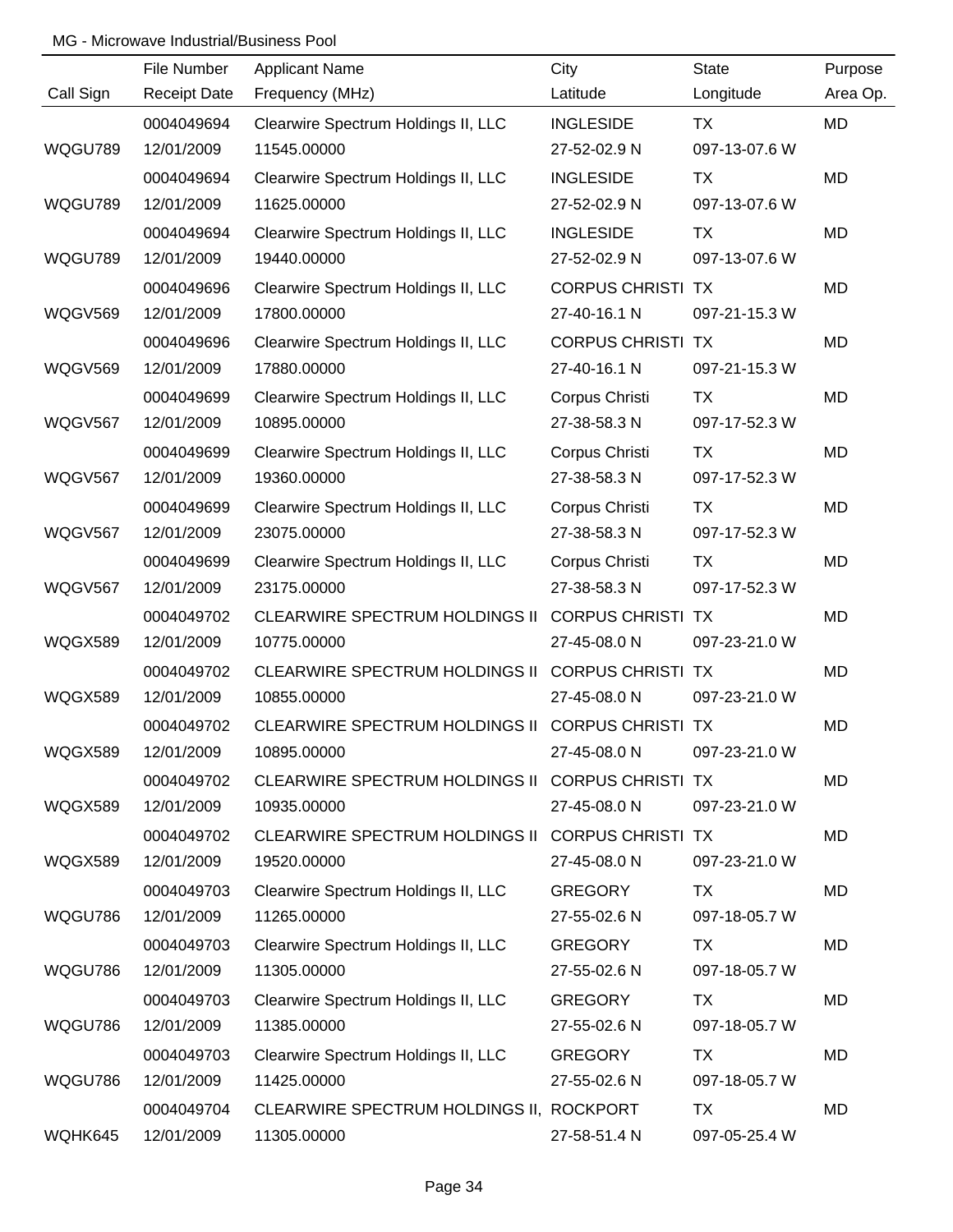|           | File Number         | <b>Applicant Name</b>                    | City            | <b>State</b>  | Purpose   |
|-----------|---------------------|------------------------------------------|-----------------|---------------|-----------|
| Call Sign | <b>Receipt Date</b> | Frequency (MHz)                          | Latitude        | Longitude     | Area Op.  |
|           | 0004049704          | CLEARWIRE SPECTRUM HOLDINGS II, ROCKPORT |                 | TX            | <b>MD</b> |
| WQHK645   | 12/01/2009          | 11425.00000                              | 27-58-51.4 N    | 097-05-25.4 W |           |
|           | 0004049704          | CLEARWIRE SPECTRUM HOLDINGS II, ROCKPORT |                 | TX            | <b>MD</b> |
| WQHK645   | 12/01/2009          | 11505.00000                              | 27-58-51.4 N    | 097-05-25.4 W |           |
|           | 0004049704          | CLEARWIRE SPECTRUM HOLDINGS II, ROCKPORT |                 | TX            | <b>MD</b> |
| WQHK645   | 12/01/2009          | 11585.00000                              | 27-58-51.4 N    | 097-05-25.4 W |           |
|           | 0004049705          | Clearwire Spectrum Holdings II, LLC      | Portland        | TX            | <b>MD</b> |
| WQGU788   | 12/01/2009          | 10775.00000                              | 27-52-30.4 N    | 097-19-15.7 W |           |
|           | 0004049705          | Clearwire Spectrum Holdings II, LLC      | Portland        | TX            | <b>MD</b> |
| WQGU788   | 12/01/2009          | 10815.00000                              | 27-52-30.4 N    | 097-19-15.7 W |           |
|           | 0004049705          | Clearwire Spectrum Holdings II, LLC      | Portland        | <b>TX</b>     | <b>MD</b> |
| WQGU788   | 12/01/2009          | 10855.00000                              | 27-52-30.4 N    | 097-19-15.7 W |           |
|           | 0004049705          | Clearwire Spectrum Holdings II, LLC      | Portland        | TX            | <b>MD</b> |
| WQGU788   | 12/01/2009          | 10935.00000                              | 27-52-30.4 N    | 097-19-15.7 W |           |
|           | 0004049705          | Clearwire Spectrum Holdings II, LLC      | Portland        | <b>TX</b>     | <b>MD</b> |
| WQGU788   | 12/01/2009          | 17880.00000                              | 27-52-30.4 N    | 097-19-15.7 W |           |
|           | 0004049706          | Clearwire Spectrum Holdings II, LLC      | <b>ROCKPORT</b> | TX            | <b>MD</b> |
| WQGU792   | 12/01/2009          | 11225.00000                              | 28-03-53.0 N    | 097-04-17.0 W |           |
|           | 0004049706          | Clearwire Spectrum Holdings II, LLC      | <b>ROCKPORT</b> | TX            | <b>MD</b> |
| WQGU792   | 12/01/2009          | 11265.00000                              | 28-03-53.0 N    | 097-04-17.0 W |           |
|           | 0004049706          | Clearwire Spectrum Holdings II, LLC      | <b>ROCKPORT</b> | <b>TX</b>     | <b>MD</b> |
| WQGU792   | 12/01/2009          | 11345.00000                              | 28-03-53.0 N    | 097-04-17.0 W |           |
|           | 0004049706          | Clearwire Spectrum Holdings II, LLC      | <b>ROCKPORT</b> | <b>TX</b>     | <b>MD</b> |
| WQGU792   | 12/01/2009          | 11385.00000                              | 28-03-53.0 N    | 097-04-17.0 W |           |
|           | 0004049707          | Clearwire Spectrum Holdings II, LLC      | Corpus Christi  | <b>TX</b>     | <b>MD</b> |
| WQGU782   | 12/01/2009          | 11015.00000                              | 27-47-27.6 N    | 097-27-02.5 W |           |
|           | 0004049707          | Clearwire Spectrum Holdings II, LLC      | Corpus Christi  | <b>TX</b>     | MD        |
| WQGU782   | 12/01/2009          | 19560.00000                              | 27-47-27.6 N    | 097-27-02.5 W |           |
|           | 0004049707          | Clearwire Spectrum Holdings II, LLC      | Corpus Christi  | TX            | MD        |
| WQGU782   | 12/01/2009          | 19680.00000                              | 27-47-27.6 N    | 097-27-02.5 W |           |
|           | 0004049709          | Clearwire Spectrum Holdings II, LLC      | Corpus Christi  | <b>TX</b>     | MD        |
| WQGV571   | 12/01/2009          | 11225.00000                              | 27-47-45.0 N    | 097-23-50.0 W |           |
|           | 0004049709          | Clearwire Spectrum Holdings II, LLC      | Corpus Christi  | <b>TX</b>     | <b>MD</b> |
| WQGV571   | 12/01/2009          | 11265.00000                              | 27-47-45.0 N    | 097-23-50.0 W |           |
|           | 0004049709          | Clearwire Spectrum Holdings II, LLC      | Corpus Christi  | TX            | <b>MD</b> |
| WQGV571   | 12/01/2009          | 11305.00000                              | 27-47-45.0 N    | 097-23-50.0 W |           |
|           | 0004049709          | Clearwire Spectrum Holdings II, LLC      | Corpus Christi  | <b>TX</b>     | MD        |
| WQGV571   | 12/01/2009          | 11345.00000                              | 27-47-45.0 N    | 097-23-50.0 W |           |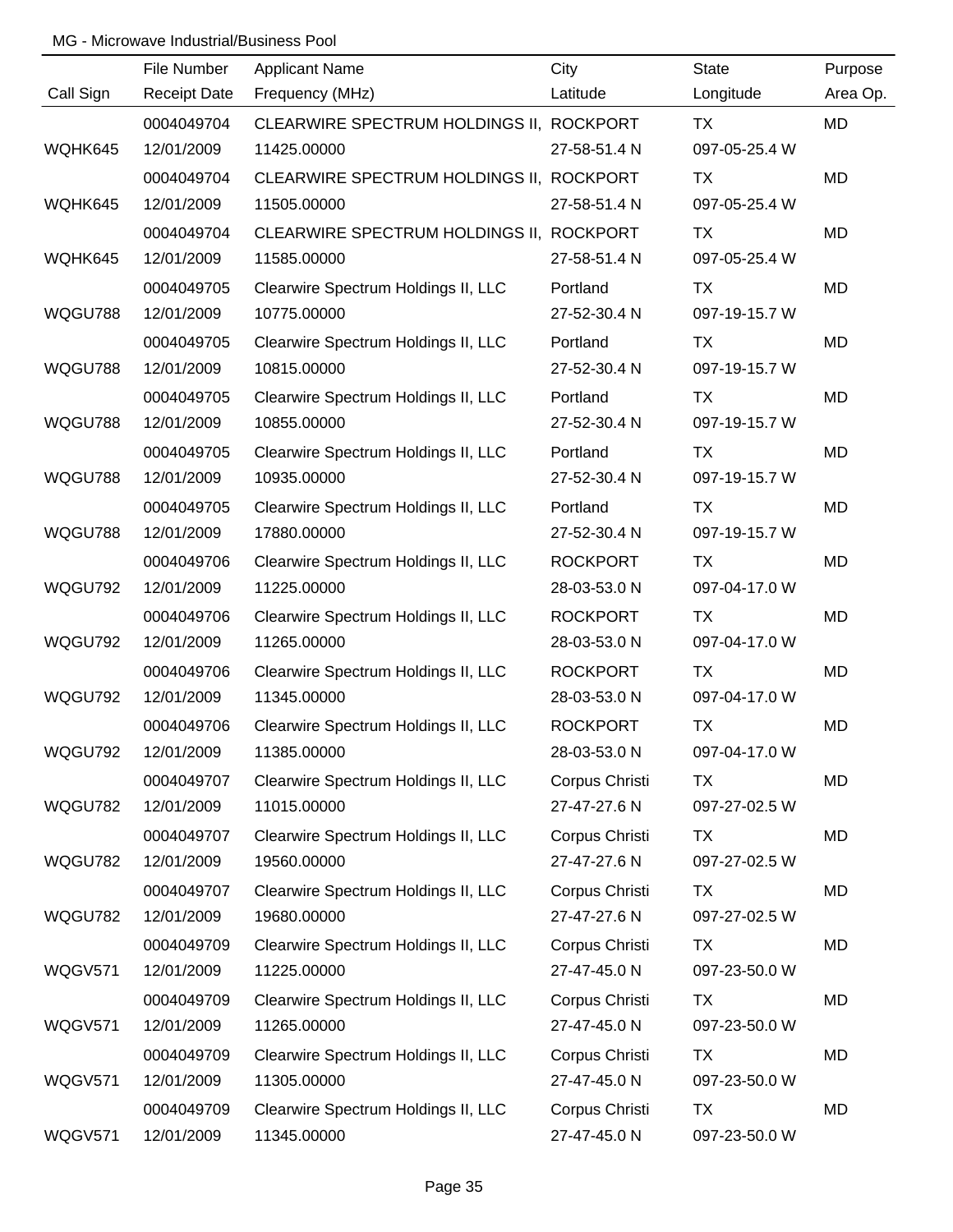|           | File Number         | <b>Applicant Name</b>                        | City                | <b>State</b>  | Purpose   |
|-----------|---------------------|----------------------------------------------|---------------------|---------------|-----------|
| Call Sign | <b>Receipt Date</b> | Frequency (MHz)                              | Latitude            | Longitude     | Area Op.  |
|           | 0004049709          | Clearwire Spectrum Holdings II, LLC          | Corpus Christi      | TX            | MD        |
| WQGV571   | 12/01/2009          | 11385.00000                                  | 27-47-45.0 N        | 097-23-50.0 W |           |
|           | 0004049709          | Clearwire Spectrum Holdings II, LLC          | Corpus Christi      | <b>TX</b>     | MD        |
| WQGV571   | 12/01/2009          | 11425.00000                                  | 27-47-45.0 N        | 097-23-50.0 W |           |
|           | 0004049710          | Clearwire Spectrum Holdings II, LLC          | <b>ARANSAS PASS</b> | <b>TX</b>     | <b>MD</b> |
| WQGU791   | 12/01/2009          | 10735.00000                                  | 27-56-05.6 N        | 097-09-03.7 W |           |
|           | 0004049710          | Clearwire Spectrum Holdings II, LLC          | <b>ARANSAS PASS</b> | TX            | MD        |
| WQGU791   | 12/01/2009          | 10775.00000                                  | 27-56-05.6 N        | 097-09-03.7 W |           |
|           | 0004049710          | Clearwire Spectrum Holdings II, LLC          | <b>ARANSAS PASS</b> | <b>TX</b>     | MD        |
| WQGU791   | 12/01/2009          | 10855.00000                                  | 27-56-05.6 N        | 097-09-03.7 W |           |
|           | 0004049710          | Clearwire Spectrum Holdings II, LLC          | <b>ARANSAS PASS</b> | <b>TX</b>     | MD        |
| WQGU791   | 12/01/2009          | 10895.00000                                  | 27-56-05.6 N        | 097-09-03.7 W |           |
|           | 0004049711          | Clearwire Spectrum Holdings II, LLC          | Corpus Christi      | <b>TX</b>     | MD        |
| WQGU774   | 12/01/2009          | 11345.00000                                  | 27-41-36.1 N        | 097-22-30.0 W |           |
|           | 0004049711          | Clearwire Spectrum Holdings II, LLC          | Corpus Christi      | TX            | MD        |
| WQGU774   | 12/01/2009          | 11425.00000                                  | 27-41-36.1 N        | 097-22-30.0 W |           |
|           | 0004049711          | Clearwire Spectrum Holdings II, LLC          | Corpus Christi      | TX            | MD        |
| WQGU774   | 12/01/2009          | 19440.00000                                  | 27-41-36.1 N        | 097-22-30.0 W |           |
|           | 0004049711          | Clearwire Spectrum Holdings II, LLC          | Corpus Christi      | <b>TX</b>     | MD        |
| WQGU774   | 12/01/2009          | 23175.00000                                  | 27-41-36.1 N        | 097-22-30.0 W |           |
|           | 0004049712          | Clearwire Spectrum Holdings II, LLC          | Corpus Christi      | <b>TX</b>     | MD        |
| WQGU769   | 12/01/2009          | 17960.00000                                  | 27-45-12.9 N        | 097-25-04.5 W |           |
|           | 0004049712          | Clearwire Spectrum Holdings II, LLC          | Corpus Christi      | <b>TX</b>     | <b>MD</b> |
| WQGU769   | 12/01/2009          | 21825.00000                                  | 27-45-12.9 N        | 097-25-04.5 W |           |
|           | 0004049713          | CLEARWIRE SPECTRUM HOLDINGS II, Aransas Pass |                     | TX            | MD        |
| WQHK644   | 12/01/2009          | 11015.00000                                  | 27-54-08.0 N        | 097-08-38.0 W |           |
|           | 0004049713          | CLEARWIRE SPECTRUM HOLDINGS II, Aransas Pass |                     | TX            | MD        |
| WQHK644   | 12/01/2009          | 11055.00000                                  | 27-54-08.0 N        | 097-08-38.0 W |           |
|           | 0004049713          | CLEARWIRE SPECTRUM HOLDINGS II, Aransas Pass |                     | TX            | MD        |
| WQHK644   | 12/01/2009          | 11095.00000                                  | 27-54-08.0 N        | 097-08-38.0 W |           |
|           | 0004049713          | CLEARWIRE SPECTRUM HOLDINGS II, Aransas Pass |                     | TX            | MD        |
| WQHK644   | 12/01/2009          | 11135.00000                                  | 27-54-08.0 N        | 097-08-38.0 W |           |
|           | 0004049714          | Clearwire Spectrum Holdings II, LLC          | Corpus Christi      | TX            | MD        |
| WQGU781   | 12/01/2009          | 17800.00000                                  | 27-46-27.6 N        | 097-25-21.8 W |           |
|           | 0004049714          | Clearwire Spectrum Holdings II, LLC          | Corpus Christi      | TX            | MD        |
| WQGU781   | 12/01/2009          | 18000.00000                                  | 27-46-27.6 N        | 097-25-21.8 W |           |
|           | 0004049715          | Clearwire Spectrum Holdings II, LLC          | Corpus Christi      | TX            | MD        |
| WQGU770   | 12/01/2009          | 19520.00000                                  | 27-44-06.6 N        | 097-24-29.0 W |           |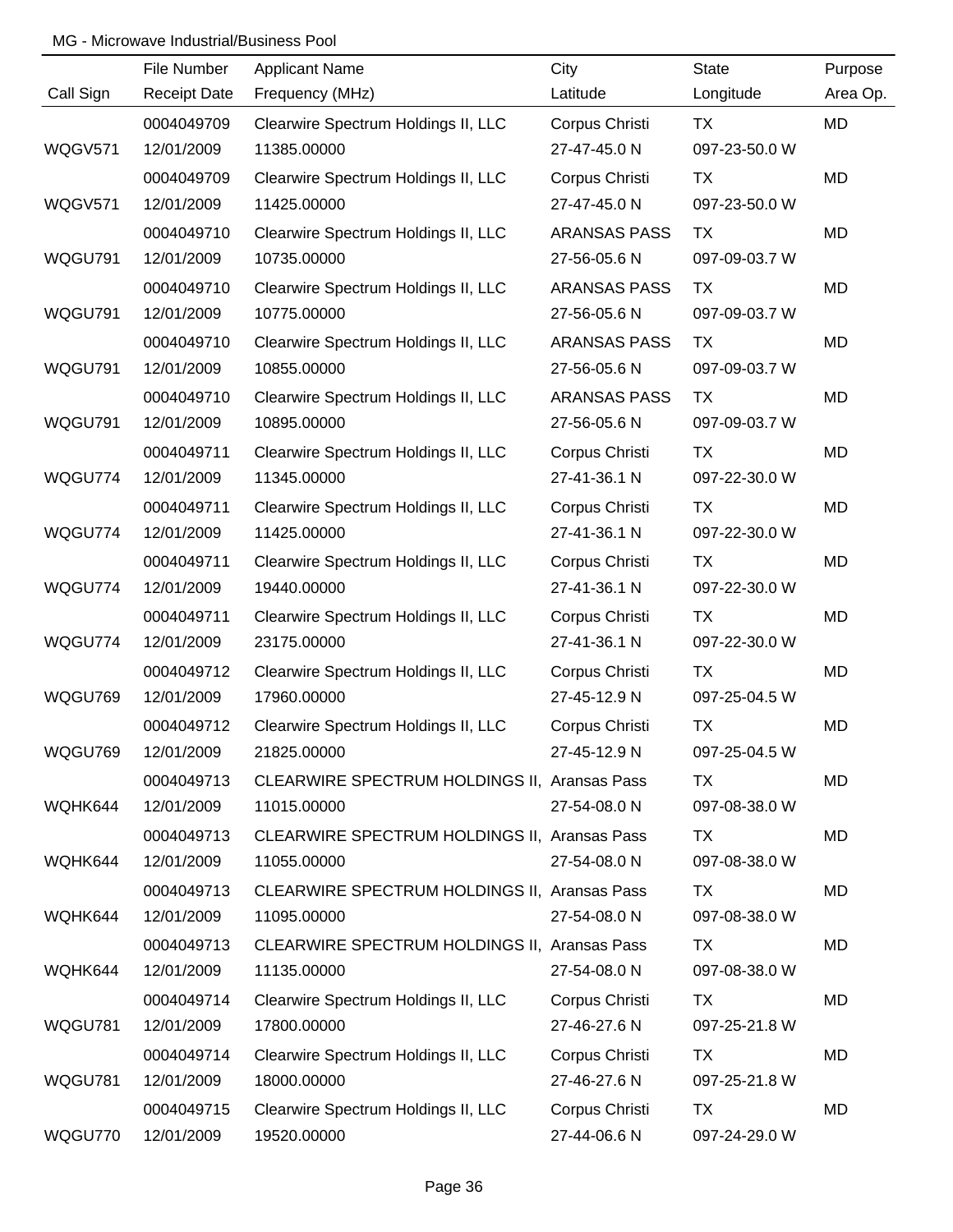|           | File Number         | <b>Applicant Name</b>                         | City           | <b>State</b>  | Purpose   |
|-----------|---------------------|-----------------------------------------------|----------------|---------------|-----------|
| Call Sign | <b>Receipt Date</b> | Frequency (MHz)                               | Latitude       | Longitude     | Area Op.  |
|           | 0004049715          | Clearwire Spectrum Holdings II, LLC           | Corpus Christi | <b>TX</b>     | <b>MD</b> |
| WQGU770   | 12/01/2009          | 23025.00000                                   | 27-44-06.6 N   | 097-24-29.0 W |           |
|           | 0004052192          | Freewire Broadband LLC                        | Portland       | OR            | MD        |
| WQKK324   | 12/02/2009          | 19320.00000                                   | 45-31-16.1 N   | 122-40-46.9 W |           |
|           | 0004052192          | Freewire Broadband LLC                        | Portland       | <b>OR</b>     | MD        |
| WQKK324   | 12/02/2009          | 22520.00000                                   | 45-31-16.1 N   | 122-40-46.9 W |           |
|           | 0004052192          | Freewire Broadband LLC                        | Portland       | <b>OR</b>     | MD        |
| WQKK324   | 12/02/2009          | 22975.00000                                   | 45-31-16.1 N   | 122-40-46.9 W |           |
|           | 0004053175          | WKEF Licensee L.P.                            | <b>DAYTON</b>  | OH.           | <b>MD</b> |
| WPOR414   | 12/03/2009          | 19300.00000                                   | 39-43-14.0 N   | 084-15-40.0 W |           |
|           | 0004053175          | WKEF Licensee L.P.                            | <b>DAYTON</b>  | OH            | MD        |
| WPOR414   | 12/03/2009          | 21875.00000                                   | 39-43-14.0 N   | 084-15-40.0 W |           |
|           | 0004047480          | CLEARWIRE SPECTRUM HOLDINGS III Chicago       |                | IL.           | <b>NE</b> |
|           | 12/02/2009          | 21875.00000                                   | 41-46-45.8 N   | 087-38-43.9 W |           |
|           | 0004047480          | CLEARWIRE SPECTRUM HOLDINGS III Chicago       |                | IL.           | <b>NE</b> |
|           | 12/02/2009          | 22025.00000                                   | 41-46-45.8 N   | 087-38-43.9 W |           |
|           | 0004047486          | <b>CLEARWIRE SPECTRUM HOLDINGS III Harvey</b> |                | IL.           | <b>NE</b> |
|           | 11/30/2009          | 17815.00000                                   | 41-37-35.0 N   | 087-39-46.4 W |           |
|           | 0004047486          | <b>CLEARWIRE SPECTRUM HOLDINGS III Harvey</b> |                | IL            | <b>NE</b> |
|           | 11/30/2009          | 17915.00000                                   | 41-37-35.0 N   | 087-39-46.4 W |           |
|           | 0004047486          | <b>CLEARWIRE SPECTRUM HOLDINGS III Harvey</b> |                | IL.           | <b>NE</b> |
|           | 11/30/2009          | 18015.00000                                   | 41-37-35.0 N   | 087-39-46.4 W |           |
|           | 0004047486          | CLEARWIRE SPECTRUM HOLDINGS III Harvey        |                | IL            | <b>NE</b> |
|           | 11/30/2009          | 18115.00000                                   | 41-37-35.0 N   | 087-39-46.4 W |           |
|           | 0004047490          | CLEARWIRE SPECTRUM HOLDINGS III Calumet Park  |                | IL.           | <b>NE</b> |
|           | 11/30/2009          | 23225.00000                                   | 41-37-35.0 N   | 087-39-46.4 W |           |
|           | 0004047491          | CLEARWIRE SPECTRUM HOLDINGS III Wheaton       |                | IL.           | <b>NE</b> |
|           | 11/30/2009          | 23075.00000                                   | 41-49-56.3 N   | 088-05-42.1 W |           |
|           | 0004047491          | CLEARWIRE SPECTRUM HOLDINGS III Wheaton       |                | IL.           | <b>NE</b> |
|           | 11/30/2009          | 23225.00000                                   | 41-49-56.3 N   | 088-05-42.1 W |           |
|           | 0004047492          | CLEARWIRE SPECTRUM HOLDINGS III GLEN ELLYN    |                | IL            | <b>NE</b> |
|           | 11/30/2009          | 10775.00000                                   | 41-50-36.0 N   | 088-05-00.0 W |           |
|           | 0004047492          | CLEARWIRE SPECTRUM HOLDINGS III GLEN ELLYN    |                | IL.           | <b>NE</b> |
|           | 11/30/2009          | 10895.00000                                   | 41-50-36.0 N   | 088-05-00.0 W |           |
|           | 0004047492          | CLEARWIRE SPECTRUM HOLDINGS III GLEN ELLYN    |                | IL.           | <b>NE</b> |
|           | 11/30/2009          | 19575.00000                                   | 41-50-36.0 N   | 088-05-00.0 W |           |
|           | 0004047492          | CLEARWIRE SPECTRUM HOLDINGS III GLEN ELLYN    |                | IL.           | <b>NE</b> |
|           | 11/30/2009          | 19675.00000                                   | 41-50-36.0 N   | 088-05-00.0 W |           |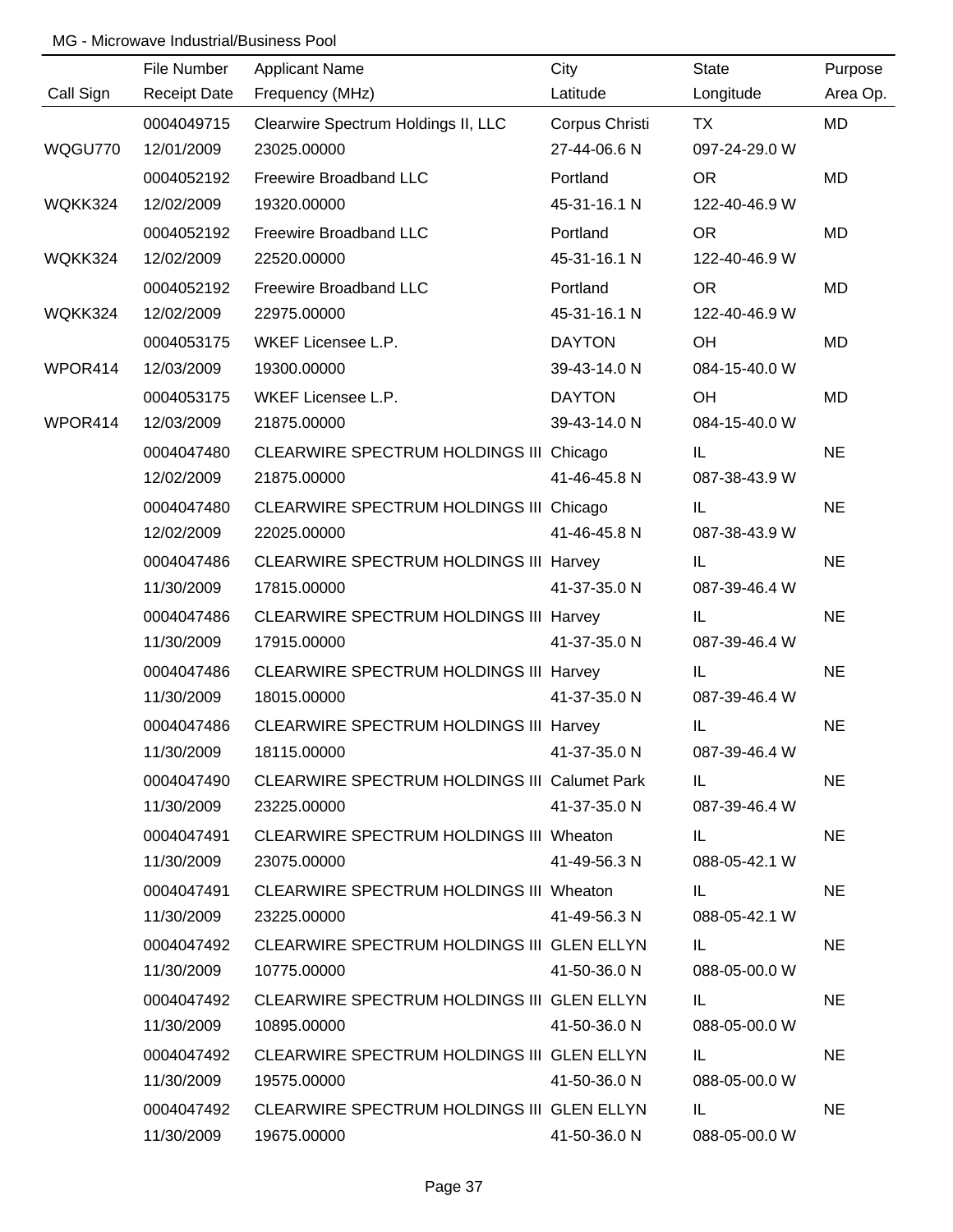|           | File Number         | <b>Applicant Name</b>                      | City               | <b>State</b>  | Purpose   |
|-----------|---------------------|--------------------------------------------|--------------------|---------------|-----------|
| Call Sign | <b>Receipt Date</b> | Frequency (MHz)                            | Latitude           | Longitude     | Area Op.  |
|           | 0004047492          | CLEARWIRE SPECTRUM HOLDINGS III GLEN ELLYN |                    | IL.           | <b>NE</b> |
|           | 11/30/2009          | 22025.00000                                | 41-50-36.0 N       | 088-05-00.0 W |           |
|           | 0004047497          | CLEARWIRE SPECTRUM HOLDINGS III Stickney   |                    | IL.           | <b>NE</b> |
|           | 11/30/2009          | 23075.00000                                | 41-49-16.1 N       | 087-47-12.4 W |           |
|           | 0004047497          | CLEARWIRE SPECTRUM HOLDINGS III Stickney   |                    | IL.           | <b>NE</b> |
|           | 11/30/2009          | 23175.00000                                | 41-49-16.1 N       | 087-47-12.4 W |           |
|           | 0004047497          | CLEARWIRE SPECTRUM HOLDINGS III Stickney   |                    | IL.           | <b>NE</b> |
|           | 11/30/2009          | 23275.00000                                | 41-49-16.1 N       | 087-47-12.4 W |           |
|           | 0004048345          | <b>SkyRiver Communications</b>             | <b>KEARNY MESA</b> | CA            | <b>NE</b> |
|           | 11/30/2009          | 18060.00000                                | 32-50-17.2 N       | 117-07-35.2 W |           |
|           | 0004048354          | Friendship Cable of Texas, Inc.            | <b>QUANAH</b>      | <b>TX</b>     | <b>NE</b> |
|           | 11/30/2009          | 06123.10000                                | 34-17-43.0 N       | 099-43-50.0 W |           |
|           | 0004048634          | CLEARWIRE SPECTRUM HOLDINGS III Lancaster  |                    | PA            | <b>NE</b> |
|           | 11/30/2009          | 17765.00000                                | 40-02-25.6 N       | 076-17-17.7 W |           |
|           | 0004048638          | CLEARWIRE SPECTRUM HOLDINGS III Reading    |                    | PA            | <b>NE</b> |
|           | 11/30/2009          | 21975.00000                                | 40-23-49.9 N       | 075-57-31.1 W |           |
|           | 0004048641          | CLEARWIRE SPECTRUM HOLDINGS III Reading    |                    | PA            | <b>NE</b> |
|           | 11/30/2009          | 11225.00000                                | 40-18-41.0 N       | 075-51-43.8 W |           |
|           | 0004048641          | CLEARWIRE SPECTRUM HOLDINGS III Reading    |                    | PA            | <b>NE</b> |
|           | 11/30/2009          | 11305.00000                                | 40-18-41.0 N       | 075-51-43.8 W |           |
|           | 0004048641          | CLEARWIRE SPECTRUM HOLDINGS III Reading    |                    | PA            | <b>NE</b> |
|           | 11/30/2009          | 19525.00000                                | 40-18-41.0 N       | 075-51-43.8 W |           |
|           | 0004048641          | CLEARWIRE SPECTRUM HOLDINGS III Reading    |                    | PA            | <b>NE</b> |
|           | 11/30/2009          | 19625.00000                                | 40-18-41.0 N       | 075-51-43.8 W |           |
|           | 0004048641          | CLEARWIRE SPECTRUM HOLDINGS III Reading    |                    | <b>PA</b>     | <b>NE</b> |
|           | 11/30/2009          | 23025.00000                                | 40-18-41.0 N       | 075-51-43.8 W |           |
|           | 0004048641          | CLEARWIRE SPECTRUM HOLDINGS III Reading    |                    | PA            | <b>NE</b> |
|           | 11/30/2009          | 23075.00000                                | 40-18-41.0 N       | 075-51-43.8 W |           |
|           | 0004048644          | CLEARWIRE SPECTRUM HOLDINGS III Harrisburg |                    | PA            | <b>NE</b> |
|           | 11/30/2009          | 10735.00000                                | 40-15-30.6 N       | 076-46-18.5 W |           |
|           | 0004048644          | CLEARWIRE SPECTRUM HOLDINGS III Harrisburg |                    | PA            | <b>NE</b> |
|           | 11/30/2009          | 10935.00000                                | 40-15-30.6 N       | 076-46-18.5 W |           |
|           | 0004048644          | CLEARWIRE SPECTRUM HOLDINGS III Harrisburg |                    | <b>PA</b>     | <b>NE</b> |
|           | 11/30/2009          | 17815.00000                                | 40-15-30.6 N       | 076-46-18.5 W |           |
|           | 0004048644          | CLEARWIRE SPECTRUM HOLDINGS III Harrisburg |                    | PA            | <b>NE</b> |
|           | 11/30/2009          | 17915.00000                                | 40-15-30.6 N       | 076-46-18.5 W |           |
|           | 0004048646          | CLEARWIRE SPECTRUM HOLDINGS III Reading    |                    | PA            | <b>NE</b> |
|           | 11/30/2009          | 10735.00000                                | 40-18-14.0 N       | 075-55-53.6 W |           |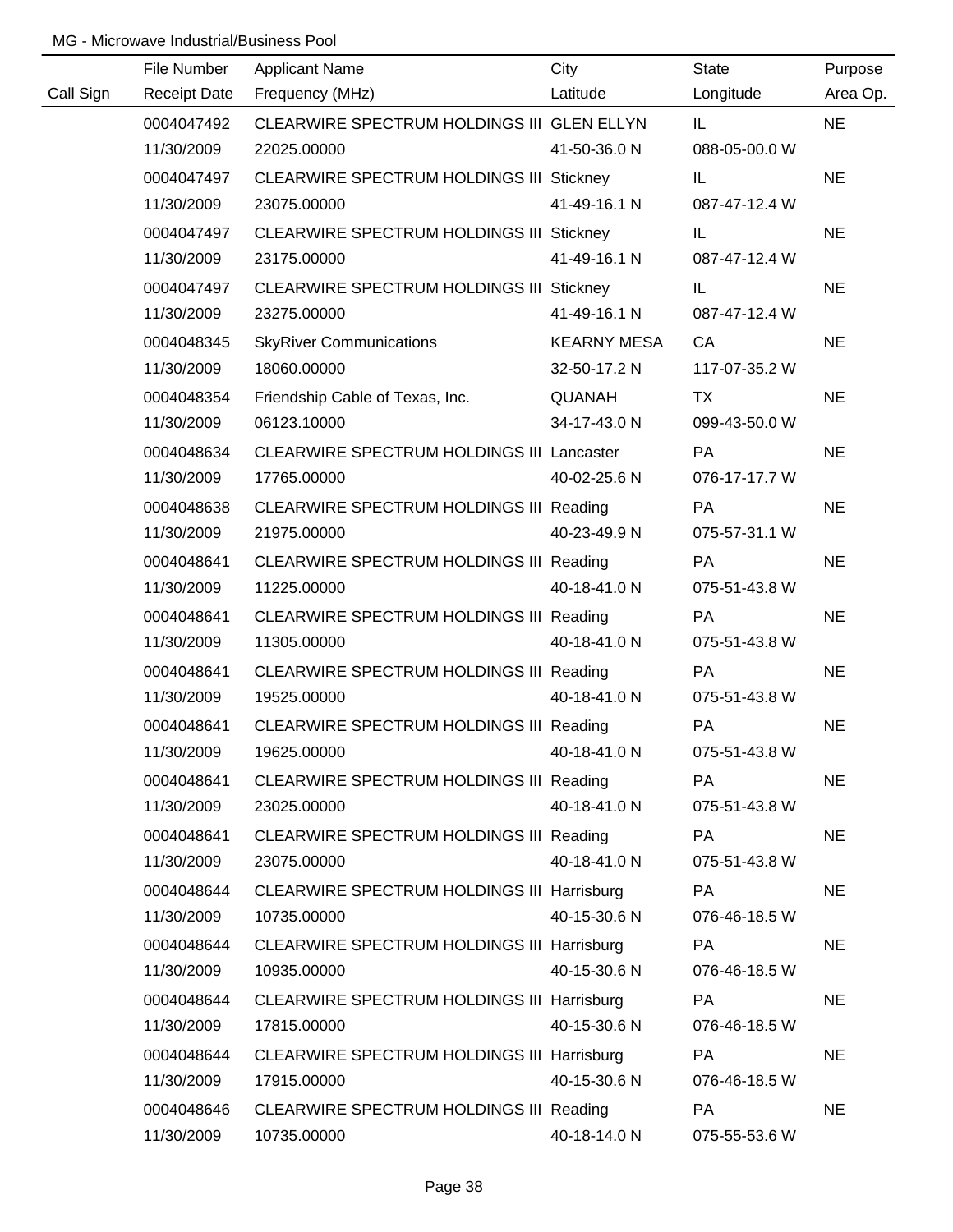|           | File Number         | <b>Applicant Name</b>                         | City           | State         | Purpose   |
|-----------|---------------------|-----------------------------------------------|----------------|---------------|-----------|
| Call Sign | <b>Receipt Date</b> | Frequency (MHz)                               | Latitude       | Longitude     | Area Op.  |
|           | 0004048646          | CLEARWIRE SPECTRUM HOLDINGS III Reading       |                | PA            | <b>NE</b> |
|           | 11/30/2009          | 10815.00000                                   | 40-18-14.0 N   | 075-55-53.6 W |           |
|           | 0004048646          | CLEARWIRE SPECTRUM HOLDINGS III Reading       |                | <b>PA</b>     | <b>NE</b> |
|           | 11/30/2009          | 23025.00000                                   | 40-18-14.0 N   | 075-55-53.6 W |           |
|           | 0004048646          | CLEARWIRE SPECTRUM HOLDINGS III Reading       |                | PA            | <b>NE</b> |
|           | 11/30/2009          | 23125.00000                                   | 40-18-14.0 N   | 075-55-53.6 W |           |
|           | 0004048647          | CLEARWIRE SPECTRUM HOLDINGS III Lancaster     |                | PA            | <b>NE</b> |
|           | 11/30/2009          | 23075.00000                                   | 40-05-27.7 N   | 076-19-07.2 W |           |
|           | 0004048779          | CLEARWIRE SPECTRUM HOLDINGS III Shiremanstown |                | <b>PA</b>     | <b>NE</b> |
|           | 12/01/2009          | 23025.00000                                   | 40-13-32.3 N   | 076-57-17.6 W |           |
|           | 0004048782          | CLEARWIRE SPECTRUM HOLDINGS III Harrisburg    |                | PA            | <b>NE</b> |
|           | 12/01/2009          | 17865.00000                                   | 40-19-39.2 N   | 076-47-14.6 W |           |
|           | 0004048787          | CLEARWIRE SPECTRUM HOLDINGS III Harrisburg    |                | PA            | <b>NE</b> |
|           | 12/01/2009          | 19475.00000                                   | 40-15-35.5 N   | 076-52-41.5 W |           |
|           | 0004048787          | CLEARWIRE SPECTRUM HOLDINGS III Harrisburg    |                | PA            | <b>NE</b> |
|           | 12/01/2009          | 19525.00000                                   | 40-15-35.5 N   | 076-52-41.5 W |           |
|           | 0004048787          | CLEARWIRE SPECTRUM HOLDINGS III Harrisburg    |                | PA            | <b>NE</b> |
|           | 12/01/2009          | 19575.00000                                   | 40-15-35.5 N   | 076-52-41.5 W |           |
|           | 0004048787          | CLEARWIRE SPECTRUM HOLDINGS III Harrisburg    |                | PA            | <b>NE</b> |
|           | 12/01/2009          | 19675.00000                                   | 40-15-35.5 N   | 076-52-41.5 W |           |
|           | 0004048792          | WECOM, INC.                                   | <b>KINGMAN</b> | AZ            | <b>NE</b> |
|           | 12/01/2009          | 11585.00000                                   | 35-21-23.0 N   | 114-00-23.6 W |           |
|           | 0004048795          | WECOM, INC.                                   | <b>KINGMAN</b> | AZ            | <b>NE</b> |
|           | 12/01/2009          | 11505.00000                                   | 35-24-14.5 N   | 113-51-40.3 W |           |
|           | 0004048825          | Friendship Cable of TX, Inc.                  | <b>VERNON</b>  | TX            | <b>NE</b> |
|           | 11/30/2009          | 06375.14000                                   | 34-08-28.0 N   | 099-17-17.0 W |           |
|           | 0004048835          | LOUDOUN WIRELESS LLC                          | <b>ASHBURN</b> | VA            | <b>NE</b> |
|           | 11/30/2009          | 11215.00000                                   | 39-00-50.8 N   | 077-27-43.0 W |           |
|           | 0004048857          | Friendship Cable of Texas, Inc.               | <b>VERNON</b>  | TX            | <b>NE</b> |
|           | 11/30/2009          | 06289.19000                                   | 34-08-28.0 N   | 099-17-17.0 W |           |
|           | 0004048923          | Columbia Rural Electric Association Inc       | Pasco          | WA.           | <b>NE</b> |
|           | 11/30/2009          | 06004.50000                                   | 46-01-55.9 N   | 118-51-33.9 W |           |
|           | 0004048923          | Columbia Rural Electric Association Inc       | Pasco          | <b>WA</b>     | <b>NE</b> |
|           | 11/30/2009          | 06034.15000                                   | 46-01-55.9 N   | 118-51-33.9 W |           |
|           | 0004048934          | Columbia Rural Electric Association Inc       | Prescott       | <b>WA</b>     | <b>NE</b> |
|           | 11/30/2009          | 06286.19000                                   | 46-17-34.8 N   | 118-42-42.6 W |           |
|           | 0004048934          | Columbia Rural Electric Association Inc       | Prescott       | <b>WA</b>     | <b>NE</b> |
|           | 11/30/2009          | 11215.00000                                   | 46-17-34.8 N   | 118-42-42.6 W |           |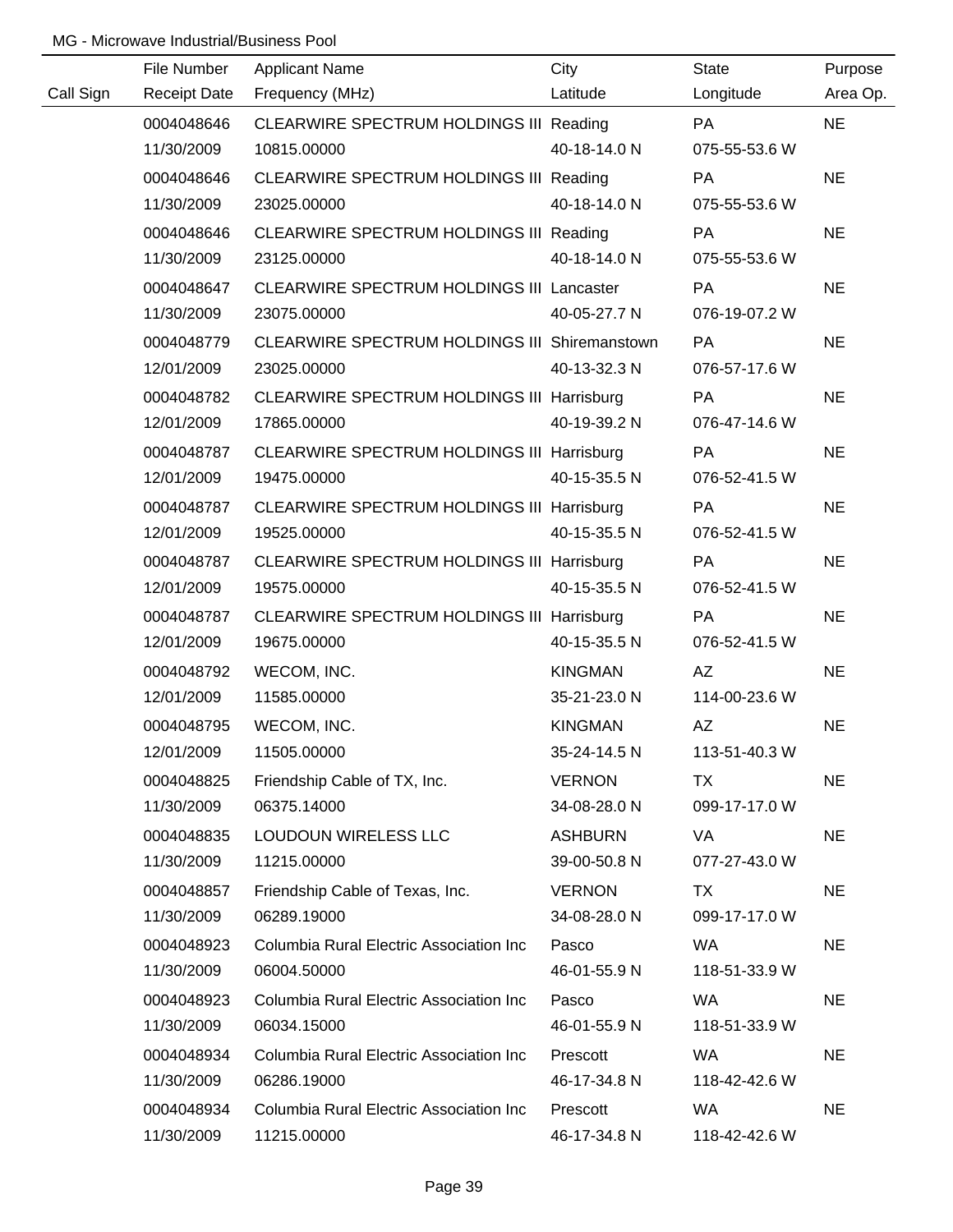|           | File Number         | <b>Applicant Name</b>                           | City          | <b>State</b>  | Purpose   |
|-----------|---------------------|-------------------------------------------------|---------------|---------------|-----------|
| Call Sign | <b>Receipt Date</b> | Frequency (MHz)                                 | Latitude      | Longitude     | Area Op.  |
|           | 0004048935          | CLEARWIRE SPECTRUM HOLDINGS III Columbia        |               | <b>PA</b>     | <b>NE</b> |
|           | 12/01/2009          | 10735.00000                                     | 40-02-48.8 N  | 076-27-15.8 W |           |
|           | 0004048935          | CLEARWIRE SPECTRUM HOLDINGS III Columbia        |               | <b>PA</b>     | <b>NE</b> |
|           | 12/01/2009          | 10775.00000                                     | 40-02-48.8 N  | 076-27-15.8 W |           |
|           | 0004048935          | <b>CLEARWIRE SPECTRUM HOLDINGS III Columbia</b> |               | <b>PA</b>     | <b>NE</b> |
|           | 12/01/2009          | 10855.00000                                     | 40-02-48.8 N  | 076-27-15.8 W |           |
|           | 0004048935          | <b>CLEARWIRE SPECTRUM HOLDINGS III Columbia</b> |               | <b>PA</b>     | <b>NE</b> |
|           | 12/01/2009          | 10895.00000                                     | 40-02-48.8 N  | 076-27-15.8 W |           |
|           | 0004048935          | <b>CLEARWIRE SPECTRUM HOLDINGS III Columbia</b> |               | <b>PA</b>     | <b>NE</b> |
|           | 12/01/2009          | 19325.00000                                     | 40-02-48.8 N  | 076-27-15.8 W |           |
|           | 0004048935          | <b>CLEARWIRE SPECTRUM HOLDINGS III Columbia</b> |               | <b>PA</b>     | <b>NE</b> |
|           | 12/01/2009          | 21825.00000                                     | 40-02-48.8 N  | 076-27-15.8 W |           |
|           | 0004048941          | Columbia Rural Electric Association Inc         | Prescott      | WA.           | <b>NE</b> |
|           | 11/30/2009          | 06197.24000                                     | 46-21-21.4 N  | 118-37-26.0 W |           |
|           | 0004048941          | Columbia Rural Electric Association Inc         | Prescott      | WA.           | <b>NE</b> |
|           | 11/30/2009          | 10715.00000                                     | 46-21-21.4 N  | 118-37-26.0 W |           |
|           | 0004048947          | Columbia Rural Electric Association Inc         | Prescott      | WA.           | <b>NE</b> |
|           | 11/30/2009          | 05945.20000                                     | 46-29-53.9 N  | 118-26-18.2 W |           |
|           | 0004048956          | Columbia Rural Electric Assocation Inc          | <b>DAYTON</b> | <b>WA</b>     | <b>NE</b> |
|           | 11/30/2009          | 10715.00000                                     | 46-18-06.0 N  | 117-52-32.0 W |           |
|           | 0004049065          | WEST PRAIRIE WATER COMPANY                      | <b>ARCOLA</b> | IL.           | <b>NE</b> |
|           | 12/01/2009          | 00956.29375                                     | 39-41-04.3 N  | 088-18-22.7 W | P         |
|           | 0004049086          | CLEARWIRE SPECTRUM HOLDINGS III Odessa          |               | <b>TX</b>     | <b>NE</b> |
|           | 12/01/2009          | 11225.00000                                     | 31-50-40.9 N  | 102-28-08.9 W |           |
|           | 0004049086          | CLEARWIRE SPECTRUM HOLDINGS III Odessa          |               | TX.           | <b>NE</b> |
|           | 12/01/2009          | 11345.00000                                     | 31-50-40.9 N  | 102-28-08.9 W |           |
|           | 0004049101          | CLEARWIRE SPECTRUM HOLDINGS III Abilene         |               | TX.           | <b>NE</b> |
|           | 12/01/2009          | 21825.00000                                     | 32-27-05.3 N  | 099-44-00.5 W |           |
|           | 0004049101          | <b>CLEARWIRE SPECTRUM HOLDINGS III Abilene</b>  |               | TX            | <b>NE</b> |
|           | 12/01/2009          | 21925.00000                                     | 32-27-05.3 N  | 099-44-00.5 W |           |
|           | 0004049101          | CLEARWIRE SPECTRUM HOLDINGS III Abilene         |               | TX.           | <b>NE</b> |
|           | 12/01/2009          | 21975.00000                                     | 32-27-05.3 N  | 099-44-00.5 W |           |
|           | 0004049101          | CLEARWIRE SPECTRUM HOLDINGS III Abilene         |               | TX.           | <b>NE</b> |
|           | 12/01/2009          | 22075.00000                                     | 32-27-05.3 N  | 099-44-00.5 W |           |
|           | 0004049113          | CLEARWIRE SPECTRUM HOLDINGS III Pampa           |               | TX.           | <b>NE</b> |
|           | 12/01/2009          | 10835.00000                                     | 35-32-08.0 N  | 100-57-55.5 W |           |
|           | 0004049118          | CLEARWIRE SPECTRUM HOLDINGS III Killeen         |               | TX            | <b>NE</b> |
|           | 12/01/2009          | 19525.00000                                     | 31-06-55.6 N  | 097-41-17.8 W |           |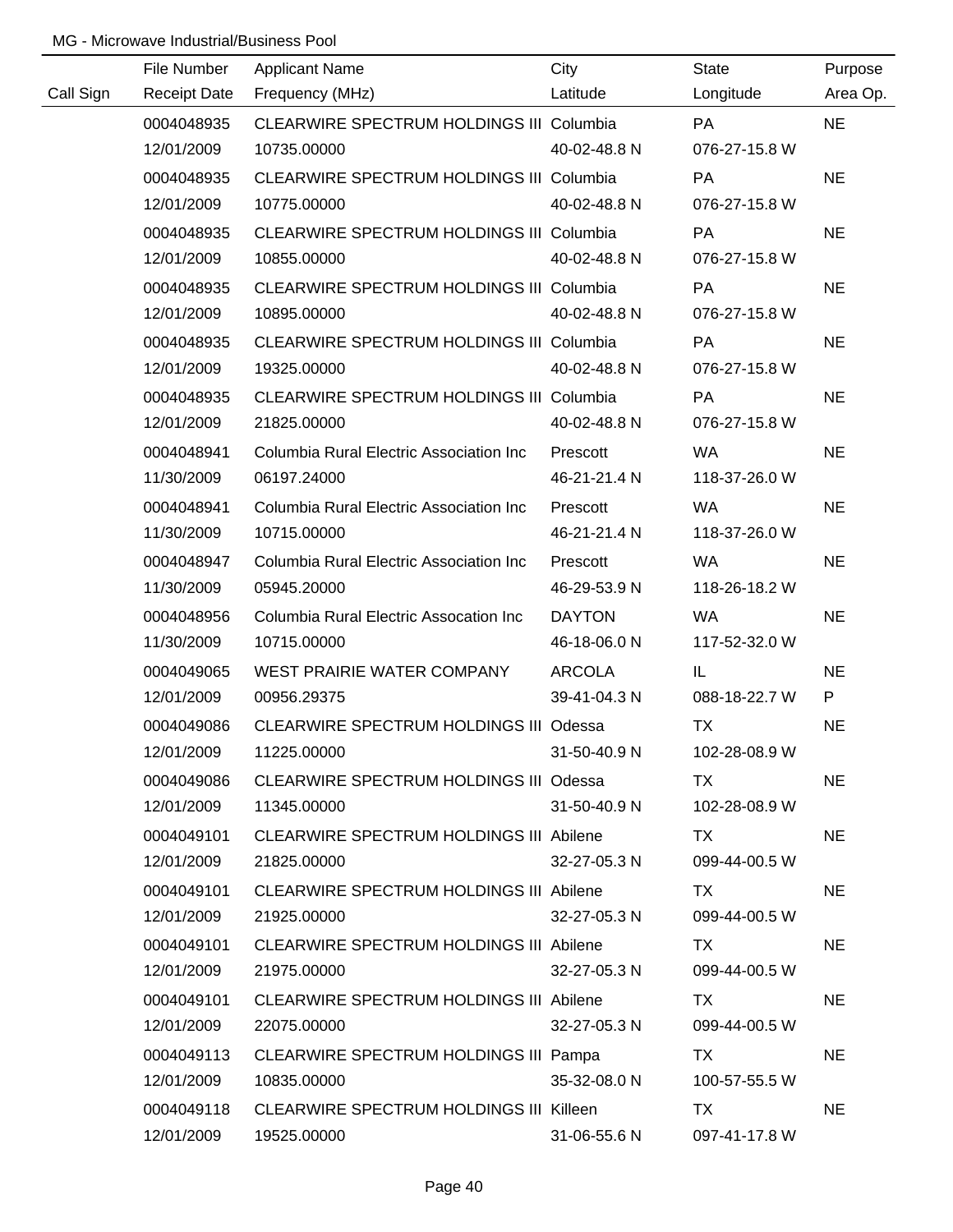|           | File Number         | <b>Applicant Name</b>                    | City         | State         | Purpose   |
|-----------|---------------------|------------------------------------------|--------------|---------------|-----------|
| Call Sign | <b>Receipt Date</b> | Frequency (MHz)                          | Latitude     | Longitude     | Area Op.  |
|           | 0004049118          | CLEARWIRE SPECTRUM HOLDINGS III Killeen  |              | <b>TX</b>     | <b>NE</b> |
|           | 12/01/2009          | 19625.00000                              | 31-06-55.6 N | 097-41-17.8 W |           |
|           | 0004049118          | CLEARWIRE SPECTRUM HOLDINGS III Killeen  |              | <b>TX</b>     | <b>NE</b> |
|           | 12/01/2009          | 23025.00000                              | 31-06-55.6 N | 097-41-17.8 W |           |
|           | 0004049118          | CLEARWIRE SPECTRUM HOLDINGS III Killeen  |              | TX            | <b>NE</b> |
|           | 12/01/2009          | 23125.00000                              | 31-06-55.6 N | 097-41-17.8 W |           |
|           | 0004049122          | CLEARWIRE SPECTRUM HOLDINGS III AMARILLO |              | TX            | <b>NE</b> |
|           | 12/01/2009          | 23025.00000                              | 35-12-29.2 N | 101-51-54.3 W |           |
|           | 0004049122          | CLEARWIRE SPECTRUM HOLDINGS III AMARILLO |              | TX            | <b>NE</b> |
|           | 12/01/2009          | 23075.00000                              | 35-12-29.2 N | 101-51-54.3 W |           |
|           | 0004049122          | CLEARWIRE SPECTRUM HOLDINGS III AMARILLO |              | TX            | <b>NE</b> |
|           | 12/01/2009          | 23175.00000                              | 35-12-29.2 N | 101-51-54.3 W |           |
|           | 0004049122          | CLEARWIRE SPECTRUM HOLDINGS III AMARILLO |              | TX            | <b>NE</b> |
|           | 12/01/2009          | 23225.00000                              | 35-12-29.2 N | 101-51-54.3 W |           |
|           | 0004049134          | CLEARWIRE SPECTRUM HOLDINGS III AMARILLO |              | TX            | <b>NE</b> |
|           | 12/01/2009          | 19375.00000                              | 35-13-44.2 N | 101-53-00.4 W |           |
|           | 0004049134          | CLEARWIRE SPECTRUM HOLDINGS III AMARILLO |              | TX            | <b>NE</b> |
|           | 12/01/2009          | 19475.00000                              | 35-13-44.2 N | 101-53-00.4 W |           |
|           | 0004049134          | CLEARWIRE SPECTRUM HOLDINGS III AMARILLO |              | <b>TX</b>     | <b>NE</b> |
|           | 12/01/2009          | 21875.00000                              | 35-13-44.2 N | 101-53-00.4 W |           |
|           | 0004049134          | CLEARWIRE SPECTRUM HOLDINGS III AMARILLO |              | <b>TX</b>     | <b>NE</b> |
|           | 12/01/2009          | 22025.00000                              | 35-13-44.2 N | 101-53-00.4 W |           |
|           | 0004049144          | CLEARWIRE SPECTRUM HOLDINGS III ODESSA   |              | <b>TX</b>     | <b>NE</b> |
|           | 12/01/2009          | 10735.00000                              | 31-50-13.0 N | 102-23-01.0 W |           |
|           | 0004049144          | CLEARWIRE SPECTRUM HOLDINGS III ODESSA   |              | TX.           | <b>NE</b> |
|           | 12/01/2009          | 10775.00000                              | 31-50-13.0 N | 102-23-01.0 W |           |
|           | 0004049144          | CLEARWIRE SPECTRUM HOLDINGS III ODESSA   |              | TX TX         | <b>NE</b> |
|           | 12/01/2009          | 10855.00000                              | 31-50-13.0 N | 102-23-01.0 W |           |
|           | 0004049144          | CLEARWIRE SPECTRUM HOLDINGS III ODESSA   |              | TX.           | <b>NE</b> |
|           | 12/01/2009          | 10895.00000                              | 31-50-13.0 N | 102-23-01.0 W |           |
|           | 0004049149          | CLEARWIRE SPECTRUM HOLDINGS III AMARILLO |              | TX.           | <b>NE</b> |
|           | 12/01/2009          | 21825.00000                              | 35-11-43.7 N | 101-49-06.6 W |           |
|           | 0004049149          | CLEARWIRE SPECTRUM HOLDINGS III AMARILLO |              | TX.           | <b>NE</b> |
|           | 12/01/2009          | 21875.00000                              | 35-11-43.7 N | 101-49-06.6 W |           |
|           | 0004049149          | CLEARWIRE SPECTRUM HOLDINGS III AMARILLO |              | TX            | <b>NE</b> |
|           | 12/01/2009          | 21975.00000                              | 35-11-43.7 N | 101-49-06.6 W |           |
|           | 0004049149          | CLEARWIRE SPECTRUM HOLDINGS III AMARILLO |              | <b>TX</b>     | <b>NE</b> |
|           | 12/01/2009          | 22025.00000                              | 35-11-43.7 N | 101-49-06.6 W |           |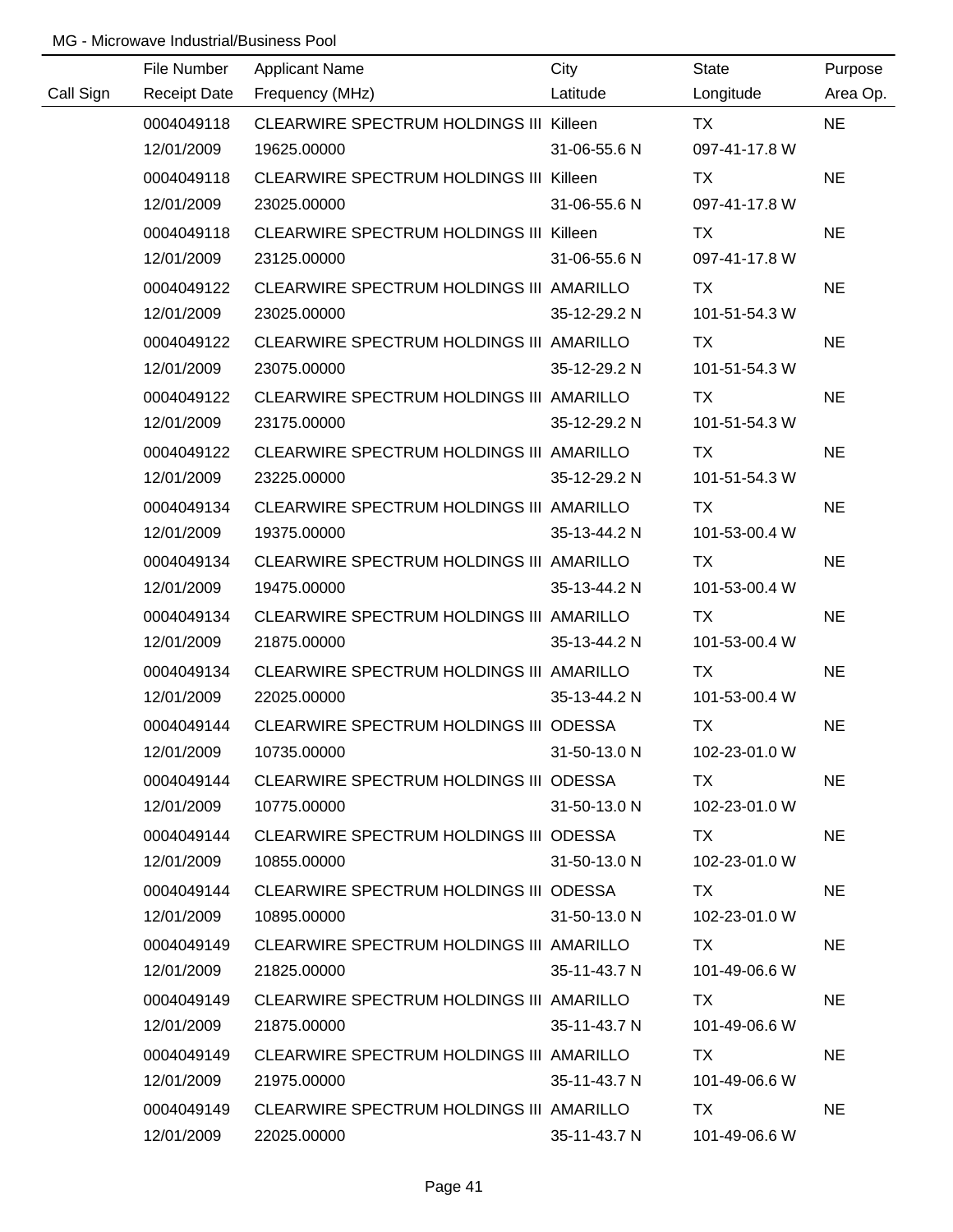|           | File Number         | <b>Applicant Name</b>                          | City         | <b>State</b>  | Purpose   |
|-----------|---------------------|------------------------------------------------|--------------|---------------|-----------|
| Call Sign | <b>Receipt Date</b> | Frequency (MHz)                                | Latitude     | Longitude     | Area Op.  |
|           | 0004049151          | CLEARWIRE SPECTRUM HOLDINGS III Abilene        |              | <b>TX</b>     | <b>NE</b> |
|           | 12/01/2009          | 11305.00000                                    | 32-25-44.5 N | 099-47-18.3 W |           |
|           | 0004049151          | CLEARWIRE SPECTRUM HOLDINGS III Abilene        |              | TX.           | <b>NE</b> |
|           | 12/01/2009          | 11345.00000                                    | 32-25-44.5 N | 099-47-18.3 W |           |
|           | 0004049151          | CLEARWIRE SPECTRUM HOLDINGS III Abilene        |              | TX            | <b>NE</b> |
|           | 12/01/2009          | 11385.00000                                    | 32-25-44.5 N | 099-47-18.3 W |           |
|           | 0004049151          | CLEARWIRE SPECTRUM HOLDINGS III Abilene        |              | TX            | <b>NE</b> |
|           | 12/01/2009          | 11425.00000                                    | 32-25-44.5 N | 099-47-18.3 W |           |
|           | 0004049151          | CLEARWIRE SPECTRUM HOLDINGS III Abilene        |              | TX            | <b>NE</b> |
|           | 12/01/2009          | 22075.00000                                    | 32-25-44.5 N | 099-47-18.3 W |           |
|           | 0004049167          | CLEARWIRE SPECTRUM HOLDINGS III White Deer     |              | TX            | <b>NE</b> |
|           | 12/01/2009          | 11325.00000                                    | 35-26-34.5 N | 101-11-11.1 W |           |
|           | 0004049277          | CLEARWIRE SPECTRUM HOLDINGS III Houston        |              | <b>TX</b>     | <b>NE</b> |
|           | 12/01/2009          | 10975.00000                                    | 29-58-13.8 N | 095-29-14.4 W |           |
|           | 0004049277          | CLEARWIRE SPECTRUM HOLDINGS III Houston        |              | TX            | <b>NE</b> |
|           | 12/01/2009          | 11055.00000                                    | 29-58-13.8 N | 095-29-14.4 W |           |
|           | 0004049277          | <b>CLEARWIRE SPECTRUM HOLDINGS III Houston</b> |              | TX            | <b>NE</b> |
|           | 12/01/2009          | 23075.00000                                    | 29-58-13.8 N | 095-29-14.4 W |           |
|           | 0004049277          | CLEARWIRE SPECTRUM HOLDINGS III Houston        |              | <b>TX</b>     | <b>NE</b> |
|           | 12/01/2009          | 23175.00000                                    | 29-58-13.8 N | 095-29-14.4 W |           |
|           | 0004049278          | <b>CLEARWIRE SPECTRUM HOLDINGS III Houston</b> |              | <b>TX</b>     | <b>NE</b> |
|           | 12/01/2009          | 11465.00000                                    | 29-58-05.7 N | 095-31-42.3 W |           |
|           | 0004049278          | CLEARWIRE SPECTRUM HOLDINGS III Houston        |              | <b>TX</b>     | <b>NE</b> |
|           | 12/01/2009          | 11545.00000                                    | 29-58-05.7 N | 095-31-42.3 W |           |
|           | 0004049278          | CLEARWIRE SPECTRUM HOLDINGS III Houston        |              | TX            | <b>NE</b> |
|           | 12/01/2009          | 17815.00000                                    | 29-58-05.7 N | 095-31-42.3 W |           |
|           | 0004049278          | CLEARWIRE SPECTRUM HOLDINGS III Houston        |              | TX            | <b>NE</b> |
|           | 12/01/2009          | 17915.00000                                    | 29-58-05.7 N | 095-31-42.3 W |           |
|           | 0004049290          | CLEARWIRE SPECTRUM HOLDINGS III Woodway        |              | TX            | <b>NE</b> |
|           | 12/01/2009          | 19575.00000                                    | 31-30-51.2 N | 097-11-45.2 W |           |
|           | 0004049290          | CLEARWIRE SPECTRUM HOLDINGS III Woodway        |              | TX            | <b>NE</b> |
|           | 12/01/2009          | 19675.00000                                    | 31-30-51.2 N | 097-11-45.2 W |           |
|           | 0004049290          | CLEARWIRE SPECTRUM HOLDINGS III Woodway        |              | TX            | <b>NE</b> |
|           | 12/01/2009          | 23075.00000                                    | 31-30-51.2 N | 097-11-45.2 W |           |
|           | 0004049290          | CLEARWIRE SPECTRUM HOLDINGS III Woodway        |              | TX            | <b>NE</b> |
|           | 12/01/2009          | 23175.00000                                    | 31-30-51.2 N | 097-11-45.2 W |           |
|           | 0004049350          | <b>Boston Properties Inc</b>                   | WALTHAM      | MA            | <b>NE</b> |
|           | 12/01/2009          | 18025.00000                                    | 42-22-30.0 N | 071-16-36.0 W |           |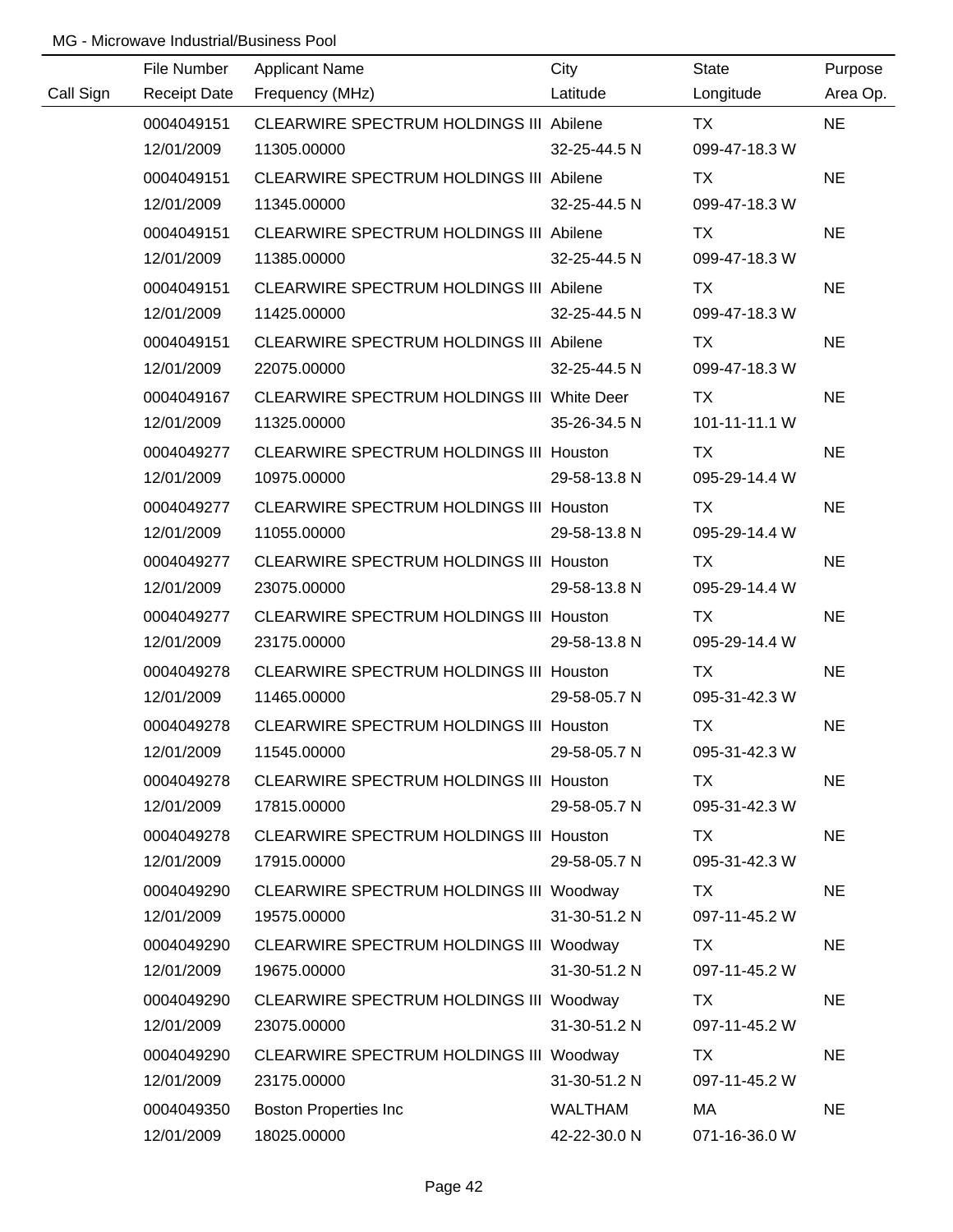|           | File Number | <b>Applicant Name</b>                         | City          | State         | Purpose   |
|-----------|-------------|-----------------------------------------------|---------------|---------------|-----------|
| Call Sign |             | Receipt Date Frequency (MHz)                  | Latitude      | Longitude     | Area Op.  |
|           | 0004049359  | <b>Boston Properties Inc</b>                  | <b>WESTON</b> | MA            | <b>NE</b> |
|           | 12/01/2009  | 19585.00000                                   | 42-22-16.0 N  | 071-16-30.0 W |           |
|           | 0004050169  | Friendship Cable of Texas, Inc.               | Electra       | <b>TX</b>     | <b>NE</b> |
|           | 12/01/2009  | 06034.15000                                   | 34-02-15.0 N  | 098-54-43.0 W |           |
|           | 0004050352  | CLEARWIRE SPECTRUM HOLDINGS III FT. WORTH     |               | <b>TX</b>     | <b>NE</b> |
|           | 12/02/2009  | 17815.00000                                   | 32-43-35.5 N  | 097-26-22.8 W |           |
|           | 0004050352  | CLEARWIRE SPECTRUM HOLDINGS III FT. WORTH     |               | TX TX         | <b>NE</b> |
|           | 12/02/2009  | 17915.00000                                   | 32-43-35.5 N  | 097-26-22.8 W |           |
|           | 0004050352  | CLEARWIRE SPECTRUM HOLDINGS III FT. WORTH     |               | <b>TX</b>     | <b>NE</b> |
|           | 12/02/2009  | 18115.00000                                   | 32-43-35.5 N  | 097-26-22.8 W |           |
|           | 0004050352  | CLEARWIRE SPECTRUM HOLDINGS III FT. WORTH     |               | TX .          | <b>NE</b> |
|           | 12/02/2009  | 23125.00000                                   | 32-43-35.5 N  | 097-26-22.8 W |           |
|           | 0004050354  | CLEARWIRE SPECTRUM HOLDINGS III Dallas        |               | TX.           | <b>NE</b> |
|           | 12/02/2009  | 11265.00000                                   | 32-59-45.4 N  | 096-47-51.3 W |           |
|           | 0004050354  | CLEARWIRE SPECTRUM HOLDINGS III Dallas        |               | <b>TX</b>     | <b>NE</b> |
|           | 12/02/2009  | 11425.00000                                   | 32-59-45.4 N  | 096-47-51.3 W |           |
|           | 0004050354  | CLEARWIRE SPECTRUM HOLDINGS III Dallas        |               | TX.           | <b>NE</b> |
|           | 12/02/2009  | 21825.00000                                   | 32-59-45.4 N  | 096-47-51.3 W |           |
|           | 0004050354  | <b>CLEARWIRE SPECTRUM HOLDINGS III Dallas</b> |               | TX            | <b>NE</b> |
|           | 12/02/2009  | 21875.00000                                   | 32-59-45.4 N  | 096-47-51.3 W |           |
|           | 0004050354  | CLEARWIRE SPECTRUM HOLDINGS III Dallas        |               | <b>TX</b>     | <b>NE</b> |
|           | 12/02/2009  | 21975.00000                                   | 32-59-45.4 N  | 096-47-51.3 W |           |
|           | 0004050354  | CLEARWIRE SPECTRUM HOLDINGS III Dallas        |               | <b>TX</b>     | <b>NE</b> |
|           | 12/02/2009  | 22075.00000                                   | 32-59-45.4 N  | 096-47-51.3 W |           |
|           | 0004050355  | CLEARWIRE SPECTRUM HOLDINGS III DALLAS        |               | TX T          | <b>NE</b> |
|           | 12/02/2009  | 10735.00000                                   | 32-41-45.9 N  | 096-56-03.6 W |           |
|           | 0004050355  | CLEARWIRE SPECTRUM HOLDINGS III DALLAS        |               | TX TX         | <b>NE</b> |
|           | 12/02/2009  | 10815.00000                                   | 32-41-45.9 N  | 096-56-03.6 W |           |
|           | 0004050355  | CLEARWIRE SPECTRUM HOLDINGS III DALLAS        |               | TX TX         | <b>NE</b> |
|           | 12/02/2009  | 11015.00000                                   | 32-41-45.9 N  | 096-56-03.6 W |           |
|           | 0004050355  | CLEARWIRE SPECTRUM HOLDINGS III DALLAS        |               | TX T          | <b>NE</b> |
|           | 12/02/2009  | 11095.00000                                   | 32-41-45.9 N  | 096-56-03.6 W |           |
|           | 0004050355  | CLEARWIRE SPECTRUM HOLDINGS III DALLAS        |               | TX T          | <b>NE</b> |
|           | 12/02/2009  | 17815.00000                                   | 32-41-45.9 N  | 096-56-03.6 W |           |
|           | 0004050355  | CLEARWIRE SPECTRUM HOLDINGS III DALLAS        |               | TX T          | <b>NE</b> |
|           | 12/02/2009  | 17865.00000                                   | 32-41-45.9 N  | 096-56-03.6 W |           |
|           | 0004050355  | CLEARWIRE SPECTRUM HOLDINGS III DALLAS        |               | TX T          | <b>NE</b> |
|           | 12/02/2009  | 17915.00000                                   | 32-41-45.9 N  | 096-56-03.6 W |           |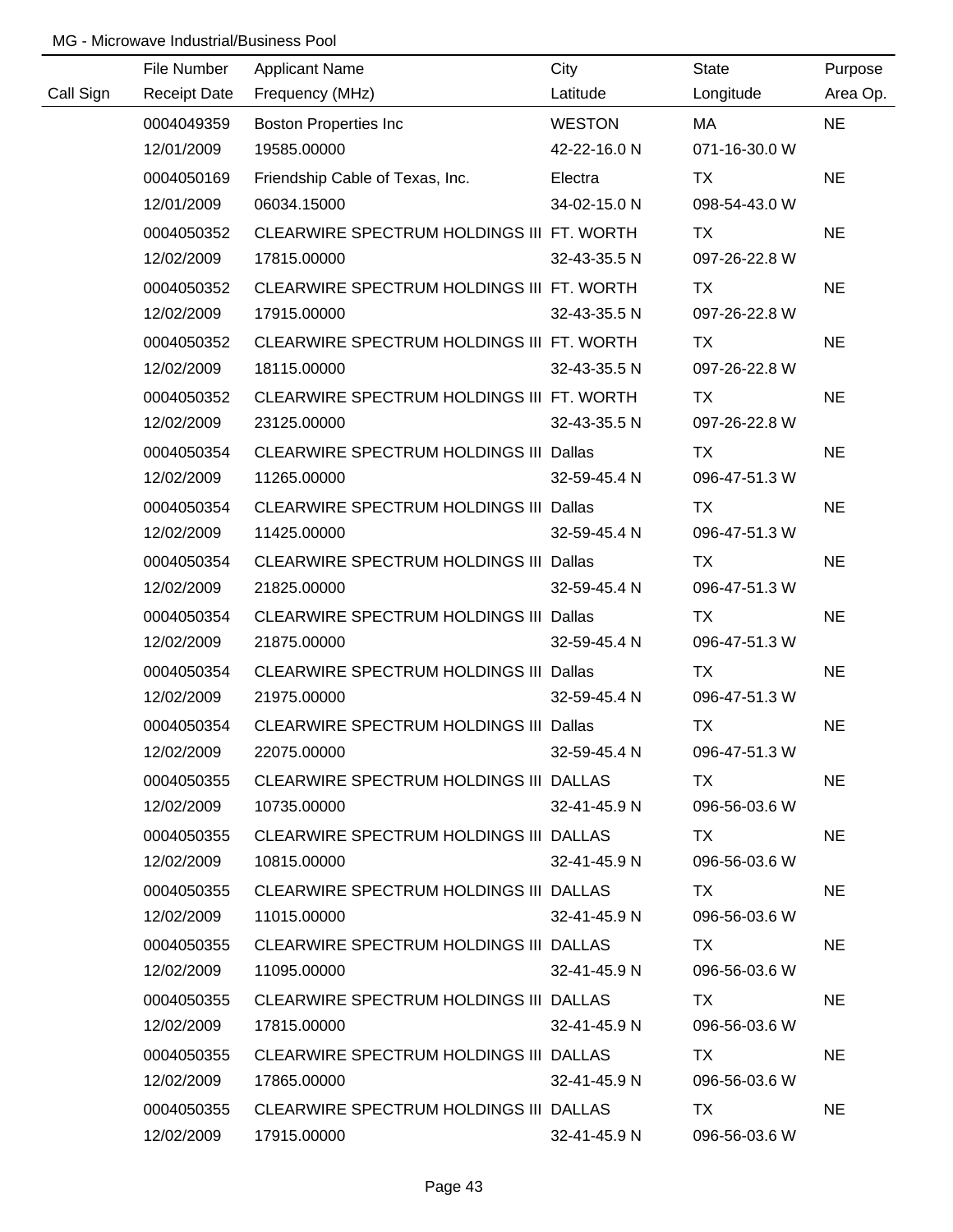|           | File Number         | <b>Applicant Name</b>                       | City         | <b>State</b>  | Purpose   |
|-----------|---------------------|---------------------------------------------|--------------|---------------|-----------|
| Call Sign | <b>Receipt Date</b> | Frequency (MHz)                             | Latitude     | Longitude     | Area Op.  |
|           | 0004050356          | CLEARWIRE SPECTRUM HOLDINGS III Colleyville |              | <b>TX</b>     | <b>NE</b> |
|           | 12/02/2009          | 17965.00000                                 | 32-52-58.7 N | 097-07-37.4 W |           |
|           | 0004050357          | CLEARWIRE SPECTRUM HOLDINGS III Bedford     |              | <b>TX</b>     | <b>NE</b> |
|           | 12/02/2009          | 19375.00000                                 | 32-50-16.4 N | 097-08-02.8 W |           |
|           | 0004050357          | CLEARWIRE SPECTRUM HOLDINGS III Bedford     |              | TX            | <b>NE</b> |
|           | 12/02/2009          | 19475.00000                                 | 32-50-16.4 N | 097-08-02.8 W |           |
|           | 0004050357          | CLEARWIRE SPECTRUM HOLDINGS III Bedford     |              | TX            | <b>NE</b> |
|           | 12/02/2009          | 19525.00000                                 | 32-50-16.4 N | 097-08-02.8 W |           |
|           | 0004050357          | CLEARWIRE SPECTRUM HOLDINGS III Bedford     |              | <b>TX</b>     | <b>NE</b> |
|           | 12/02/2009          | 23025.00000                                 | 32-50-16.4 N | 097-08-02.8 W |           |
|           | 0004050357          | CLEARWIRE SPECTRUM HOLDINGS III Bedford     |              | TX            | <b>NE</b> |
|           | 12/02/2009          | 23125.00000                                 | 32-50-16.4 N | 097-08-02.8 W |           |
|           | 0004050357          | CLEARWIRE SPECTRUM HOLDINGS III Bedford     |              | TX            | <b>NE</b> |
|           | 12/02/2009          | 23225.00000                                 | 32-50-16.4 N | 097-08-02.8 W |           |
|           | 0004050358          | CLEARWIRE SPECTRUM HOLDINGS III Fort Worth  |              | TX            | <b>NE</b> |
|           | 12/02/2009          | 19375.00000                                 | 32-51-04.1 N | 097-18-57.9 W |           |
|           | 0004050358          | CLEARWIRE SPECTRUM HOLDINGS III Fort Worth  |              | <b>TX</b>     | <b>NE</b> |
|           | 12/02/2009          | 19475.00000                                 | 32-51-04.1 N | 097-18-57.9 W |           |
|           | 0004050358          | CLEARWIRE SPECTRUM HOLDINGS III Fort Worth  |              | <b>TX</b>     | <b>NE</b> |
|           | 12/02/2009          | 19575.00000                                 | 32-51-04.1 N | 097-18-57.9 W |           |
|           | 0004050358          | CLEARWIRE SPECTRUM HOLDINGS III Fort Worth  |              | <b>TX</b>     | <b>NE</b> |
|           | 12/02/2009          | 19675.00000                                 | 32-51-04.1 N | 097-18-57.9 W |           |
|           | 0004050358          | CLEARWIRE SPECTRUM HOLDINGS III Fort Worth  |              | <b>TX</b>     | <b>NE</b> |
|           | 12/02/2009          | 21825.00000                                 | 32-51-04.1 N | 097-18-57.9 W |           |
|           | 0004050359          | CLEARWIRE SPECTRUM HOLDINGS III Arlington   |              | TX            | <b>NE</b> |
|           | 12/02/2009          | 17815.00000                                 | 32-44-05.6 N | 097-09-22.8 W |           |
|           | 0004050359          | CLEARWIRE SPECTRUM HOLDINGS III Arlington   |              | <b>TX</b>     | <b>NE</b> |
|           | 12/02/2009          | 17915.00000                                 | 32-44-05.6 N | 097-09-22.8 W |           |
|           | 0004050359          | CLEARWIRE SPECTRUM HOLDINGS III Arlington   |              | TX            | <b>NE</b> |
|           | 12/02/2009          | 17965.00000                                 | 32-44-05.6 N | 097-09-22.8 W |           |
|           | 0004050359          | CLEARWIRE SPECTRUM HOLDINGS III Arlington   |              | TX            | <b>NE</b> |
|           | 12/02/2009          | 18065.00000                                 | 32-44-05.6 N | 097-09-22.8 W |           |
|           | 0004050359          | CLEARWIRE SPECTRUM HOLDINGS III Arlington   |              | TX            | <b>NE</b> |
|           | 12/02/2009          | 23025.00000                                 | 32-44-05.6 N | 097-09-22.8 W |           |
|           | 0004050359          | CLEARWIRE SPECTRUM HOLDINGS III Arlington   |              | <b>TX</b>     | <b>NE</b> |
|           | 12/02/2009          | 23225.00000                                 | 32-44-05.6 N | 097-09-22.8 W |           |
|           | 0004050359          | CLEARWIRE SPECTRUM HOLDINGS III Arlington   |              | <b>TX</b>     | <b>NE</b> |
|           | 12/02/2009          | 23375.00000                                 | 32-44-05.6 N | 097-09-22.8 W |           |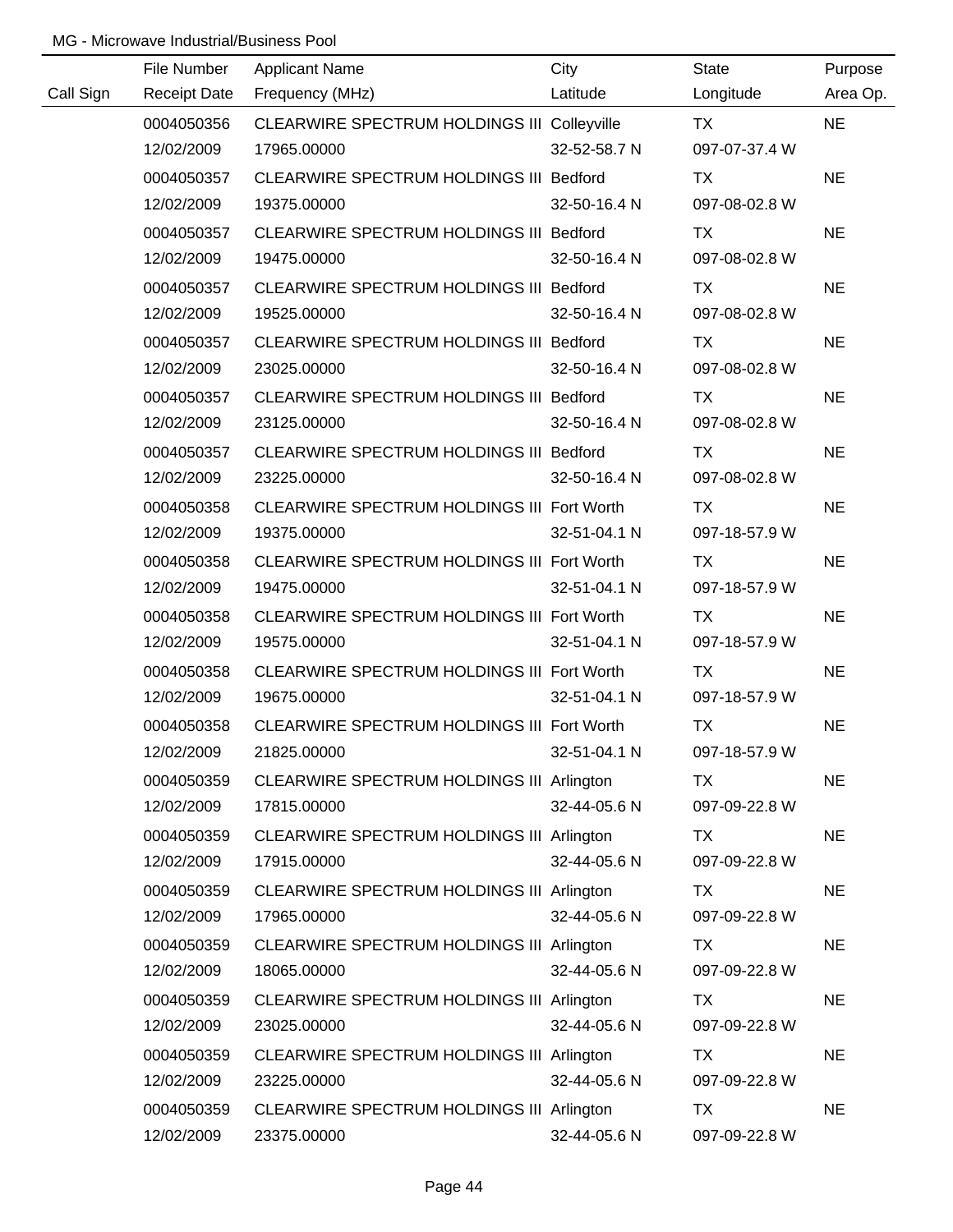|           | File Number         | <b>Applicant Name</b>                     | City         | <b>State</b>  | Purpose   |
|-----------|---------------------|-------------------------------------------|--------------|---------------|-----------|
| Call Sign | <b>Receipt Date</b> | Frequency (MHz)                           | Latitude     | Longitude     | Area Op.  |
|           | 0004050359          | CLEARWIRE SPECTRUM HOLDINGS III Arlington |              | TX            | <b>NE</b> |
|           | 12/02/2009          | 23475.00000                               | 32-44-05.6 N | 097-09-22.8 W |           |
|           | 0004050386          | CLEARWIRE SPECTRUM HOLDINGS III Arlington |              | TX            | <b>NE</b> |
|           | 12/02/2009          | 17815.00000                               | 32-45-24.2 N | 097-05-32.2 W |           |
|           | 0004050386          | CLEARWIRE SPECTRUM HOLDINGS III Arlington |              | TX            | <b>NE</b> |
|           | 12/02/2009          | 17915.00000                               | 32-45-24.2 N | 097-05-32.2 W |           |
|           | 0004050386          | CLEARWIRE SPECTRUM HOLDINGS III Arlington |              | TX            | <b>NE</b> |
|           | 12/02/2009          | 23075.00000                               | 32-45-24.2 N | 097-05-32.2 W |           |
|           | 0004050386          | CLEARWIRE SPECTRUM HOLDINGS III Arlington |              | TX            | <b>NE</b> |
|           | 12/02/2009          | 23175.00000                               | 32-45-24.2 N | 097-05-32.2 W |           |
|           | 0004050387          | CLEARWIRE SPECTRUM HOLDINGS III Dallas    |              | TX            | <b>NE</b> |
|           | 12/02/2009          | 23525.00000                               | 32-47-58.3 N | 096-46-39.1 W |           |
|           | 0004050388          | CLEARWIRE SPECTRUM HOLDINGS III Plano     |              | TX            | <b>NE</b> |
|           | 12/02/2009          | 19525.00000                               | 33-03-19.8 N | 096-49-40.1 W |           |
|           | 0004050388          | CLEARWIRE SPECTRUM HOLDINGS III Plano     |              | TX            | <b>NE</b> |
|           | 12/02/2009          | 19625.00000                               | 33-03-19.8 N | 096-49-40.1 W |           |
|           | 0004050388          | CLEARWIRE SPECTRUM HOLDINGS III Plano     |              | TX            | <b>NE</b> |
|           | 12/02/2009          | 23025.00000                               | 33-03-19.8 N | 096-49-40.1 W |           |
|           | 0004050388          | CLEARWIRE SPECTRUM HOLDINGS III Plano     |              | <b>TX</b>     | <b>NE</b> |
|           | 12/02/2009          | 23075.00000                               | 33-03-19.8 N | 096-49-40.1 W |           |
|           | 0004050388          | CLEARWIRE SPECTRUM HOLDINGS III Plano     |              | TX            | <b>NE</b> |
|           | 12/02/2009          | 23125.00000                               | 33-03-19.8 N | 096-49-40.1 W |           |
|           | 0004050388          | CLEARWIRE SPECTRUM HOLDINGS III Plano     |              | <b>TX</b>     | <b>NE</b> |
|           | 12/02/2009          | 23175.00000                               | 33-03-19.8 N | 096-49-40.1 W |           |
|           | 0004050389          | CLEARWIRE SPECTRUM HOLDINGS III Plano     |              | TX.           | <b>NE</b> |
|           | 12/02/2009          | 19375.00000                               | 33-01-03.8 N | 096-49-11.6 W |           |
|           | 0004050389          | CLEARWIRE SPECTRUM HOLDINGS III Plano     |              | TX.           | NE.       |
|           | 12/02/2009          | 19475.00000                               | 33-01-03.8 N | 096-49-11.6 W |           |
|           | 0004050389          | CLEARWIRE SPECTRUM HOLDINGS III Plano     |              | TX.           | <b>NE</b> |
|           | 12/02/2009          | 19525.00000                               | 33-01-03.8 N | 096-49-11.6 W |           |
|           | 0004050389          | CLEARWIRE SPECTRUM HOLDINGS III Plano     |              | TX.           | <b>NE</b> |
|           | 12/02/2009          | 19575.00000                               | 33-01-03.8 N | 096-49-11.6 W |           |
|           | 0004050389          | CLEARWIRE SPECTRUM HOLDINGS III Plano     |              | TX.           | <b>NE</b> |
|           | 12/02/2009          | 19625.00000                               | 33-01-03.8 N | 096-49-11.6 W |           |
|           | 0004050389          | CLEARWIRE SPECTRUM HOLDINGS III Plano     |              | TX            | <b>NE</b> |
|           | 12/02/2009          | 19675.00000                               | 33-01-03.8 N | 096-49-11.6 W |           |
|           | 0004050390          | CLEARWIRE SPECTRUM HOLDINGS III Irving    |              | TX            | <b>NE</b> |
|           | 12/02/2009          | 11225.00000                               | 32-50-10.3 N | 096-57-15.8 W |           |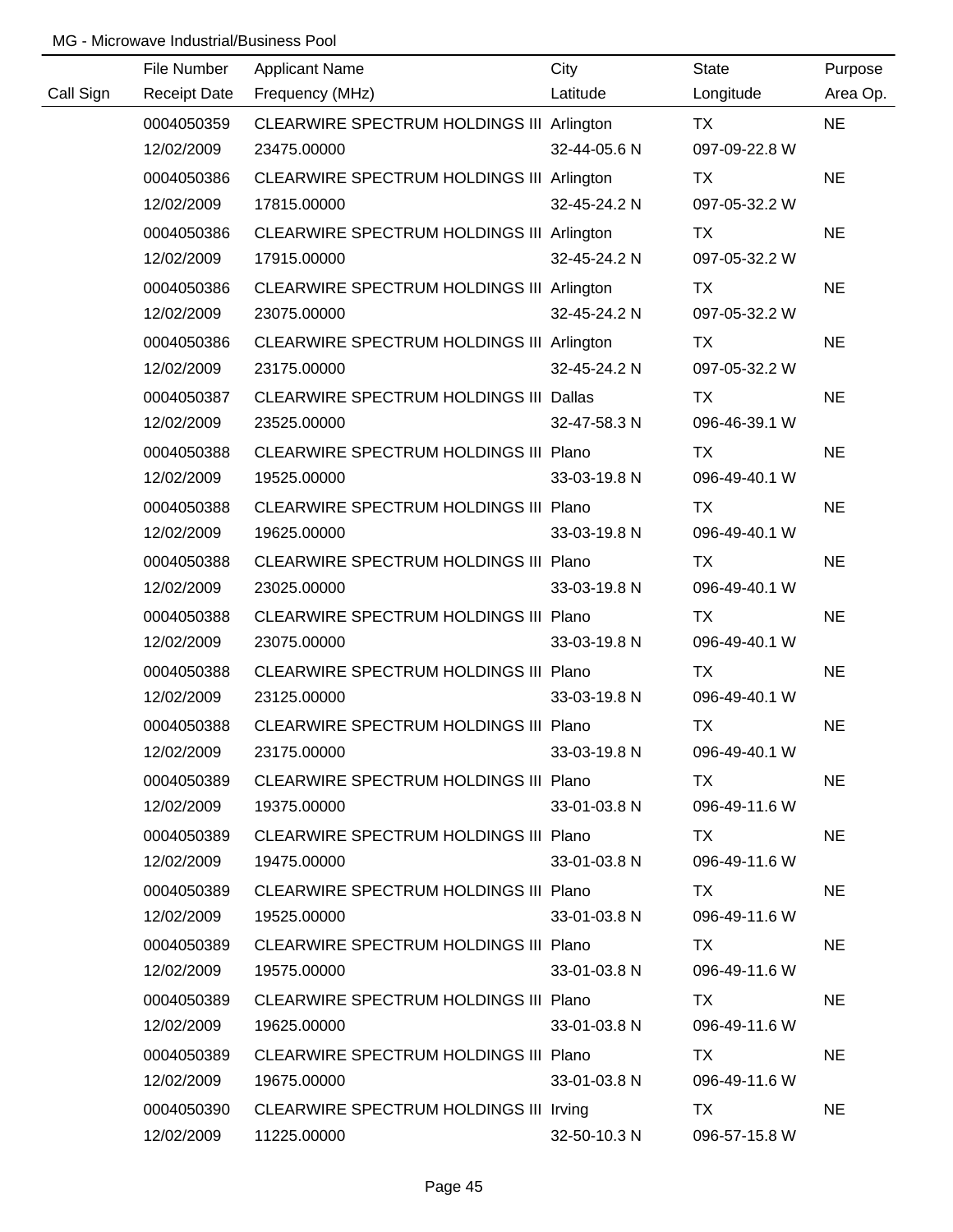|           | File Number         | <b>Applicant Name</b>                      | City         | State         | Purpose   |
|-----------|---------------------|--------------------------------------------|--------------|---------------|-----------|
| Call Sign | <b>Receipt Date</b> | Frequency (MHz)                            | Latitude     | Longitude     | Area Op.  |
|           | 0004050390          | CLEARWIRE SPECTRUM HOLDINGS III Irving     |              | <b>TX</b>     | <b>NE</b> |
|           | 12/02/2009          | 11265.00000                                | 32-50-10.3 N | 096-57-15.8 W |           |
|           | 0004050390          | CLEARWIRE SPECTRUM HOLDINGS III Irving     |              | TX            | <b>NE</b> |
|           | 12/02/2009          | 11305.00000                                | 32-50-10.3 N | 096-57-15.8 W |           |
|           | 0004050390          | CLEARWIRE SPECTRUM HOLDINGS III Irving     |              | TX            | <b>NE</b> |
|           | 12/02/2009          | 11345.00000                                | 32-50-10.3 N | 096-57-15.8 W |           |
|           | 0004050390          | CLEARWIRE SPECTRUM HOLDINGS III Irving     |              | TX            | <b>NE</b> |
|           | 12/02/2009          | 11505.00000                                | 32-50-10.3 N | 096-57-15.8 W |           |
|           | 0004050390          | CLEARWIRE SPECTRUM HOLDINGS III Irving     |              | TX            | <b>NE</b> |
|           | 12/02/2009          | 11585.00000                                | 32-50-10.3 N | 096-57-15.8 W |           |
|           | 0004050390          | CLEARWIRE SPECTRUM HOLDINGS III Irving     |              | TX            | <b>NE</b> |
|           | 12/02/2009          | 19375.00000                                | 32-50-10.3 N | 096-57-15.8 W |           |
|           | 0004050390          | CLEARWIRE SPECTRUM HOLDINGS III Irving     |              | TX            | <b>NE</b> |
|           | 12/02/2009          | 19475.00000                                | 32-50-10.3 N | 096-57-15.8 W |           |
|           | 0004050390          | CLEARWIRE SPECTRUM HOLDINGS III Irving     |              | TX            | <b>NE</b> |
|           | 12/02/2009          | 23025.00000                                | 32-50-10.3 N | 096-57-15.8 W |           |
|           | 0004050390          | CLEARWIRE SPECTRUM HOLDINGS III Irving     |              | TX            | <b>NE</b> |
|           | 12/02/2009          | 23125.00000                                | 32-50-10.3 N | 096-57-15.8 W |           |
|           | 0004050390          | CLEARWIRE SPECTRUM HOLDINGS III Irving     |              | TX            | <b>NE</b> |
|           | 12/02/2009          | 23175.00000                                | 32-50-10.3 N | 096-57-15.8 W |           |
|           | 0004050390          | CLEARWIRE SPECTRUM HOLDINGS III Irving     |              | <b>TX</b>     | <b>NE</b> |
|           | 12/02/2009          | 23275.00000                                | 32-50-10.3 N | 096-57-15.8 W |           |
|           | 0004050390          | CLEARWIRE SPECTRUM HOLDINGS III Irving     |              | <b>TX</b>     | <b>NE</b> |
|           | 12/02/2009          | 23375.00000                                | 32-50-10.3 N | 096-57-15.8 W |           |
|           | 0004050391          | CLEARWIRE SPECTRUM HOLDINGS III Carrollton |              | TX.           | <b>NE</b> |
|           | 12/02/2009          | 17965.00000                                | 33-01-11.6 N | 096-50-29.9 W |           |
|           | 0004050391          | CLEARWIRE SPECTRUM HOLDINGS III Carrollton |              | TX.           | NE.       |
|           | 12/02/2009          | 18015.00000                                | 33-01-11.6 N | 096-50-29.9 W |           |
|           | 0004050391          | CLEARWIRE SPECTRUM HOLDINGS III Carrollton |              | TX.           | <b>NE</b> |
|           | 12/02/2009          | 18065.00000                                | 33-01-11.6 N | 096-50-29.9 W |           |
|           | 0004050391          | CLEARWIRE SPECTRUM HOLDINGS III Carrollton |              | TX.           | <b>NE</b> |
|           | 12/02/2009          | 18115.00000                                | 33-01-11.6 N | 096-50-29.9 W |           |
|           | 0004050391          | CLEARWIRE SPECTRUM HOLDINGS III Carrollton |              | TX.           | <b>NE</b> |
|           | 12/02/2009          | 23125.00000                                | 33-01-11.6 N | 096-50-29.9 W |           |
|           | 0004050391          | CLEARWIRE SPECTRUM HOLDINGS III Carrollton |              | TX.           | <b>NE</b> |
|           | 12/02/2009          | 23225.00000                                | 33-01-11.6 N | 096-50-29.9 W |           |
|           | 0004050392          | CLEARWIRE SPECTRUM HOLDINGS III Dallas     |              | TX            | <b>NE</b> |
|           | 12/02/2009          | 23325.00000                                | 32-47-46.7 N | 096-47-22.2 W |           |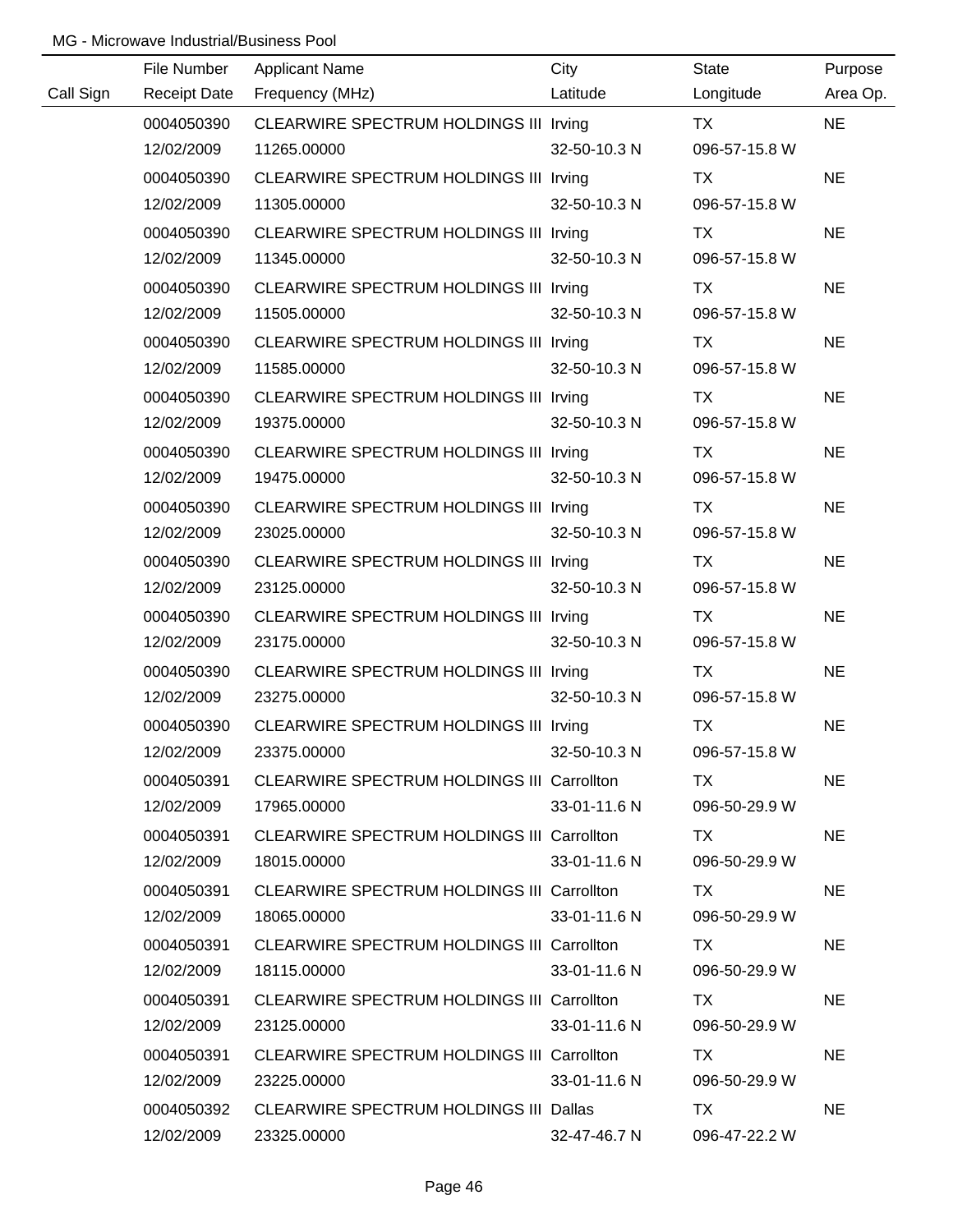|           | File Number         | <b>Applicant Name</b>                           | City         | <b>State</b>  | Purpose   |
|-----------|---------------------|-------------------------------------------------|--------------|---------------|-----------|
| Call Sign | <b>Receipt Date</b> | Frequency (MHz)                                 | Latitude     | Longitude     | Area Op.  |
|           | 0004050392          | CLEARWIRE SPECTRUM HOLDINGS III Dallas          |              | <b>TX</b>     | <b>NE</b> |
|           | 12/02/2009          | 23425.00000                                     | 32-47-46.7 N | 096-47-22.2 W |           |
|           | 0004050393          | CLEARWIRE SPECTRUM HOLDINGS III Dallas          |              | <b>TX</b>     | <b>NE</b> |
|           | 12/02/2009          | 11345.00000                                     | 32-52-20.8 N | 096-53-05.3 W |           |
|           | 0004050393          | CLEARWIRE SPECTRUM HOLDINGS III Dallas          |              | TX            | <b>NE</b> |
|           | 12/02/2009          | 11425.00000                                     | 32-52-20.8 N | 096-53-05.3 W |           |
|           | 0004050393          | CLEARWIRE SPECTRUM HOLDINGS III Dallas          |              | TX            | <b>NE</b> |
|           | 12/02/2009          | 19525.00000                                     | 32-52-20.8 N | 096-53-05.3 W |           |
|           | 0004050393          | CLEARWIRE SPECTRUM HOLDINGS III Dallas          |              | <b>TX</b>     | <b>NE</b> |
|           | 12/02/2009          | 19625.00000                                     | 32-52-20.8 N | 096-53-05.3 W |           |
|           | 0004050393          | CLEARWIRE SPECTRUM HOLDINGS III Dallas          |              | TX            | <b>NE</b> |
|           | 12/02/2009          | 23125.00000                                     | 32-52-20.8 N | 096-53-05.3 W |           |
|           | 0004050393          | CLEARWIRE SPECTRUM HOLDINGS III Dallas          |              | TX            | <b>NE</b> |
|           | 12/02/2009          | 23275.00000                                     | 32-52-20.8 N | 096-53-05.3 W |           |
|           | 0004050394          | CLEARWIRE SPECTRUM HOLDINGS III Benbrook        |              | TX            | <b>NE</b> |
|           | 12/02/2009          | 11265.00000                                     | 32-41-48.7 N | 097-26-32.8 W |           |
|           | 0004050394          | <b>CLEARWIRE SPECTRUM HOLDINGS III Benbrook</b> |              | TX            | <b>NE</b> |
|           | 12/02/2009          | 21875.00000                                     | 32-41-48.7 N | 097-26-32.8 W |           |
|           | 0004050394          | CLEARWIRE SPECTRUM HOLDINGS III Benbrook        |              | <b>TX</b>     | <b>NE</b> |
|           | 12/02/2009          | 21925.00000                                     | 32-41-48.7 N | 097-26-32.8 W |           |
|           | 0004050395          | CLEARWIRE SPECTRUM HOLDINGS III Plano           |              | <b>TX</b>     | <b>NE</b> |
|           | 12/02/2009          | 17815.00000                                     | 33-01-20.4 N | 096-47-32.5 W |           |
|           | 0004050395          | CLEARWIRE SPECTRUM HOLDINGS III Plano           |              | <b>TX</b>     | <b>NE</b> |
|           | 12/02/2009          | 17915.00000                                     | 33-01-20.4 N | 096-47-32.5 W |           |
|           | 0004050395          | CLEARWIRE SPECTRUM HOLDINGS III Plano           |              | TX.           | <b>NE</b> |
|           | 12/02/2009          | 21875.00000                                     | 33-01-20.4 N | 096-47-32.5 W |           |
|           | 0004050395          | CLEARWIRE SPECTRUM HOLDINGS III Plano           |              | TX.           | <b>NE</b> |
|           | 12/02/2009          | 21975.00000                                     | 33-01-20.4 N | 096-47-32.5 W |           |
|           | 0004050396          | CLEARWIRE SPECTRUM HOLDINGS III Fort Worth      |              | TX.           | <b>NE</b> |
|           | 12/02/2009          | 10775.00000                                     | 32-48-36.1 N | 097-21-03.0 W |           |
|           | 0004050396          | CLEARWIRE SPECTRUM HOLDINGS III Fort Worth      |              | TX.           | <b>NE</b> |
|           | 12/02/2009          | 10895.00000                                     | 32-48-36.1 N | 097-21-03.0 W |           |
|           | 0004050396          | CLEARWIRE SPECTRUM HOLDINGS III Fort Worth      |              | TX.           | <b>NE</b> |
|           | 12/02/2009          | 19525.00000                                     | 32-48-36.1 N | 097-21-03.0 W |           |
|           | 0004050396          | CLEARWIRE SPECTRUM HOLDINGS III Fort Worth      |              | TX            | <b>NE</b> |
|           | 12/02/2009          | 19625.00000                                     | 32-48-36.1 N | 097-21-03.0 W |           |
|           | 0004050396          | CLEARWIRE SPECTRUM HOLDINGS III Fort Worth      |              | <b>TX</b>     | <b>NE</b> |
|           | 12/02/2009          | 23025.00000                                     | 32-48-36.1 N | 097-21-03.0 W |           |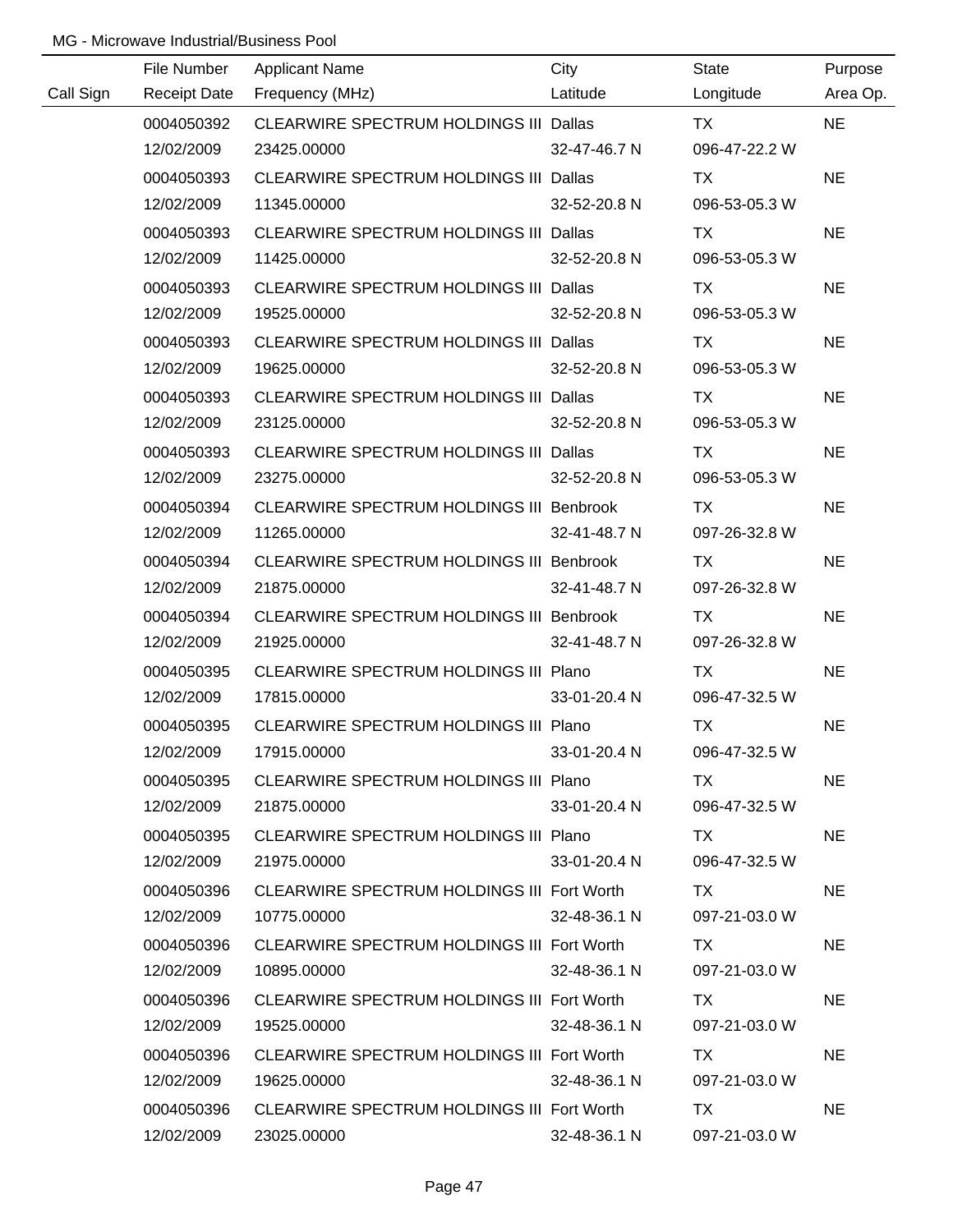|           | File Number         | <b>Applicant Name</b>                          | City         | <b>State</b>  | Purpose   |
|-----------|---------------------|------------------------------------------------|--------------|---------------|-----------|
| Call Sign | <b>Receipt Date</b> | Frequency (MHz)                                | Latitude     | Longitude     | Area Op.  |
|           | 0004050396          | CLEARWIRE SPECTRUM HOLDINGS III Fort Worth     |              | <b>TX</b>     | <b>NE</b> |
|           | 12/02/2009          | 23125.00000                                    | 32-48-36.1 N | 097-21-03.0 W |           |
|           | 0004050417          | CLEARWIRE SPECTRUM HOLDINGS III Fort Worth     |              | <b>TX</b>     | <b>NE</b> |
|           | 12/02/2009          | 10815.00000                                    | 32-48-27.0 N | 097-18-50.4 W |           |
|           | 0004050417          | CLEARWIRE SPECTRUM HOLDINGS III Fort Worth     |              | TX            | <b>NE</b> |
|           | 12/02/2009          | 10895.00000                                    | 32-48-27.0 N | 097-18-50.4 W |           |
|           | 0004050417          | CLEARWIRE SPECTRUM HOLDINGS III Fort Worth     |              | TX            | <b>NE</b> |
|           | 12/02/2009          | 11095.00000                                    | 32-48-27.0 N | 097-18-50.4 W |           |
|           | 0004050417          | CLEARWIRE SPECTRUM HOLDINGS III Fort Worth     |              | TX            | <b>NE</b> |
|           | 12/02/2009          | 11175.00000                                    | 32-48-27.0 N | 097-18-50.4 W |           |
|           | 0004050417          | CLEARWIRE SPECTRUM HOLDINGS III Fort Worth     |              | TX            | <b>NE</b> |
|           | 12/02/2009          | 19375.00000                                    | 32-48-27.0 N | 097-18-50.4 W |           |
|           | 0004050417          | CLEARWIRE SPECTRUM HOLDINGS III Fort Worth     |              | TX            | <b>NE</b> |
|           | 12/02/2009          | 19475.00000                                    | 32-48-27.0 N | 097-18-50.4 W |           |
|           | 0004050495          | Consumers Power Inc.                           | Corvallis    | <b>OR</b>     | <b>NE</b> |
|           | 12/01/2009          | 06093.45000                                    | 44-33-20.3 N | 123-20-04.9 W |           |
|           | 0004050504          | Consumers Power Inc.                           | Lebenon      | <b>OR</b>     | <b>NE</b> |
|           | 12/01/2009          | 06345.49000                                    | 44-30-18.8 N | 122-57-42.5 W |           |
|           | 0004050555          | HANOVER COUNTY DEPT OF PUBLIC I ASHLAND        |              | VA            | <b>NE</b> |
|           | 12/02/2009          | 00956.36875                                    | 37-43-42.9 N | 077-27-08.1 W | P         |
|           | 0004050557          | <b>CLEARWIRE SPECTRUM HOLDINGS III Houston</b> |              | <b>TX</b>     | <b>NE</b> |
|           | 12/02/2009          | 10975.00000                                    | 29-58-13.8 N | 095-29-14.4 W |           |
|           | 0004050557          | CLEARWIRE SPECTRUM HOLDINGS III Houston        |              | <b>TX</b>     | <b>NE</b> |
|           | 12/02/2009          | 11055.00000                                    | 29-58-13.8 N | 095-29-14.4 W |           |
|           | 0004050557          | CLEARWIRE SPECTRUM HOLDINGS III Houston        |              | TX.           | <b>NE</b> |
|           | 12/02/2009          | 23075.00000                                    | 29-58-13.8 N | 095-29-14.4 W |           |
|           | 0004050557          | CLEARWIRE SPECTRUM HOLDINGS III Houston        |              | TX.           | <b>NE</b> |
|           | 12/02/2009          | 23175.00000                                    | 29-58-13.8 N | 095-29-14.4 W |           |
|           | 0004050558          | CLEARWIRE SPECTRUM HOLDINGS III Houston        |              | TX.           | <b>NE</b> |
|           | 12/02/2009          | 11465.00000                                    | 29-58-05.7 N | 095-31-42.3 W |           |
|           | 0004050558          | <b>CLEARWIRE SPECTRUM HOLDINGS III Houston</b> |              | TX.           | <b>NE</b> |
|           | 12/02/2009          | 11545.00000                                    | 29-58-05.7 N | 095-31-42.3 W |           |
|           | 0004050558          | <b>CLEARWIRE SPECTRUM HOLDINGS III Houston</b> |              | TX.           | <b>NE</b> |
|           | 12/02/2009          | 17815.00000                                    | 29-58-05.7 N | 095-31-42.3 W |           |
|           | 0004050558          | <b>CLEARWIRE SPECTRUM HOLDINGS III Houston</b> |              | TX            | <b>NE</b> |
|           | 12/02/2009          | 17915.00000                                    | 29-58-05.7 N | 095-31-42.3 W |           |
|           | 0004050604          | HERLONG PUBLIC UTILITY DISTRICT HERLONG        |              | CA            | <b>NE</b> |
|           | 12/02/2009          | 00956.36875                                    | 40-08-38.7 N | 120-10-15.7 W | P.        |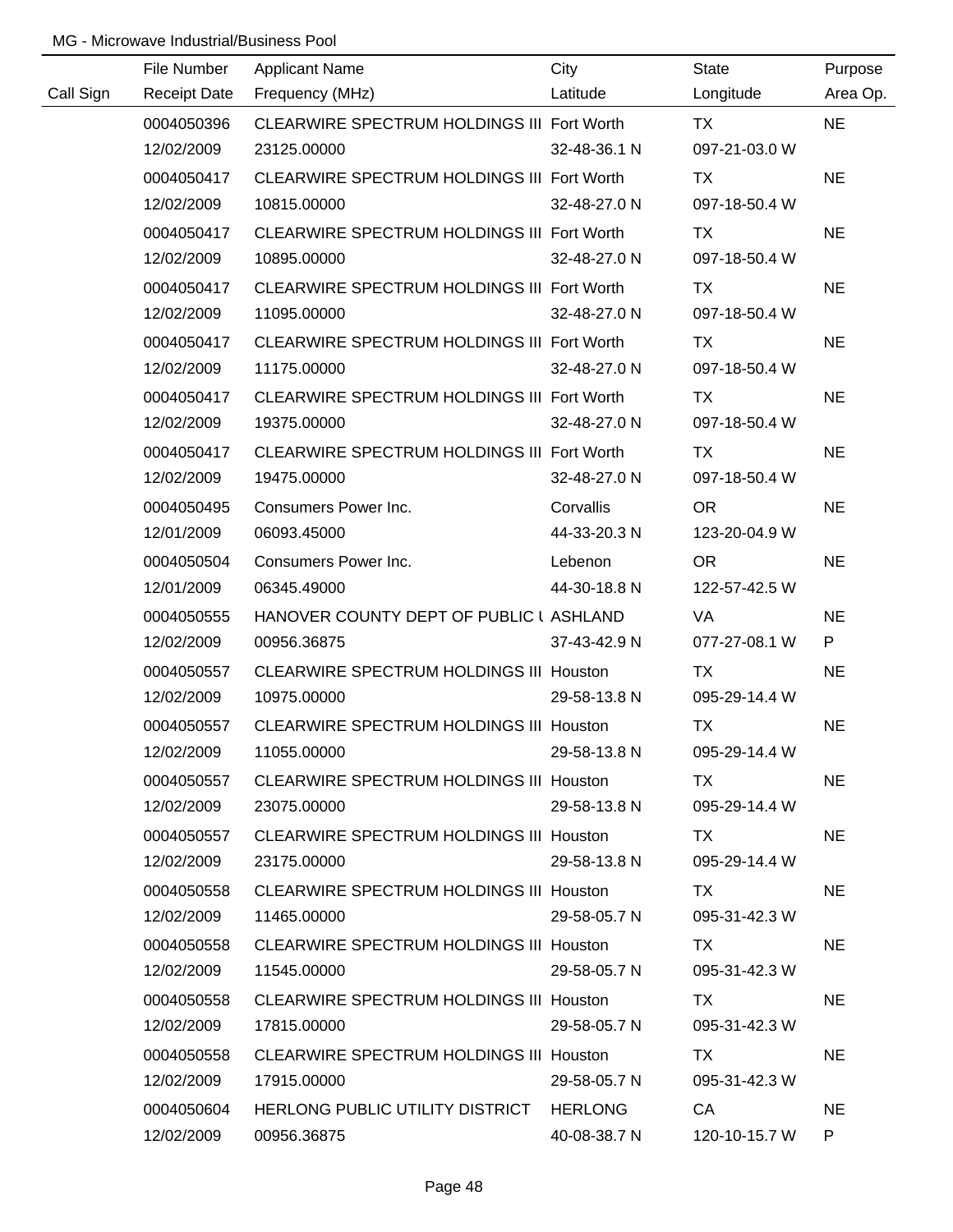|                | File Number         | <b>Applicant Name</b>                            | City                | <b>State</b>  | Purpose   |
|----------------|---------------------|--------------------------------------------------|---------------------|---------------|-----------|
| Call Sign      | <b>Receipt Date</b> | Frequency (MHz)                                  | Latitude            | Longitude     | Area Op.  |
|                | 0004050608          | <b>BATES TOWNSHIP</b>                            | <b>IRON RIVER</b>   | MI            | <b>NE</b> |
|                | 12/02/2009          | 00956.36875                                      | 46-06-23.0 N        | 088-35-02.0 W | P         |
|                | 0004050615          | MUNICIPAL WATER AUTHORITY OF TH BLACKFIELD       |                     | <b>PA</b>     | <b>NE</b> |
|                | 12/02/2009          | 00956.35625                                      | 39-53-59.0 N        | 079-06-31.0 W | P         |
|                | 0004050747          | CLEARWIRE SPECTRUM HOLDINGS III Fort Worth       |                     | TX            | <b>NE</b> |
|                | 12/02/2009          | 17965.00000                                      | 32-43-39.0 N        | 097-22-31.1 W |           |
|                | 0004050747          | CLEARWIRE SPECTRUM HOLDINGS III Fort Worth       |                     | TX            | <b>NE</b> |
|                | 12/02/2009          | 18065.00000                                      | 32-43-39.0 N        | 097-22-31.1 W |           |
|                | 0004050747          | CLEARWIRE SPECTRUM HOLDINGS III Fort Worth       |                     | TX            | <b>NE</b> |
|                | 12/02/2009          | 21825.00000                                      | 32-43-39.0 N        | 097-22-31.1 W |           |
|                | 0004050747          | CLEARWIRE SPECTRUM HOLDINGS III Fort Worth       |                     | TX            | <b>NE</b> |
|                | 12/02/2009          | 21925.00000                                      | 32-43-39.0 N        | 097-22-31.1 W |           |
|                | 0004052193          | Freewire Broadband LLC                           | Portland            | <b>OR</b>     | <b>NE</b> |
|                | 12/02/2009          | 21320.00000                                      | 45-31-16.9 N        | 122-41-17.0 W |           |
|                | 0004053165          | WKEF Licensee L.P.                               | <b>DAYTON</b>       | OH            | <b>NE</b> |
|                | 12/03/2009          | 17740.00000                                      | 39-43-28.0 N        | 084-15-18.0 W |           |
|                | 0004048433          | Carolina Power & Light Company d/b/a/ P Elease   |                     | <b>NC</b>     | <b>RM</b> |
| <b>WNEH535</b> | 11/30/2009          | 06560.62500                                      | 34-52-18.0 N        | 078-47-06.0 W |           |
|                | 0004048585          | Florida Power Corporation, d/b/a Progress Inglis |                     | <b>FL</b>     | <b>RM</b> |
| WNTC243        | 11/30/2009          | 00954.15000                                      | 29-01-52.9 N        | 082-40-40.3 W |           |
|                | 0004048591          | Florida Power Corporation, d/b/a Progress Inglis |                     | <b>FL</b>     | <b>RM</b> |
| WNTC244        | 11/30/2009          | 00957.75000                                      | 29-01-03.9 N        | 082-40-27.3 W |           |
|                | 0004049228          | Norfolk Southern Railway Company                 | <b>SOUTH LORAIN</b> | OH            | <b>RM</b> |
| <b>WAA860</b>  | 12/01/2009          | 06545.00000                                      | 41-26-49.1 N        | 082-05-11.5 W |           |
|                | 0004049228          | Norfolk Southern Railway Company                 | <b>SOUTH LORAIN</b> | <b>OH</b>     | <b>RM</b> |
| <b>WAA860</b>  | 12/01/2009          | 06585.00000                                      | 41-26-49.1 N        | 082-05-11.5 W |           |
|                | 0004049228          | Norfolk Southern Railway Company                 | <b>SOUTH LORAIN</b> | OH            | <b>RM</b> |
| <b>WAA860</b>  | 12/01/2009          | 06655.00000                                      | 41-26-49.1 N        | 082-05-11.5 W |           |
|                | 0004049228          | Norfolk Southern Railway Company                 | <b>SOUTH LORAIN</b> | <b>OH</b>     | <b>RM</b> |
| <b>WAA860</b>  | 12/01/2009          | 06675.00000                                      | 41-26-49.1 N        | 082-05-11.5 W |           |
|                | 0004049483          | <b>ENTERGY SERVICES INC</b>                      | <b>CLINTON</b>      | LA            | <b>RM</b> |
| KKQ61          | 12/01/2009          | 06615.00000                                      | 30-53-03.0 N        | 090-53-58.0 W |           |
|                | 0004049483          | <b>ENTERGY SERVICES INC</b>                      | <b>CLINTON</b>      | LA            | <b>RM</b> |
| KKQ61          | 12/01/2009          | 06645.00000                                      | 30-53-03.0 N        | 090-53-58.0 W |           |
|                | 0004049483          | <b>ENTERGY SERVICES INC</b>                      | <b>CLINTON</b>      | LA            | <b>RM</b> |
| KKQ61          | 12/01/2009          | 06695.00000                                      | 30-53-03.0 N        | 090-53-58.0 W |           |
|                | 0004049486          | <b>ENTERGY SERVICES INC</b>                      | <b>WISNER</b>       | LA            | <b>RM</b> |
| KKQ62          | 12/01/2009          | 02146.00000                                      | 31-58-11.0 N        | 091-40-33.0 W |           |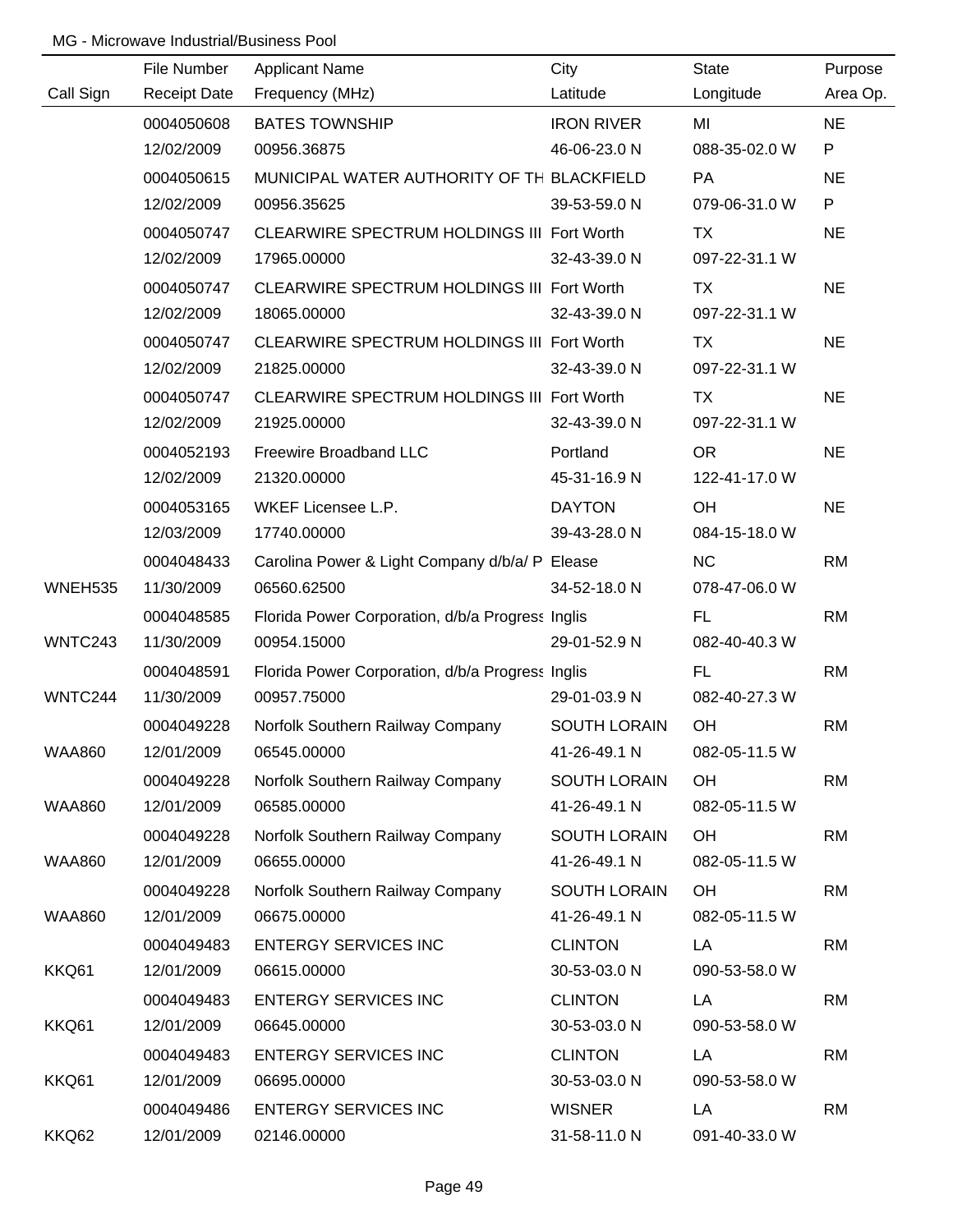|                | File Number         | <b>Applicant Name</b>                   | City            | <b>State</b>  | Purpose   |
|----------------|---------------------|-----------------------------------------|-----------------|---------------|-----------|
| Call Sign      | <b>Receipt Date</b> | Frequency (MHz)                         | Latitude        | Longitude     | Area Op.  |
|                | 0004049486          | <b>ENTERGY SERVICES INC</b>             | <b>WISNER</b>   | LA            | <b>RM</b> |
| KKQ62          | 12/01/2009          | 06605.00000                             | 31-58-11.0 N    | 091-40-33.0 W |           |
|                | 0004049486          | <b>ENTERGY SERVICES INC</b>             | <b>WISNER</b>   | LA            | <b>RM</b> |
| KKQ62          | 12/01/2009          | 06625.00000                             | 31-58-11.0 N    | 091-40-33.0 W |           |
|                | 0004049604          | <b>ENTERGY SERVICES INC</b>             | <b>COLUMBIA</b> | LA            | <b>RM</b> |
| KKQ63          | 12/01/2009          | 02183.20000                             | 32-05-20.0 N    | 092-05-33.0 W |           |
|                | 0004049604          | <b>ENTERGY SERVICES INC</b>             | <b>COLUMBIA</b> | LA            | <b>RM</b> |
| KKQ63          | 12/01/2009          | 06730.00000                             | 32-05-20.0 N    | 092-05-33.0 W |           |
|                | 0004049604          | <b>ENTERGY SERVICES INC</b>             | <b>COLUMBIA</b> | LA            | <b>RM</b> |
| KKQ63          | 12/01/2009          | 06785.00000                             | 32-05-20.0 N    | 092-05-33.0 W |           |
|                | 0004051249          | CONSOLIDATED EDISON COMPANY OI EASTVIEW |                 | NY            | <b>RM</b> |
| WNTA399        | 12/02/2009          | 00952.65625                             | 41-04-53.3 N    | 073-49-38.4 W | P         |
|                | 0004051250          | CONSOLIDATED EDISON COMPANY OI NEW YORK |                 | <b>NY</b>     | <b>RM</b> |
| <b>WNTA400</b> | 12/02/2009          | 00952.53125                             | 40-44-02.3 N    | 073-59-14.5 W | P         |
|                | 0004048037          | Vastar Resources Inc.                   |                 |               | <b>RO</b> |
| WGR99          | 11/30/2009          |                                         |                 |               |           |
|                | 0004048143          | Questar Infocomm Inc                    |                 |               | <b>RO</b> |
| WNTW725        | 11/30/2009          |                                         |                 |               |           |
|                | 0004048144          | Questar Infocomm Inc                    |                 |               | <b>RO</b> |
| <b>WNTW726</b> | 11/30/2009          |                                         |                 |               |           |
|                | 0004048578          | Texas Gas Transmission, LLC             |                 |               | <b>RO</b> |
| <b>WNTX530</b> | 11/30/2009          |                                         |                 |               |           |
|                | 0004048579          | Texas Gas Transmission, LLC             |                 |               | <b>RO</b> |
| WNTX543        | 11/30/2009          |                                         |                 |               |           |
|                | 0004048580          | Texas Gas Transmission, LLC             |                 |               | <b>RO</b> |
| WNTZ643        | 11/30/2009          |                                         |                 |               |           |
|                | 0004048581          | Texas Gas Transmission, LLC             |                 |               | <b>RO</b> |
| WPJA520        | 11/30/2009          |                                         |                 |               |           |
|                | 0004048745          | Xcel Energy Services Inc.               |                 |               | <b>RO</b> |
| WNEH546        | 11/30/2009          |                                         |                 |               |           |
|                | 0004048746          | Xcel Energy Services Inc.               |                 |               | <b>RO</b> |
| WNTC310        | 11/30/2009          |                                         |                 |               |           |
|                | 0004048747          | Xcel Energy Services Inc.               |                 |               | <b>RO</b> |
| WNTC312        | 11/30/2009          |                                         |                 |               |           |
|                | 0004048748          | Xcel Energy Services Inc.               |                 |               | <b>RO</b> |
| <b>WNTW610</b> | 11/30/2009          |                                         |                 |               |           |
|                | 0004048749          | Xcel Energy Services Inc.               |                 |               | <b>RO</b> |
| WNTX667        | 11/30/2009          |                                         |                 |               |           |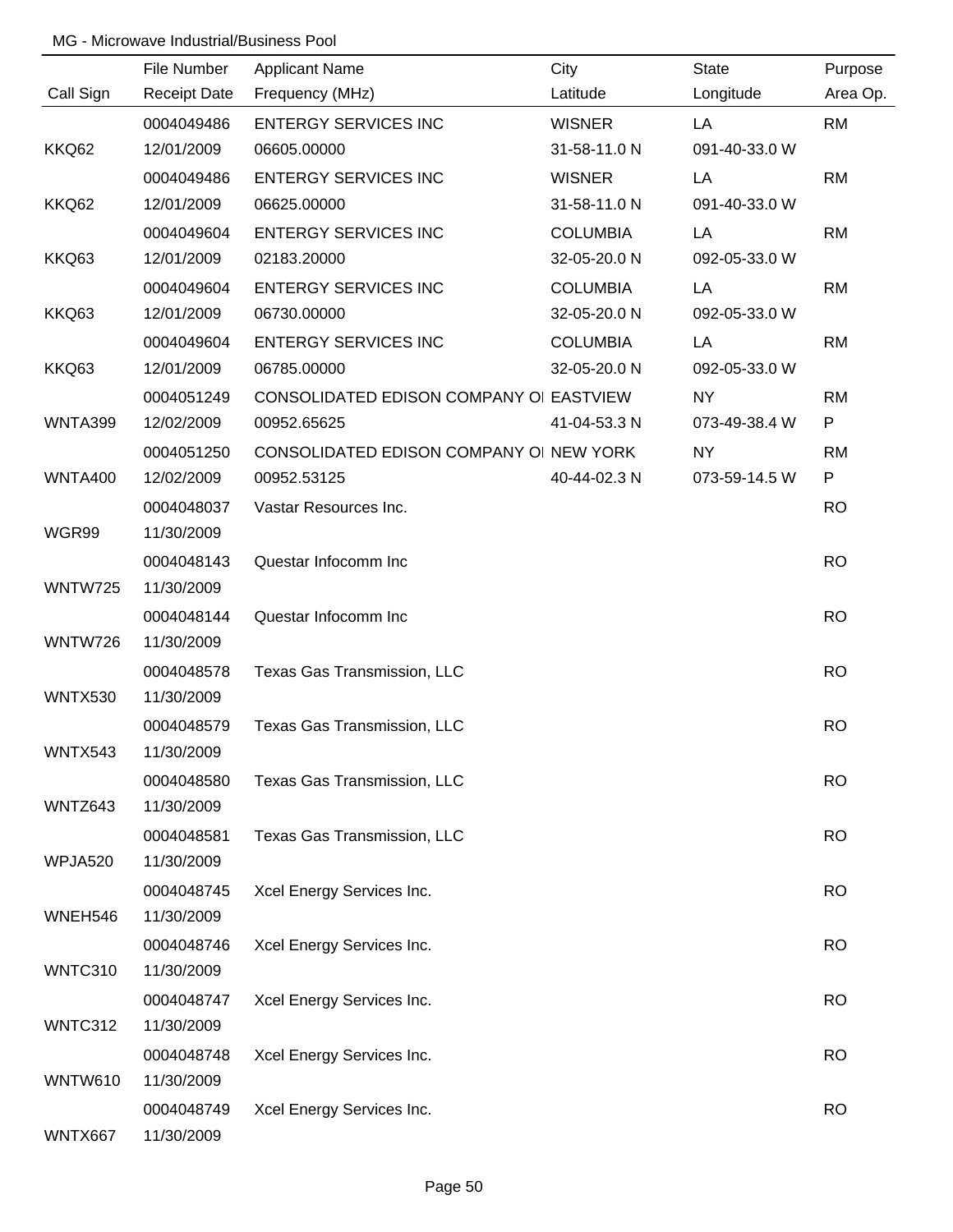|                | File Number              | <b>Applicant Name</b>                    | City     | <b>State</b> | Purpose   |
|----------------|--------------------------|------------------------------------------|----------|--------------|-----------|
| Call Sign      | <b>Receipt Date</b>      | Frequency (MHz)                          | Latitude | Longitude    | Area Op.  |
| WNTA577        | 0004049889<br>12/01/2009 | Air Liquide Large Industries U.S. LP     |          |              | <b>RO</b> |
| <b>WNTA578</b> | 0004049890<br>12/01/2009 | Air Liquide Large Industries U.S. LP     |          |              | <b>RO</b> |
| WPOM437        | 0004049902<br>12/01/2009 | Carolina Power & Light Company d/b/a/ P  |          |              | <b>RO</b> |
| <b>WNEI234</b> | 0004050339<br>12/01/2009 | EXXON COMMUNICATIONS COMPANY             |          |              | <b>RO</b> |
| WNTB358        | 0004050340<br>12/01/2009 | EXXON COMMUNICATIONS COMPANY             |          |              | <b>RO</b> |
| <b>WED556</b>  | 0004050341<br>12/01/2009 | EXXON COMMUNICATIONS COMPANY             |          |              | <b>RO</b> |
| <b>WNTX992</b> | 0004050351<br>12/01/2009 | LAS VEGAS VALLEY WATER DISTRICT          |          |              | <b>RO</b> |
| <b>WNTW886</b> | 0004050619<br>12/02/2009 | <b>Hearst Stations Inc.</b>              |          |              | <b>RO</b> |
| <b>WBD302</b>  | 0004050724<br>12/02/2009 | LOWER COLORADO RIVER AUTHORIT            |          |              | <b>RO</b> |
| <b>WHI246</b>  | 0004050725<br>12/02/2009 | LOWER COLORADO RIVER AUTHORIT            |          |              | <b>RO</b> |
| WNTJ255        | 0004050728<br>12/02/2009 | LOWER COLORADO RIVER AUTHORIT            |          |              | <b>RO</b> |
| <b>WNTJ257</b> | 0004050730<br>12/02/2009 | LOWER COLORADO RIVER AUTHORIT            |          |              | <b>RO</b> |
| WNTB272        | 0004050839<br>12/02/2009 | Northwest Pipeline Corporation           |          |              | <b>RO</b> |
| WNTB273        | 0004050840<br>12/02/2009 | Northwest Pipeline Corporation           |          |              | <b>RO</b> |
| <b>WNTA969</b> | 0004050854<br>12/02/2009 | <b>Williams Energy Services</b>          |          |              | <b>RO</b> |
|                | 0004050855               | <b>Williams Energy Services</b>          |          |              | <b>RO</b> |
| <b>WEF492</b>  | 12/02/2009<br>0004050856 | <b>Williams Energy Services</b>          |          |              | <b>RO</b> |
| <b>WIA882</b>  | 12/02/2009<br>0004051143 | City of Tacoma / Tacoma Public Utilities |          |              | <b>RO</b> |
| WNEU975        | 12/02/2009               |                                          |          |              |           |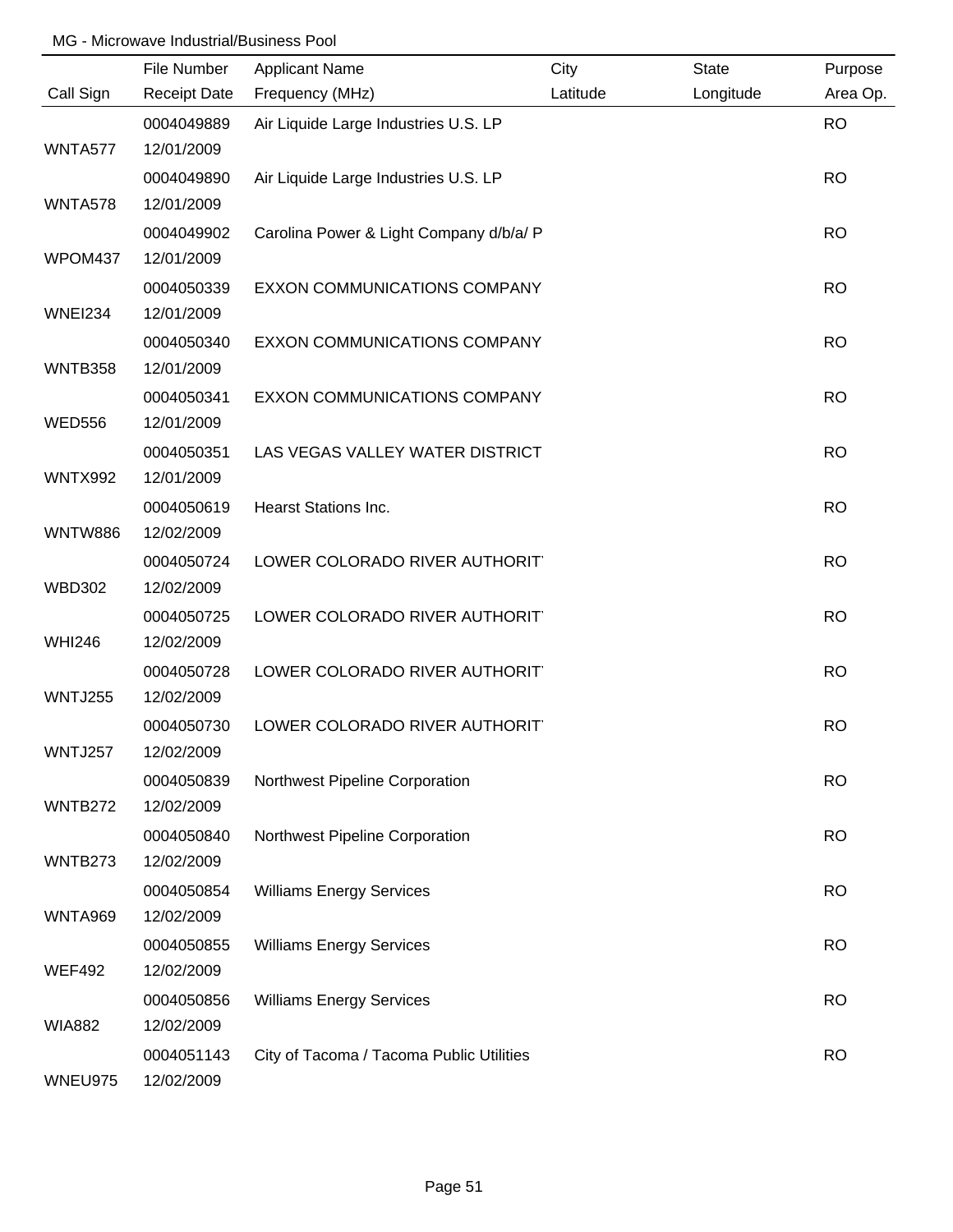|               | File Number         | Applicant Name  | City                            | State     | Purpose  |
|---------------|---------------------|-----------------|---------------------------------|-----------|----------|
| Call Sign     | <b>Receipt Date</b> | Frequency (MHz) | Latitude                        | Longitude | Area Op. |
|               | 0004052359          |                 | NORTHERN INDIANA PUBLIC SERVICE |           |          |
| <b>WIA695</b> | 12/02/2009          |                 |                                 |           |          |

#### NN - 3650-3700 MHz

|           | File Number         | <b>Applicant Name</b>                   | City     | <b>State</b> | Purpose   |
|-----------|---------------------|-----------------------------------------|----------|--------------|-----------|
| Call Sign | <b>Receipt Date</b> | Frequency (MHz)                         | Latitude | Longitude    | Area Op.  |
|           | 0004048031          | Main Street Internet Service, LLC       |          |              | NE.       |
|           | 11/30/2009          | 03650.00000 - 03700.00000               |          |              |           |
|           | 0004048159          | Northern Water                          |          |              | NE.       |
| WQLC265   | 11/30/2009          | 03650.00000 - 03700.00000               |          |              |           |
|           | 0004049643          | <b>Blast Communications Inc.</b>        |          |              | NE.       |
|           | 12/01/2009          | 03650.00000 - 03700.00000               |          |              |           |
|           | 0004049740          | Norris, Samuel O                        |          |              | NE.       |
|           | 12/01/2009          | 03650.00000 - 03700.00000               |          |              |           |
|           | 0004050253          | Kachina Communications, LLC dba Swift ' |          |              | NE.       |
| WQLC416   | 12/01/2009          | 03650.00000 - 03700.00000               |          |              |           |
|           | 0004052251          | Dot-11 Networks, Inc.                   |          |              | <b>NE</b> |
| WQLC537   | 12/02/2009          | 03650.00000 - 03700.00000               |          |              |           |

# TI - TV Intercity Relay

|               | File Number         | <b>Applicant Name</b>                  | City             | <b>State</b>  | Purpose  |
|---------------|---------------------|----------------------------------------|------------------|---------------|----------|
| Call Sign     | <b>Receipt Date</b> | Frequency (MHz)                        | Latitude         | Longitude     | Area Op. |
|               | 0004047056          | KEZI, INC.                             | <b>MEDFORD</b>   | <b>OR</b>     | MD       |
| <b>WMV217</b> | 11/30/2009          | 06875.00000 - 06900.00000              | 42-21-24.9 N     | 122-52-28.2 W |          |
|               | 0004047061          | KEZI, INC.                             | <b>SUTHERLIN</b> | OR.           | MD       |
| <b>WMV218</b> | 11/30/2009          | 06887.50000                            | 43-22-18.5 N     | 123-03-52.4 W |          |
|               | 0004048729          | NEXSTAR BROADCASTING, INC.             | <b>DECATUR</b>   | IL            | MD       |
| <b>WLG233</b> | 11/30/2009          | 01990.00000 - 02110.00000              | 39-50-37.0 N     | 088-57-14.3 W |          |
|               | 0004048729          | NEXSTAR BROADCASTING, INC.             | <b>DECATUR</b>   | IL            | MD       |
| <b>WLG233</b> | 11/30/2009          | 02061.50000 - 02073.50000              | 39-50-37.0 N     | 088-57-14.3 W |          |
|               | 0004048992          | SODA MOUNTAIN BROADCASTING, INCPLACER  |                  | OR.           | MD       |
| <b>WMV213</b> | 12/01/2009          | 07050.00000 - 07075.00000              | 42-41-28.8 N     | 123-13-52.4 W |          |
|               | 0004048997          | SODA MOUNTAIN BROADCASTING, INCKLAMATH |                  | <b>OR</b>     | MD       |
| <b>WLP371</b> | 12/01/2009          | 07100.00000 - 07125.00000              | 42-05-49.5 N     | 121-38-02.9 W |          |
|               | 0004050128          | KEZI, INC.                             | <b>EUGENE</b>    | <b>OR</b>     | MD       |
| <b>WMV220</b> | 12/01/2009          | 07050.00000 - 07075.00000              | 44-06-57.0 N     | 122-59-54.0 W |          |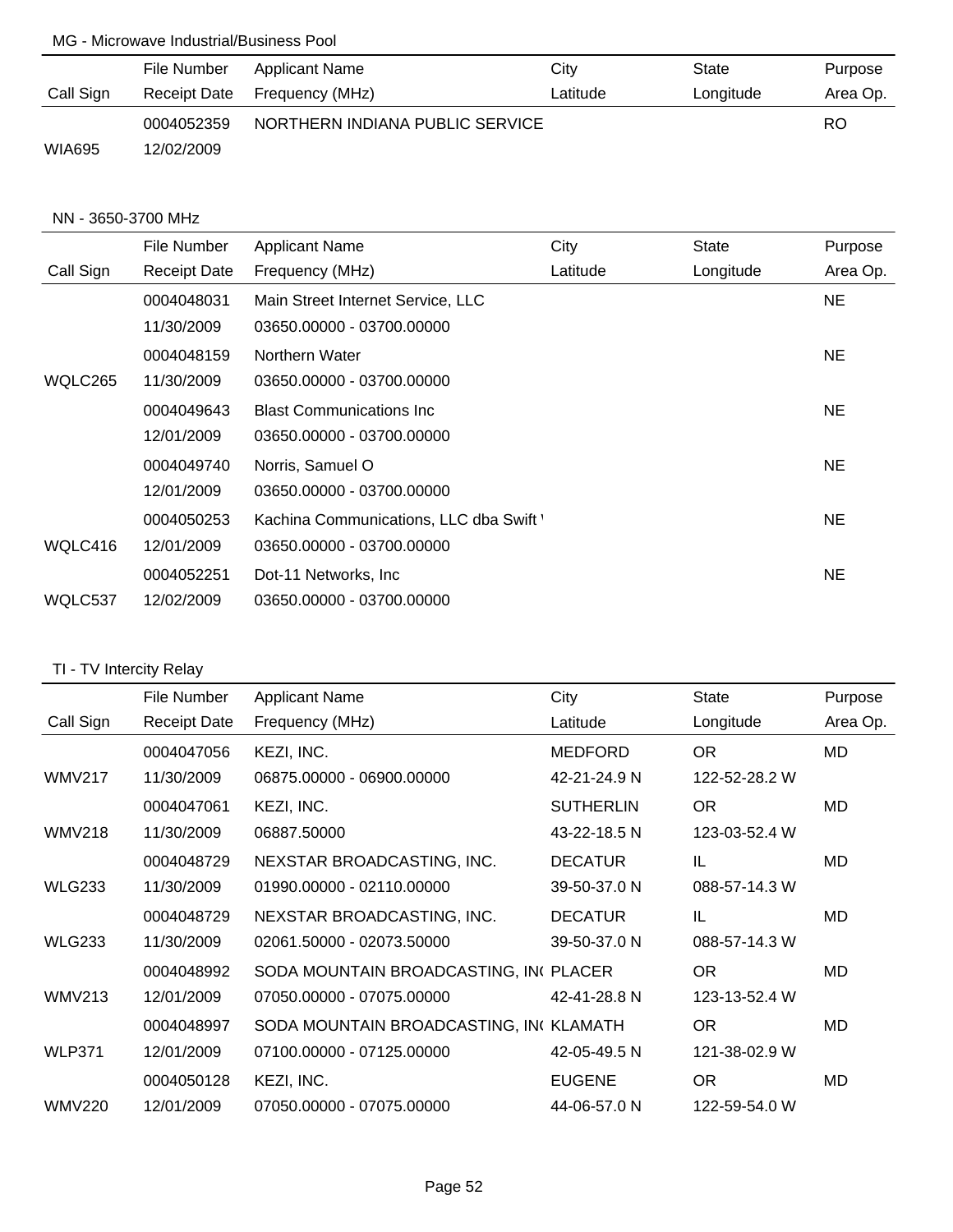# TI - TV Intercity Relay

|               | File Number         | <b>Applicant Name</b>                           | City         | State         | Purpose   |
|---------------|---------------------|-------------------------------------------------|--------------|---------------|-----------|
| Call Sign     | <b>Receipt Date</b> | Frequency (MHz)                                 | Latitude     | Longitude     | Area Op.  |
|               | 0004050147          | SODA MOUNTAIN BROADCASTING, INCEUGENE           |              | <b>OR</b>     | MD        |
| <b>WMV216</b> | 12/01/2009          | 06950.00000 - 06975.00000                       | 44-05-22.5 N | 123-03-30.3 W |           |
|               | 0004052923          | CEDAR RAPIDS TELEVISION COMPAN' lowa City       |              | IA            | MD        |
| <b>WHB639</b> | 12/03/2009          | 01990.00000 - 02008.00000                       | 41-39-59.0 N | 091-32-10.0 W |           |
|               | 0004052923          | CEDAR RAPIDS TELEVISION COMPAN' lowa City       |              | IA            | MD        |
| <b>WHB639</b> | 12/03/2009          | 02025.50000 - 02037.50000                       | 41-39-59.0 N | 091-32-10.0 W |           |
|               | 0004053178          | CEDAR RAPIDS TELEVISION COMPAN' Waterloo        |              | IA            | <b>MD</b> |
| <b>WGR880</b> | 12/03/2009          | 01990.00000 - 02008.00000                       | 42-29-32.9 N | 092-20-02.6 W |           |
|               | 0004053178          | <b>CEDAR RAPIDS TELEVISION COMPAN' Waterloo</b> |              | IA            | MD        |
| <b>WGR880</b> | 12/03/2009          | 02025.50000 - 02037.50000                       | 42-29-32.9 N | 092-20-02.6 W |           |
|               | 0004053462          | CEDAR RAPIDS TELEVISION COMPAN' lowa City       |              | IA            | MD        |
| <b>WMU692</b> | 12/03/2009          | 01990.00000 - 02008.00000                       | 41-39-48.0 N | 091-32-53.0 W |           |
|               | 0004053462          | CEDAR RAPIDS TELEVISION COMPAN' lowa City       |              | IA            | MD        |
| <b>WMU692</b> | 12/03/2009          | 02025.50000 - 02037.50000                       | 41-39-48.0 N | 091-32-53.0 W |           |

## TP - TV Pickup

|           | File Number         | <b>Applicant Name</b>                         | City           | <b>State</b>  | Purpose   |
|-----------|---------------------|-----------------------------------------------|----------------|---------------|-----------|
| Call Sign | <b>Receipt Date</b> | Frequency (MHz)                               | Latitude       | Longitude     | Area Op.  |
|           | 0004048038          | SEAL ROCK BROADCASTERS, L.L.C.                | <b>SALINAS</b> | CA            | <b>MD</b> |
| KC25008   | 11/30/2009          | 01990.00000 - 02008.00000                     | 36-45-22.0 N   | 121-31-06.0 W | P         |
|           | 0004048038          | SEAL ROCK BROADCASTERS, L.L.C.                | <b>SALINAS</b> | CA            | MD        |
| KC25008   | 11/30/2009          | 02008.00000 - 02110.00000                     | 36-45-22.0 N   | 121-31-06.0 W | P         |
|           | 0004048038          | SEAL ROCK BROADCASTERS, L.L.C.                | <b>SALINAS</b> | CA            | <b>MD</b> |
| KC25008   | 11/30/2009          | 02025.50000 - 02109.50000                     | 36-45-22.0 N   | 121-31-06.0 W | P         |
|           | 0004048740          | MEDIA GENERAL COMMUNICATIONS F Petal          |                | <b>MS</b>     | MD        |
| KC26133   | 11/30/2009          | 01990.00000 - 02008.00000                     | 31-24-20.6 N   | 089-14-13.2 W | P         |
|           | 0004048740          | <b>MEDIA GENERAL COMMUNICATIONS F Petal</b>   |                | <b>MS</b>     | <b>MD</b> |
| KC26133   | 11/30/2009          | 02008.00000 - 02110.00000                     | 31-24-20.6 N   | 089-14-13.2 W | P         |
|           | 0004048740          | <b>MEDIA GENERAL COMMUNICATIONS F Petal</b>   |                | <b>MS</b>     | <b>MD</b> |
| KC26133   | 11/30/2009          | 02025.00000 - 02025.50000                     | 31-24-20.6 N   | 089-14-13.2 W | P         |
|           | 0004048740          | <b>MEDIA GENERAL COMMUNICATIONS F Petal</b>   |                | <b>MS</b>     | <b>MD</b> |
| KC26133   | 11/30/2009          | 02025.50000 - 02037.50000                     | 31-24-20.6 N   | 089-14-13.2 W | P         |
|           | 0004048740          | MEDIA GENERAL COMMUNICATIONS F Petal          |                | <b>MS</b>     | <b>MD</b> |
| KC26133   | 11/30/2009          | 02037.50000 - 02109.50000                     | 31-24-20.6 N   | 089-14-13.2 W | P         |
|           | 0004048740          | MEDIA GENERAL COMMUNICATIONS F Petal          |                | <b>MS</b>     | <b>MD</b> |
| KC26133   | 11/30/2009          | 02109.50000 - 02110.00000                     | 31-24-20.6 N   | 089-14-13.2 W | P         |
|           | 0004048741          | <b>MEDIA GENERAL COMMUNICATIONS F JACKSON</b> |                | <b>MS</b>     | MD        |
| KA95353   | 11/30/2009          | 01990.00000 - 02008.00000                     | 32-17-02.5 N   | 090-15-53.3 W | P         |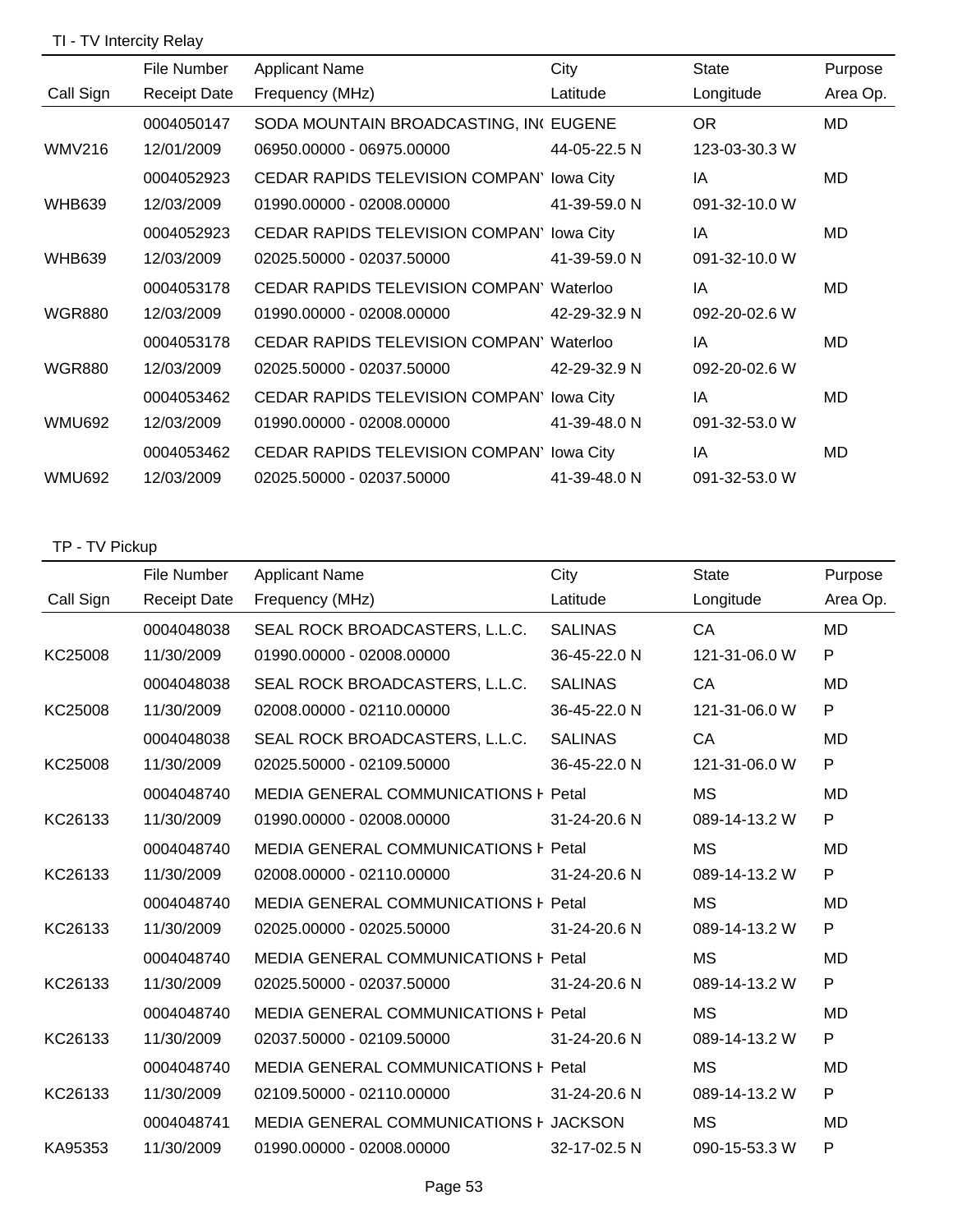| TP - TV Pickup |  |
|----------------|--|
|----------------|--|

|           | File Number         | <b>Applicant Name</b>                        | City         | <b>State</b>  | Purpose   |
|-----------|---------------------|----------------------------------------------|--------------|---------------|-----------|
| Call Sign | <b>Receipt Date</b> | Frequency (MHz)                              | Latitude     | Longitude     | Area Op.  |
|           | 0004048741          | MEDIA GENERAL COMMUNICATIONS F JACKSON       |              | <b>MS</b>     | MD        |
| KA95353   | 11/30/2009          | 02008.00000 - 02110.00000 32-17-02.5 N       |              | 090-15-53.3 W | P         |
|           | 0004048741          | MEDIA GENERAL COMMUNICATIONS F JACKSON       |              | <b>MS</b>     | MD.       |
| KA95353   | 11/30/2009          | 02025.00000 - 02025.50000 32-17-02.5 N       |              | 090-15-53.3 W | P         |
|           | 0004048741          | MEDIA GENERAL COMMUNICATIONS F JACKSON       |              | MS            | MD.       |
| KA95353   | 11/30/2009          | 02025.50000 - 02037.50000                    | 32-17-02.5 N | 090-15-53.3 W | P         |
|           | 0004048741          | MEDIA GENERAL COMMUNICATIONS F JACKSON       |              | MS            | <b>MD</b> |
| KA95353   | 11/30/2009          | 02037.50000 - 02109.50000                    | 32-17-02.5 N | 090-15-53.3 W | P         |
|           | 0004048741          | MEDIA GENERAL COMMUNICATIONS F JACKSON       |              | MS            | MD        |
| KA95353   | 11/30/2009          | 02109.50000 - 02110.00000 32-17-02.5 N       |              | 090-15-53.3 W | P         |
|           | 0004048744          | MEDIA GENERAL COMMUNICATIONS F JACKSON       |              | <b>MS</b>     | MD        |
| KA74884   | 11/30/2009          | 01990.00000 - 02110.00000 32-14-27.0 N       |              | 090-24-15.0 W | P         |
|           | 0004048744          | MEDIA GENERAL COMMUNICATIONS F JACKSON       |              | <b>MS</b>     | MD        |
| KA74884   | 11/30/2009          | 02025.00000 - 02025.50000 32-14-27.0 N       |              | 090-24-15.0 W | P         |
|           | 0004048744          | MEDIA GENERAL COMMUNICATIONS F JACKSON       |              | MS            | <b>MD</b> |
| KA74884   | 11/30/2009          | 02025.50000 - 02109.50000                    | 32-14-27.0 N | 090-24-15.0 W | P         |
|           | 0004048744          | MEDIA GENERAL COMMUNICATIONS F JACKSON       |              | <b>MS</b>     | MD        |
| KA74884   | 11/30/2009          | 02109.50000 - 02110.00000                    | 32-14-27.0 N | 090-24-15.0 W | P         |
|           | 0004048754          | MEDIA GENERAL COMMUNICATIONS F JACKSON       |              | <b>MS</b>     | MD.       |
| KT9338    | 11/30/2009          | 02025.00000 - 02025.50000                    | 32-17-55.0 N | 090-11-00.0 W | P         |
|           | 0004048754          | MEDIA GENERAL COMMUNICATIONS F JACKSON       |              | <b>MS</b>     | MD.       |
| KT9338    | 11/30/2009          | 02059.00000 - 02076.00000                    | 32-17-55.0 N | 090-11-00.0 W | P         |
|           | 0004048754          | MEDIA GENERAL COMMUNICATIONS F JACKSON       |              | MS            | MD        |
| KT9338    | 11/30/2009          | 02073.50000 - 02085.50000                    | 32-17-55.0 N | 090-11-00.0 W | P.        |
|           | 0004048754          | MEDIA GENERAL COMMUNICATIONS F JACKSON       |              | MS            | MD        |
| KT9338    | 11/30/2009          | 02109.50000 - 02110.00000                    | 32-17-55.0 N | 090-11-00.0 W | P.        |
|           | 0004050135          | WEST VIRGINIA MEDIA HOLDINGS, LL( WHEELING   |              | <b>WV</b>     | MD        |
| KB55372   | 12/01/2009          | 02008.00000 - 02110.00000                    | 40-03-51.2 N | 080-43-04.2 W | P.        |
|           | 0004050135          | WEST VIRGINIA MEDIA HOLDINGS, LL( WHEELING   |              | <b>WV</b>     | MD        |
| KB55372   | 12/01/2009          | 02025.00000 - 02025.50000                    | 40-03-51.2 N | 080-43-04.2 W | P.        |
|           | 0004050135          | WEST VIRGINIA MEDIA HOLDINGS, LL( WHEELING   |              | <b>WV</b>     | MD        |
| KB55372   | 12/01/2009          | 02025.50000 - 02109.50000                    | 40-03-51.2 N | 080-43-04.2 W | P.        |
|           | 0004050135          | WEST VIRGINIA MEDIA HOLDINGS, LL( WHEELING   |              | <b>WV</b>     | MD        |
| KB55372   | 12/01/2009          | 02109.50000 - 02110.00000                    | 40-03-51.2 N | 080-43-04.2 W | P         |
|           | 0004053920          | HOAK MEDIA OF DAKOTA LICENSE, LL SIOUX FALLS |              | <b>SD</b>     | MD        |
| KE5651    | 12/04/2009          | 02025.50000 - 02109.50000                    |              |               | $\circ$   |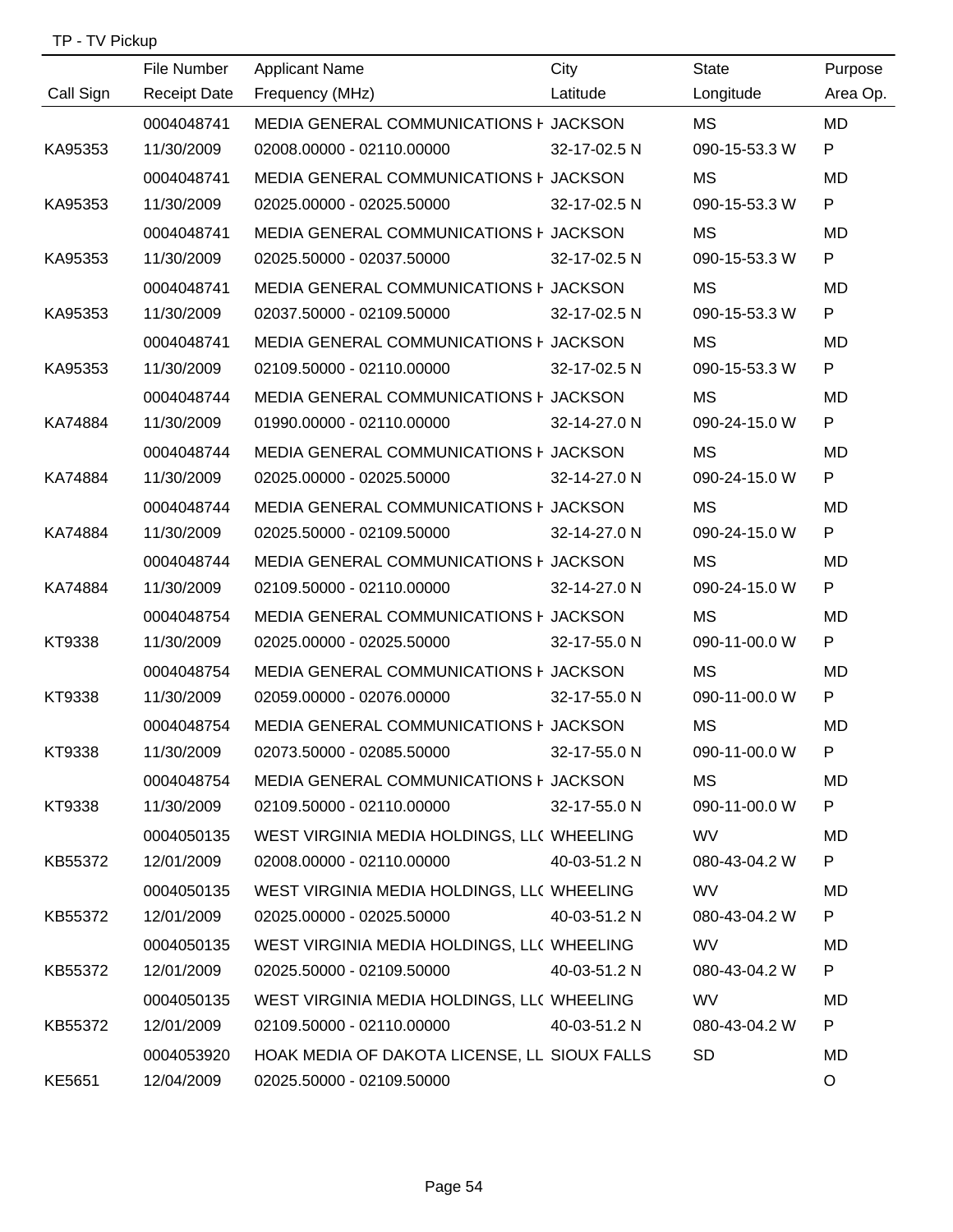#### TS - TV Studio Transmitter Link

|               | File Number         | <b>Applicant Name</b>                  | City          | <b>State</b>  | Purpose  |
|---------------|---------------------|----------------------------------------|---------------|---------------|----------|
| Call Sign     | <b>Receipt Date</b> | Frequency (MHz)                        | Latitude      | Longitude     | Area Op. |
|               | 0004047054          | KEZI, INC.                             | <b>EUGENE</b> | ΟR            | MD       |
| <b>WHB326</b> | 11/30/2009          | 07075.00000 - 07100.00000              | 44-06-57.0 N  | 122-59-54.0 W |          |
|               | 0004048996          | SODA MOUNTAIN BROADCASTING, INCASHLAND |               | OR            | MD       |
| <b>WLP332</b> | 12/01/2009          | 06950.00000 - 06975.00000              | 42-03-54.0 N  | 122-28-39.0 W |          |
|               | 0004050127          | KEZI, INC.                             | <b>EUGENE</b> | ΟR            | MD       |
| KZM23         | 12/01/2009          | 06900.00000 - 06925.00000              | 44-05-22.5 N  | 123-03-30.3 W |          |

# TT - TV Translator Relay

|               | File Number         | <b>Applicant Name</b>     | City                | State         | Purpose  |
|---------------|---------------------|---------------------------|---------------------|---------------|----------|
| Call Sign     | <b>Receipt Date</b> | Frequency (MHz)           | Latitude            | Longitude     | Area Op. |
|               | 0004047058          | KEZI, INC.                | <b>CAMAS VALLEY</b> | <b>OR</b>     | MD       |
| <b>WHB328</b> | 11/30/2009          | 07075.00000 - 07100.00000 | 43-00-07.8 N        | 123-46-44.0 W |          |
|               | 0004049365          | KOB-TV, LLC               | <b>BINGHAM</b>      | NM            | MD       |
| <b>WLI327</b> | 12/01/2009          | 02093.00000 - 02110.00000 | 33-49-34.0 N        | 106-14-54.0 W |          |
|               | 0004049365          | KOB-TV, LLC               | <b>BINGHAM</b>      | NM            | MD       |
| <b>WLI327</b> | 12/01/2009          | 02097.50000 - 02109.50000 | 33-49-34.0 N        | 106-14-54.0 W |          |

### YK - Industrial/Business Pool - Commercial, Trunked

|                | File Number              | <b>Applicant Name</b>   | City     | State     | Purpose   |
|----------------|--------------------------|-------------------------|----------|-----------|-----------|
| Call Sign      | <b>Receipt Date</b>      | Frequency (MHz)         | Latitude | Longitude | Area Op.  |
| <b>WNQY452</b> | 0004047282<br>11/30/2009 | CSI Systems, Inc.       |          |           | <b>RO</b> |
|                | 0004047324               | SAIA COMMUNICATIONS INC |          |           | <b>RO</b> |
| WNRH624        | 11/30/2009               |                         |          |           |           |

### YS - SMR, 896-901/935-940 MHz, Trunked

|           | File Number         | <b>Applicant Name</b>           | City     | <b>State</b> | Purpose   |
|-----------|---------------------|---------------------------------|----------|--------------|-----------|
| Call Sign | <b>Receipt Date</b> | Frequency (MHz)                 | Latitude | Longitude    | Area Op.  |
|           | 0004048457          | INDUSTRIAL WIRELESS TECHNOLOGII |          |              | <b>RO</b> |
| WNKM881   | 11/30/2009          |                                 |          |              |           |
|           | 0004048458          | INDUSTRIAL WIRELESS TECHNOLOGII |          |              | RO        |
| WPDV231   | 11/30/2009          |                                 |          |              |           |
|           | 0004048459          | INDUSTRIAL WIRELESS TECHNOLOGII |          |              | <b>RO</b> |
| WPHD330   | 11/30/2009          |                                 |          |              |           |
|           | 0004048460          | INDUSTRIAL WIRELESS TECHNOLOGII |          |              | <b>RO</b> |
| WPHD331   | 11/30/2009          |                                 |          |              |           |